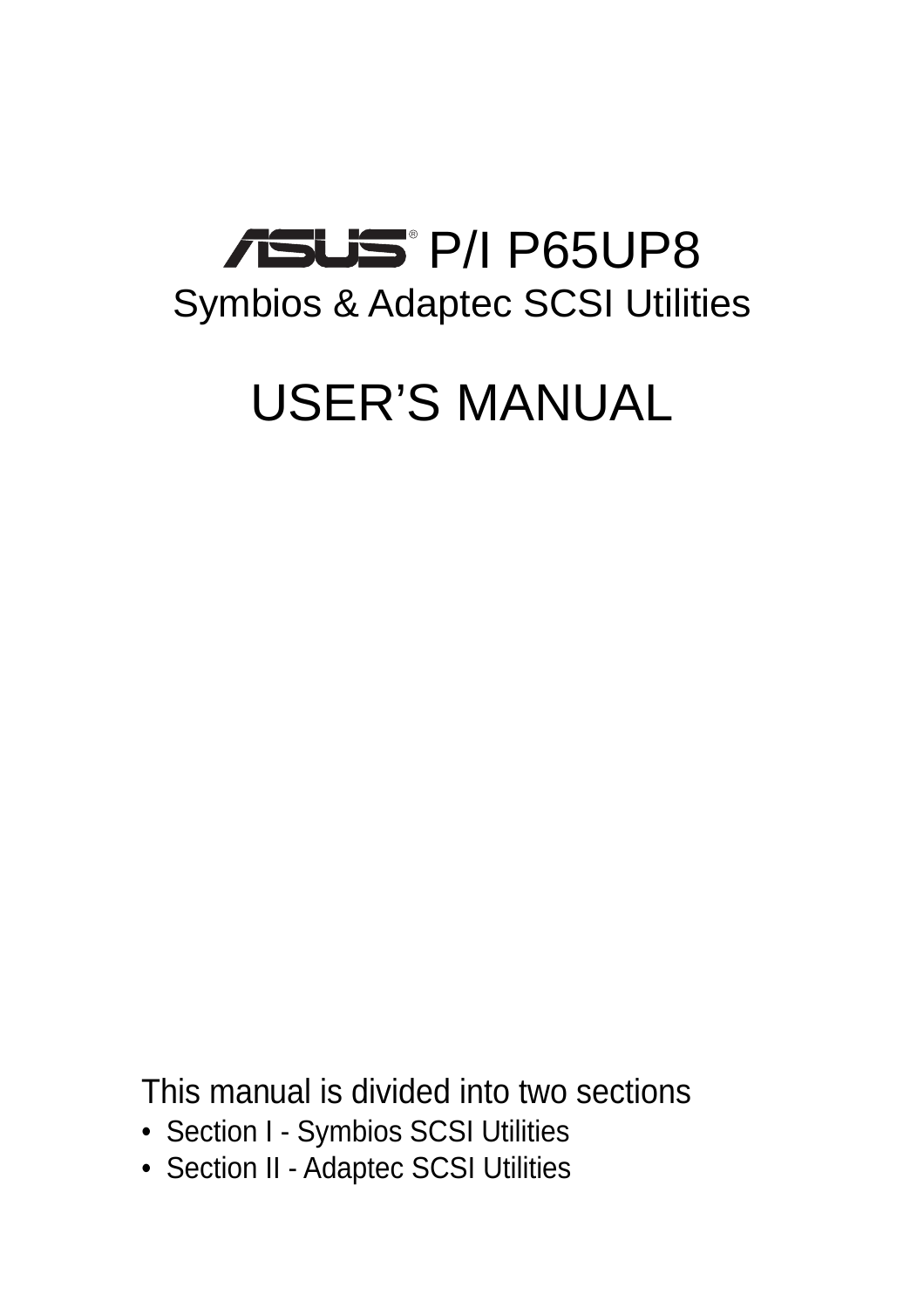No part of this manual, including the products and software described in it, may be reproduced, transmitted, transcribed, stored in a retrieval system, or translated into any language in any form or by any means, except documentation kept by the purchaser for backup purposes, without the express written permission of ASUSTeK COMPUTER INC. ("ASUS").

ASUS PROVIDES THIS MANUAL "AS IS" WITHOUT WARRANTY OF ANY KIND, EITHER EXPRESS OR IMPLIED, INCLUDING BUT NOT LIMITED TO THE IMPLIED WARRANTIES OR CONDITIONS OF MERCHANTABILITY OR FITNESS FOR A PAR-TICULAR PURPOSE. IN NO EVENT SHALL ASUS, ITS DIRECTORS, OFFICERS, EMPLOYEES OR AGENTS BE LIABLE FOR ANY INDIRECT, SPECIAL, INCIDEN-TAL, OR CONSEQUENTIAL DAMAGES (INCLUDING DAMAGES FOR LOSS OF PROFITS, LOSS OF BUSINESS, LOSS OF USE OR DATA, INTERRUPTION OF BUSI-NESS AND THE LIKE), EVEN IF ASUS HAS BEEN ADVISED OF THE POSSIBILITY OF SUCH DAMAGES ARISING FROM ANY DEFECT OR ERROR IN THIS MANUAL OR PRODUCT.

Product warranty or service will not be extended if: (1) the product is repaired, modified or altered, unless such repair, modification of alteration is authorized in writing by ASUS; or (2) the serial number of the product is defaced or missing.

Products and corporate names appearing in this manual may or may not be registered trademarks or copyrights of their respective companies, and are used only for identification or explanation and to the owners' benefit, without intent to infringe.

- Intel, LANDesk, and Pentium are registered trademarks of Intel Corporation.
- IBM and OS/2 are registered trademarks of International Business Machines.
- Symbios is a registered trademark of Symbios Logic Corporation.
- Windows and MS-DOS are registered trademarks of Microsoft Corporation.
- Sound Blaster AWE32 and SB16 are trademarks of Creative Technology Ltd.
- Adobe and Acrobat are registered trademarks of Adobe Systems Incorporated.

The product name and revision number are both printed on the product itself. Manual revisions are released for each product design represented by the digit before and after the period of the manual revision number. Manual updates are represented by the third digit in the manual revision number.

For previous or updated manuals, BIOS, drivers, or product release information, contact ASUS at http://www.asus.com.tw or through any of the means indicated on the following page.

SPECIFICATIONS AND INFORMATION CONTAINED IN THIS MANUAL ARE FUR-NISHED FOR INFORMATIONAL USE ONLY, AND ARE SUBJECT TO CHANGE AT ANY TIME WITHOUT NOTICE, AND SHOULD NOT BE CONSTRUED AS A COM-MITMENT BY ASUS. ASUS ASSUMES NO RESPONSIBILITY OR LIABILITY FOR ANY ERRORS OR INACCURACIES THAT MAY APPEAR IN THIS MANUAL, INCLUD-ING THE PRODUCTS AND SOFTWARE DESCRIBED IN IT.

**Copyright © 1997 ASUSTeK COMPUTER INC. All Rights Reserved.**

| <b>Product Name:</b> | <b>ASUS P/I-P65UP8</b> |
|----------------------|------------------------|
| Manual Revision:     | 1.03                   |
| <b>Release Date:</b> | November 1997          |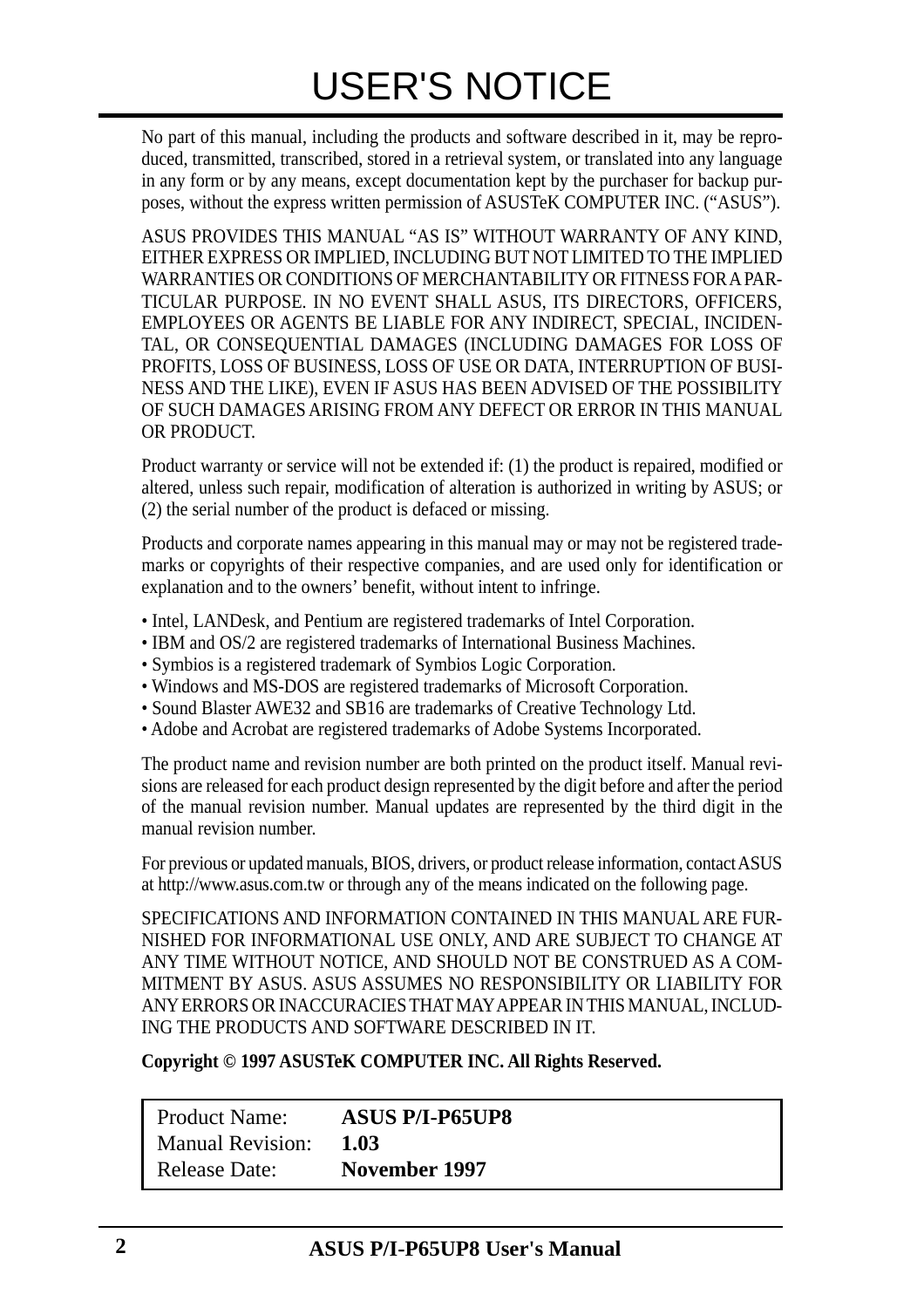# <sup>®</sup> P/I P65UP8 Section 1 - Symbios SCSI Utilities

# USER'S MANUAL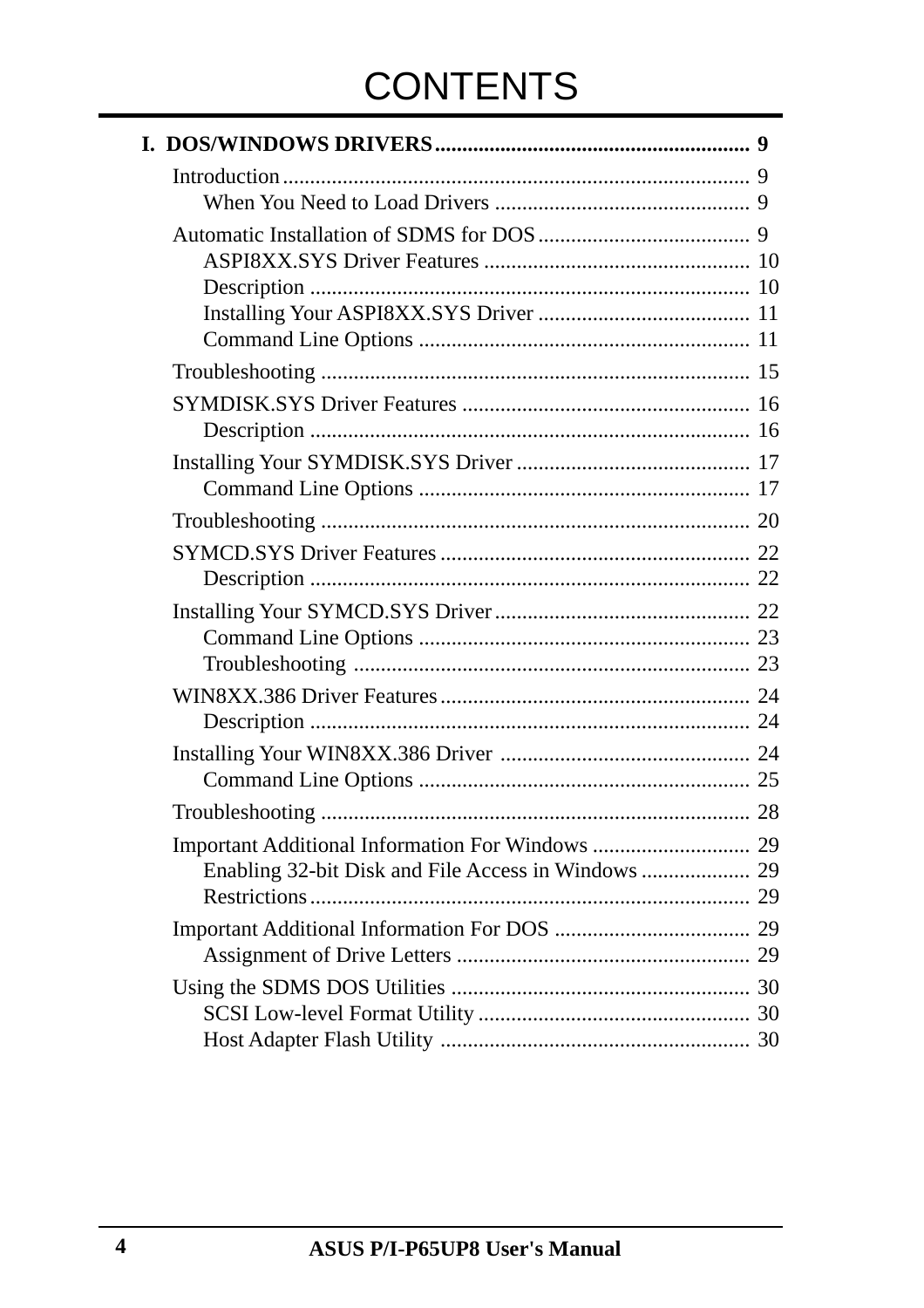| Existing System Using ASPI8XX.SYS DOS ASPI Driver 34   |  |
|--------------------------------------------------------|--|
|                                                        |  |
|                                                        |  |
|                                                        |  |
|                                                        |  |
|                                                        |  |
| Multiple Symbios Logic Host Adapter Considerations  38 |  |
|                                                        |  |
|                                                        |  |
|                                                        |  |
|                                                        |  |
|                                                        |  |
|                                                        |  |
|                                                        |  |
|                                                        |  |
|                                                        |  |
|                                                        |  |
|                                                        |  |
|                                                        |  |
|                                                        |  |
|                                                        |  |
|                                                        |  |
|                                                        |  |
|                                                        |  |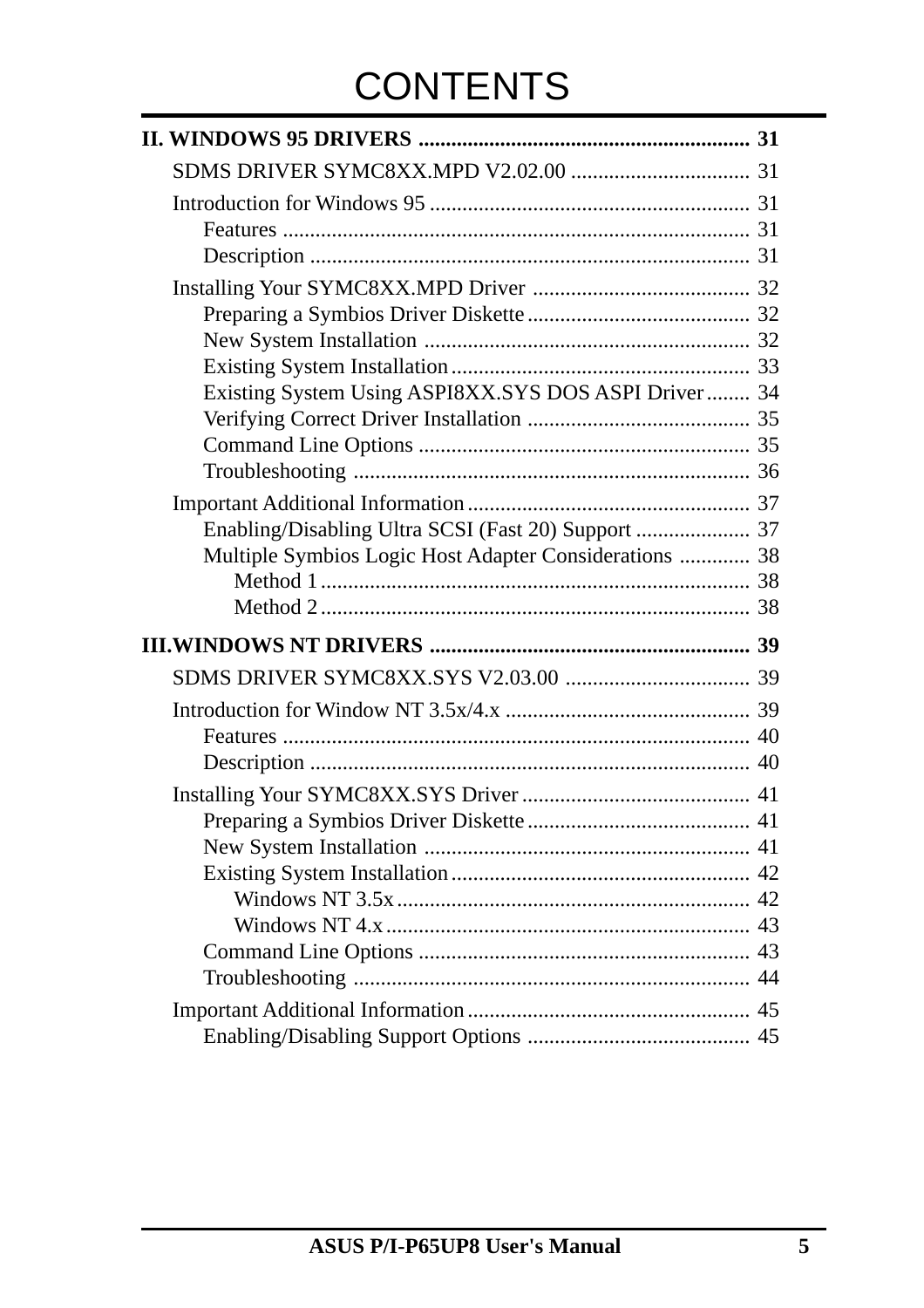| Existing Installation Of NetWare With SDMS Drivers  47 |  |
|--------------------------------------------------------|--|
|                                                        |  |
|                                                        |  |
|                                                        |  |
|                                                        |  |
|                                                        |  |
|                                                        |  |
|                                                        |  |
|                                                        |  |
|                                                        |  |
|                                                        |  |
|                                                        |  |
|                                                        |  |
|                                                        |  |
|                                                        |  |
|                                                        |  |
|                                                        |  |
|                                                        |  |
|                                                        |  |
|                                                        |  |
|                                                        |  |
|                                                        |  |
|                                                        |  |
|                                                        |  |
|                                                        |  |
|                                                        |  |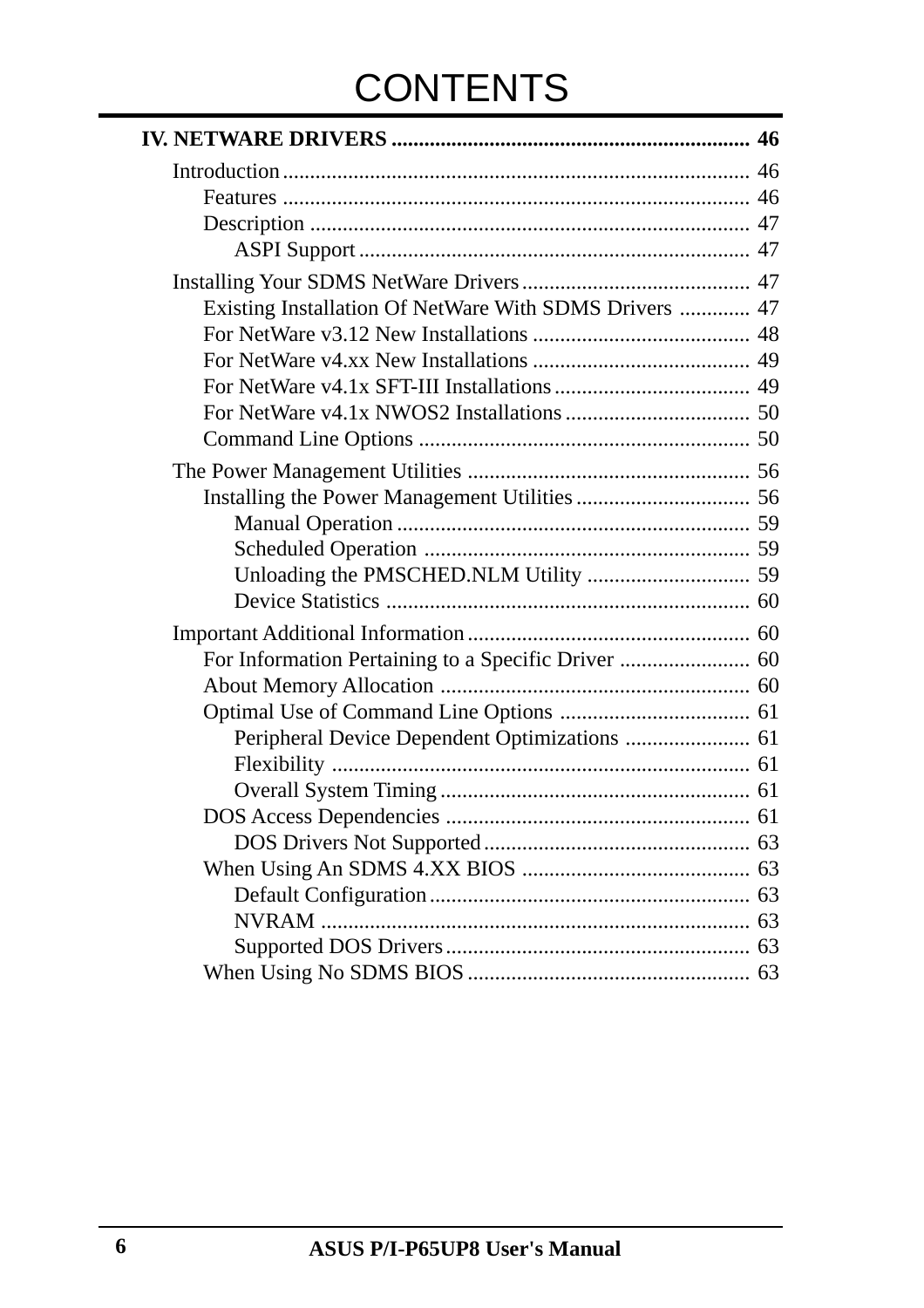| How to Remove a SCSI Disk Drive From SCO UNIX  76 |  |
|---------------------------------------------------|--|
|                                                   |  |
|                                                   |  |
|                                                   |  |
|                                                   |  |
|                                                   |  |
|                                                   |  |
|                                                   |  |
|                                                   |  |
|                                                   |  |
|                                                   |  |
| Configure for Dynamically Loadable Driver  80     |  |
|                                                   |  |
|                                                   |  |
|                                                   |  |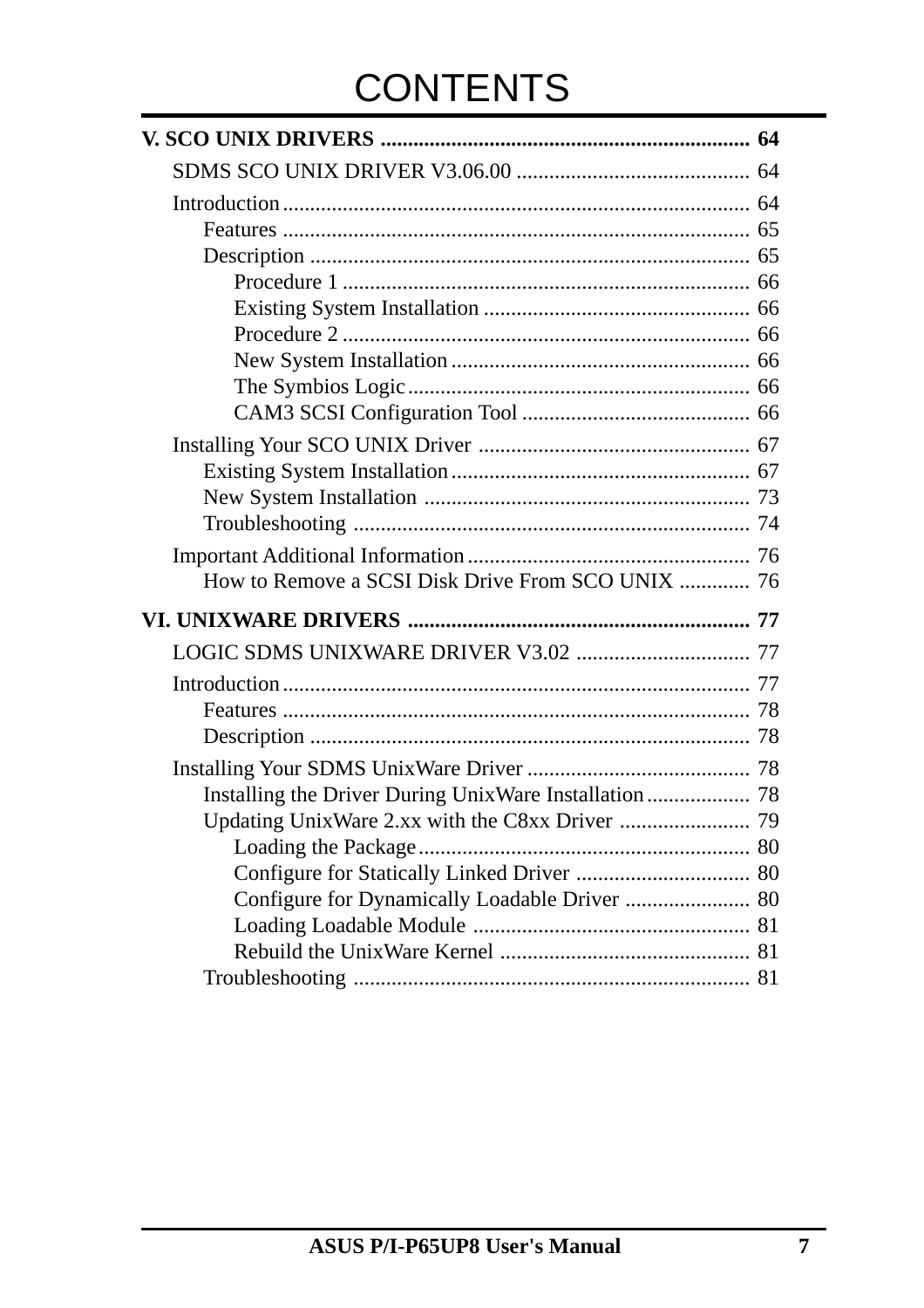# FCC & DOC COMPLIANCE

### **Federal Communications Commission Statement**

This device complies with FCC Rules Part 15. Operation is subject to the following two conditions:

- This device may not cause harmful interference, and
- This device must accept any interference received, including interference that may cause undesired operation.

This equipment has been tested and found to comply with the limits for a Class B digital device, pursuant to Part 15 of the FCC Rules. These limits are designed to provide reasonable protection against harmful interference in a residential installation. This equipment generates, uses and can radiate radio frequency energy and, if not installed and used in accordance with manufacturer's instructions, may cause harmful interference to radio communications. However, there is no guarantee that interference will not occur in a particular installation. If this equipment does cause harmful interference to radio or television reception, which can be determined by turning the equipment off and on, the user is encouraged to try to correct the interference by one or more of the following measures:

- Re-orient or relocate the receiving antenna.
- Increase the separation between the equipment and receiver.
- Connect the equipment to an outlet on a circuit different from that to which the receiver is connected.
- Consult the dealer or an experienced radio/TV technician for help.

**WARNING!** The use of shielded cables for connection of the monitor to the graphics card is required to assure compliance with FCC regulations. Changes or modifications to this unit not expressly approved by the party responsible for compliance could void the user's authority to operate this equipment.

### **Canadian Department of Communications Statement**

This digital apparatus does not exceed the Class B limits for radio noise emissions from digital apparatus set out in the Radio Interference Regulations of the Canadian Department of Communications.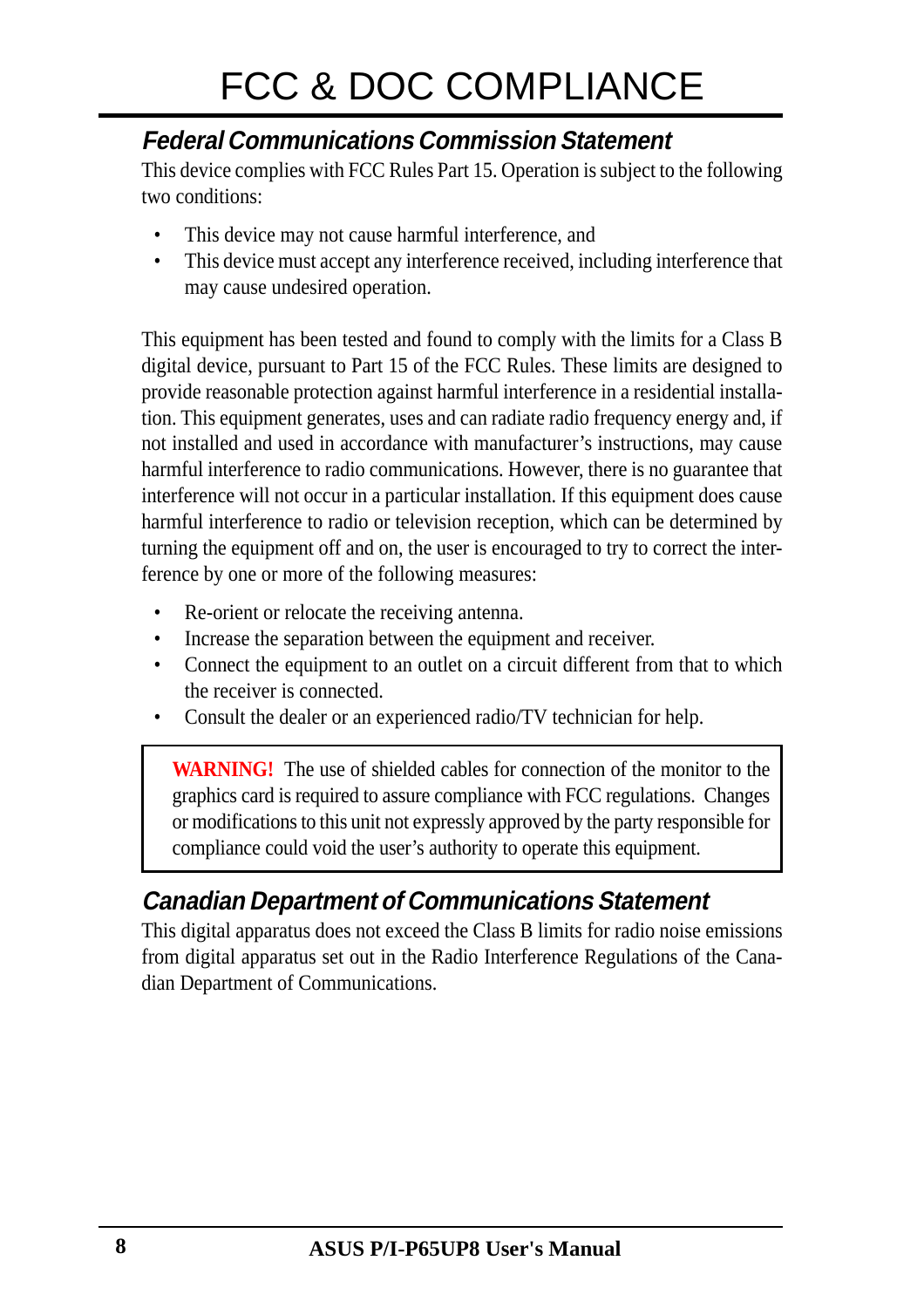# **Introduction**

In SDMS 4.0, the SCSI BIOS for the Symbios Logic family of PCI SCSI chips is capable of mapping SCSI hard disk drives behind any non-SCSI hard disk drives (IDE, ESDI, etc.) within the same system. A driverless solution will allow connection of up to 24 hard drives (SCSI and non-SCSI) under DOS 5.0 and above.

Full Virtual DMA Services (VDS), including features such as scatter-gather, are also supported by the SCSI BIOS. Therefore, to gain maximum performance, you should disable any double buffer option provided by disk caching software (such as Microsoft's SMARTDRV.EXE) for all drives handled through SDMS.

## When You Need to Load Drivers

Connecting peripherals other than hard disk drives requires loading the appropriate driver. Some of the drivers work together, and some are capable of direct communication with a Symbios Logic PCI/SCSI controller.

ASPI8XX.SYS is an ASPI (Advanced SCSI Programming Interface) manager which provides standard ASPI compatibility between your SCSI host adapter hardware and ASPI compatible applications. SYMDISK.SYS is a device driver for SCSI disk drives, and works through the ASPI manager. SYMCD.SYS is a device driver for CDROM drives, and works through the ASPI manager.

The following sections list these drivers, their features, and their loading requirements.

# Automatic Installation of SDMS for DOS

#### **Using the DOS Installation Utility**

The Symbios Logic SDMS DOS installation utility provides a quick and easy method for performing either an automatic or custom installation of the SCSI device drivers in a DOS/Windows environment.

It works with any system using an SDMS supported Symbios Logic SCSI chip. The installation utility identifies the system, scans the SCSI bus, and properly installs the needed SCSI device drivers.

The SDMS Drivers diskette containing the DOS device drivers also holds the DOS installation utility. To use the utility, insert disk 1 into your floppy drive while in the DOS environment, and change to the A:\DOS directory, then type: **INSTALL.** Follow the directions presented on the screens.

When performing a custom installation, an understanding of the information presented in the following sections for manual installation may prove useful.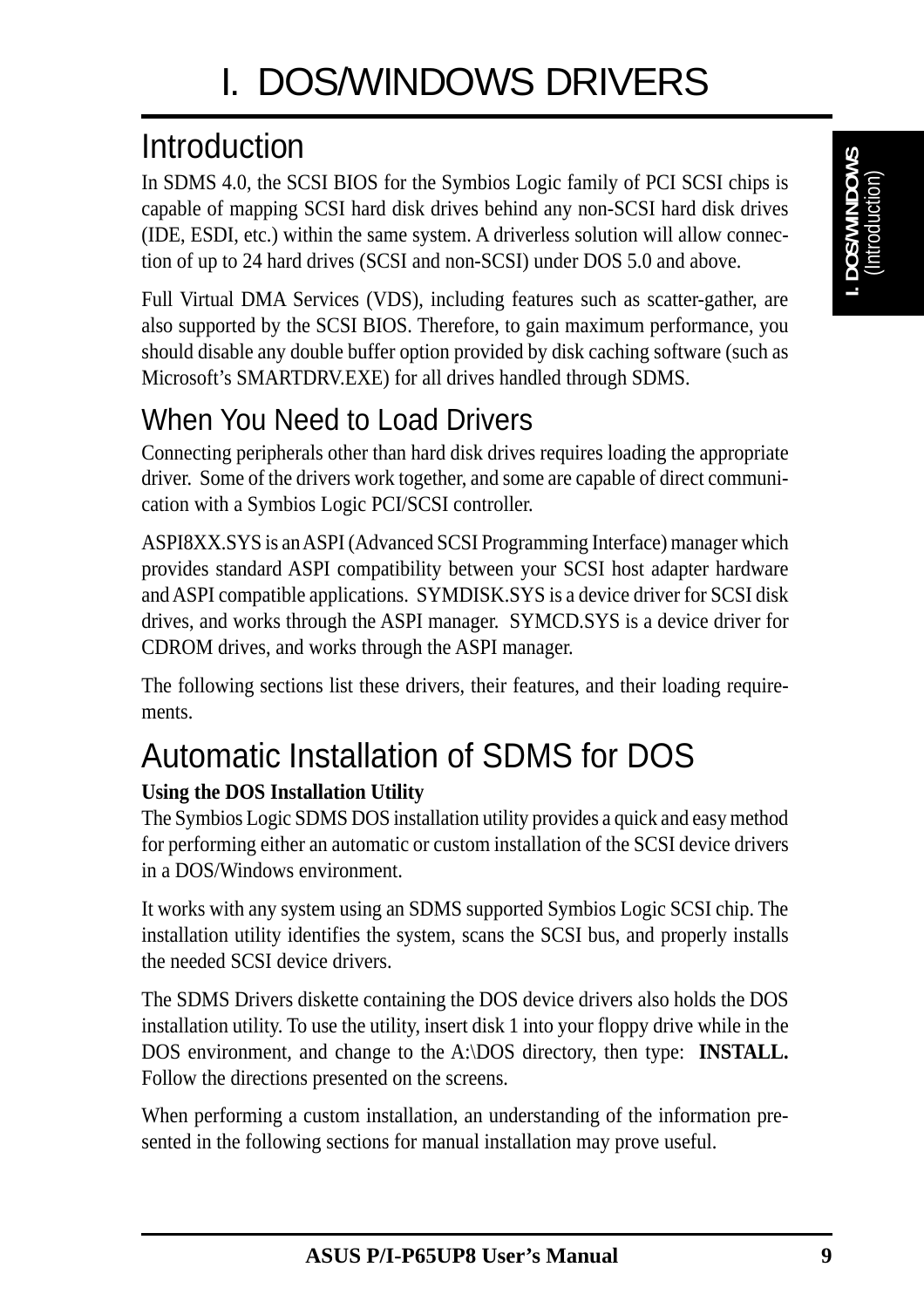### ASPI8XX.SYS Driver Features

- Supports Advanced SCSI Programming Interface (ASPI) applications
- Supports single-threaded I/O
- Supports up to four host adapters
- Releases initialization code for smaller runtime size
- Performs synchronous negotiation (including Fast-20)
- Performs Wide SCSI negotiation
- Full VDS (Virtual DMA Services) support, including scatter-gather
- Allows Disconnect/Reselect
- Supports adapter exclusion
- Allows shared interrupts

### **Description**

ASPI8XX.SYS is an ASPI manager which provides an interface to popular ASPI applications. It is required when you want to use SYMDISK.SYS or SYMCD.SYS, or whenever you want to run an ASPI application.

ASPI8XX.SYS replaces an SDMS BIOS (if present), and fully supports all devices supported by the BIOS. If an SDMS BIOS is not present, only an ASPI interface is provided.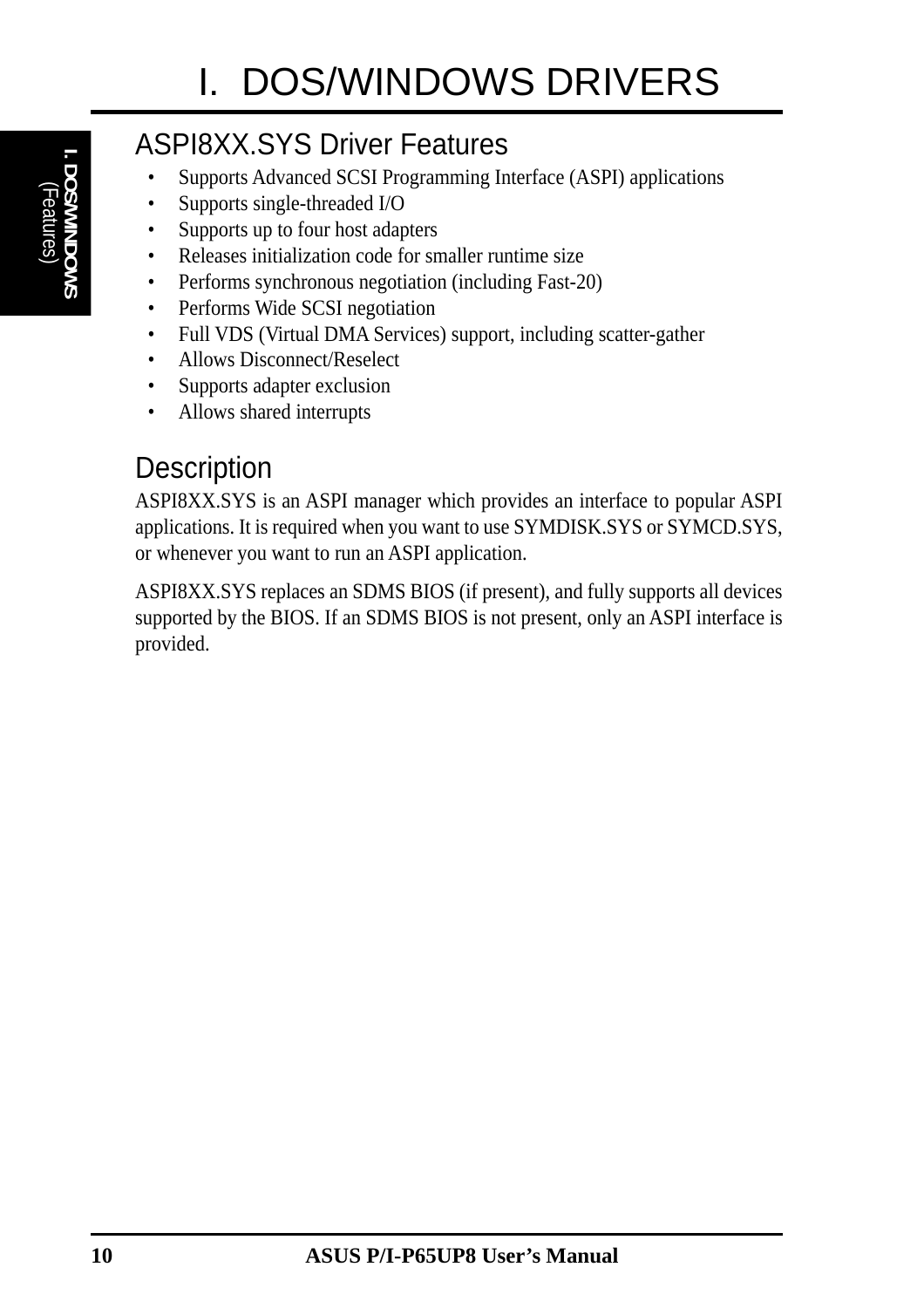### Installing Your ASPI8XX.SYS Driver

- 1. Use the COPY command to copy the ASPI8XX.SYS driver from the SDMS SCSI Drivers disk to your boot disk.
- 2. Add this line to your system's CONFIG.SYS file: **DEVICE=C:[path]ASPI8XX.SYS**

This line must appear before any line loading other ASPI drivers (like SYMCD.SYS, SYMDISK.SYS, or any other ASPI compliant driver/application).

## Command Line Options

The ASPI8XX.SYS driver has several configurable features which are set via switches on the command line in your CONFIG.SYS file.

In the following descriptions, 'path' refers to the adapter number (boot order designation), and 'id' refers to the SCSI ID. The following conventions are also used:

- [ ] items in brackets are optional
- means repeat item 0 or more times

**IMPORTANT: No spaces are allowed in specifying these command line options. Spaces are required between different command line options.**

#### **Using the /ASK Option**

This option prompts you at system boot-up time whether to load the ASPI8XX.SYS driver. Option Syntax: **/ASK**

For example, to activate this option, the line in your CONFIG.SYS file that loads ASPI8XX.SYS should look like this: **DEVICE=C:[PATH]ASPI8XX.SYS /ASK**

#### **Using the /WIDTH (or /W) Option**

The width parameter defines the maximum data width negotiated with a device. This is used with host adapters capable of 16-bit data transfers. Valid settings are 8 or 16.

#### Option Syntax: **/WIDTH=n<path[:id]>[,n<path[:id]>]\***

For example, if your first host adapter (boot order designation  $= 0$ ) is a 16-bit adapter, and you wish to force 8-bit transfers to a device at SCSI ID 2, the line in your CONFIG.SYS file that loads ASPI8XX.SYS should look like this:

#### **DEVICE=C:[PATH]ASPI8XX.SYS /WIDTH=8<0:2>**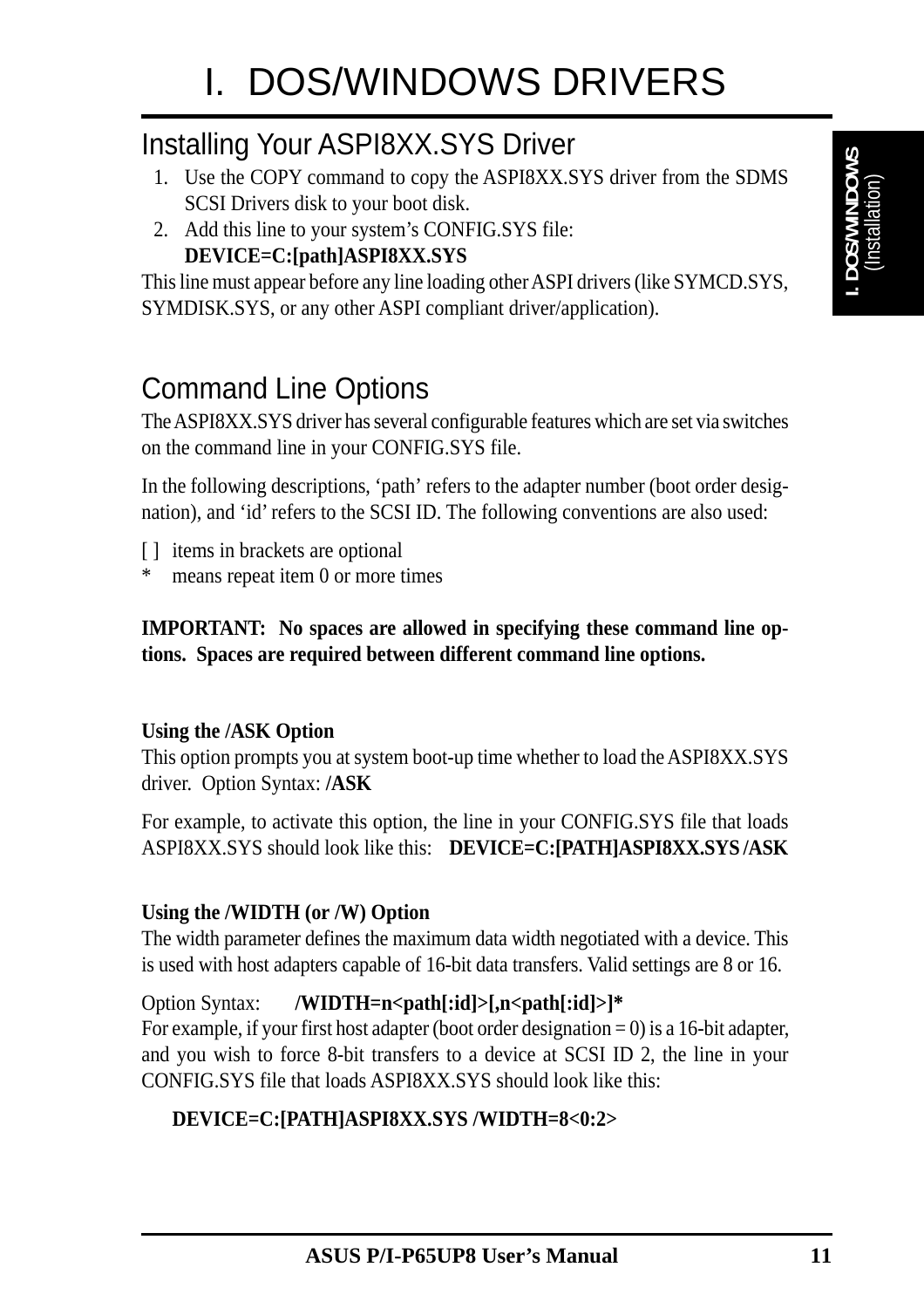#### **Using the /DISCONNECT (or /DC) Option**

SCSI devices have the ability to disconnect from the bus during an I/O transfer. This option is used to allow a device to disconnect. If a particular host adapter has parity checking disabled, all devices attached to it must have disconnects disabled, since parity is required during the reselection phase. Valid options are ON (allow disconnects) or OFF (do not allow disconnects). The default for all devices is ON.

#### Option Syntax: **/DISCONNECT=n<path[:id]>[,n<path[:id]>]\***

For example, to disable disconnects on the device attached to the first host adapter (boot order designation  $= 0$ ) at SCSI ID 2, the line in your CONFIG.SYS file that loads ASPI8XX.SYS should look like this:

#### **DEVICE=C:[PATH]ASPI8XX.SYS /DISCONNECT=OFF<0:2>**

#### **Using the /SYNCH\_RATE (or /SR) Option**

This option sets the maximum synchronous transfer rate (in mega transfers per second) to negotiate with a particular device. The allowable values are 0, 5, 10, and 20, providing the host adapter is capable of the specified speed. To turn off synchronous transfers for a particular device, you should specify 0. The default value is the fastest rate supported by your host adapter.

Option Syntax: **/SYNCH\_RATE=n<path[:id]>[,n<path[:id]>]\***

For example, to turn off synchronous transfers to the device attached to the first host adapter (boot order designation  $= 0$ ) at SCSI ID 3, the line in your CONFIG.SYS file that loads ASPI8XX.SYS should look like this:

#### **DEVICE=C:[PATH]ASPI8XX.SYS /SYNCH\_RATE=0<0:3>**

#### **Using the /PARITY (or /P) Option**

This option tells your host adapter to disable the SCSI bus data integrity checking feature known as parity. Some SCSI devices do not generate parity. Valid options are ON (check parity) or OFF (do not check parity). The default for all devices is ON.

**WARNING: When disabling parity checking, it is necessary to disable disconnects for that adapter since you cannot disable parity checking for reselection. If a device does not generate parity, and it disconnects, the I/O will never complete.**

```
Option Syntax: /PARITY=n<path[.path]*>[.n<path[.path]*>]*
```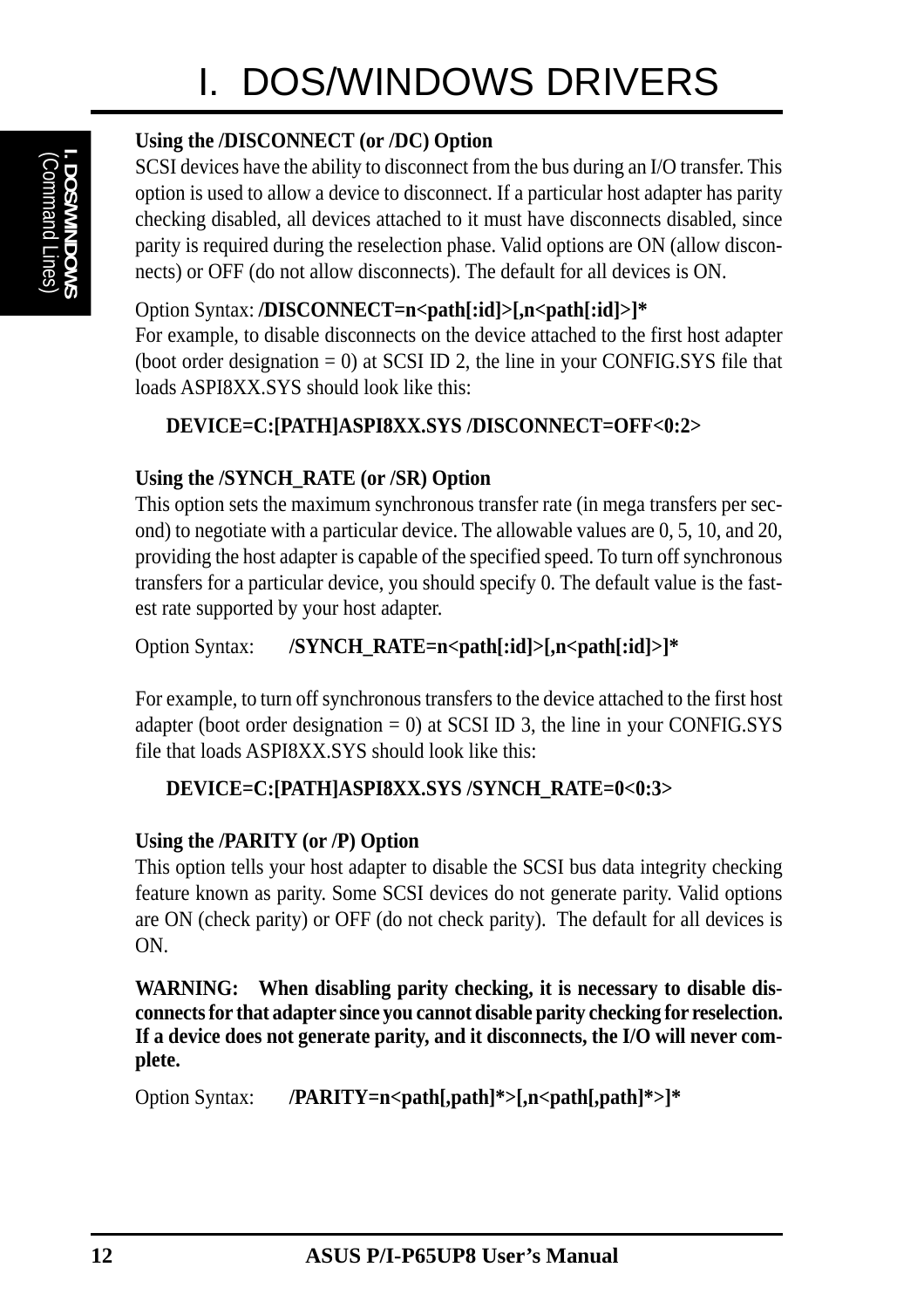For example, to turn off parity checking on the first host adapter (boot order designation  $= 0$ ), the line in your CONFIG.SYS file that loads ASPI8XX.SYS should look like this:

#### **DEVICE=C:[PATH]ASPI8XX.SYS /PARITY=OFF<0>**

#### **Using the /EXCLUDE (or /X) Option**

This option allows you to exclude support for an adapter that does not currently have BIOS support. You may not exclude an adapter that is supported (included) by the BIOS when you boot your system. This option has three required parameters:

- a. PCI Device ID
- b. PCI Bus Number
- c. PCI Device/Function Number

These parameters identify the specific adapter you want to exclude. To obtain these parameters, boot your system using the /VERBOSE command line option (explained later in this section). The parameters for the adapter or path you wish to exclude will display on your monitor. Option Syntax:

#### **/EXCLUDE<a:b:c>[,<a;b;c>]\***

For example, if you found the adapter you wish to exclude to have PCI Device ID 3, PCI Bus Number 0, and PCI Device/Function Number 68, then the line in your CONFIG.SYS file that loads ASPI8XX.SYS should look like this:

#### **DEVICE=C:[PATH]ASPI8XX.SYS /EXCLUDE<3:0:68>**

#### **Using the /HOST\_ID (or /ID) Option**

This option lets you alter the SCSI ID for a host adapter. On an 8-bit adapter, the SCSI IDs are 0-7. On a 16-bit adapter, the SCSI IDs are 0-15 (it is suggested that IDs 8-15 are not used for your adapter). This option will not allow you to select a SCSI ID already in use.

#### **NOTE: You are not allowed to change the SCSI ID of any adapter currently supported by the BIOS.**

#### Option Syntax: **/HOST\_ID=n<path>[,n<path>]\***

For example, to change the SCSI ID of your second host adapter (path=1) to ID=6 (providing that adapter is not controlled by the BIOS), the line in your CONFIG.SYS file that loads ASPI8XX.SYS should look like this:

#### **DEVICE=C:[PATH]ASPI8XX.SYS /HOST\_ID=6<1>**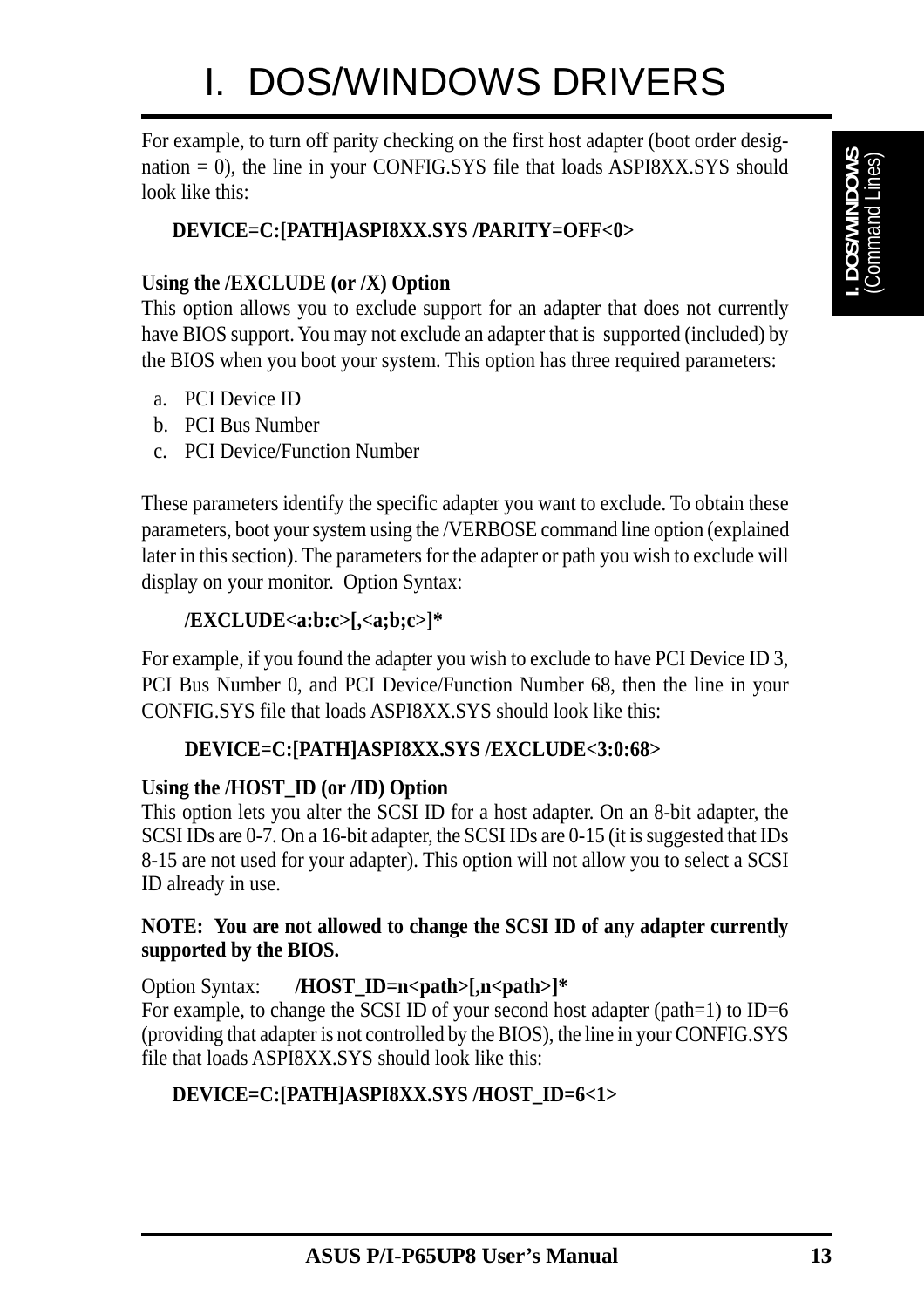#### **Using the /SCAM Option**

This option allows you to disable support for the SCSI Plug and Play protocol called SCAM (SCSI Configured AutoMatically). SCAM support is ON by default. You may change the SCAM setting only if the path (adapter) specified is not controlled by the BIOS.

#### Option Syntax: **/SCAM=n<path>[,n<path>]\***

For example, to turn off SCAM support on the second host adapter (boot order  $desipation = 1$ , the line in your CONFIG. SYS file that loads  $ASPI8XX.SYS$  should look like this: **DEVICE=C:[PATH]ASPI8XX.SYS /SCAM=OFF<1>**

#### **Using the /TIMEOUT (or /T) Option**

The ASPI8XX.SYS driver uses a time-out mechanism to detect certain errors. When the driver issues a command to a SCSI device, a timer is started. If the timer expires before the command completes, the driver assumes something has gone wrong, and takes steps to recover. The default for this option is 10 seconds, if the device is BIOS controlled.

If the device is not BIOS controled, the default is 0 seconds. Also, non-volatile memory settings can alter these defaults.The maximum setting is 0, which is no time-out. The range of allowable values is 0-65535 seconds.

#### Option Syntax: **/TIMEOUT=n<path[:id]>[,n<path[:id]>]\***

For example, you might have a particularly slow device (with SCSI ID 3) on the first host adapter (boot order designation  $= 0$ ). If you wish to extend the time-out for this device to 60 seconds, the line in your CONFIG.SYS file that loads ASPI8XX.SYS should look like this:

#### **DEVICE=C:[PATH]ASPI8XX.SYS /TIMEOUT=60<0:3>**

#### **Using the /VERBOSE (or /V) Option**

This Option causes more detailed information to appear on your monitor, after the ASPI8XX.SYS driver is initialized, during a system boot. This is useful if you have multiple adapters in your system and need to know the PCI Device ID, the PCI Bus number, and the PCI Device/Function number for each adapter. For example, this information is required to use the /EXCLUDE option already described in this section.

#### Option Syntax: **/VERBOSE**

For example, to see more detailed adapter information displayed when you boot, the line in your CONFIG.SYS file that loads ASPI8XX.SYS should look like this:

#### **DEVICE=C:[PATH]ASPI8XX.SYS /VERBOSE**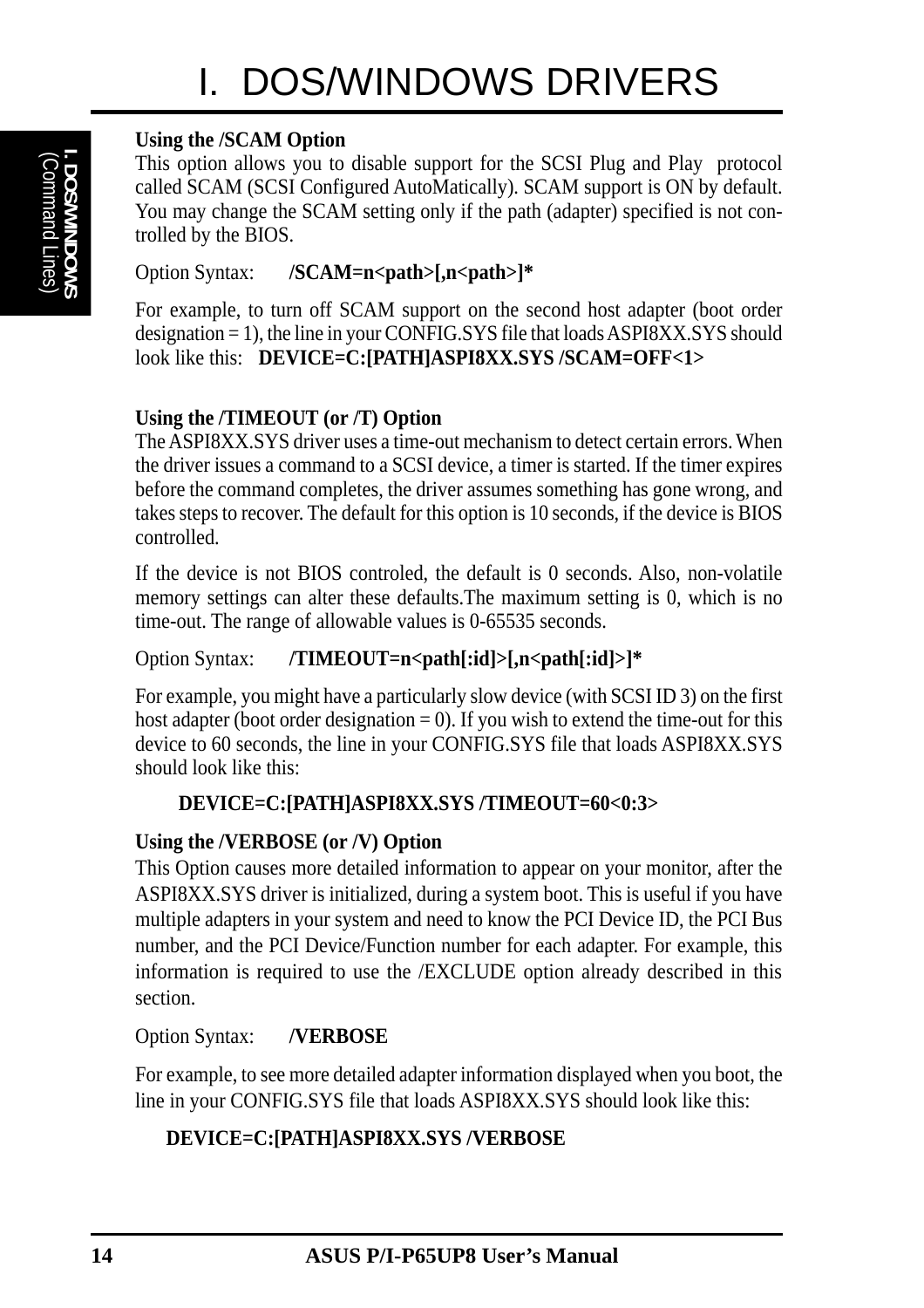# **Troubleshooting**

#### **System Locks up during bootup**

- a. Check for conflicts with other ASPI managers.
- b. Check for correct loading sequence in the CONFIG.SYS file.
- c. Boot the system.

#### **The device driver does not recognize one of the non-boot SCSI peripherals (system may lock up)**

- a. Make sure the drivers were installed in the correct sequence.
- b. Make sure the drivers CONFIG.SYS line has the correct path to the drivers.
- c. Power down all units in the system.
- d. Make sure all SCSI devices have unique ID numbers.
- e. Make sure both ends of the SCSI bus are terminated.
- f. Check all cable and power connections.
- g. Boot the system.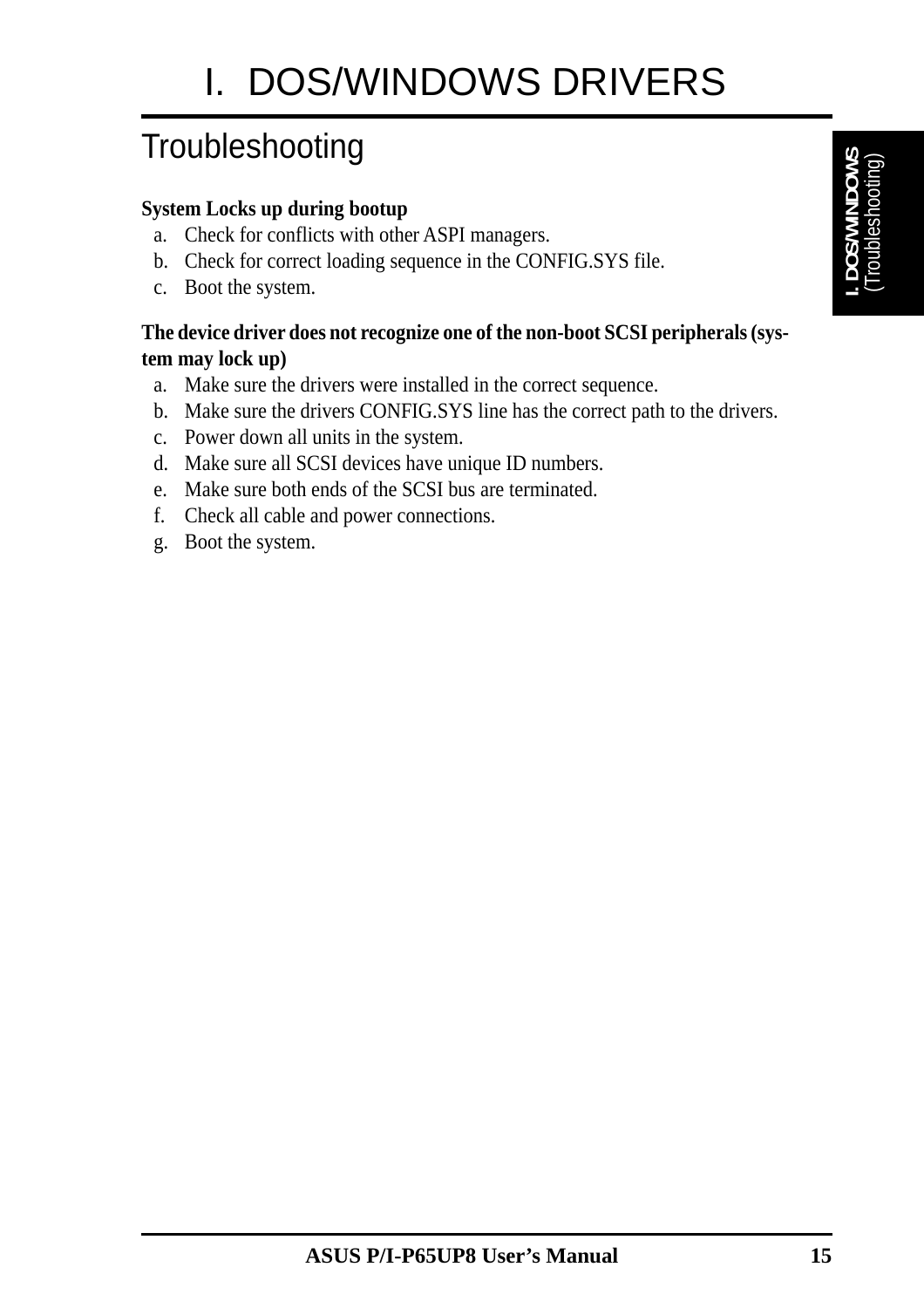# SYMDISK.SYS Driver Features

- Supports removable media devices
- Supports magneto optical devices
- Supports non-512-byte sectors  $(1024, 2048, 4096)$
- Supports multiple logical unit number (LUN) support
- Supports multiple host adapters (with ASPI8XX.SYS)
- Can reserve drive letters for installed devices without media present in the device (see /UNITS under Command Line Options)
- Can add drive letters
- Supports power management (to spin down drives)

### **Description**

SYMDISK.SYS is needed when connecting drives with non-512-byte sectors, and when connecting removable drives if the user wants to change the media. It is also required to obtain drive letters for devices (adapters) that are not supported by a BIOS. SYMDISK.SYS communicates through ASPI8XX.SYS. To use the SYMDISK.SYS driver you must load ASPI8XX.SYS also.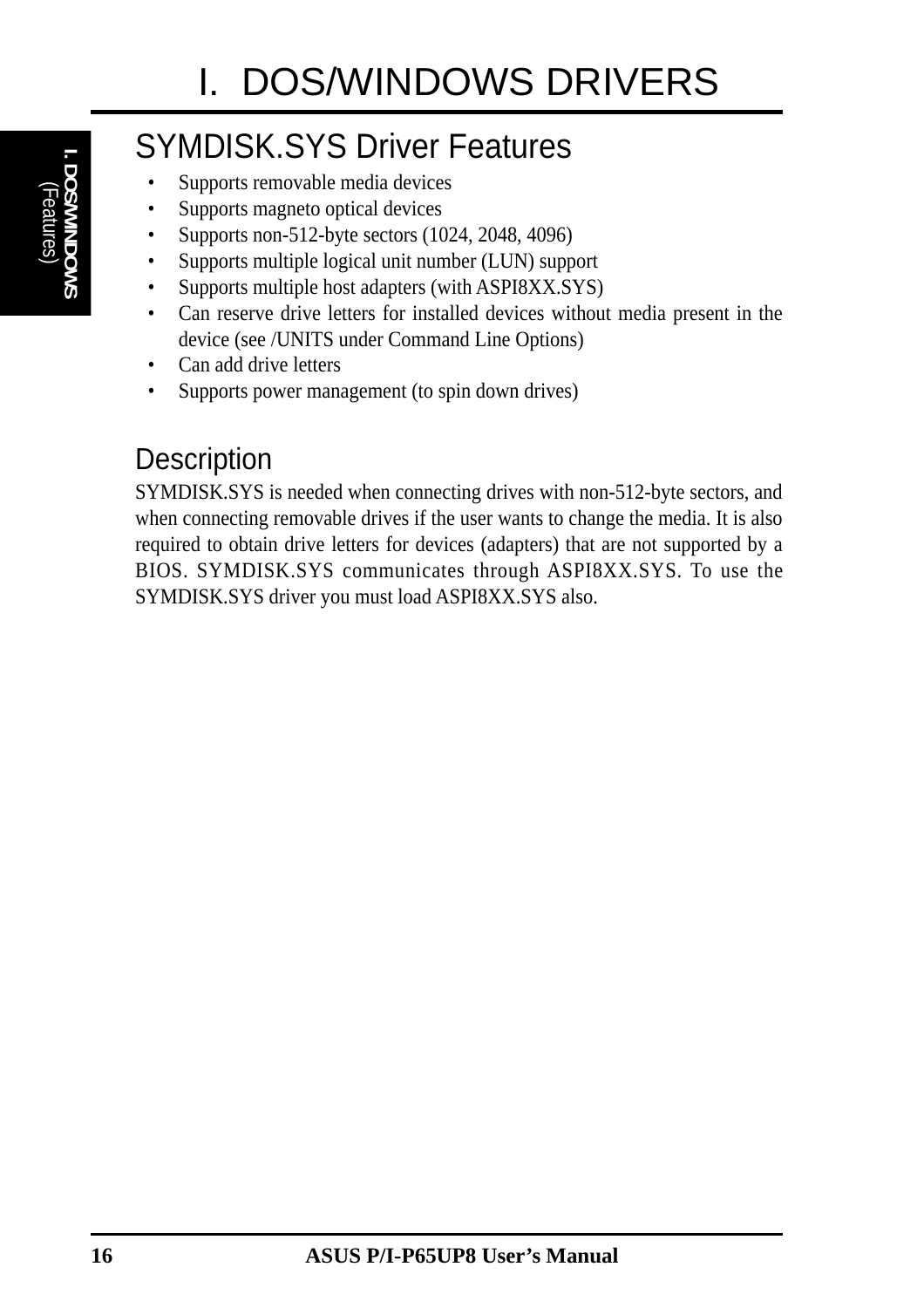# Installing Your SYMDISK.SYS Driver

- 1. Use the COPY command to copy the appropriate drivers from the SDMS SCSI Drivers disk to your boot disk.
- 2. Add the lines shown below to your system's CONFIG.SYS file. The ASPI8XX.SYS driver is also required. List the drivers in this sequence: DEVICE=C:[PATH]ASPI8XX.SYS DEVICE=C:[PATH]SYMDISK.SYS

### Command Line Options

The SYMDISK.SYS device driver has several embedded functions which are accessed via switches on the command line. These options are described below, and use the following conventions:

- [ ] items in brackets are optional
- \* items in brackets followed by an \* means repeat 0 or more times
- | choose one of the given items

#### **IMPORTANT: No spaces are allowed in specifying these command line options. Spaces are required between different command line options.**

#### **Using the /ASK Option**

This option prompts the user at system boot-up whether to load SYMDISK.SYS or not. To use this option, the line in CONFIG.SYS that loads SYMDISK.SYS should look like this: **DEVICE=C:[PATH]SYMDISK.SYS /ASK**

#### **Using the /UNITS= Option**

**NOTE**: It is strongly suggested that you use this option when using removable media with more than one partition.

SYMDISK.SYS allows the use of removable media, such as cartridge hard drives, each of which might have a different number of partitions. If media with more than one partition are used, set this option to the maximum number of partitions on any one media. To use this option, the line in CONFIG.SYS that loads SYMDISK.SYS should look like this:

#### **DEVICE=C:[PATH]SYMDISK.SYS /UNITS=path:id:lun:num\_units [,path:id:lun:num\_units]\***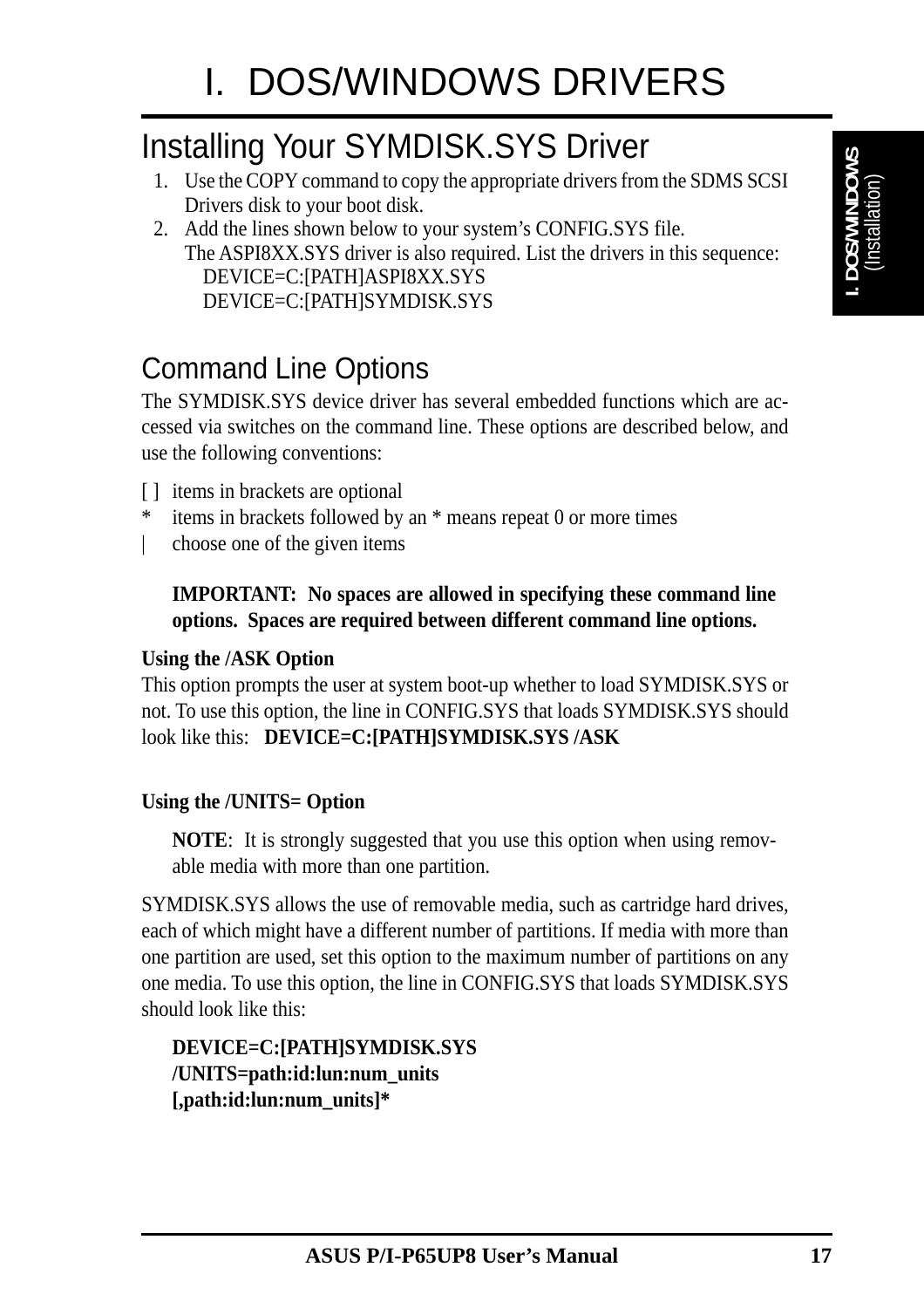For example, if there is a removable media drive at the first host adapter set to SCSI ID 2, and you need to reserve three partitions, the command line should look like this: **DEVICE=C:[PATH]SYMDISK.SYS /UNITS=0:2:0:3**

When SYMDISK.SYS initializes, it will default to either:

- a. One drive letter for a removable media device with no media present.
- b. The number of partitions found on the media in the removable media device.

#### **NOTE: The full path, id, lun, and num\_units values are required for this option. Also, there is a limit of 24 devices.**

#### **Using the /EXCLUDE= Option**

This option allows a user to exclude a 'path:id:lun' combination from being scanned or controlled by SYMDISK.SYS. The path parameter is mandatory with all ids and luns for that path excluded by default if just the path is specified. To use this option, the line in CONFIG.SYS that loads SYMDISK.SYS should look like this:

#### **DEVICE=C:[PATH]SYMDISK.SYS /EXCLUDE=path[:id[:lun]]**

#### **[,path[:id[:lun]]]\***

As an example, for path 0, id 2, and lun 0 the command line should look like this:

#### **DEVICE=C:[PATH]SYMDISK.SYS /EXCLUDE=0:2:0**

#### **NOTE: There is a limit of 24 'path:id:lun' combinations allowed.**

#### **Using the /SSIZE= Option**

SYMDISK.SYS will default to the largest sector size found during boot, handling all different sector sizes found. In the case of removable media, SYMDISK.SYS will assume a 512 byte sector size when no media is present. This option overcomes this limitation. To use this option, the line in CONFIG.SYS that loads SYMDISK.SYS should look like this:

#### **DEVICE=C:[PATH]SYMDISK.SYS /SSIZE=512|1024|2048|4096**

For example, if a removable media drive is used that has a sector size of 2048 bytes, the command line should look like this:

#### **DEVICE=C:[PATH]SYMDISK.SYS /SSIZE=2048**

**NOTE: If SYMDISK.SYS comes across a sector size larger than the one specified in this option, or if it finds a sector larger than the default, it will refuse to read/write to that media. It will report an invalid media error to DOS.**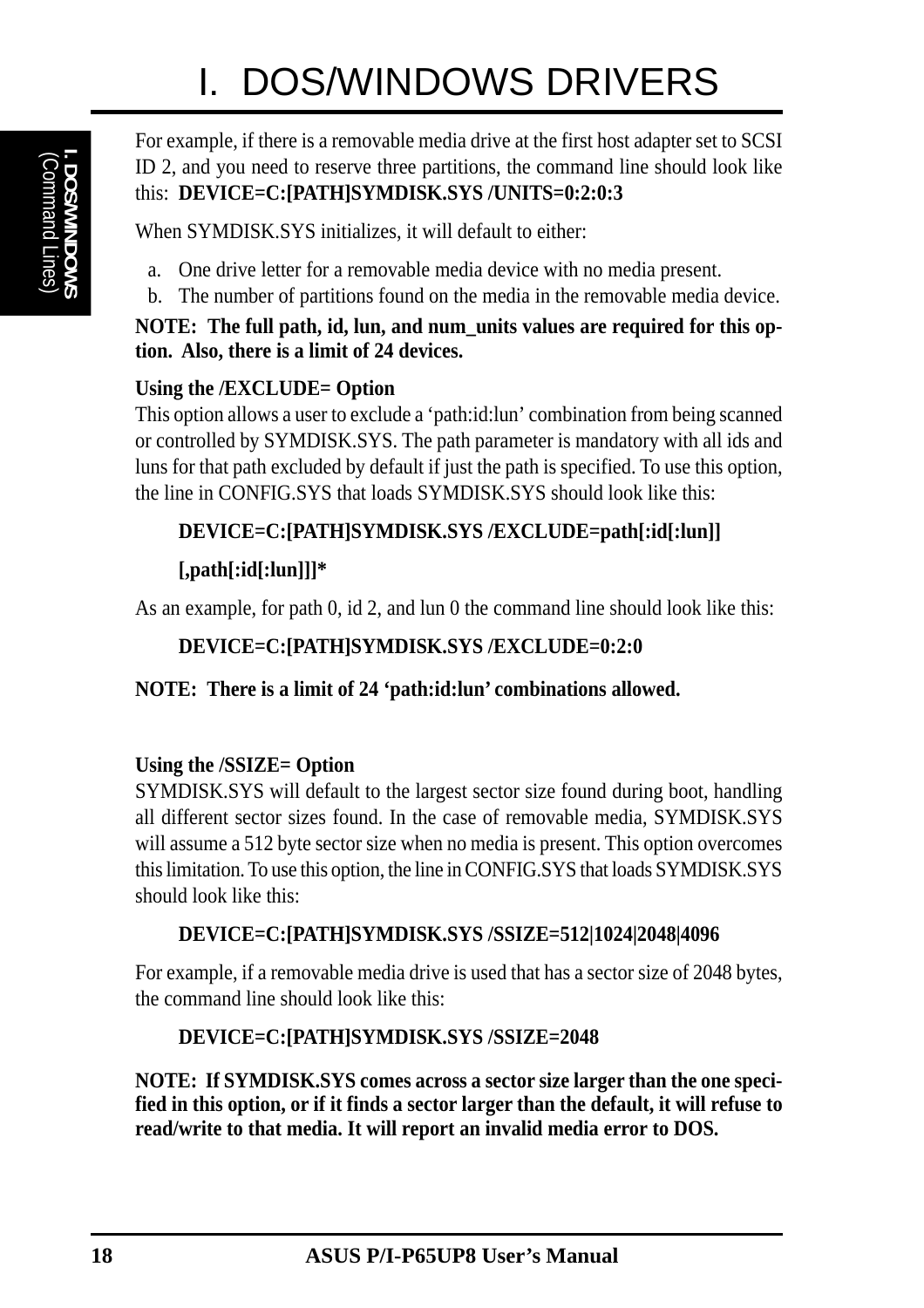#### **Using the /SPINDOWN= Option**

This is a power management feature that can automatically spin down a disk when the disk is not accessed for a specified amount of time. The default spindown time is 15 minutes. You can specify a new spindown time in hours and minutes (hh:mm) with a minimum time of 1 minute. To use this option, the line in CONFIG.SYS that loads SYMDISK.SYS should look like this:

#### **DEVICE=C:[PATH]SYMDISK.SYS /SPINDOWN=hh:mm<path[:id[:lun]]> [,hh:mm<path[:id[:lun]]>]**

For example, if you wish to spindown a device on path 0, id 2, and lun 0, after one hour and five minutes of inactivity, the command line should look like this:

#### **DEVICE=C:[PATH]SYMDISK.SYS /SPINDOWN=1:5<0:2:0>**

Or, if you wish to spindown all devices after the default time-out of 15 minutes, the command line should look like this:

#### **DEVICE=C:[PATH]SYMDISK.SYS /SPINDOWN=<>**

Remember, the  $\leq$  are required when you specify a path:id:lun in this option.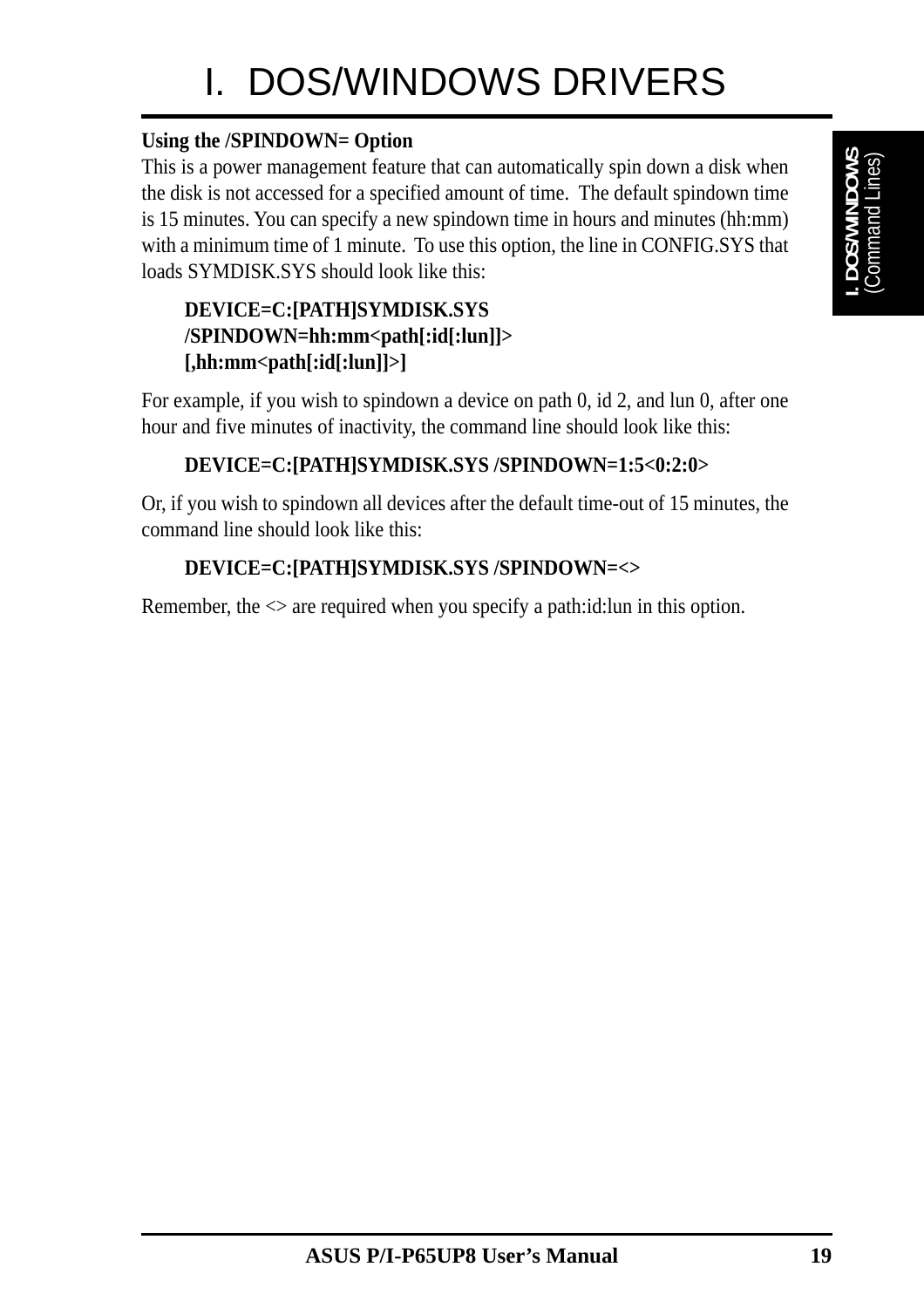# **Troubleshooting**

#### **THE COMPUTER LOCKS UP AND WILL NOT COMPLETE BOOTING FROM A NON-SCSI HARD DISK DRIVE**

a. Refer to the drive manufacturer's user manual.

#### **THE COMPUTER LOCKS UP AND WILL NOT COMPLETE BOOTING FROM A SCSI HARD DISK DRIVE**

a. Is the SCSI BIOS seen during boot?

**NOTE:** If the SCSI BIOS is seen during boot, a banner similar to the following appears:

**Symbios Logic SDMS(TM) v4.0 PCI SCSI BIOS, PCI Rev.2.0,2.1 Copyright 1995 Symbios Logic PCI-4.xx.xx**

| Go to b.                            |                                                      |  |
|-------------------------------------|------------------------------------------------------|--|
| Power down all units in the system. |                                                      |  |
| Remove all SCSI cables.             |                                                      |  |
| Boot system.                        |                                                      |  |
| Is the SCSI BIOS seen during boot?  |                                                      |  |
| <b>YES</b>                          | Power down all units in the system.                  |  |
|                                     | Reconnect and check all cable and power connections. |  |
|                                     | Boot system.                                         |  |
|                                     | Go to a.                                             |  |
| N <sub>O</sub>                      | Power down all units in the system.                  |  |
| Reseat the host bus adapter.        |                                                      |  |
| Check CMOS setup.                   |                                                      |  |
| Boot system.                        |                                                      |  |
| Go to a.                            |                                                      |  |
|                                     |                                                      |  |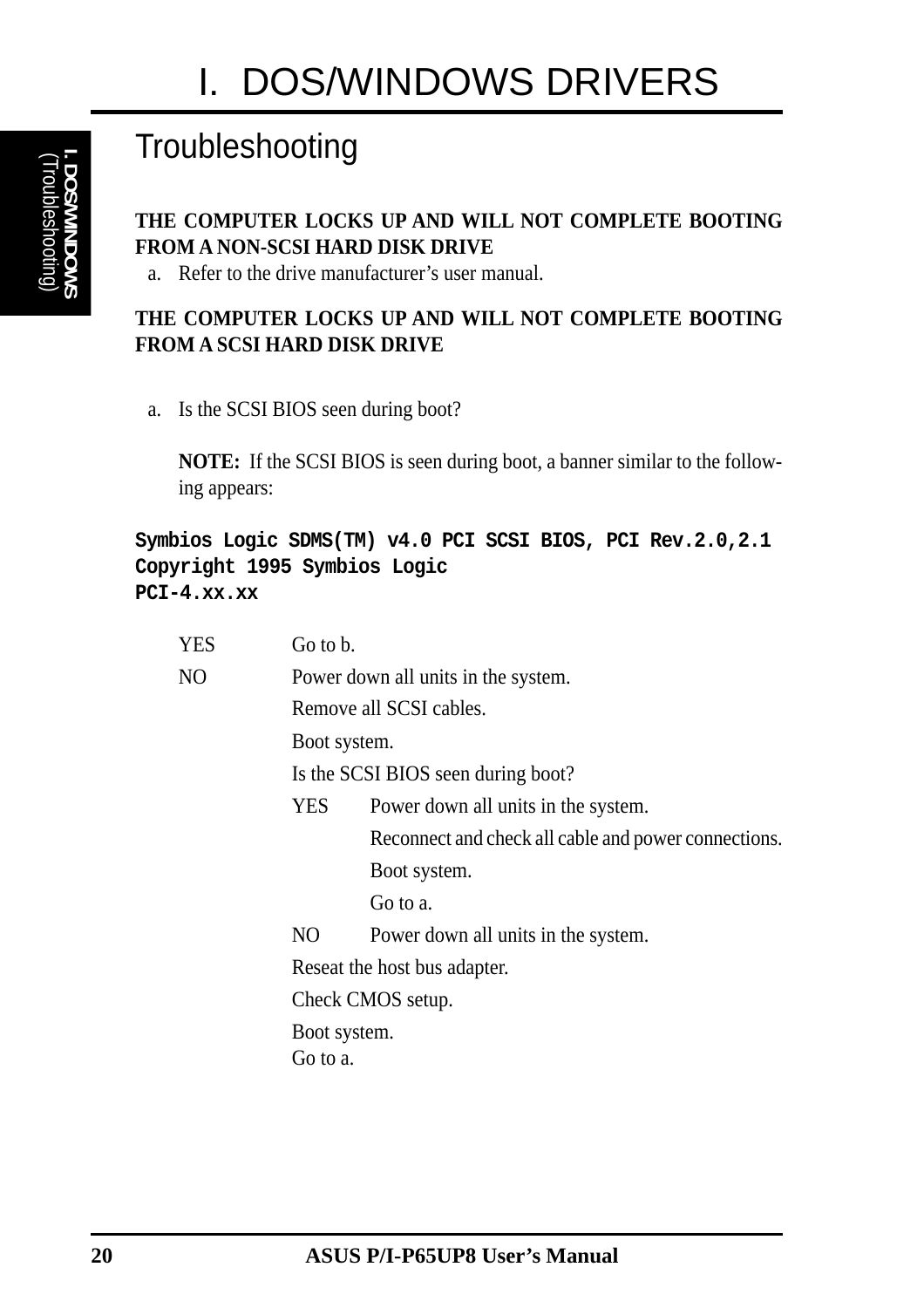#### b. Does the SCSI BIOS see the bootable SCSI drive?

**NOTE**: When the computer boots, SDMS scans the SCSI bus. Devices found on the SCSI bus are identified as in the following lines:

| <b>HBA</b> | <b>ID LUN</b> | <b>VENDOR</b>  | <b>PRODUCT</b> | <b>REV</b> |  |
|------------|---------------|----------------|----------------|------------|--|
| - 0        |               | <b>SEAGATE</b> | ST31230N       | 0060       |  |
| - 0        |               | <b>Symbios</b> | SYM53C875      | (1003)     |  |

YES Go to c.

NO Power down all units in the system.

Make sure the hard drives have different ID numbers (boot drive should have lowest ID).

Make sure both ends of the SCSI bus are terminated.

Check all cable and power connections.

Check CMOS setup.

Boot system.

Go to a.

c. If boot is still unsuccessful, go to the following item.

#### **THE DEVICE DRIVER DOES NOT RECOGNIZE ONE OF THE NON-BOOT SCSI PERIPHERALS (system may lock up)**

- a. Make sure the drivers were installed in the correct sequence.
- b. Make sure the drivers' CONFIG.SYS line has the correct path to the drivers.
- c. Power down all units in the system.
- d. Make sure the hard drives have different ID numbers (boot drive should have lowest ID).
- e. Make sure both ends of the SCSI bus are terminated.
- f. Check all cable and power connections.
- g. Boot the system.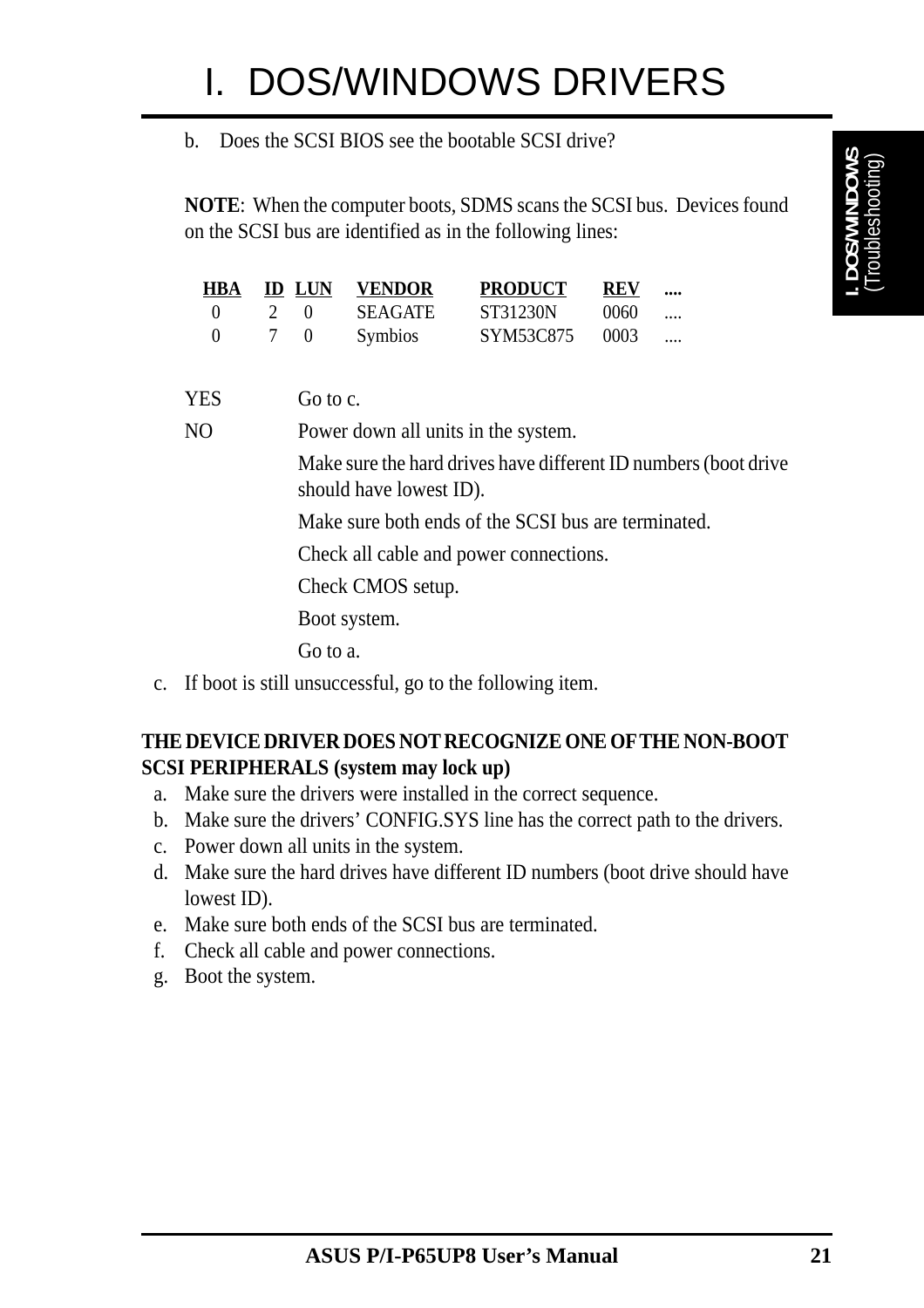# SYMCD.SYS Driver Features

- Compatible with Microsoft's CD-ROM Extension 2.21 and above
- Multi-session Photo CD support
- Support for reading CCDA disks

### **Description**

SYMCD.SYS is needed whenever a CD-ROM device is connected on the SCSI bus. You must load it in conjunction with Microsoft's CD-ROM Extension 2.21 or above (MSCDEX.EXE). SYMCD.SYS communicates through ASPI8XX.SYS, so you must load ASPI8XX.SYS to use SYMCD.SYS.

# Installing Your SYMCD.SYS Driver

- 1. Use the COPY command to copy the appropriate driver(s) from the SDMS SCSI Drivers disk to your boot disk.
- 2. Add SYMCD.SYS to your CONFIG.SYS file. It goes in after ASPI8XX.SYS and SYMDISK.SYS (if this driver is also being used), in this order:

**DEVICE=C:[PATH]ASPI8XX.SYS DEVICE=C:[PATH]SYMDISK.SYS DEVICE=C:[PATH]SYMCD.SYS /D:NAME**

#### **NOTE: The /D: is not a drive letter designation; it indicates the name you wish assigned to your CD-ROM. You must include the NAME, which can use any combination of up to 8 characters.**

- 3. To insure that sufficient drive letters are available to identify all devices connected to the SCSI bus, add the MS-DOS LASTDRIVE command to the CONFIG.SYS file: **LASTDRIVE=x** with x specifying a drive letter in the range C through Z. The letter assigned to LASTDRIVE represents the last valid drive MS-DOS is able to recognize and also represents the maximum number of drives available. For example, LASTDRIVE=K allows access to eleven (11) logical drives. For further details about LASTDRIVE, consult your MS-DOS manual.
- 4. Unless your CD-ROM access software specifies otherwise, Microsoft's CD-ROM Extension (MSCDEX.EXE) should execute from the AUTOEXEC.BAT file in order to access your drive. Add the following line to your AUTOEXEC.BAT file: **[PATH]MSCDEX /D:NAME** For example, if: **DEVICE=C:[PATH]SYMCD.SYS /D:MY\_CD** is in CONFIG.SYS, then:**[PATH]MSCDEX /D:MY\_CD** should exist in the AUTOEXEC.BAT file.
- 5. Check installation instructions for the CD-ROM drive itself for other parameters necessary to include with MSCDEX.
- 6. When MSCDEX is loaded during the AUTOEXEC.BAT file execution, a message is returned assigning a drive letter to the CD-ROM drive. For example: **DRIVE E = DRIVER MY\_CD UNIT 0**

This informs you that the CD-ROM drive is recognized and ready for use.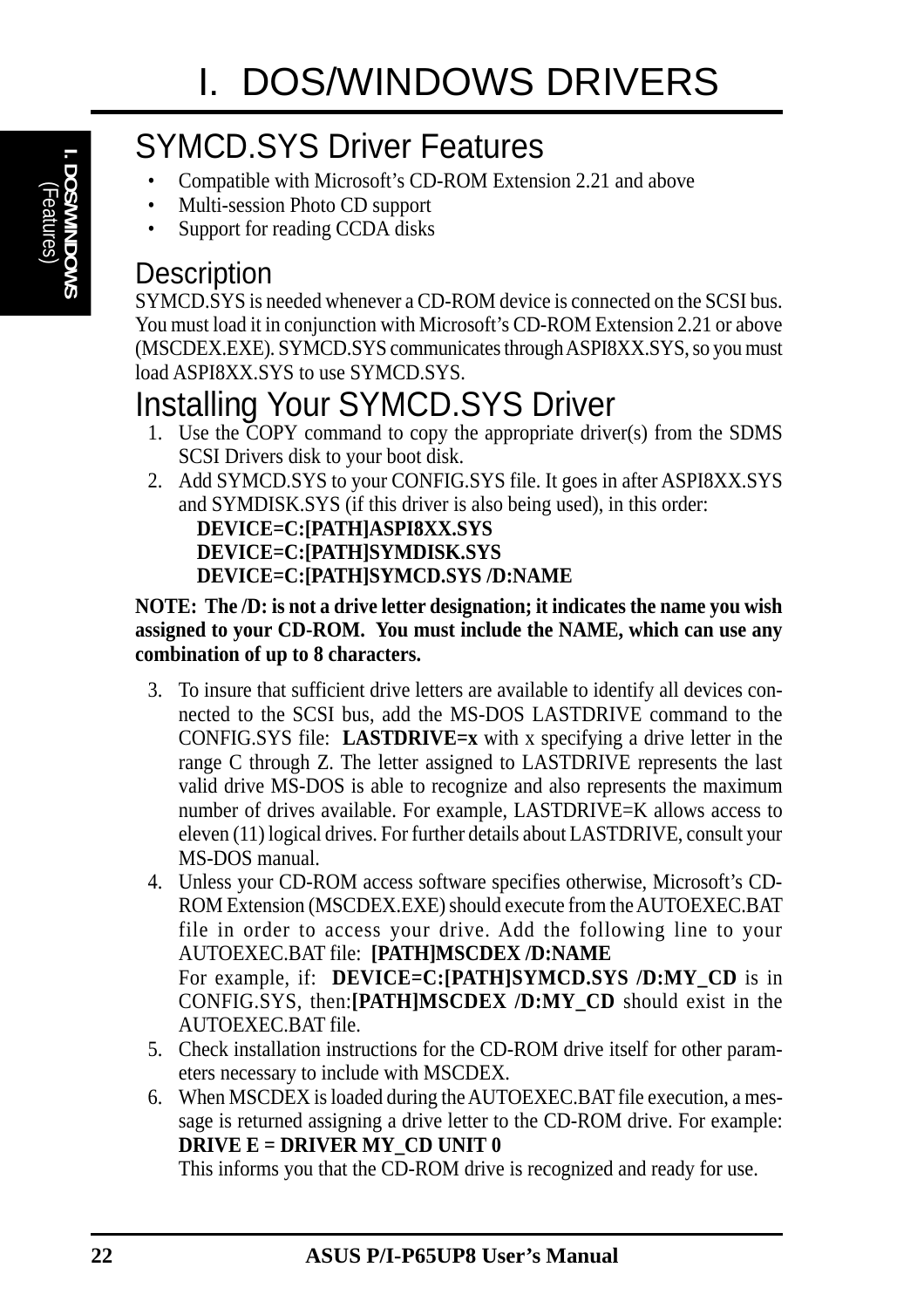### Command Line Options

The SYMCD.SYS device driver has several embedded functions available, which are accessed via switches on the command line. An explanation of these options follows. **IMPORTANT: No spaces are allowed in specifying these command line options. Spaces are required between different command line options.**

#### **Using the /ASK Option**

This option prompts the user at initialization time whether to load SYMCD.SYS or not. For example, the line in CONFIG.SYS that loads SYMCD.SYS would look like this: **DEVICE=C:[PATH]SYMCD.SYS /D:MY\_CD /ASK**

#### **Using the /UPTOLUN= Option**

This option is used to support multiple LUNs per Target ID on the SCSI bus. It is needed to support CDROM changers that hold several CDs at one time, such as the Pioneer DRM604x. For example, the line in CONFIG.SYS that loads SYMCD.SYS would look like this:**DEVICE=C:[PATH]SYMCD.SYS /D:MY\_CD /UPTOLUN=x** where 'x' is in the range of 0 to 7. It uses LUN 0 through LUN x to assign a separate drive letter for each of the x+1 CDs in the CD magazine. The SYMCD.SYS driver defaults to supporting LUN 0 only.

#### **Using the /NOBCD Option**

This Option is used to support the Trantor Music Box CD audio application. Using this option prevents the track numbers from being converted to BCD (Binary Coded Decimal). If this option is used with CD audio applications such as Adaptec's cdplayer, Corel's cd-audio, or Future Domain's cdaudio, track numbers >16 are not reported correctly because these applications require binary track numbers. For example, the line in CONFIG.SYS that loads SYMCD.SYS would look like this: **DEVICE=C:[PATH]SYMCD.SYS /NOBCD**

### **Troubleshooting**

#### **THE CD-ROM DRIVE IS NOT SEEN AT BOOT TIME, OR THE SYSTEM LOCKS UP**

- a. Make sure the required drivers are installed and in the correct sequence.
- b. Make sure the driver's CONFIG.SYS line has the correct path to the driver.
- c. Make sure MSCDEX, in the AUTOEXEC.BAT, has the same drive name as the CDROM driver in the CONFIG.SYS file.
- d. Make sure there is no ID or drive letter designation conflict.
- e. Power down all units in the system.
- f. Check the cable and power connections.
- g. Make sure the SCSI bus is properly terminated.
- h. Make sure sufficient drive letters are specified (through the MS-DOS lastdrive= command) to include your CD-ROM. A CD-ROM which uses multiple disks requires a letter for each disk.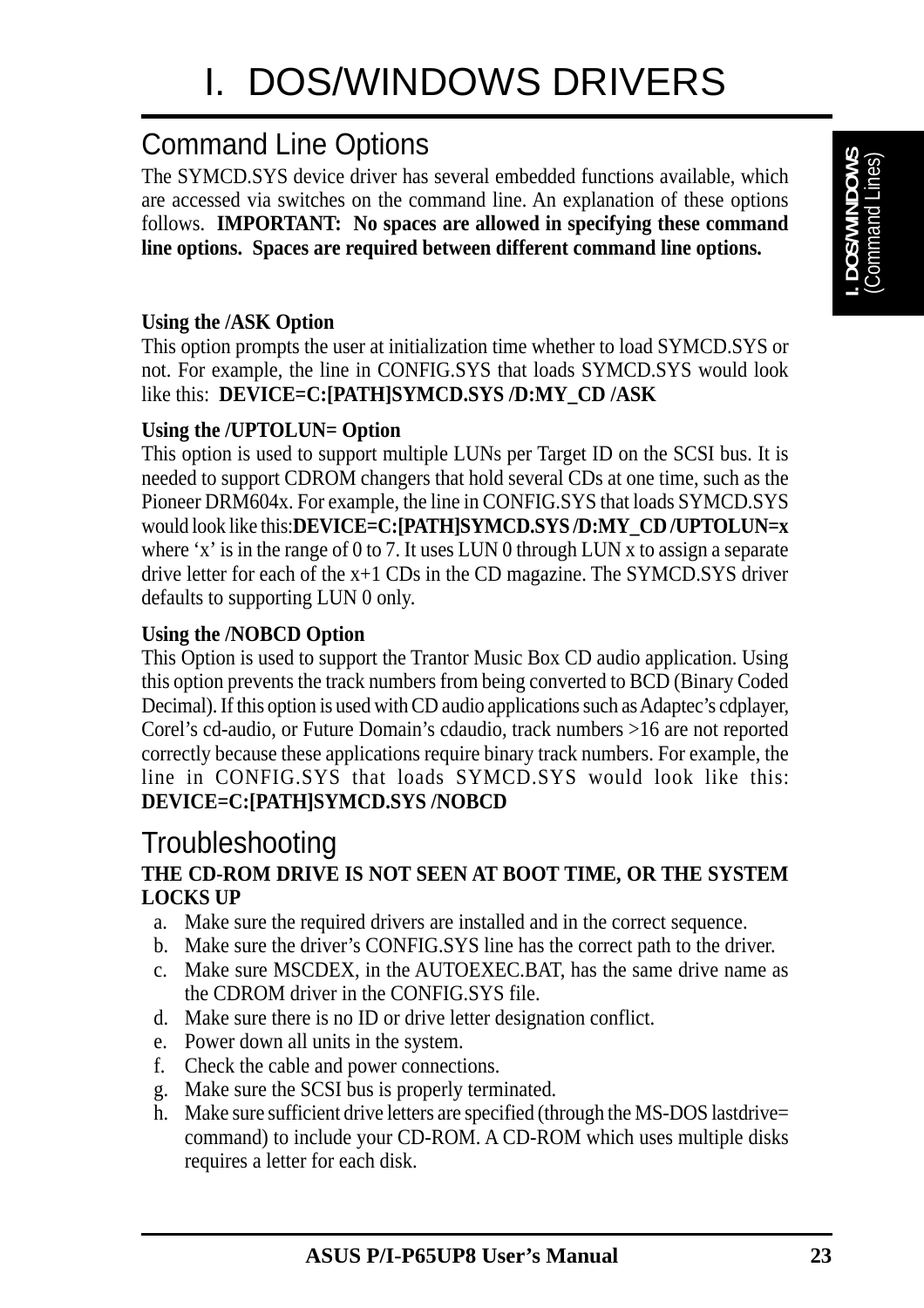# WIN8XX.386 Driver Features

- Supports Windows Advanced SCSI Programming Interface (ASPI) applications
- Supports 32-bit Disk Access in Windows 3.1 and Windows for Workgroups 3.11 via the FastDisk interface
- Processes all I/O requests, including ASPI requests, using 32-bit protectedmode code for the highest possible performance

## **Description**

WIN8XX.386 is both a Windows FastDisk driver and an ASPI Manager for Windows which provides an interface to popular ASPI applications. It is required when you want to use 32-bit Disk Access in Windows. Even though WIN8XX.386 controls all SCSI drives on your Symbios Logic host adapter, Windows allows 32-bit Disk Access on the first two drives only.

# Installing Your WIN8XX.386 Driver

1. Use the COPY command to copy the WIN8XX.386 driver from the SDMS SCSI Drivers disk to your boot disk. For example, to copy the driver to your system's Windows SYSTEM directory, use the command shown below:

#### **copy a:\WIN8XX.386 c:\WINDOWS\SYSTEM**

- 2. Add an entry in the [386Enh] section of your Windows SYSTEM.INI file, as shown below: **device=WIN8XX.386** In the example shown above, the driver is in the Windows SYSTEM directory. If you choose to place the driver in another location, simply specify the complete path along with the filename shown in the example.
- 3. Add an entry in the [386Enh] section of your Windows SYSTEM.INI file, as shown below: **device=\*int13** This entry may or may not already exist in your SYSTEM.INI file, depending on the hardware present when you installed Windows. Check to make sure that it appears only once in your SYSTEM.INI file.
- 4. Add an entry in the [386Enh] section of your Windows SYSTEM.INI file, as shown below: **32BitDiskAccess=off** This entry may or may not already exist in your SYSTEM.INI file, depending on the hardware present when you installed Windows. Check to make sure that it appears only once in your SYSTEM.INI file.
- 5. Remove an entry from the [386Enh] section of your Windows SYSTEM.INI file, either by removing the line completely, or by placing a semicolon in column one of the line so it is treated as a comment, as shown below:

**;device=\*wdctrl**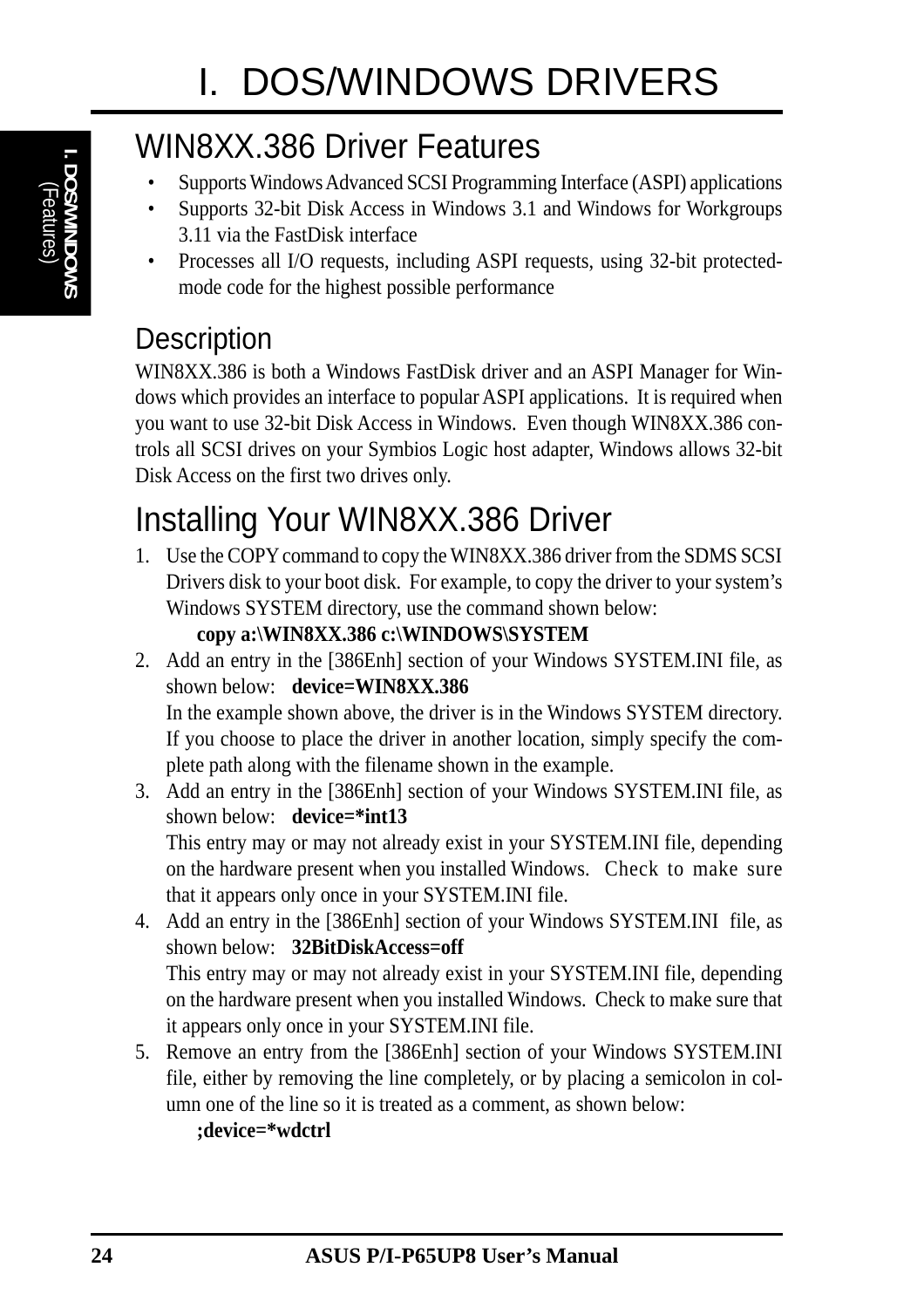# I. DOS/WINDOWS DRIVERS

This entry may or may not already exist in your SYSTEM.INI file, depending on the hardware present when you installed Windows. This entry controls the loading of the standard FastDisk driver that ships with Windows for the purpose of providing 32-bit Disk Access to an IDE drive. This driver is not compatible with vendor-supplied FastDisk drivers, such as WIN8XX.386.

6. Use the COPY command to copy the WIN8XX.DLL driver from the SDMS SCSI Drivers disk to your boot disk. For example, to copy the driver to your system's Windows SYSTEM directory, use the command shown below: copy a:\WIN8XX.DLL c:\WINDOWS\SYSTEM\WINASPI.DLL

#### **NOTE: In the above statement the file name is changed. This is important.**

7. Add profile switches to your SYSTEM.INI file, as necessary. See below for a detailed description.

## Command Line Options

Profile settings are the Windows equivalent of DOS command line options. They are entered into a particular section of your SYSTEM.INI file which resides in your Windows directory. Edit SYSTEM.INI and add a section anywhere (except in the middle of another section like [386Enh]) called [Win8xx]. For example, the section might look like this:

**[Win8xx] Synchronous=on Wide=off Disconnect=on SCAM=off ParityChecking=on Timeout=0<> Verbose=OFF**

In the following descriptions, 'ha\_num' refers to the adapter number (boot order designation). Please note that this version of the driver only supports one adapter, so the host adapter number is always zero.

In the following descriptions 'id' refers to the SCSI device ID.

These conventions are also used:

- [ ] items in brackets are optional
- means repeat 0 or more times

**IMPORTANT: No spaces are allowed in specifying any of these options. Spaces are required between different options.**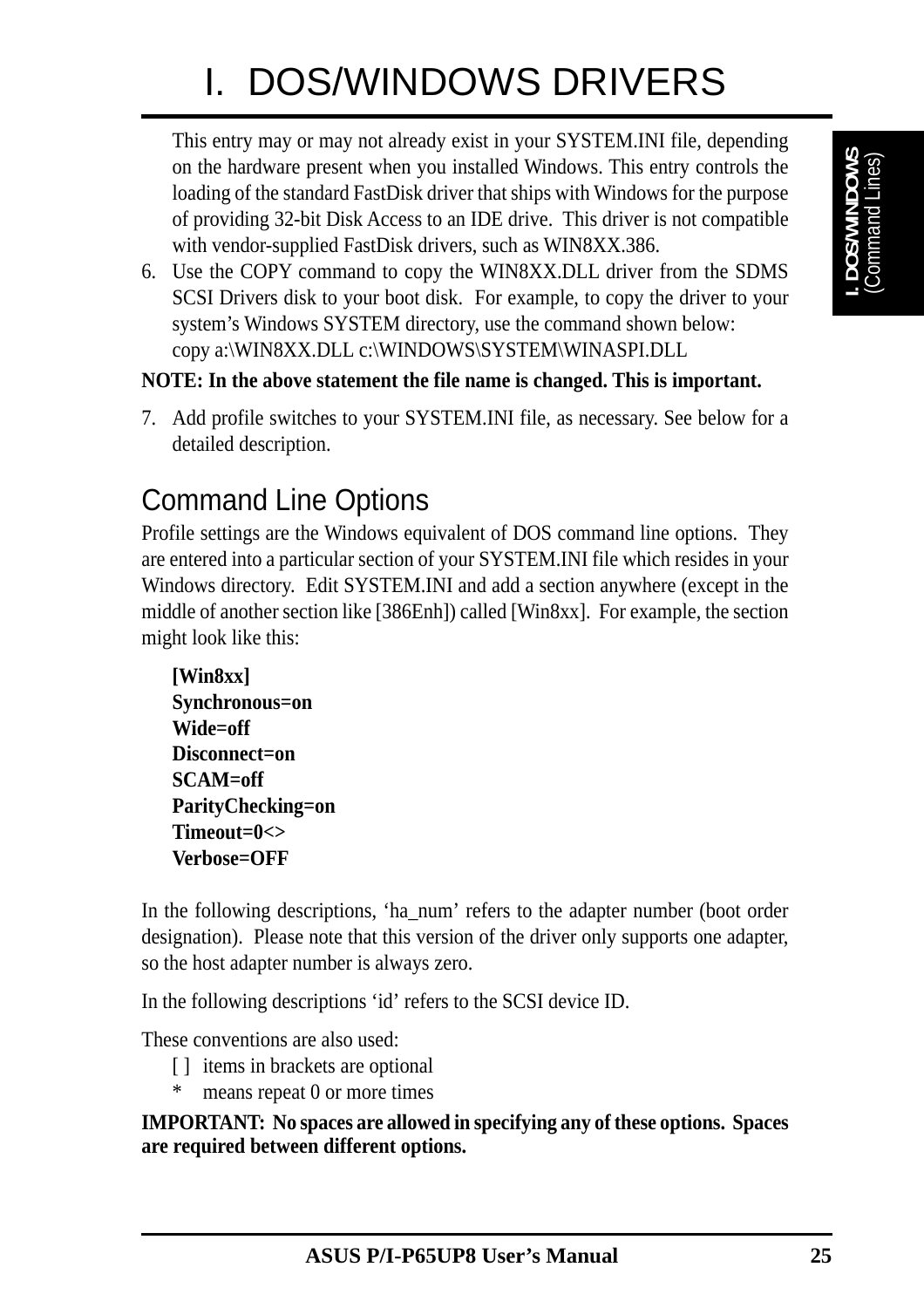#### **Using the SYNCHRONOUS Option Synchronous=ON or OFF (Default = ON)**

This option allows you to turn off SCSI synchronous transfers. By default they are on, which is faster. However, if you are having problems with your system you might want to try turning synchronous off.

#### **Using the WIDE Option**

Wide=ON or OFF (Default  $=$  ON)

This option allows you to turn off SCSI wide transfers. By default they are on, which is faster if you have a wide disk drive. However, if you are having problems with your system you might want to try turning wide off.

#### **Using the DISCONNECT Option**

#### Disconnect=ON or OFF (Default = ON)

This option allows you to turn off SCSI disconnects. By default they are on, which is sometimes faster. However, if you are having problems with your system you might want to try turning disconnects off.

#### **Using the SCAM Option**

#### **SCAM=ON or OFF (Default = ON)**

This option allows you to turn off SCAM (SCSI Configured Auto-Matically). By default SCAM is on. If you have a SCAM capable SCSI peripheral, SCAM automatically assigns SCSI device ID's to avoid conflicts. If you are having problems with your system you might want to try turning SCAM off.

#### **Using the PARITYCHECKING Option ParityChecking=ON or OFF (Default = ON)**

This option allows you to turn off SCSI parity checking. By default it is on. Parity is a mandatory part of SCSI-2, however some old peripherals may not support parity. If you are having problems with your system you might want to try turning parity checking off.

Typically this is necessary only if you add a new peripheral that doesn't support parity. CD-ROM drives sometimes do not support parity.

#### **Using the VERBOSE Option**

#### **Verbose=ON or OFF (Default = OFF)**

This option allows you to turn on verbose mode for the driver. This displays a message with the version of the driver each time the driver is loaded. This is a good way to make sure the driver is loaded. Typically you want to set this ON once, then turn it off until you need it again so the message is not displayed each time the driver loads.

**Using the FASTDISK Option Fastdisk=ON or OFF (Default = ON)**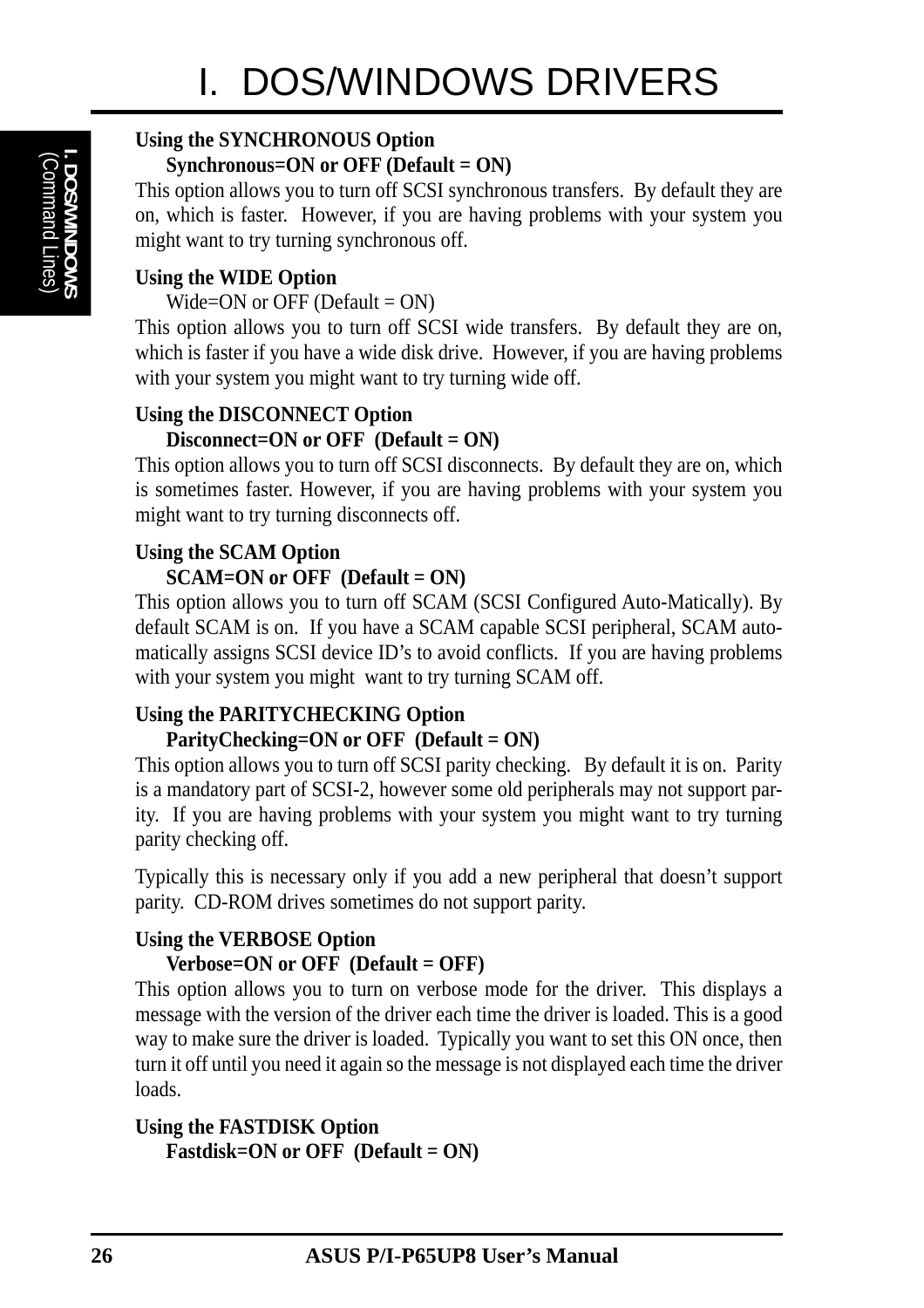This option allows you to turn off the FASTDISK portion of this driver. The FASTDISK portion allows 32-Bit Disk Access on a SCSI drive at C: or D:. Since Windows only allows 32-Bit Disk Access on one kind of drive at a time, you may want to disable it for your SCSI drive so you can use it on an IDE drive you have in your system. This allows the ASPI portion of the driver to continue to function, while the FASTDISK (32-Bit Disk Access) portion is disabled.

#### **Using the TIMEOUT Option**

**Timeout=n (Default = 0, which disables time-outs)**

Option Syntax:

**Timeout=n<ha\_num[:id]>[,n<ha\_num[:id]>]\***

 $(n = time-out value in seconds for device, n=(0..65535), 0=infinite)$ 

WIN8XX.386 uses a time-out mechanism to detect certain errors. When WIN8XX.386 issues a command to a SCSI device, a timer is started. If the timer expires before the command completes, WIN8XX.386 assumes that something has gone wrong with the device, and takes steps to recover. The default value for this is zero, which means time-outs are disabled by default.

It is recommended that you use time-out values of at least 10 minutes (600 seconds) for SCSI tape devices, since they have many commands which take much longer to complete. The SYMDISK.SYS and SYMCD.SYS drivers use time-outs of their own (typically 10 to 30 seconds). A time-out value of up to 65535 seconds (over 18.2 hours) is possible.

For example, if you have a particularly slow device on your host adapter (ha\_num=0) at id=3, and you wish to extend the time-out on this device to 60 seconds, the line in SYSTEM.INI should look like this:

#### **[Win8xx] Timeout=60<0:3>**

As another example, suppose you have a tape drive on your host adapter (ha\_num=0) at id=3, and you wish to set the time-out on this device to 600 seconds. Suppose you also have a scanner on your host adapter (ha\_num=0) at  $id=2$ , and you wish to set the time-out on this device to 30 minutes (1800 seconds). The line in SYSTEM.INI should look like this:

#### **Timeout=1800<0:2>,60<0:3>**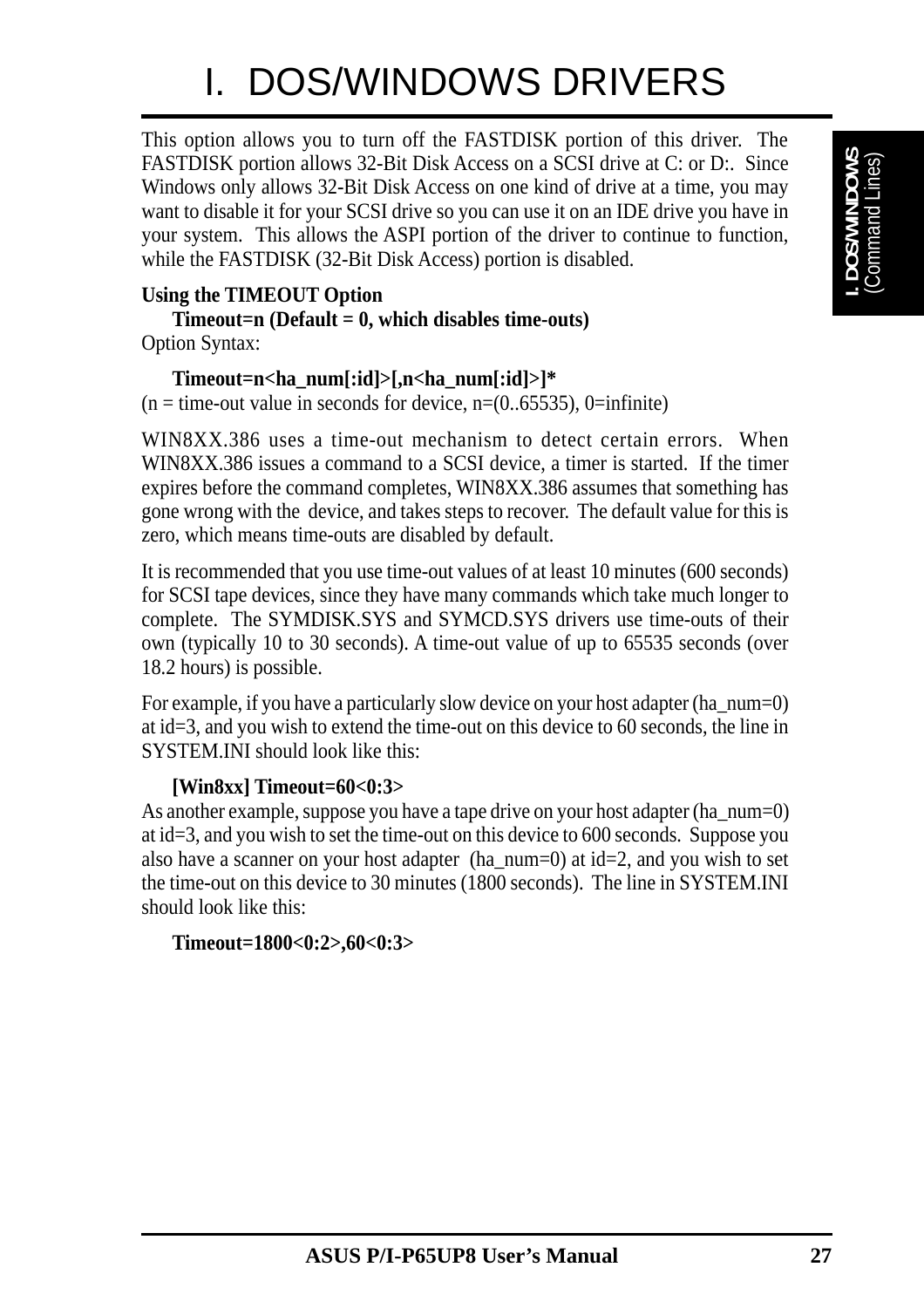## **Troubleshooting**

#### **WINDOWS DISPLAYS THE FOLLOWING MESSAGE WHILE BOOTING:**

The Microsoft Windows 32-bit disk driver (WDCTRL) cannot be loaded. There is unrecognizable disk software installed on this computer.

- a. Make sure the line controlling WDCTRL in your SYSTEM.INI is either removed or commented out, as explained in the driver installation instructions.
- b. Re-boot the system.

#### **THE DRIVER DOES NOT RECOGNIZE ONE OF THE NON-BOOT SCSI PERIPHERALS (system may lock up)**

- a. Make sure the driver is installed properly according to the driver installation instructions.
- b. Power down all devices in the system.
- c. Make sure all SCSI devices have unique ID numbers.
- d. Make sure the SCSI bus is properly terminated.
- e. Check all cable and power connections.
- f. Boot the system.

#### **A MESSAGE SAYING ASPI8XX.SYS IS NOT LOADED IS DISPLAYED**

a. Load ASPI8XX.SYS in your CONFIG.SYS.

#### **THE FOLLOWING MESSAGE IS DISPLAYED WHEN YOU TRY TO EN-TER THE VIRTUAL MEMORY SETTINGS IN THE 386 ENHANCED SEC-TION OF THE CONTROL PANEL**

32-bit File Access was unable to run. This may be because you started the network before starting Windows, because Windows could not find the IFSHLP.SYS driver, or your hard disk(s) may be incompatible with 32-bit File Access.

a. Make sure IFSHLP.SYS is being loaded in your CONFIG.SYS. It should appear there when Windows For Workgroups 3.11 is installed, but sometimes it does not.

#### **A WINDOWS ASPI APPLICATION SUCH AS COLORADO BACKUP FOR WINDOWS SAYS IT CAN'T FIND AN ASPI MANAGER**

a. Colorado Backup for Windows, and possibly other programs, leave a copy of WINASPI.DLL for another vendor's host adapter in the directory in which it is installed. When WINASPI.DLL is looked for, it is found in that directory before looking in your Windows system directory. To fix the problem, delete or rename WINASPI.DLL in the Colorado Backup For Windows directory.

#### **WIN8XX.386 DISPLAYS THE FOLLOWING MESSAGE WHILE LOADING Win8xx VxD Initialization Error: FastDisk registration failed for drive 80h (C:) (or 81h (D:)). Please check the settings in your SYSTEM.INI file.**

a. In this case, check the [386Enh] section of your SYSTEM.INI file to make sure you have the line: device=\*int13.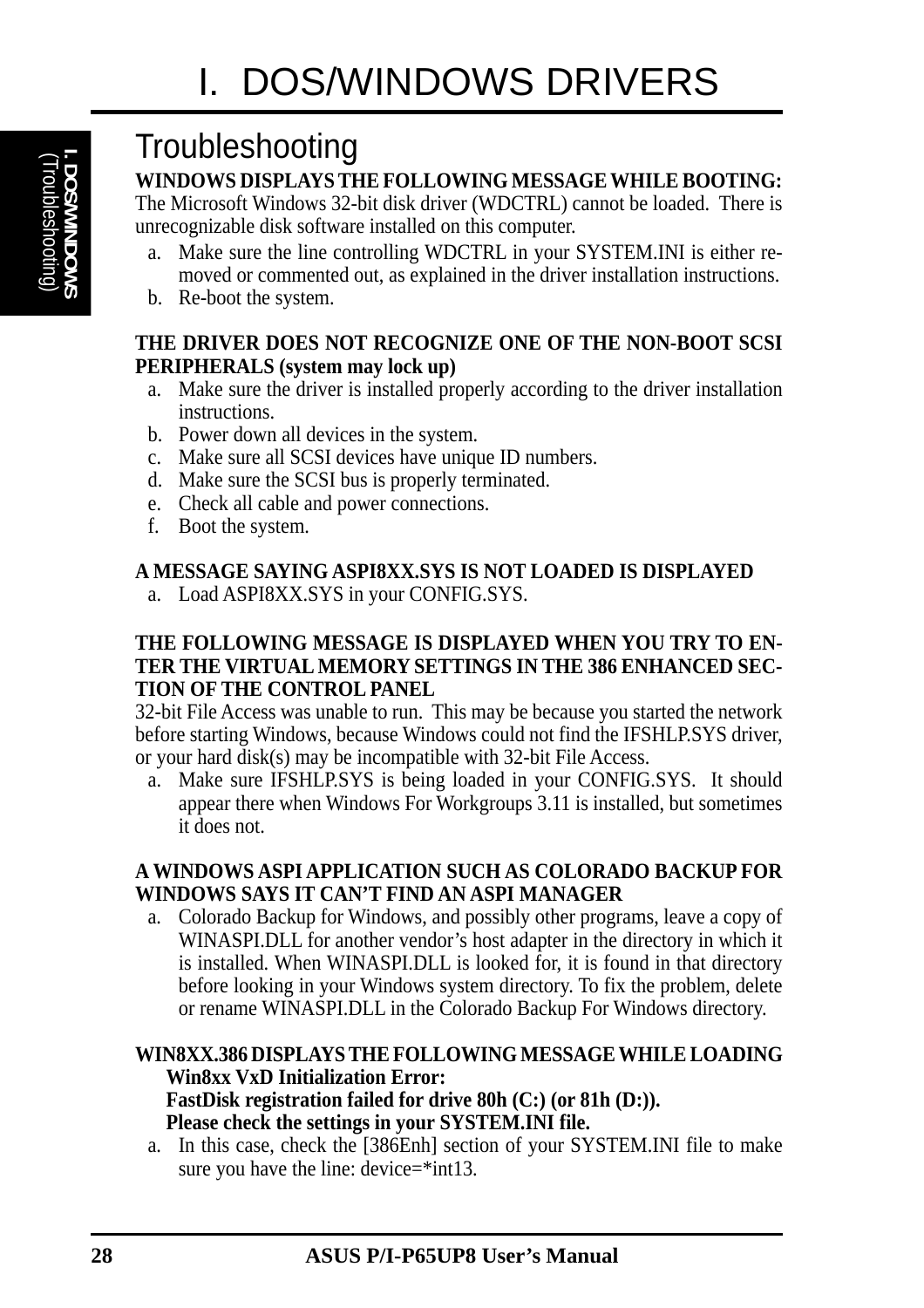# Important Additional Information For Windows Enabling 32-bit Disk and File Access in Windows

Only Windows for Workgroups 3.11 offers both 32-bit Disk and File access. To enable these features, make sure your system is backed up, then do the following:

- 1. Select the Control Panel applet in the Main program group.
- 2. Select the 386 Enhanced icon.
- 3. Select the Virtual Memory settings.
- 4. Select the Change button.
- 5. Check the two boxes at the bottom of the screen to enable 32-Bit Disk Access and 32-Bit File Access. Make sure the swapfile is set to permanent.
- 6. Click OK.
- 7. Click Restart Computer.

### **Restrictions**

This version of the driver has the following restrictions: This version only supports one host adapter. The NVRAM settings in the Configuration Utility for the SDMS 4.0 BIOS are not yet supported by this driver.

## Important Additional Information For DOS Assignment of Drive Letters

The MS-DOS operating system assigns drive letters to primary partitions first. After the primary partitions have been assigned drive letters the logical partitions are assigned drive letters. Do not assume that the drive letter designations will follow consecutively from device to device within a PC system. An Example:

A PC system is configured with an IDE hard disk as the boot drive, a SCSI hard disk, and a CD-ROM drive. The IDE drive has three partitions: one primary and two logical. The SCSI hard disk has two partitions: one primary and one logical. The SCSI hard disk is assigned ID one, and the CD-ROM is ID four. The distribution of the drive letters is:

- A: 3 1/2" floppy drive
- B: 5 1/4" floppy drive
- C: IDE primary partition
- D: SCSI primary partition
- E: IDE first logical partition
- F: IDE second logical partition
- G: SCSI logical partition
- H: CD-ROM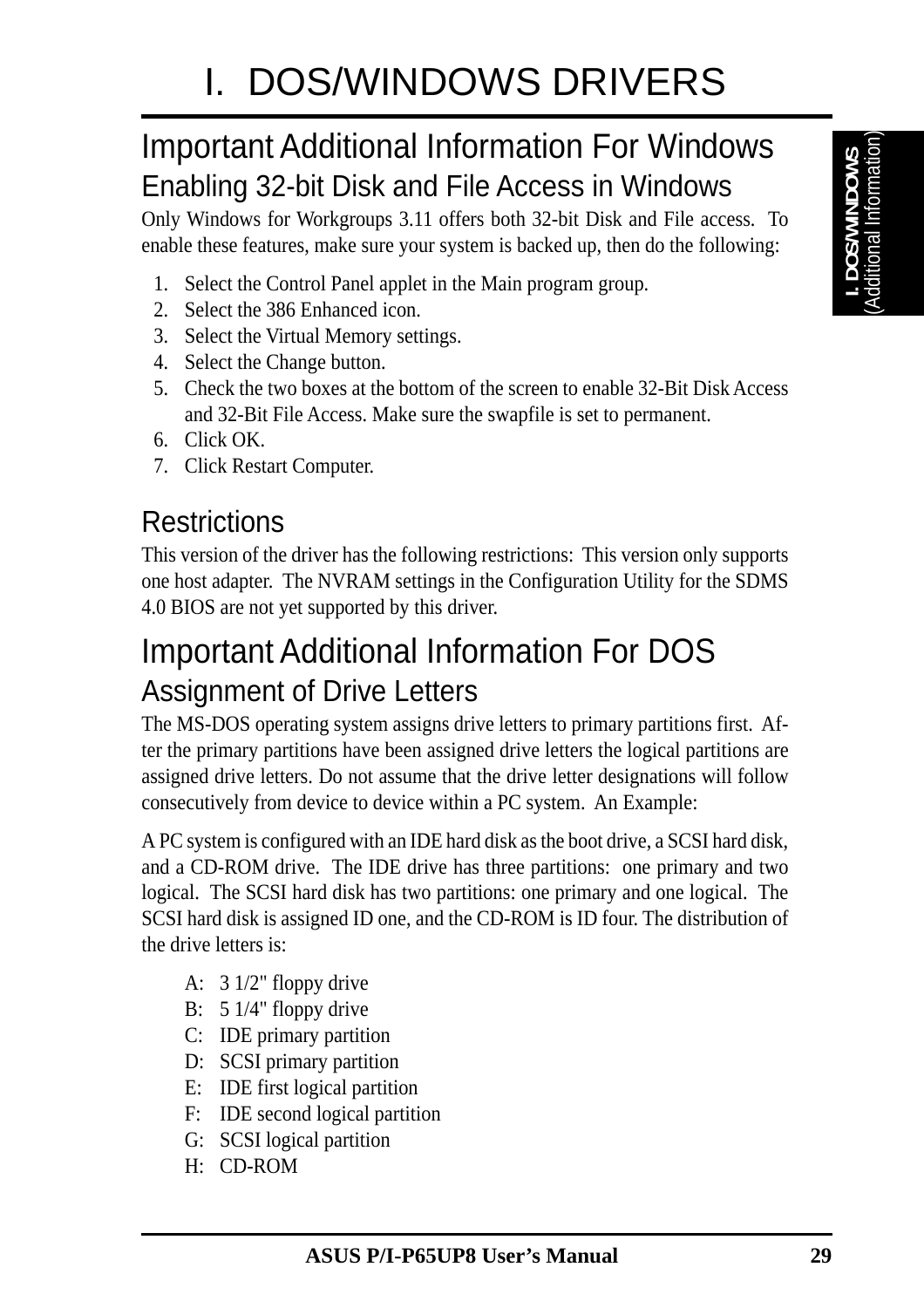## Using the SDMS DOS Utilities SCSI Low-level Format Utility

This utility allows you to low-level format SCSI hard disk drives connected to Symbios Logic PCI to SCSI host adapters. The utility is labeled SCSIFMT.EXE, and is located on your Symbios Logic SDMS drivers diskette 2 at: \FMT-UTIL\SCSIFMT.EXE

It is recommended that you place this utility on a DOS bootable diskette. You should execute it from this diskette rather than from a hard disk drive. This minimizes the possibility of interfering with your system.

When you run the format utility, it scans the SCSI bus for all hard disk drives. Then it generates a display showing the devices found. You may select devices from this display for the utility to format.

**WARNING**: Use extreme caution when selecting a drive for formatting. The format process completely removes all information on a drive.

### Host Adapter Flash Utility

This utility allows you to update the Symbios Logic PCI SCSI BIOS on a host adapter based on a SYM53C815, SYM53C825, or SYM53C875 controller. New versions of the PCI SCSI BIOS are released periodically. Your host adapter must have a flash EEPROM onboard to use this utility.

The utility is labeled FLASH8X5.EXE, and is located on your Symbios Logic SDMS drivers diskette 1 at:\BIOS\FLASH8X5.EXE It is necessary that you place this utility on a DOS bootable diskette, and execute it from this diskette rather than from a hard disk drive. Power down any hard disk drives attached to the host adapter you are updating.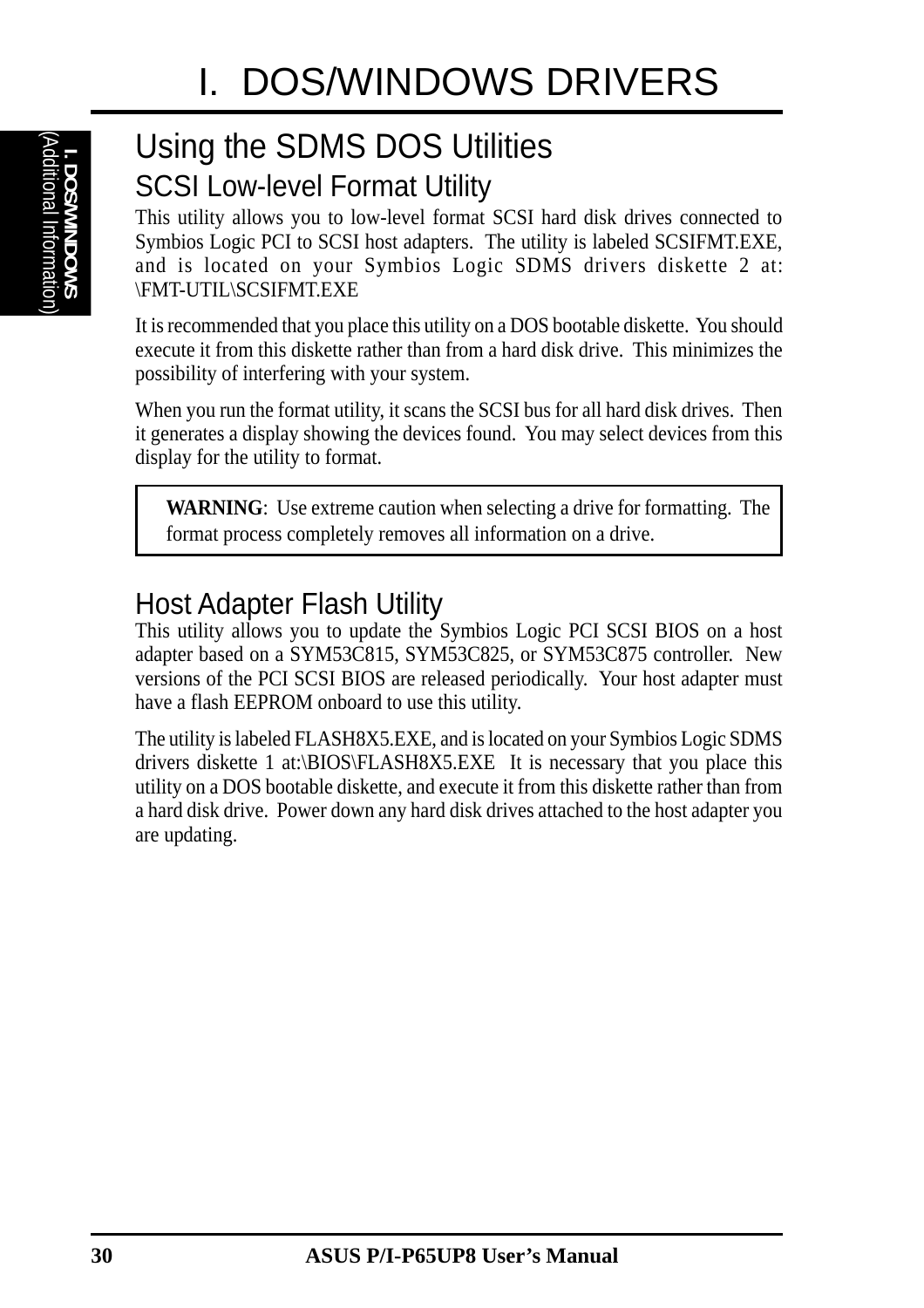# SDMS DRIVER SYMC8XX.MPD V2.02.00 Introduction for Windows 95

Windows 95 is an operating system designed to run on Intel processors using current technology. It provides a graphical user interface environment incorporating many high-level features (refer to the Microsoft Windows 95 documentation for details). I/O requests in Windows 95 are handled by an I/O manager. To address a SCSI peripheral, the I/O manager goes through the appropriate drivers. Class drivers for hard disk, floptical, CD-ROM, printer, and scanner peripherals are provided in Windows 95. Other class drivers, provided by peripheral manufacturers, are added to support new devices. Symbios Logic/Microsoft provides a miniport driver, called SYMC8XX.MPD, to complete the path to a Symbios Logic controller or processor with an optional SDMS SCSI BIOS. The following sections describe this driver and its installation.

### Features

- Synchronous negotiation (including Fast/Ultra SCSI)
- Wide negotiation
- Auto Request Sense
- Supports multiple host adapters
- Supports multiple Logical Unit Numbers (LUNs)
- Disconnect/Reselect
- Scatter-Gather
- Differential Support
- Supports SCSI pass-through functionality
- BUS device reset
- Scan order change (scans the bus from SCSI ID 0 to MAX SCSI ID [7 or 15])
- Ultra SCSI (Fast 20) Support (20 MB/s narrow, 40 MB/s wide)
- SCAM Support (SCSI Configured AutoMatically)

## **Description**

SYMC8XX.MPD is designed to Microsoft's specification for miniport drivers. This driver allows connection of SCSI devices including disk drives, CD-ROMs, and tape drives for PCI-based machines. To support a new SCSI device the Windows 95 architecture requires that a class driver for that type device is present (usually supplied by Microsoft, or possibly by the peripheral manufacturer). No changes to SYMC8XX.MPD are required. This driver is only supported under Windows 95.

SCSI commands are passed directly from a Windows application to the SCSI devices by using the SCSI pass-through facility (refer to the Microsoft Windows 95 documentation for details). This facility allows applications to directly control and access SCSI devices by filling in a data structure and calling in to the port driver.

The SYMC8XX.MPD driver supports Ultra SCSI protocol, providing twice the raw data transfer rate of Fast SCSI for disk drives and Symbios Logic host adapters that support Ultra SCSI. However, Ultra SCSI requires more stringent SCSI bus cabling setups than Fast SCSI.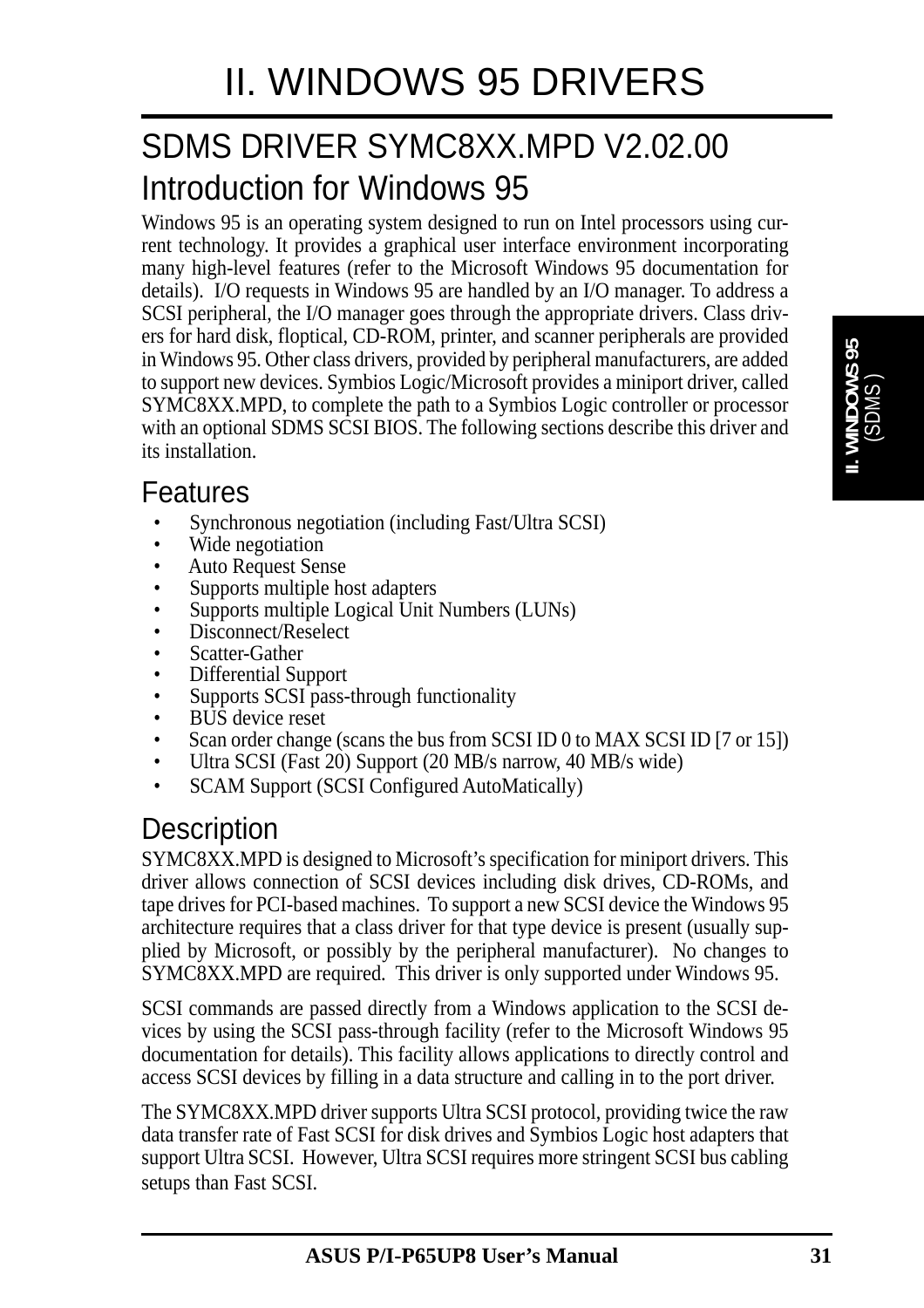### Installing Your SYMC8XX.MPD Driver Preparing a Symbios Driver Diskette

Copy the files listed below (supplied to you on diskette) to the root directory of a clean floppy diskette, and use this Symbios Driver diskette during installation.

#### **SYMC8XX.MPD SYMC8XX.INF**

### New System Installation

This procedure installs the SYMC8XX.MPD driver onto a Windows 95 system. Use this procedure when initially upgrading to Windows 95. Windows 95 automatically adds the driver to the registry and copies the driver to the appropriate directories.

**NOTE: Some Symbios Logic PCI SCSI host adapters are supported by a driver bundled in Windows 95. For these adapters, the bundled driver is automatically installed during Windows 95 Setup. To change to the SYMC8XX.MPD driver, follow the instructions for Existing System Installation after Windows 95 installation is completed.**

- 1. Initiate Windows 95 Setup according to the Microsoft instructions.
- 2. Setup enters the hardware detection phase after a system reboot. ("Setting up Hardware" message box is displayed.) If the message "NCR PCI SCSI Host Adapter" is displayed, then the host adapter is supported by the bundled driver, and it is installed automatically. After Windows 95 installation completes, you can install the SYMC8XX.MPD driver according to the "Existing System Installation" instructions.
- 3. If the host adapter is not supported by the bundled driver, Setup displays a New Hardware Found - PCI SCSI Bus Controller dialog box. Select "Driver from disk provided by hardware manufacturer" and click OK. **NOTE**: If ASPI8XX.SYS (the Symbios Logic SDMS 4.0 DOS ASPI driver) is loaded when beginning the Windows 95 installation, no messages about PCI SCSI Bus Controllers is displayed. The installation completes, but real-mode disk drivers are used. See Verifying Correct Driver Installation below. To install the SYMC8XX.MPD driver (which disables loading of the ASPI8XX.SYS driver under Windows 95), see Existing System Using ASPI8XX.SYS DOS ASPI Driver below.
- 4. Insert the Symbios Driver diskette into drive A: and select the A:\WIN95 directory, then click OK. (If using drive B:, you must select it from the pick list.)
- 5. Windows 95 automatically copies the appropriate driver files and rebuilds its driver database.
- 6. A "System Settings Change" dialog box is displayed. Remove the flex disk from the drive and click Yes to restart the computer.

At this point, Windows 95 Setup completes and the new driver is operational. To verify this, see the section "Verifying Correct Driver Installation"

**NOTE: At driver installation, the Symbios Logic PCI (53C8XX) Miniport driver defaults to Ultra SCSI support turned OFF. To enable Ultra SCSI support, see Enabling/Disabling Ultra SCSI Support below.**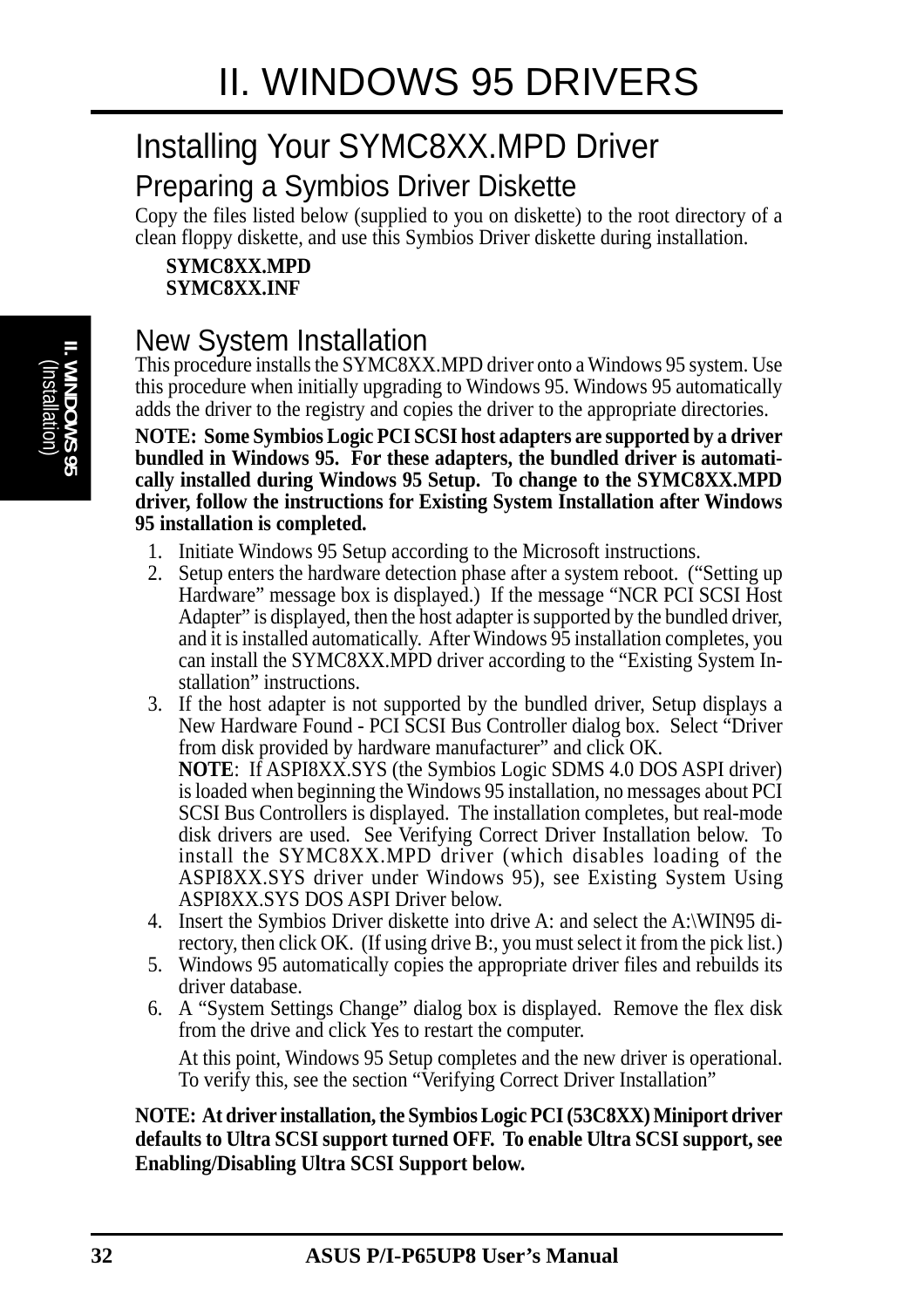### Existing System Installation

This procedure installs the SYMC8XX.MPD driver onto an existing Windows 95 system.

- 1. Boot Windows 95.
- 2. Click Start. Move to Settings, Control Panel, and click.
- 3. Double-click on the System icon.
- 4. Click on the Device Manager tab.

**NOTE**: If the SCSI controllers entry, or the PCI NCR C8xx SCSI Host Adapter entry do not exist, the system is probably using the ASPI8XX.SYS DOS ASPI driver. See the section Existing System Using ASPI8XX.SYS DOS ASPI Driver below.

- 5. Either double-click on the SCSI controllers entry, or click once on the plus sign to the left of it.
- 6. Select the PCI NCR C8xx SCSI Host Adapter entry. Click the Properties button.
- 7. Click the Driver button. The version of the currently active driver should display in the File details section.
- 8. Click the Change Driver... button.
- 9. Even though you may have previously installed the SYMC8XX.MPD driver, click the Have Disk... button to install a newer version.
- 10. Insert the Symbios Driver diskette in drive A: and select A:\WIN95 directory, then click OK. (If using drive B:, you must select it from the pick list.)
- 11. The Select Device dialog box should display "Symbios Logic 8xxxx PCI SCSI Host Adapter", where 8xxxx matches the installed adapter. Click OK.
- 12. The Driver tab is updated to display the new driver files. To install these driver files, click OK. [Do NOT click the Change Driver... button.] The driver files are copied and a new driver database is built.
- 13. A "System Settings Change" dialog box is displayed. Remove the flex disk from the drive and click Yes to restart the computer.

At this point, the new driver is operational. To verify this, see the section "Verifying Correct Driver Installation"

**NOTE: At driver installation, the Symbios Logic PCI (53C8XX) Miniport driver defaults to Ultra SCSI support turned OFF. To enable Ultra SCSI support, see Enabling/Disabling Ultra SCSI Support below.**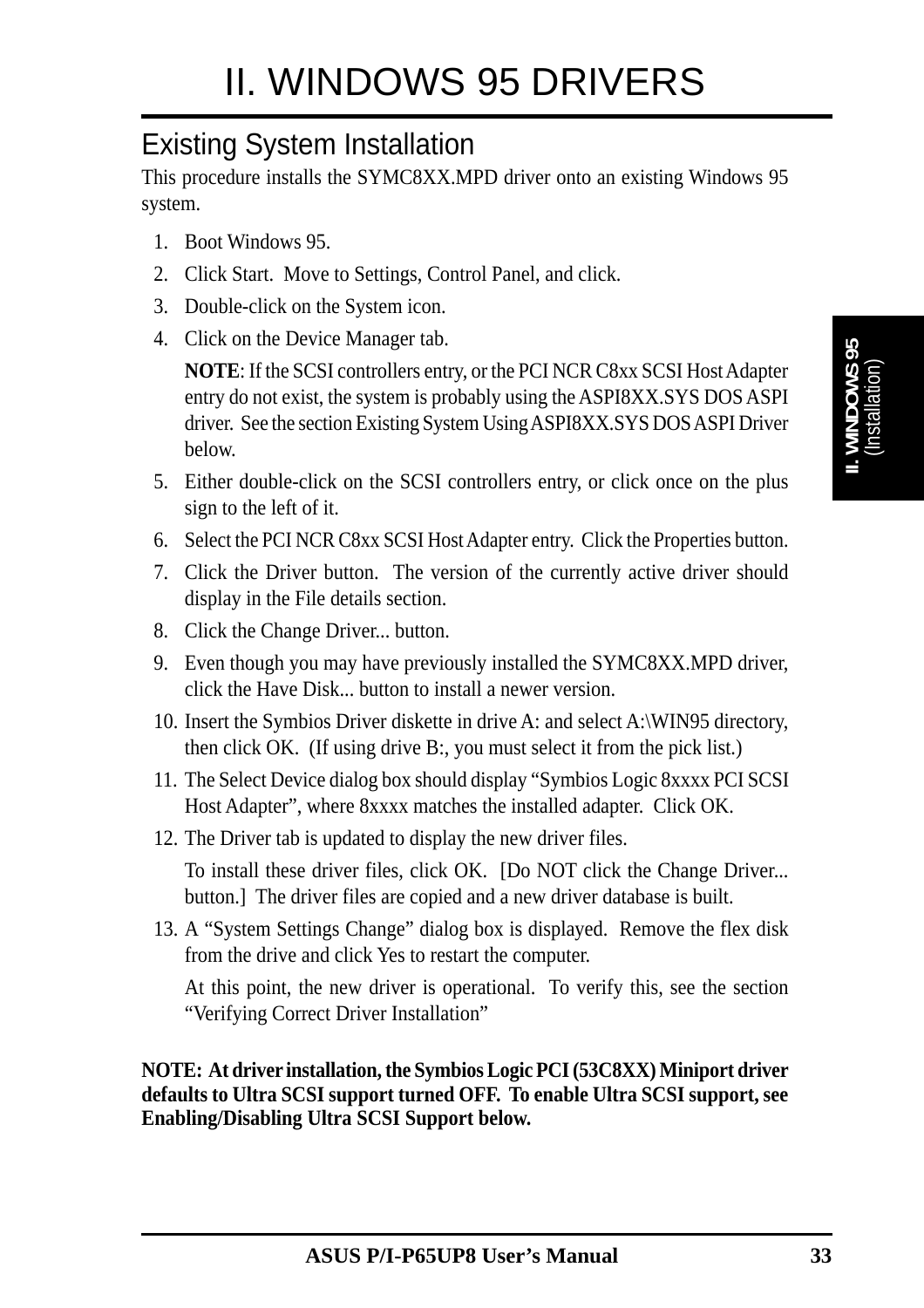### Existing System Using ASPI8XX.SYS DOS ASPI Driver

This procedure installs the SYMC8XX.MPD driver onto an existing Windows 95 system which is using the ASPI8XX.SYS DOS ASPI driver. You can check this by using the Verifying Correct Driver Installation instructions below.

- 1. Boot Windows 95.
- 2. Click Start. Move to Settings, Control Panel, and click.
- 3. Double-click on the System icon.
- 4. Click on the Device Manager tab.
- 5. Either double-click on the Other entry, or click once on the plus sign to the left of it.
- 6. Select the PCI SCSI Bus Controller entry. Click the Properties button.
- 7. Click the Driver button. A message should state that no drivers are installed for this device.
- 8. Click the Change Driver... button.
- 9. In the Select Hardware Type dialog box, select SCSI Controllers.
- 10. In the Select Device dialog box, click the Have Disk button.
- 11. Insert the Symbios Driver diskette into drive A: and select the A:\WIN95 directory, then click OK. (If using drive B:, you must select it from the pick list.)
- 12. The Select Device dialog box should display "Symbios Logic 8xxxx PCI SCSI Host Adapter", where 8xxxx matches the installed adapter. Click OK.
- 13. The Driver tab is updated to display the new driver files. To install these driver files, click OK. [Do NOT click the Change Driver... button.] The driver files is copied and a new driver database is built.
- 14. A "System Settings Change" dialog box is displayed. Ignore the message saying to turn off your conputer and change hardware settings. Remove the flex disk from the drive and click Yes to shut down the computer. Press Ctrl-Alt-Delete or the system reset button to restart the system.

At this point, the new driver is operational. To verify this, see the section "Verifying Correct Driver Installation"

**NOTE: At driver installation, the Symbios Logic PCI (53C8XX) Miniport driver defaults to Ultra SCSI support turned OFF. To enable Ultra SCSI support, see Enabling/Disabling Ultra SCSI Support below.**

**II. WINDOWS 95** (Installation)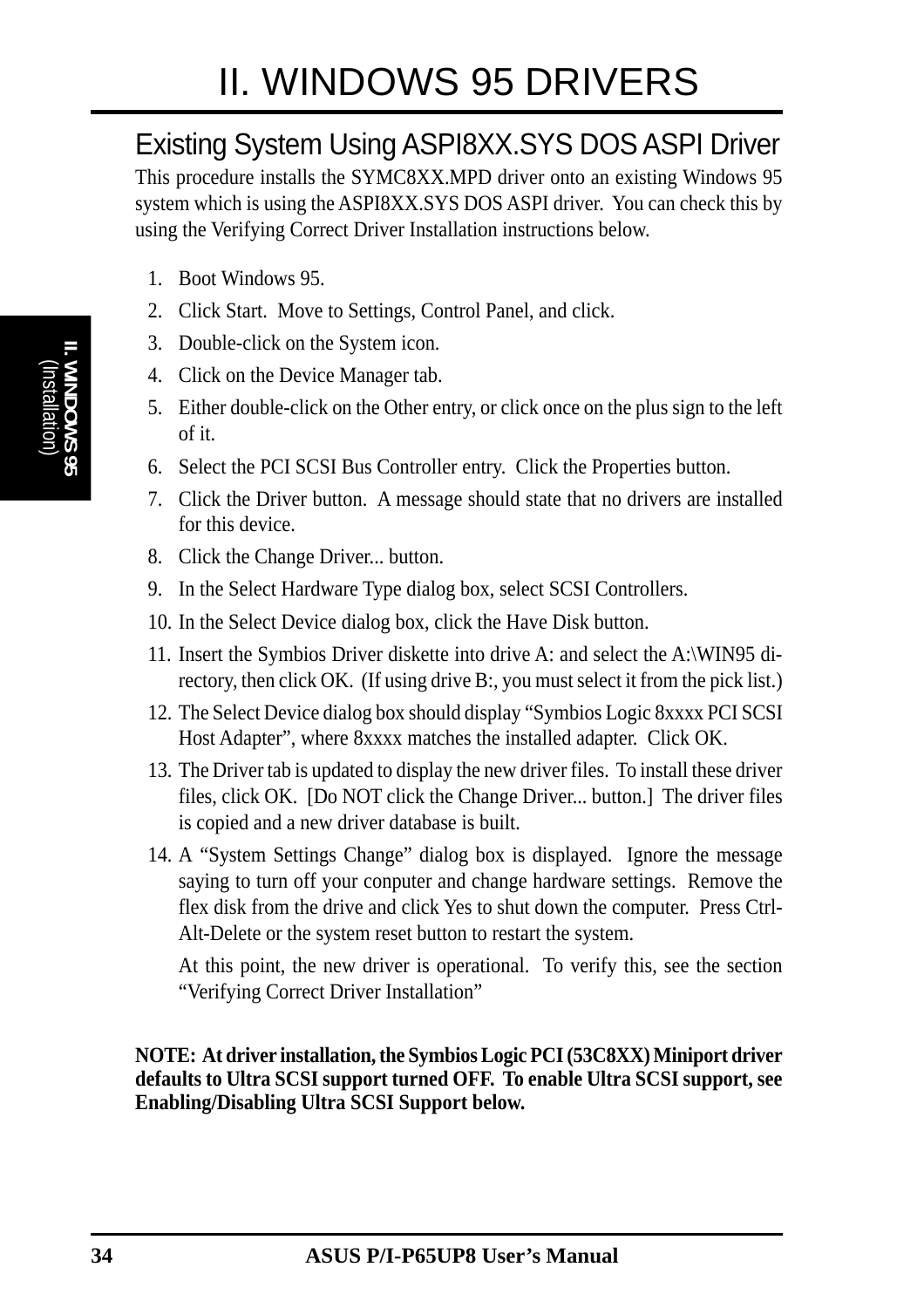### Verifying Correct Driver Installation

After installing/updating with the SYMC8XX.MPD driver, you should verify proper operation of the driver.

- 1. Check that all devices on the SCSI bus are available via My Computer. Doubleclick on the My Computer icon. Check that all logical SCSI hard drives and CD-ROM drives are shown.
- 2. Click the Start button, move to Settings, Control Panel, and click. Doubleclick on the System icon. Click the Device Manager tab. Check that no host adapter is displayed with a yellow or red symbol under the SCSI controllers entry. If there is, continue with the steps below to help determine the problem.
- 3. Either double-click on the SCSI controllers entry, or click once on the plus sign to the left of it. One entry for each host adapter installed in the system is displayed. Select an entry, then click the Properties button. The Device Status message should read "This device is working properly." If any other messages appear, continue with the steps below to get more information on the problem.
- 4. Click the Driver tab. Two entries should appear, one for SYMC8XX.INF and one for SYMC8XX.MPD. The INF file does not contain embedded version information, so the File Details are all Not Available. Select the SYMC8XX.MPD file. The file version of the driver is displayed.
- 5. Click Cancel to leave the Host Adapter Properties dialog box. Click on the Performance tab. A list of performance attributes is displayed. Below the list, you should see the message "Your system is configured for optimal performance." If any other messages appear, select each message and click the Details button. This provides more information on why the system is not performing optimally and methods to correct the problem. If no problems are encountered in the above steps, the new driver is operating properly. Otherwise, consult the section on Troubleshooting for additional information.

### Command Line Options

There are no command line options with the Windows 95 device driver.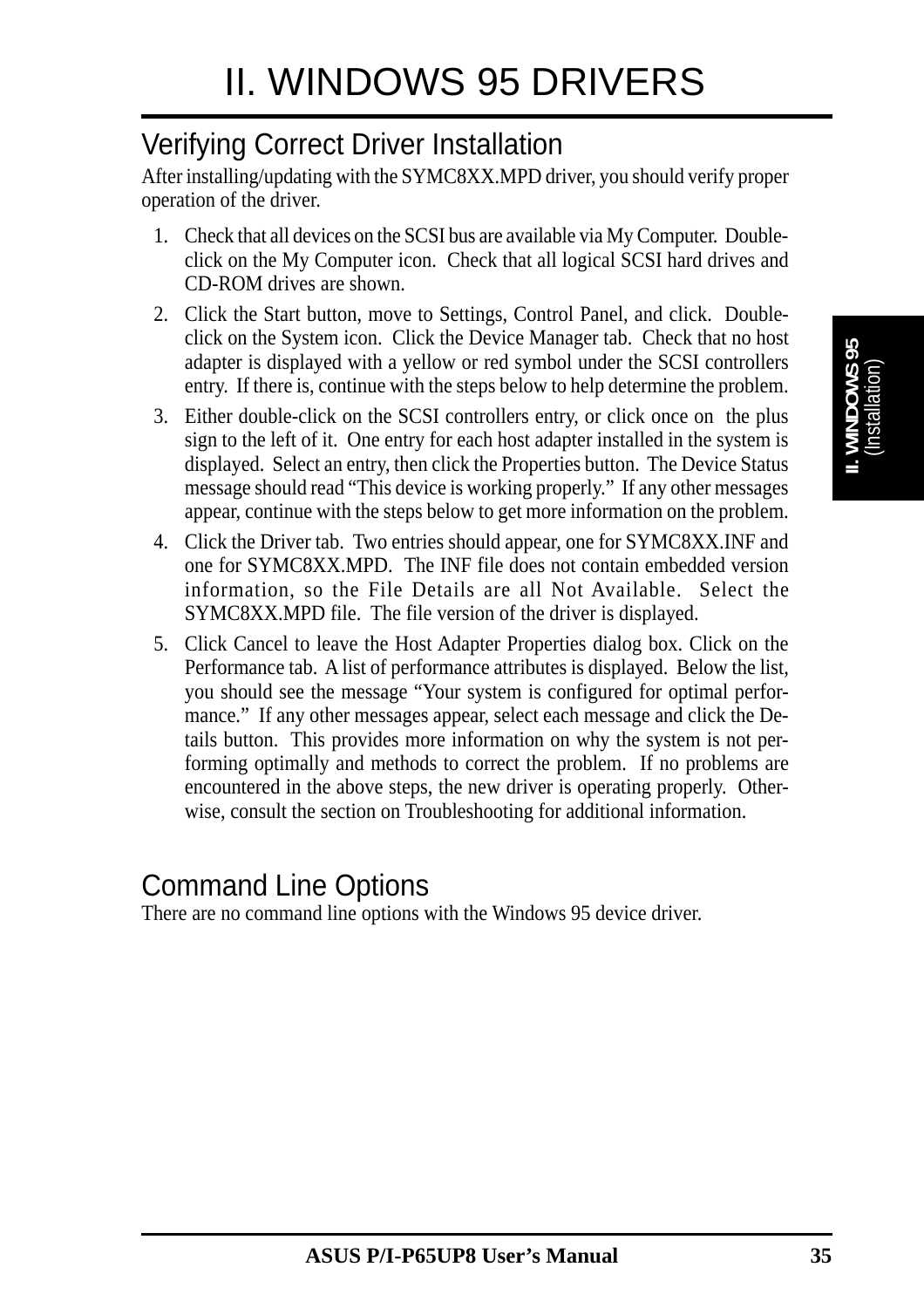#### **Troubleshooting DURING INSTALLATION, NO SCSI DEVICES ARE FOUND**

- a. Insure that all devices are powered on and terminated correctly.
- b. Check that no devices have duplicate SCSI IDs.
- c. Make sure INT A is assigned for the PCI slot(s) where your SCSI host adapter(s) are installed.

#### **SYSTEM CRASHES DURING INSTALLATION WITH A MESSAGE INDI-CATING INACCESSIBLE BOOT DEVICE**

a. This error is usually associated with an IRQ, DMA channel, I/O (chip) address, or BIOS address conflict. Set the SCSI host bus adapter board to use a different interrupt.

#### **PROBLEMS WITH ULTRA SCSI DEVICES USING ULTRA SCSI PROTOCOL**

- a. If the system is configured with a Symbios Logic host adapter that supports Ultra SCSI, an Ultra SCSI device is on the SCSI bus, and Ultra SCSI support by the SYMC8XX.MPD driver is enabled, intermittent problems and possible system crashes can occur if the SCSI bus cable and terminators do not conform to the Ultra SCSI specification.
- b. If the system is bootable, disable Ultra SCSI support using the procedure described above.
- c. If the system is not bootable to Windows 95, hold down F8 when Starting Windows 95... is displayed. At the menu, select Safe Mode. Once the system is booted, disable Ultra SCSI support using the procedure described below.
- d. If the system operates properly without Ultra SCSI enabled, it is highly likely that the SCSI bus cable and terminators are not configured correctly for Ultra SCSI. See the Symbios Logic host adapter hardware manual for information on Ultra SCSI cabling requirements.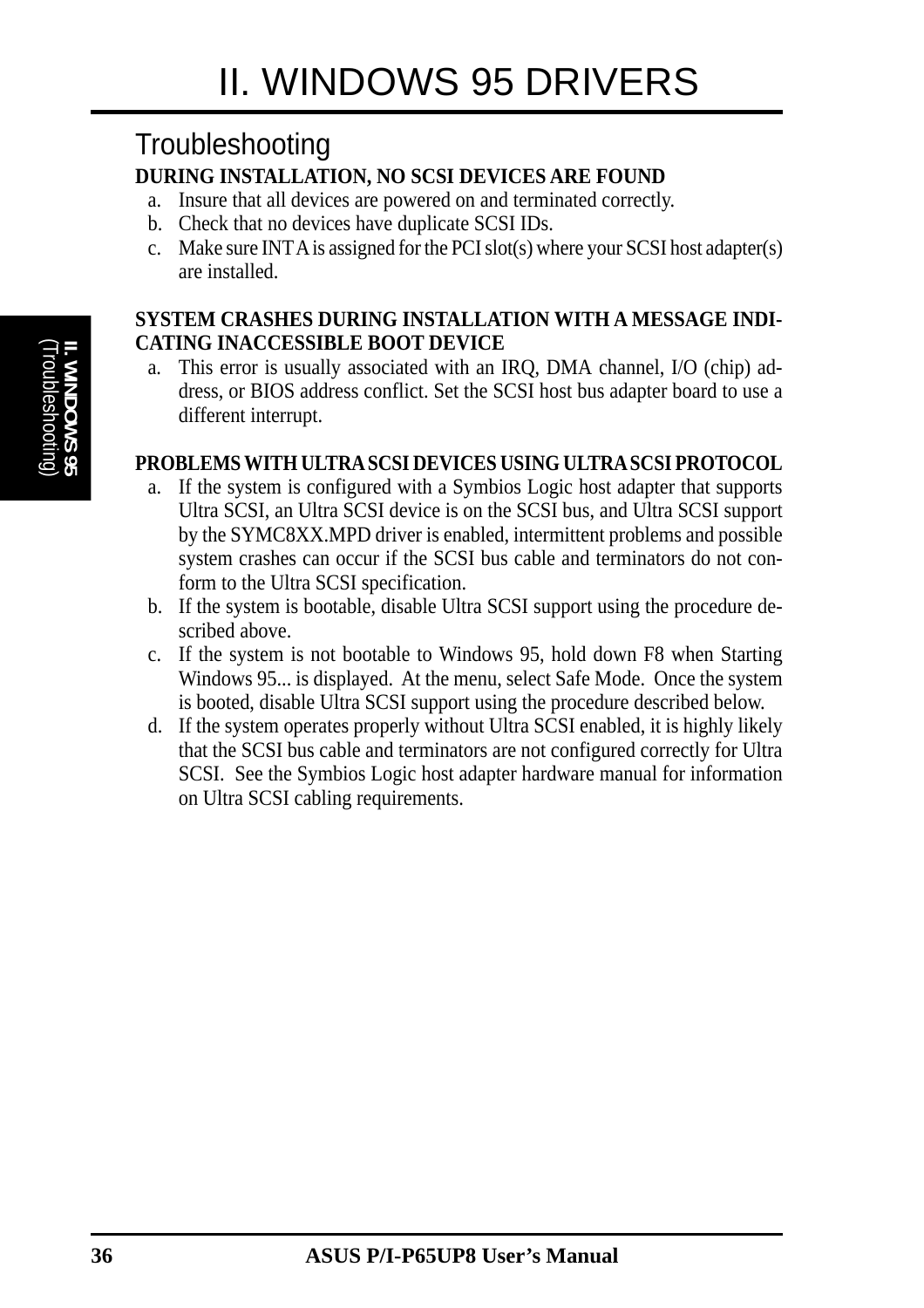### Important Additional Information Enabling/Disabling Ultra SCSI (Fast 20) Support

Once the SYMC8XX.MPD driver is installed, support for Ultra SCSI (Fast 20) is enabled or disabled using the Device Manager. Ultra SCSI is enabled/disabled on a per adapter basis. Use this procedure for enabling/disabling Ultra SCSI Support:

- 1. Click the Start button, move to Settings, Control Panel, and click. Double-click on the System icon. Click the Device Manager tab.
- 2. Either double-click on the SCSI controllers entry, or click once on the plus sign to the left of it. One entry for each host adapter installed in the system is displayed. Select the adapter desired, then click the Properties button. Click the Settings tab.
- 3. The Adapter settings entry will display "Fast20\_Support=x;", where x is 0 or 1. Do not change anything but the number just to the right of the equal sign. Set this number to:

1 for Ultra SCSI (Fast 20) enabled

- 0 for Ultra SCSI (Fast 20) disabled
- 4. Click OK to exit the Settings tab.
- 5. Click OK again. If the entry was changed, the "System Settings Change" dialog box is displayed. Click Yes to restart the computer. After the system reboots, the new setting for Ultra SCSI (Fast 20) is in effect.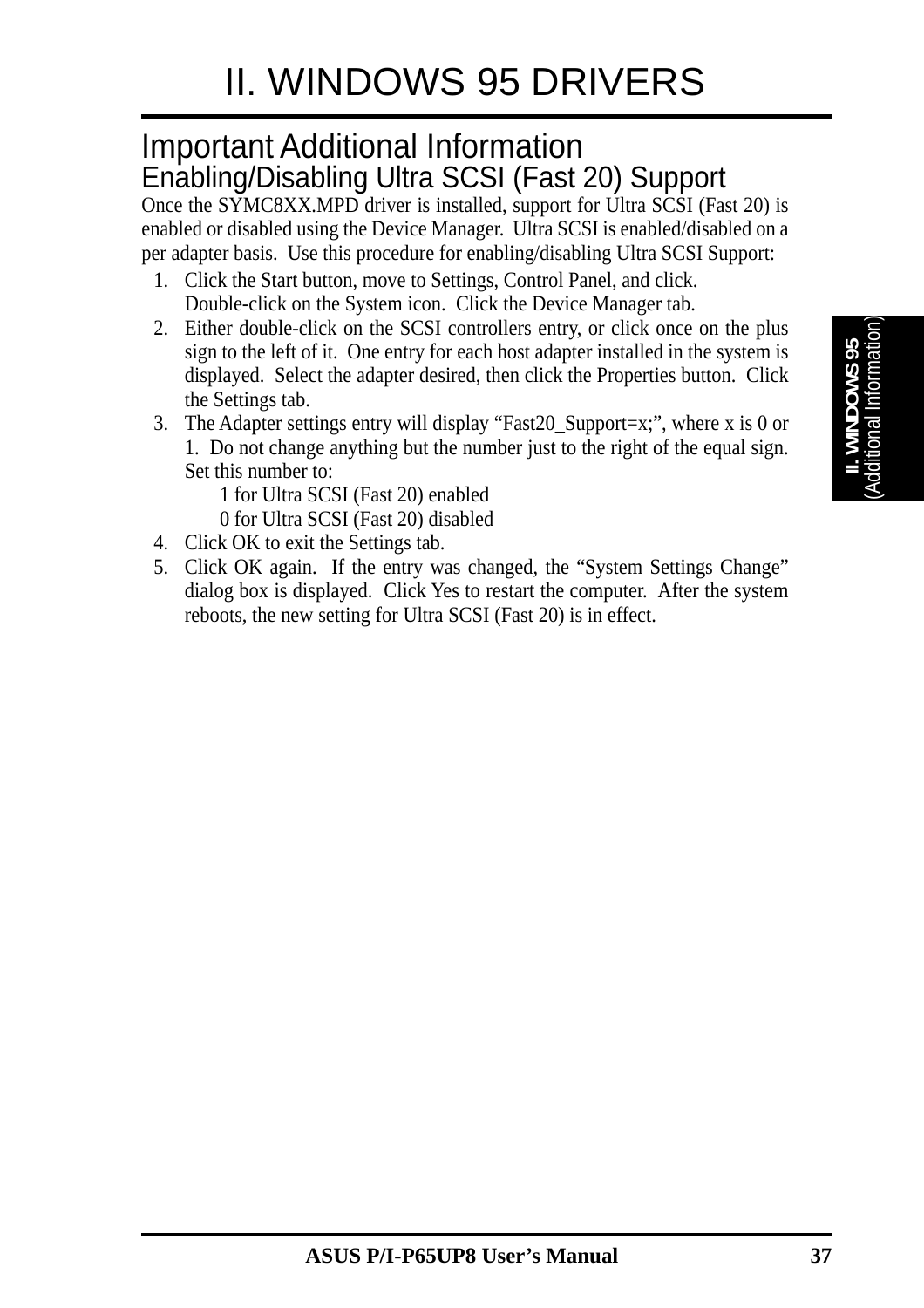### Multiple Symbios Logic Host Adapter Considerations

If multiple Symbios Logic PCI SCSI host adapters are installed in the system, special actions are sometimes required to install or change drivers. This is due to the fact that some Symbios Logic host adapters are supported by the bundled driver, and also that one Symbios driver supports all Symbios host adapters installed in the system.

With multiple Symbios adapters, it is possible to have a situation where one adapter is assigned to one driver, and another is assigned to a different driver. This can cause conflicts which may cause the system to switch to real-mode drivers, affecting performance and access to CD-ROM or tape drives.

There are two methods for ensuring that all Symbios Logic host adapters are controlled by only one driver (when installing additional boards or updating drivers).

#### Method 1

Using the Device Manager, change the driver for a particular host adapter to the desired driver, but when asked to reboot the system for the new settings to take effect, click No. Change drivers for all Symbios Logic host adapters in the system to the new driver, and reply No to rebooting until the final adapter is changed. If booting from a SCSI device, check that the adapter controlling this device is the last one changed.

#### Method 2

Determine which driver file is active for all adapters through the Properties tab in Device Manager. Go to the \WINDOWS\SYSTEM\IOSUBSYS directory and rename the driver file to an extension other than MPD. Reboot the system. While booting, the system may ask to load the bundled driver file from the Windows 95 installation disk. Click OK, then when the system says it can't find the file, click Skip File. Do this for all adapter messages while booting. After the system is booted, use the Device Manager to change the driver for each adapter to the desired driver. Do not reply Yes to reboot the system until the final adapter has been changed.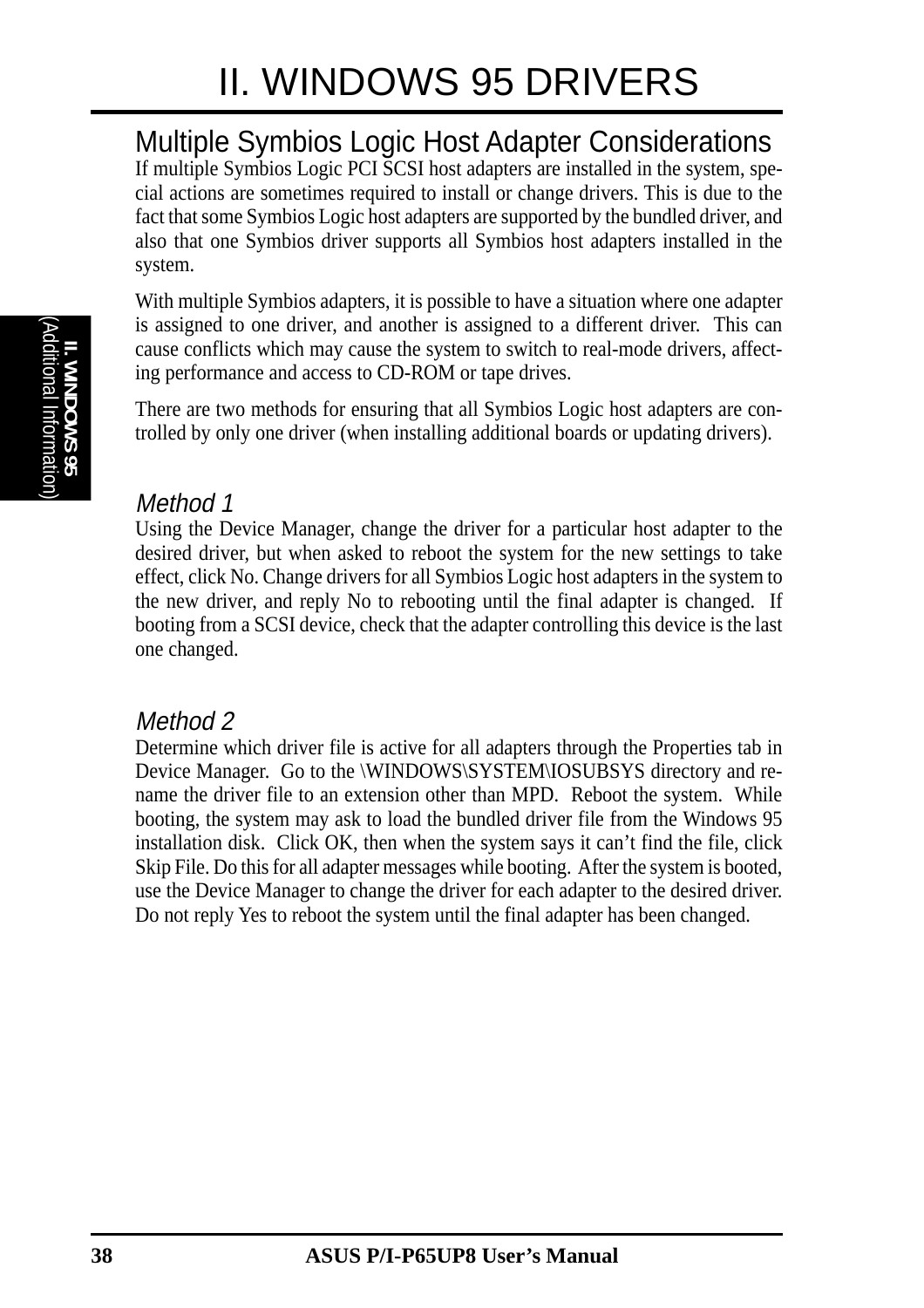### SDMS DRIVER SYMC8XX.SYS V2.03.00

This file describes the features and use of the Symbios Logic SDMS device driver for the Windows NT 3.5x/4.x operating system environment. It is divided into the following sections:

| Introduction for Windows NT $3.5x/4.x$          |
|-------------------------------------------------|
| Features                                        |
| Description                                     |
| Installing Your SYMC8XX.SYS Driver              |
| Preparing a Symbios Driver Diskette             |
| New System Installation                         |
| <b>Existing System Installation</b>             |
| <b>Command Line Options</b>                     |
| Troubleshooting                                 |
| <b>Important Additional Information</b>         |
| Enabling/Disabling Ultra SCSI (Fast 20) Support |

### Introduction for Window NT 3.5x/4.x

Windows NT 3.5x/4.x is an operating system designed to run on processors using current technology. It provides a graphical user interface environment incorporating many high-level features (refer to the Microsoft Windows NT 3.5x/4.x documentation for details). I/O requests in Windows NT 3.5x/4.x are handled by an I/O manager. To address a SCSI peripheral, the I/O manager goes through the appropriate drivers. Class drivers for hard disk, floptical, CD-ROM, printer, and scanner peripherals are provided in Windows NT 3.5x/4.x. You may add other class drivers, provided by peripheral manufacturers, to support new devices. Tape device support is built into the operating system itself and does not require a class driver. Symbios Logic/Microsoft provides a miniport driver, called SYMC8XX.SYS, to complete the path to a Symbios Logic controller or processor with an optional SDMS SCSI BIOS. The following sections describe this driver and its installation.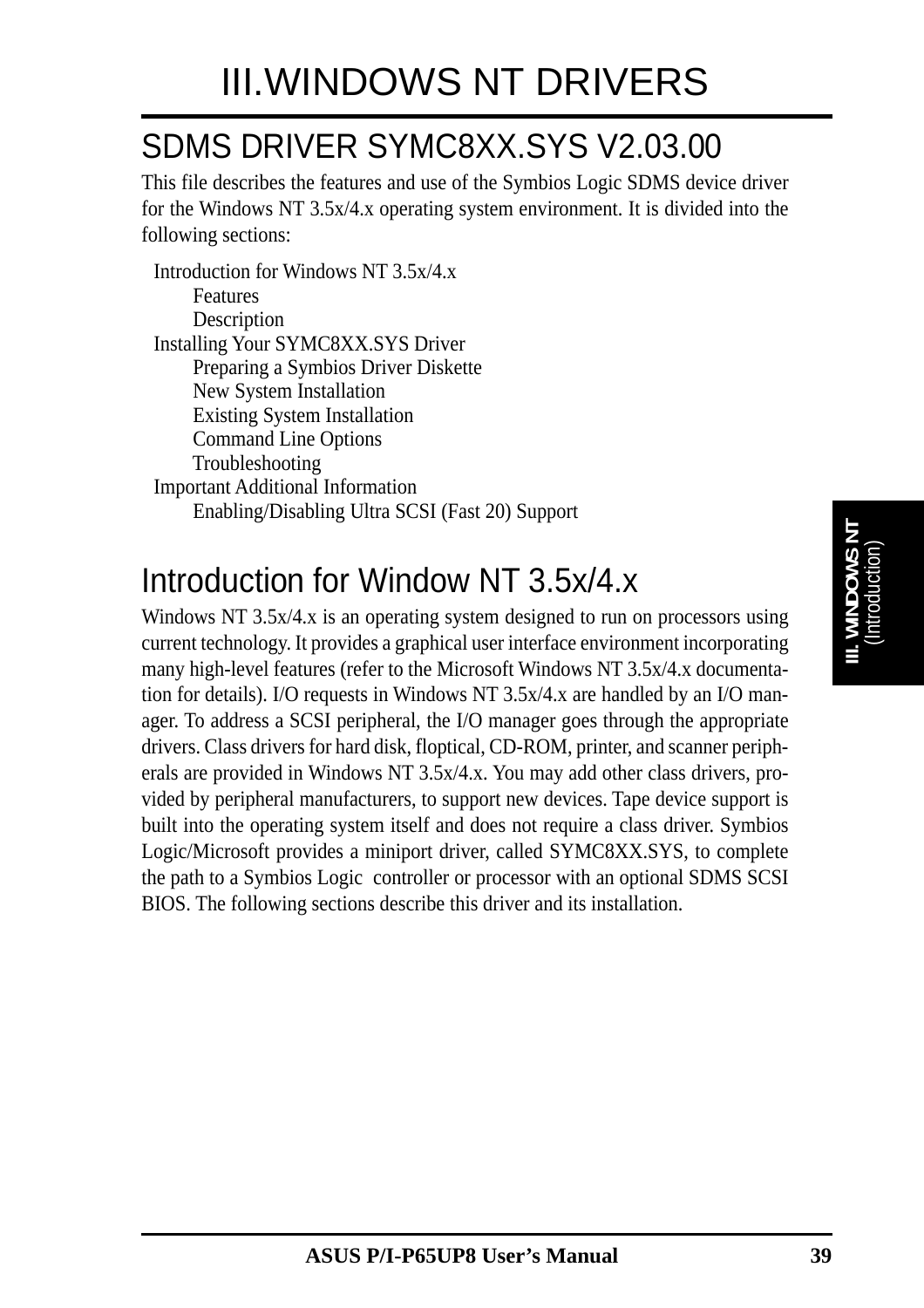### Features

- Synchronous negotiation (including Fast/Ultra SCSI)
- Wide negotiation
- Tagged command queuing
- Supports multiple host adapters
- Supports multiple Logical Unit Numbers (LUNs)
- Disconnect/Reselect
- Scatter-gather
- Differential support
- Supports SCSI pass-through functionality
- BUS device reset
- Scan order change (scans the bus from SCSI ID 0 to MAX SCSI ID [7 or 15])
- Supports disk array configurations with no LUN 0
- Supports disk array configurations with non-contiguous LUNs
- Ultra SCSI (Fast 20) support (20 MB/s narrow, 40 MB/s wide)
- User selectable enabling/disabling of 8xx chip's scripts prefetch option
- User selectable enabling/disabling of PCI Cache Line support for thePCI commands Read Line, Read Multiple and Write-and -Invalidate.

### **Description**

SYMC8XX.SYS is designed to Microsoft's specification for miniport drivers. This driver allows connection of SCSI devices including disk drives, CD-ROMs, and tape drives for PCI-based machines. To support a new SCSI device the Windows NT 3.5x/ 4.x architecture requires that a class driver for that type device is present (usually supplied by Microsoft, or possibly by the peripheral manufacturer). No changes to SYMC8XX.SYS are required. This driver is only supported under Windows NT 3.5 and later versions (including NT 4.0). It does not run under earlier versions of NT.

SCSI commands are passed directly from a Windows application to the SCSI devices by using the SCSI pass-through facility (refer to the Microsoft Windows NT 3.5x/4.x documentation for details). This facility allows applications to directly control and access SCSI devices by filling in a data structure and calling in to the port driver.

The SYMC8XX.SYS driver supports Ultra SCSI protocol, providing twice the raw data transfer rate of Fast SCSI for disk drives and Symbios Logic host adapters that support Ultra SCSI. However, Ultra SCSI requires more stringent SCSI bus cabling setups than Fast SCSI.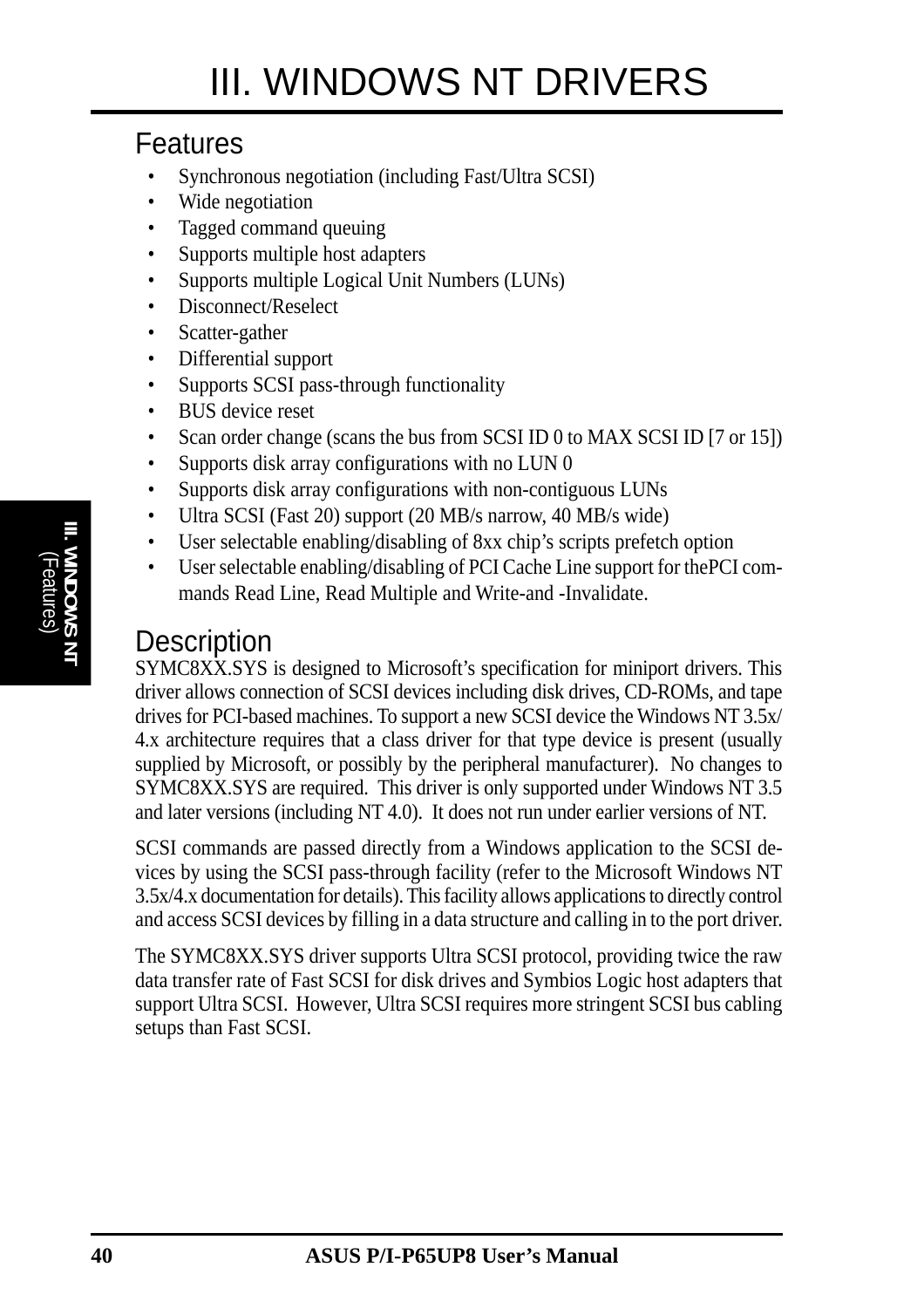### Installing Your SYMC8XX.SYS Driver Preparing a Symbios Driver Diskette

Copy the files listed below (supplied to you on diskette) to the root directory of a clean floppy diskette, and use this Symbios Driver diskette during installation:

SYMC8XX.SYS SYMC8XX.TAG OEMSETUP.INF TXTSETUP.OEM

### New System Installation

This procedure installs the SYMC8XX.SYS driver onto a Windows NT system. Use this procedure when installing NT onto an unused SCSI drive. NT automatically adds the driver to the registry and copies the driver to the appropriate directories.

- 1. Start the NT installation by booting off the Microsoft Setup floppy disk.
- 2. Press **Enter** when the Welcome to Setup screen appears.
- 3. On the Setup Method screen, choose Custom Setup by pressing **C**. (If Express Setup is chosen, the installation program scans for SCSI adapters and finds the Symbios Logic PCI (53C810) driver NCRC810.SYS, which is an older version of the SYMC8XX.SYS driver. Let installation continue. When installation completes, change the driver. To change the driver, see the "Existing System Installation" section.)
- 4. Press **S** to skip mass storage device detection. (If **Enter** is pressed, the installation program scans for SCSI adapters and finds the Symbios Logic PCI (53C810) driver NCRC810.SYS, which is an older version of the SYMC8XX.SYS driver. Let installation continue. When installation completes, change the driver. To change the driver, see the "Existing System Installation" section.)
- 5. When a screen displays the SCSI adapters found, choose S to configure additional SCSI adapters.
- 6. Move the highlight bar to Other and press **Enter**.
- 7. When prompted for Manufacturer-supplied hardware support disk, insert your Symbios Driver diskette and press **Enter**.
- 8. The Symbios Logic PCI (53C8XX) Miniport driver, Symbios Logic PCI <53c8XX>, is shown highlighted. Press **Enter** to proceed.
- 9. NT should now recognize the Miniport driver and the SCSI hardware. Press Enter to continue.

At this point, simply follow the Microsoft Windows NT installation procedure.

**NOTE: For a new system installation, the Symbios Logic PCI (53C8XX) Miniport driver defaults to Ultra SCSI (Fast 20) support, PCI Cache Line support, and Prefetch support turned OFF. To enable these options, see Enabling/Disabling Support Options below.**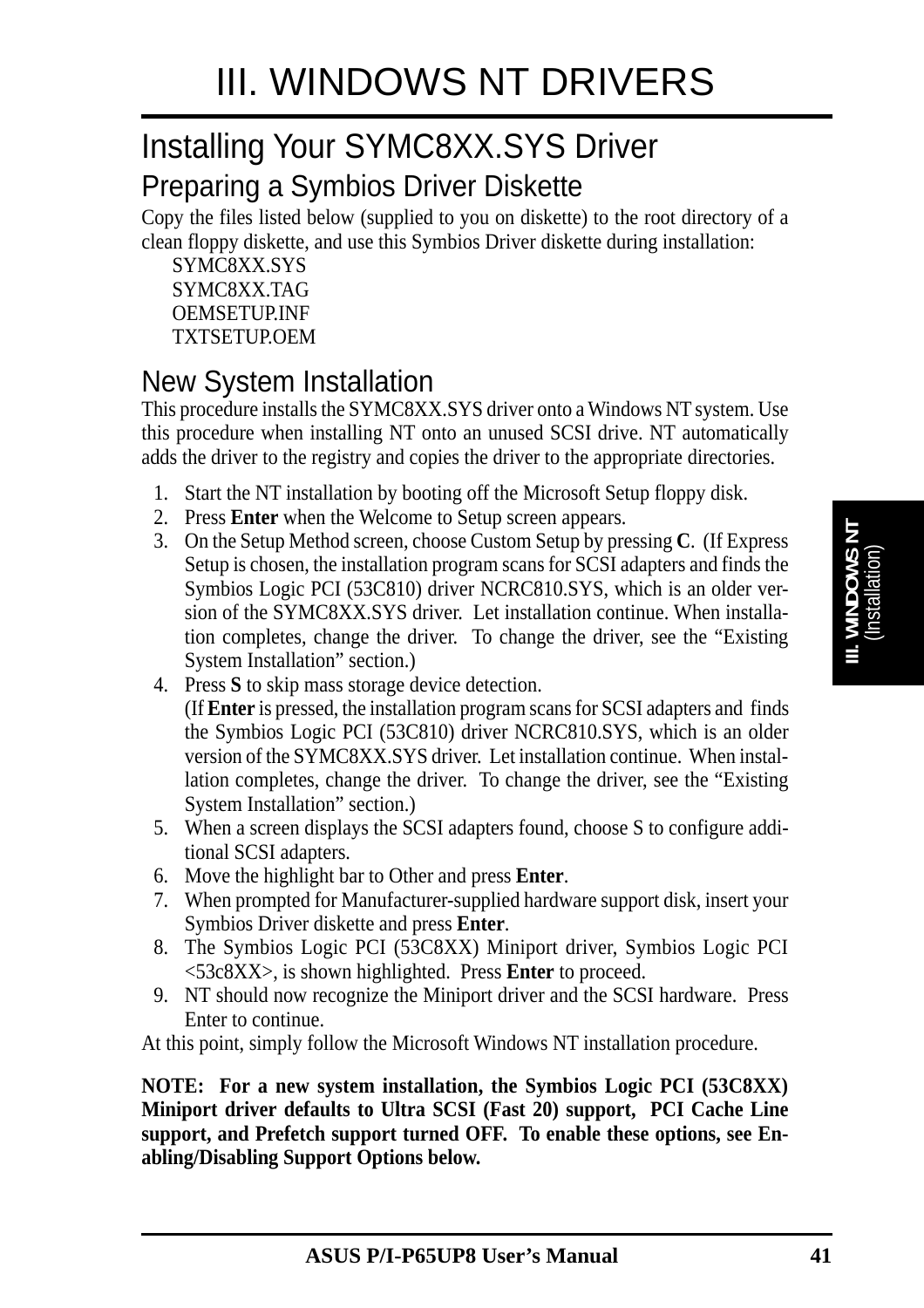### Existing System Installation

This procedure installs the SYMC8XX.SYS driver onto an existing Windows NT system.

**NOTE: Windows NT 4.x uses the Windows 95 user interface, resulting in minor changes to the procedure for updating SCSI drivers. Procedures for both NT 3.5x and NT 4.x are listed.**

#### Windows NT 3.5x

- 1. Boot NT and log on as Administrator.
- 2. Open the Main window in the Program Manager.
- 3. Double-click on Windows NT Setup.
- 4. Choose Options, then choose Add/Remove SCSI Adapters.... If NCRSDMS.SYS, NCRC810.SYS, NCRC8XX.SYS, or SYMC8XX.SYS drivers are listed, select the driver(s) and choose Remove before adding the new driver. Select OK when the Setup Message prompts, "Are you sure you want to remove the selected SCSI Adapter?"
- 5. Then choose Add, and select OK when the Setup Message prompts, "Are you sure you want to add a SCSI Adapter?"
- 6. On the SCSI Adapter list, go to the bottom and choose Other.
- 7. When prompted, insert your Symbios Driver diskette. For the path to the files, leave a:\ and select OK.
- 8. On the Select OEM Option menu, the Miniport driver, Symbios Logic PCI (53c8XX), is shown highlighted. If it is not highlighted, select it. Choose OK.
- 9. On the Select SCSI Adapter Option menu, choose Install with the SYMBIOS LOGIC Inc. PCI (53c8XX) driver highlighted.

At this point, the following message may occur:

"The driver(s) for this SCSI Adapter are already on the system. Do you want to use the currently installed driver(s) or install new one(s)?" Selecting Current uses the driver already on the system, and selecting New uses the driver on the floppy disk. Unless you want to use the older version already on the system, choose New. If you chose Current, go to step 11.

- 10. For the path to the OEM SCSI Adapter files, leave a:\ and select Continue.
- 11. A series of Setup Messages are displayed giving you the option of enabling the Ultra SCSI (Fast 20), the PCI Cache Line, and the Prefetch support options. To enable any of these options, choose OK in the particular Setup Message window. To leave a particular one disabled, choose Cancel.
- 12. On the SCSI Adapter Setup menu, choose Close.
- 13. Rebooting loads your new Miniport driver.

**42 ASUS P/I-P65UP8 User's Manual**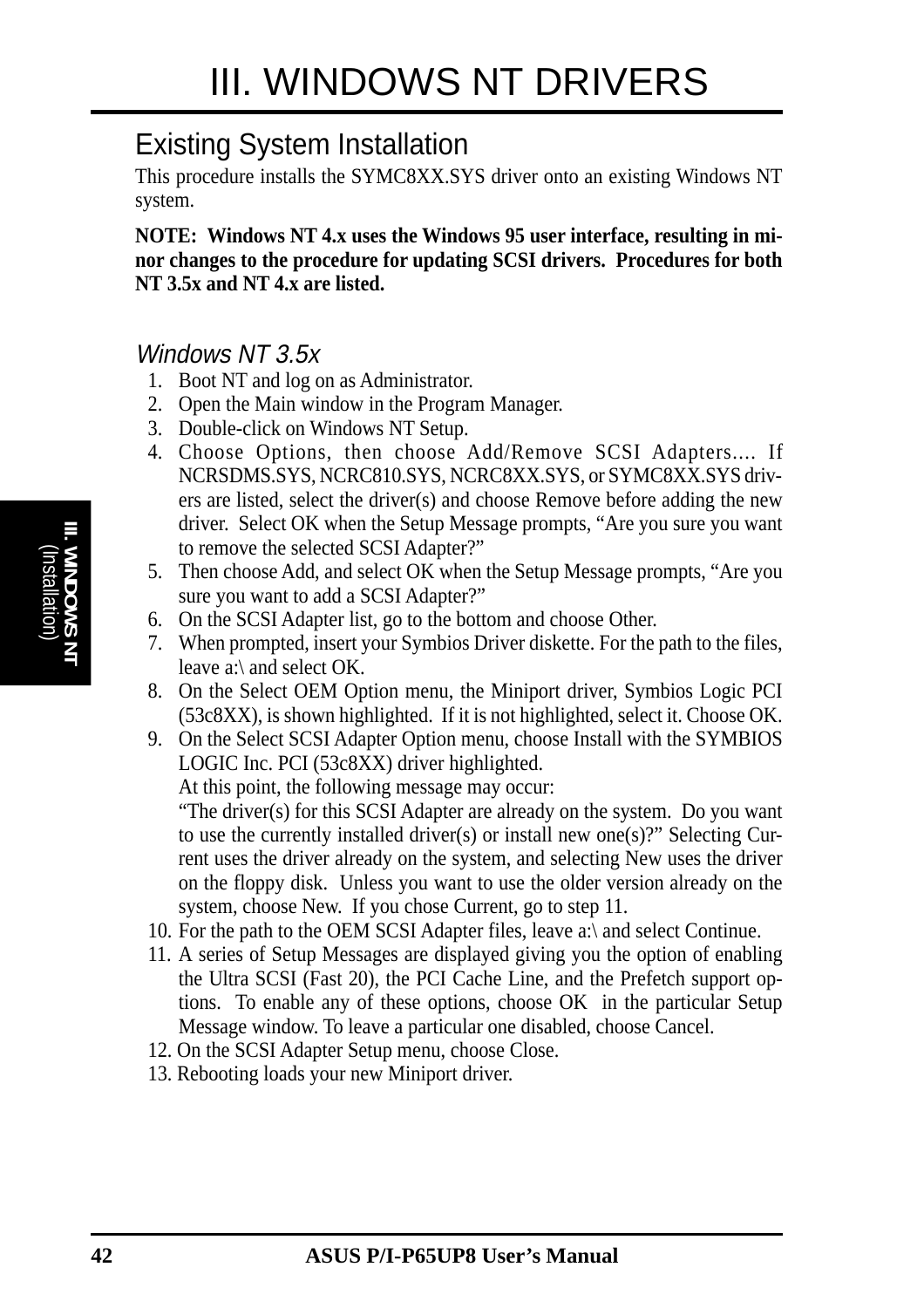#### Windows NT 4.x

- 1. Boot NT and log on as Administrator.
- 2. Click the Start button, move to Settings, then to Control Panel, and click.
- 3. Double-click on SCSI Adapters.
- 4. Click the Drivers tab. If NCRSDMS.SYS, NCRC810.SYS, NCRC8XX.SYS, or SYMC8XX.SYS drivers are listed, select the driver(s) and choose Remove before adding the new driver. Select OK when the Remove Driver message prompts, "Are you sure you want to remove this driver ?" Another message may display saying "The SCSI Adapter has been marked as a boot device ...". Click OK.
- 5. Click Add. A list of installed adapters is displayed.
- 6. Click the Have Disk button.
- 7. When prompted, insert your Symbios Driver diskette. For the path to the files, leave a:\ and select OK.
- 8. On the Select Manufacturer Driver menu, the Miniport driver, Symbios Logic PCI (53c8XX), is shown highlighted. If it is not highlighted, select it. Choose OK.

At this point, the following message may occur:

"The driver(s) for this SCSI Adapter are already on the system. Do you want to use the currently installed driver(s) or install new one(s)?" Selecting Current uses the driver already on the system, and selecting New uses the driver on the floppy disk. Unless you want to use the older version already on the system, choose New. If you chose Current, go to step 11.

- 9. For the path to the OEM SCSI Adapter files, leave a:\ and select Continue.
- 10. A series of Setup Messages are displayed giving you the option of enabling the Ultra SCSI (Fast 20), the PCI Cache Line, and the Prefetch support options. To enable any of these options, choose OK in the particular Setup Message window. To leave a particular one disabled, choose Cancel.
- 11. A System Settings Change message displays "You must restart your computer before the new settings take effect. Do you want to restart your computer now?" Choose OK to restart and reboot NT. If you choose Cancel, remember that you must restart before the new driver is loaded.
- 12. Rebooting loads your new Miniport driver.

### Command Line Options

There are no command line options with the Windows NT 3.5x device driver.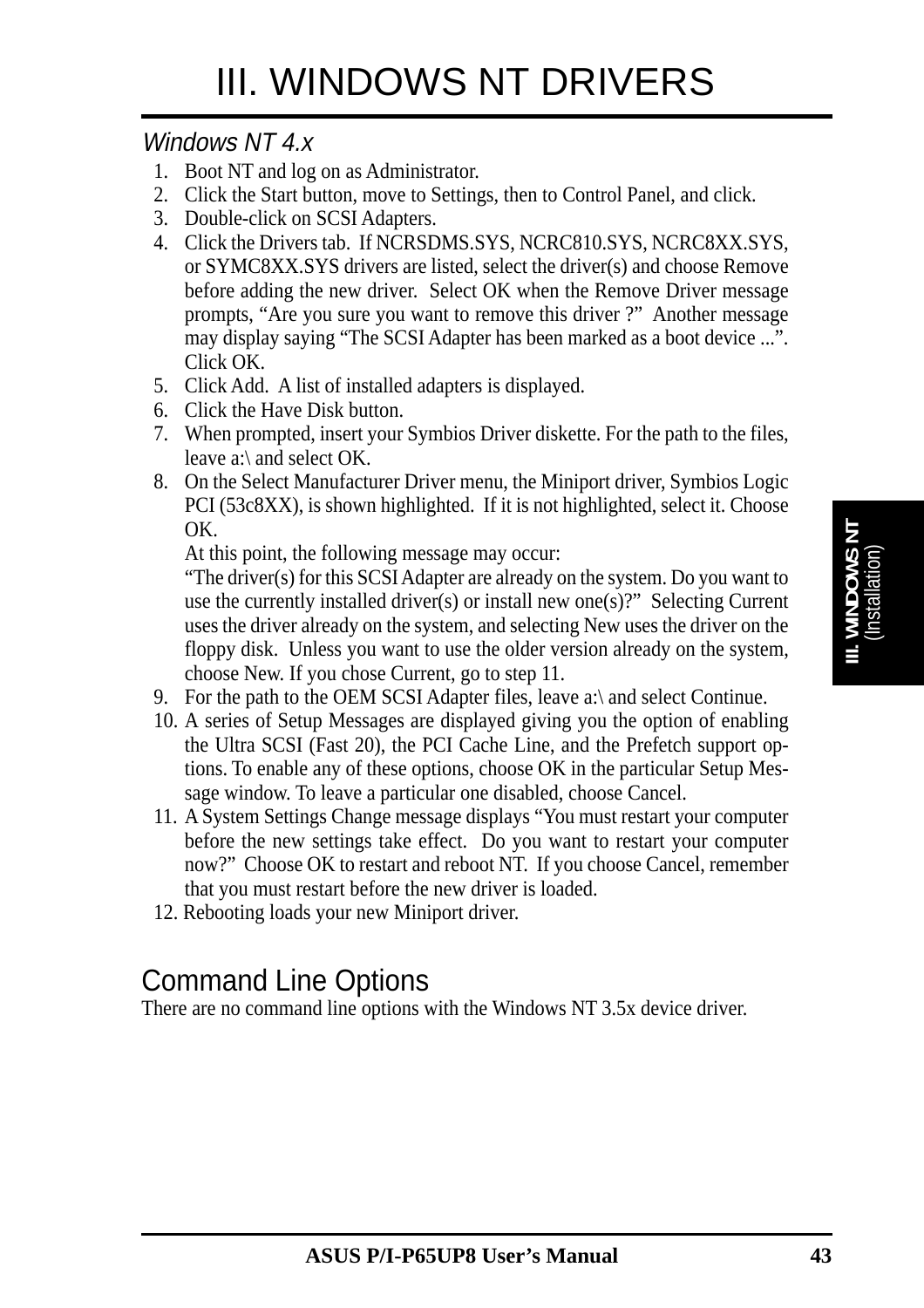### **Troubleshooting**

#### **DURING INSTALLATION, NO SCSI DEVICES ARE FOUND**

- a. Insure that the custom setup is chosen on the Setup Method screen.
- b. Insure that all devices are powered on and terminated correctly.
- c. Check that no devices have duplicate SCSI IDs.
- d. Make sure INT A is assigned for the PCI slot(s) where your SCSI host adapter(s) are installed.

#### **SYSTEM CRASHES DURING INSTALLATION WITH A MESSAGE INDI-CATING INACCESSIBLE BOOT DEVICE**

- a. This error is usually associated with an IRQ, DMA channel, I/O (chip) address, or BIOS address conflict. Set the SCSI host bus adapter board to use a different interrupt.
- b. This error is sometimes caused by a virus infecting the Master Boot Record of the boot device. Use a write-protected DOS bootable flex containing virus scannning and cleaning software to check for any viruses on the boot device, and remove if any are found.

#### **A DISK DRIVE IS RECOGNIZED AS SEVEN DIFFERENT DEVICES WHEN ONLY ONE IS PHYSICALLY CONNECTED TO THE SCSI BUS.**

a. This error is usually caused by older SCSI devices incorrectly indicating to NT that they support multiple LUNs. Contact the device manufacturer for a firmware upgrade.

#### **PROBLEMS WITH ULTRA SCSI (FAST 20) DEVICES USING ULTRA SCSI PROTOCOL**

- a. If the system is configured with a Symbios Logic host adapter that supports Ultra SCSI, an Ultra SCSI device is on the SCSI bus, and Ultra SCSI support by the SYMC8XX.SYS driver is enabled, intermittent problems and possible system crashes can occur if the SCSI bus cable and terminators do not conform to the Ultra SCSI specification.
- b. If the system is bootable, disable Ultra SCSI support using the procedure described above or below.
- c. If the system is not bootable, use the Emergency Repair Disk to restore the system to a previously working configuration (with Ultra SCSI disabled).
- d. If the system operates properly without Ultra SCSI enabled, it is highly likely that the SCSI bus cable and terminators are not configured correctly for Ultra SCSI. See the Symbios Logic host adapter User's Guide for information on Ultra SCSI cabling requirements.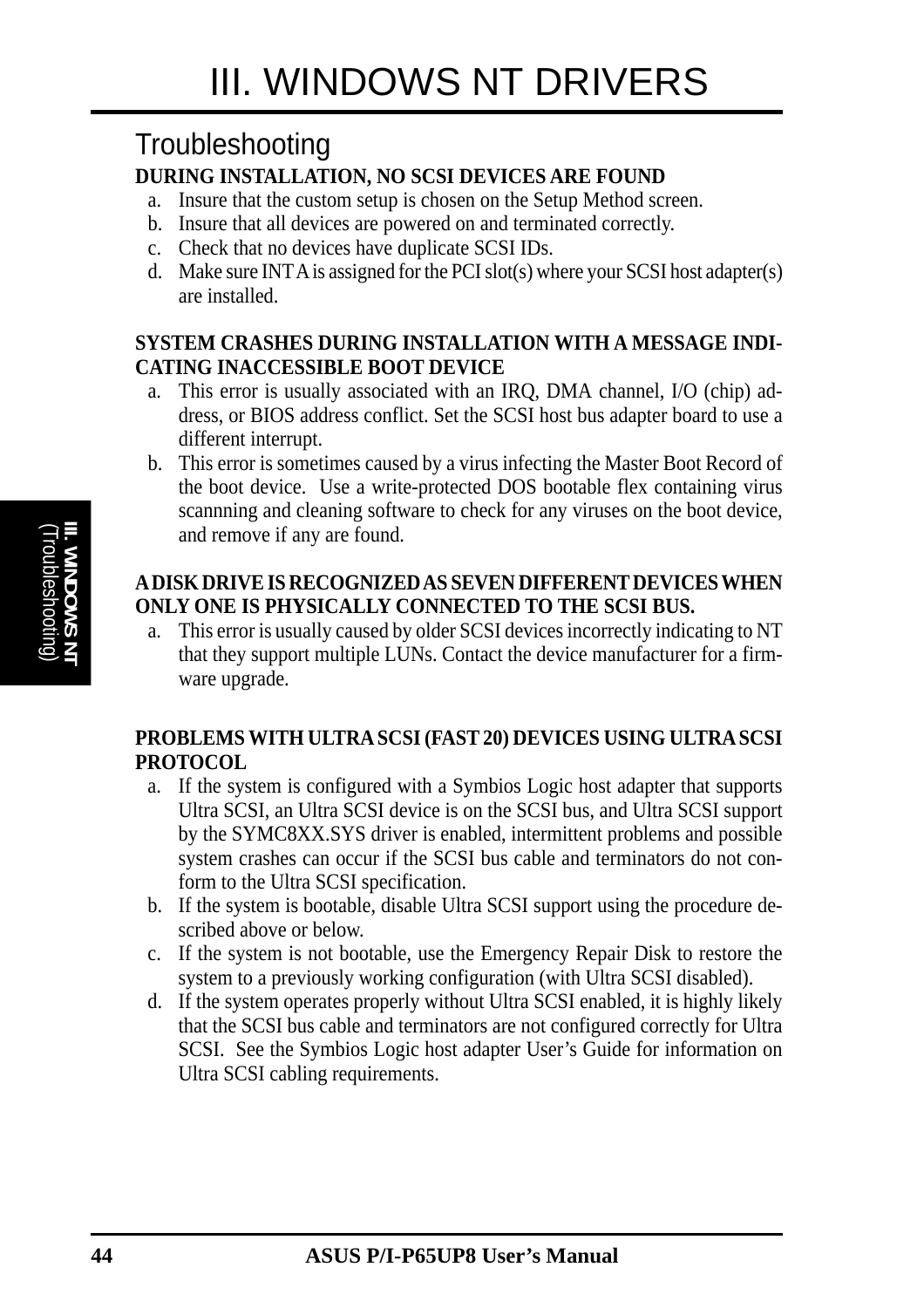### Important Additional Information Enabling/Disabling Support Options

Once the SYMC8XX.SYS driver is installed, support for Ultra SCSI, PCI Cache Line, and Prefetch Option are enabled or disabled using the Registry Editor.

#### **CAUTION: Incorrect modifications to the registry can disable the system Before making any changes to the registry, insure that you have an Emergency Repair Disk available. An Emergency Repair Disk is created either during Windows NT installation, or by running the RDISK program.**

Use this procedure for enabling/disabling all support options:

- 1. Run the REGEDT32.EXE program (using either File, Run or through File Manager).
- 2. Select the HKEY\_LOCAL\_MACHINE window.
- 3. Open the following folder tree: SYSTEM\CurrentControlSet\Services.
- 4. From this tree, open the Symc8XX folder, then the Device folder.
- 5. In the right-hand window, double-click on the Driver Parameter entry.
- 6. In the String Editor dialog box, do not change anything but the number just to the right of the equal sign(s). The entry(s) should appear as follows: FAST20\_Support=1 for Ultra SCSI (Fast 20) enabled FAST20\_Support=0 for Ultra SCSI (Fast 20) disabled Cache Line Support=1 for PCI Cache Line support enabled Cache\_Line\_Support=0 for PCI Cache Line support disabled Prefetch Support=1 for Scripts Prefetch Option enabled Prefetch Support=0 for Scripts Prefetch Option disabled **NOTE**: Enabled options only apply when the installed adapter can support them.
- 7. Click OK.
- 8. Exit the Registry Editor program. Any change in this registry entry does not take effect until the system is rebooted.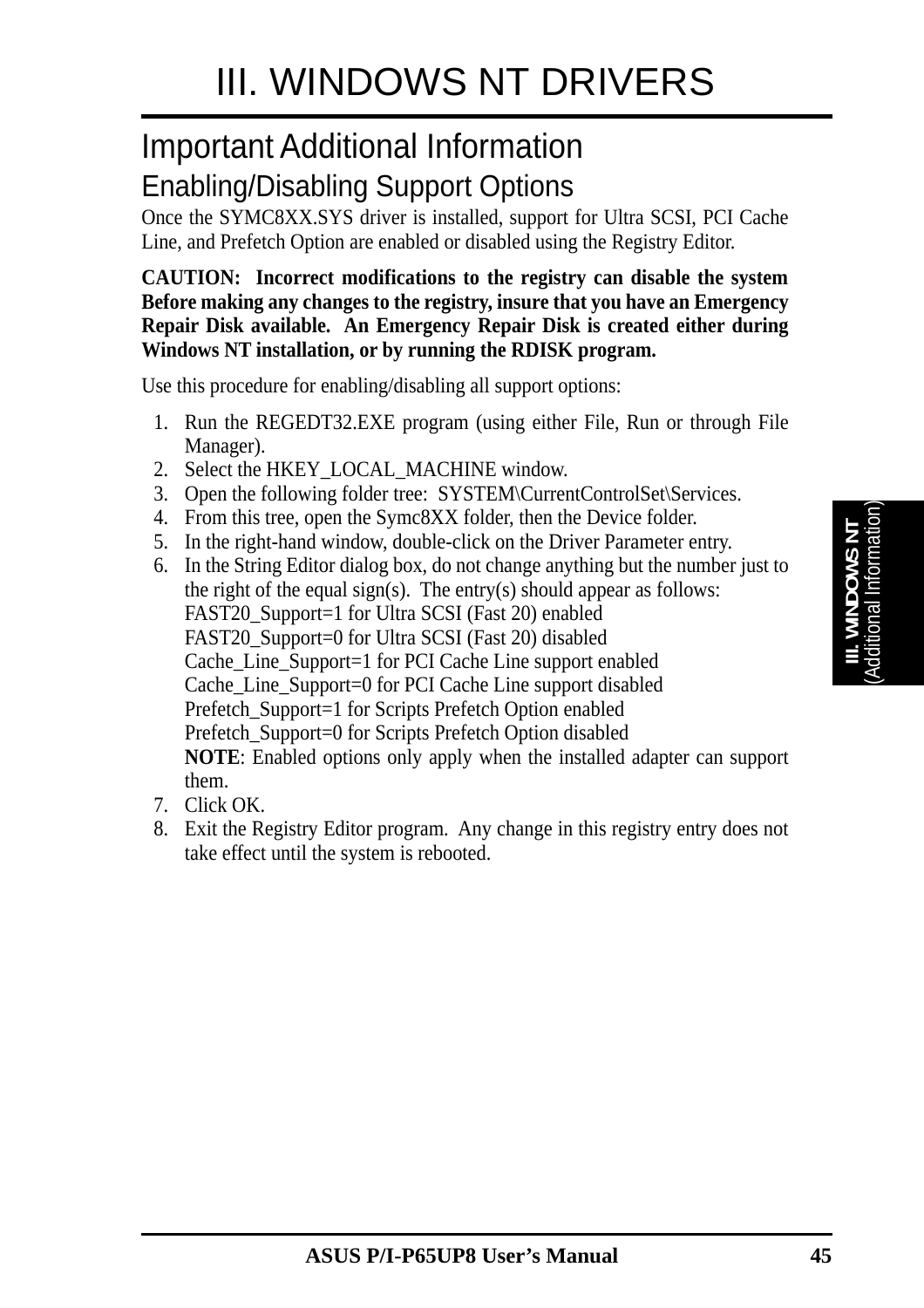### Introduction

The Symbios Logic SDMS drivers for the Novell Netware operating system allow you to utilize a Symbios Logic SCSI controller or processor, controlled by a Symbios Logic SCSI BIOS, with NetWare. The SDMS software, coupled with a Symbios Logic SCSI controller or processor, provides a SCSI solution within the NetWare environment.

Separate drivers are provided for Novell NetWare v3.12, and Novell NetWare v4.xx. The following information explains how to install and use the SDMS SCSI drivers for NetWare.

### Features

- Supports the ASPI interface
- Provides synchronous negotiation including Fast and Ultra (Fast-20) SCSI
- Supports multiple host adapters
- Supports multiple logical unit numbers (LUN)
- Large LUN support (larger than 7.844 GBytes) for devices with dedicated NetWare partitions and volumes
- Supports Disconnect/Reselect
- Supports scatter-gather
- Supports tagged command queuing
- Supports ordered queue tags
- Allows shared interrupts
- Supports Wide SCSI (single-ended and differential)
- Supports device exclusion
- Supports NWOS2
- Supports NW4.10 SFT-III
- Supports target initiated negotiation (wide and synchronous)
- Displays SCSI Additional Sense Code & Qualifier bytes
- Support for removable media devices including CD-ROM, Magneto Optical, and Bernoulli devices
- Supports retries on non-sequential access devices
- Extensive error reporting and handling for multi-LUN RAID support
- Supports 3.XX BIOS
- Supports 4.XX BIOS and ASPI drivers
- Power management supported via PMSCHED (a power management utility)

**46 ASUS P/I-P65UP8 User's Manual**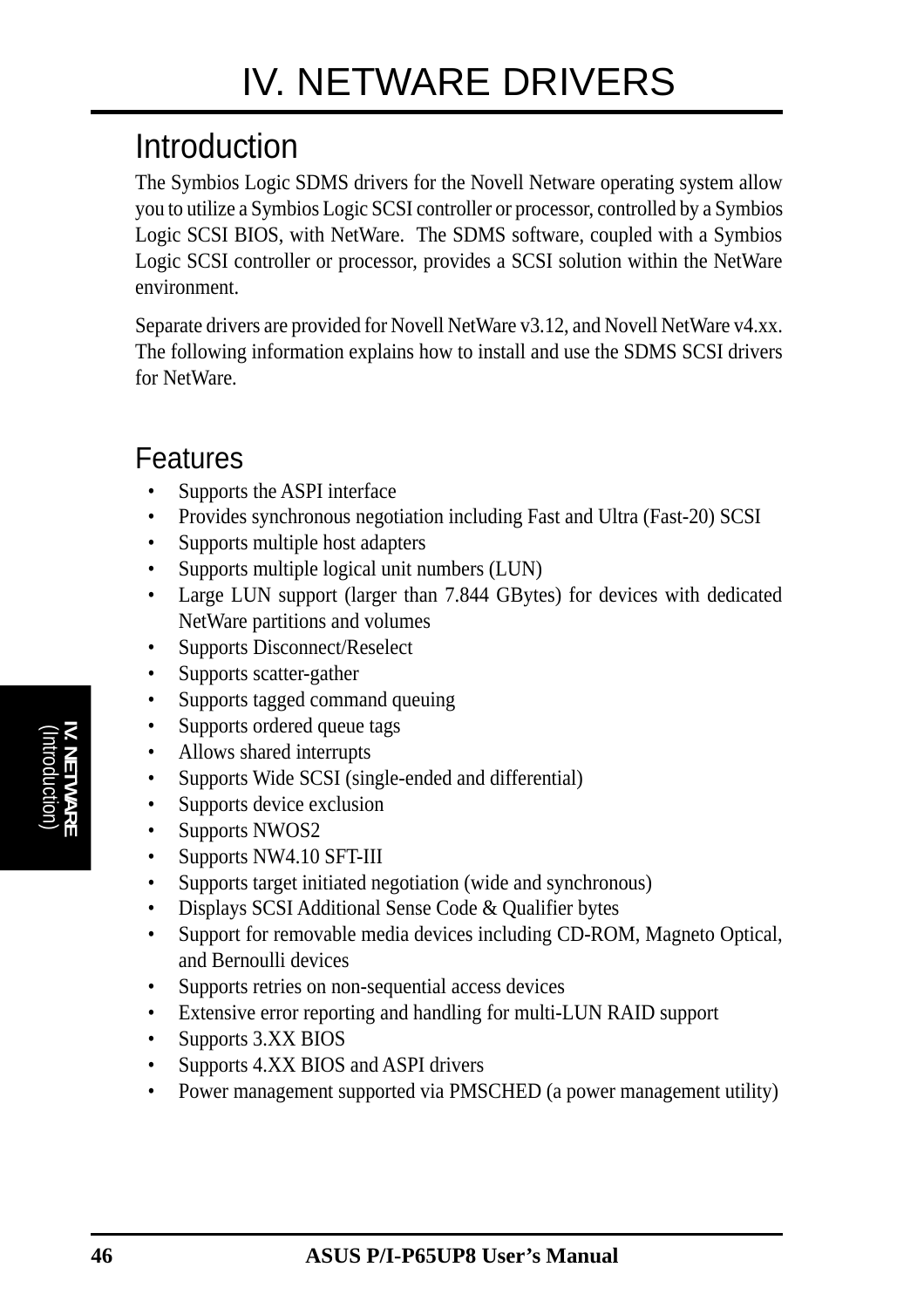### **Description**

There is a separate SDMS device driver and ASPI manager for each of two major releases of NetWare. For NetWare v3.12, the SDMS device driver is SDMSNET3.DSK, and the file NETASPI3.NLM is loaded if support for the ASPI interface is desired (this is required for devices such as tape drives). For NetWare v4.xx, the SDMS device driver is SDMSNET4.DSK, and the file NETASPI4.NLM is loaded if support for the ASPI interface is desired.

#### ASPI Support

The Symbios Logic ASPI interface is provided by the NETASPIx.NLM drivers. NetWare, or third party applications, may use this interface to communicate with any SCSI-2 device attached to a Symbios Logic controller, including SCSI-2 tape devices.

### Installing Your SDMS NetWare Drivers

Install NetWare as described in the Novell NetWare Installation Manual. The following information is provided to assist in the installation.

You can load these drivers only once. If changes are required (to reconfigure the driver options), you must remove the drivers and reload them with the new option settings. If these changes are permanent, and the drivers load automatically at server boot time, you must specify these options in the startup.ncf or autoexec.ncf file.

### Existing Installation Of NetWare With SDMS Drivers

If your current SDMS NetWare drivers are version 3.05.00 or older, they are named NCRSDMSx.DSK and ASPICAMx.NLM. Replace the NCRSDMSx.DSK and ASPICAMx.NLM drivers with the ones supplied on the new Symbios Logic device drivers diskette.

If you intend the driver to auto load on NetWare boot, it is necessary to edit the startup.ncf or autoexec.ncf file and replace the line:

### **LOAD NCRSDMSx.DSK <options>**

with

#### **LOAD SDMSNETx.DSK <options>**

where x is the version of NetWare you are using, and  $\leq$  options $\geq$  are the command line options (if any) you intend to use.

If your current SDMS NetWare drivers are version 3.06.00 or newer, they are named SDMSNETx.DSK and NETASPIx.NLM. Replace the SDMSNETx.DSK and NETASPIx.NLM drivers with the ones supplied on the new Symbios Logic device drivers diskette.

No other actions are required to use these new drivers. You may want to review the command line options to insure you are using the best options for your configuration.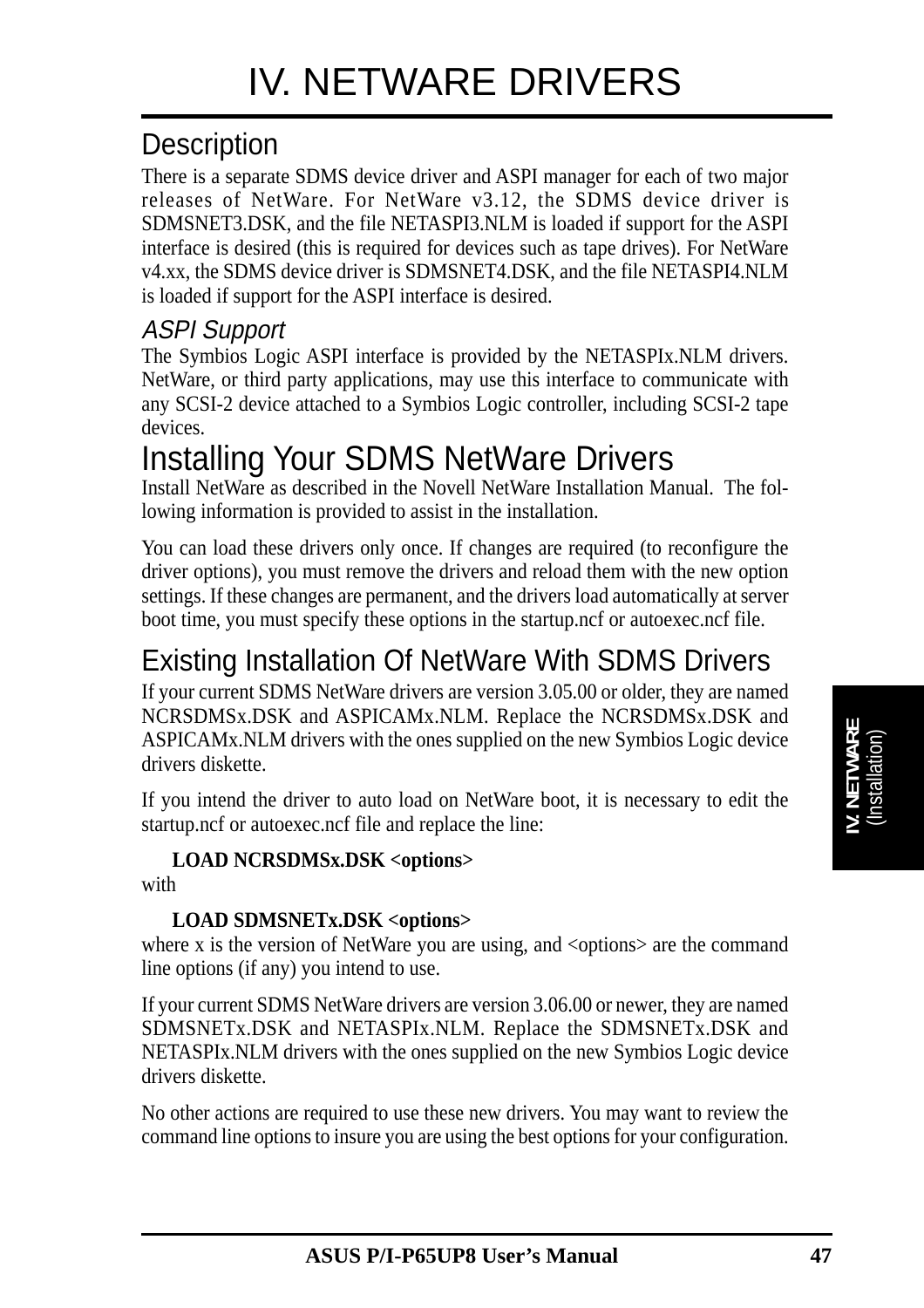### For NetWare v3.12 New Installations

#### **NOTE: The SDMSNET3.DSK driver should work on a NetWare 3.11 server. However, this compatibility is neither tested nor supported.**

- 1. Create a directory in which to install the NetWare file server. Change to that directory and copy all the files from the NetWare system disks into that directory.
- 2. Copy the file SDMSNET3.DSK from the Symbios Logic device drivers diskette into this directory. If ASPI support is desired, also copy NETASPI3.NLM.
- 3. To start NetWare and continue the installation, type:

#### **SERVER**

- 4. When prompted, enter the name of the file server and network (IPX) number. See the chapter on file server installation in the NetWare Installation Manual for restrictions and further information.
- 5. At the NetWare prompt, type:

#### **LOAD SDMSNET3 <options>**

This command loads the main driver. Without this command, NetWare is unable to access the hard disk drive. If ASPI support is desired, also type:

#### **LOAD NETASPI3**

6. To bring up the Installation menu, at the NetWare prompt type:

#### **LOAD INSTALL**

Continue with the installation according to the file server installation chapter in the Novell NetWare Installation Manual.

- 7. At the Available System Options menu, select the EDIT STARTUP.NCF option and check to see that the line LOAD SDMSNET3 is in the file. If not, add this line to the file. This eliminates the need to load drivers by hand every time the system is powered up. If the line appears more than once, remove the duplicate statements and all references to "port=xxxx", "slot=xxxx" and/or "mem=xxxx".
- 8. In addition, if ASPI support is required, add the line: **load NETASPI3.NLM** to the file after the line: **load SDMSNET3.DSK**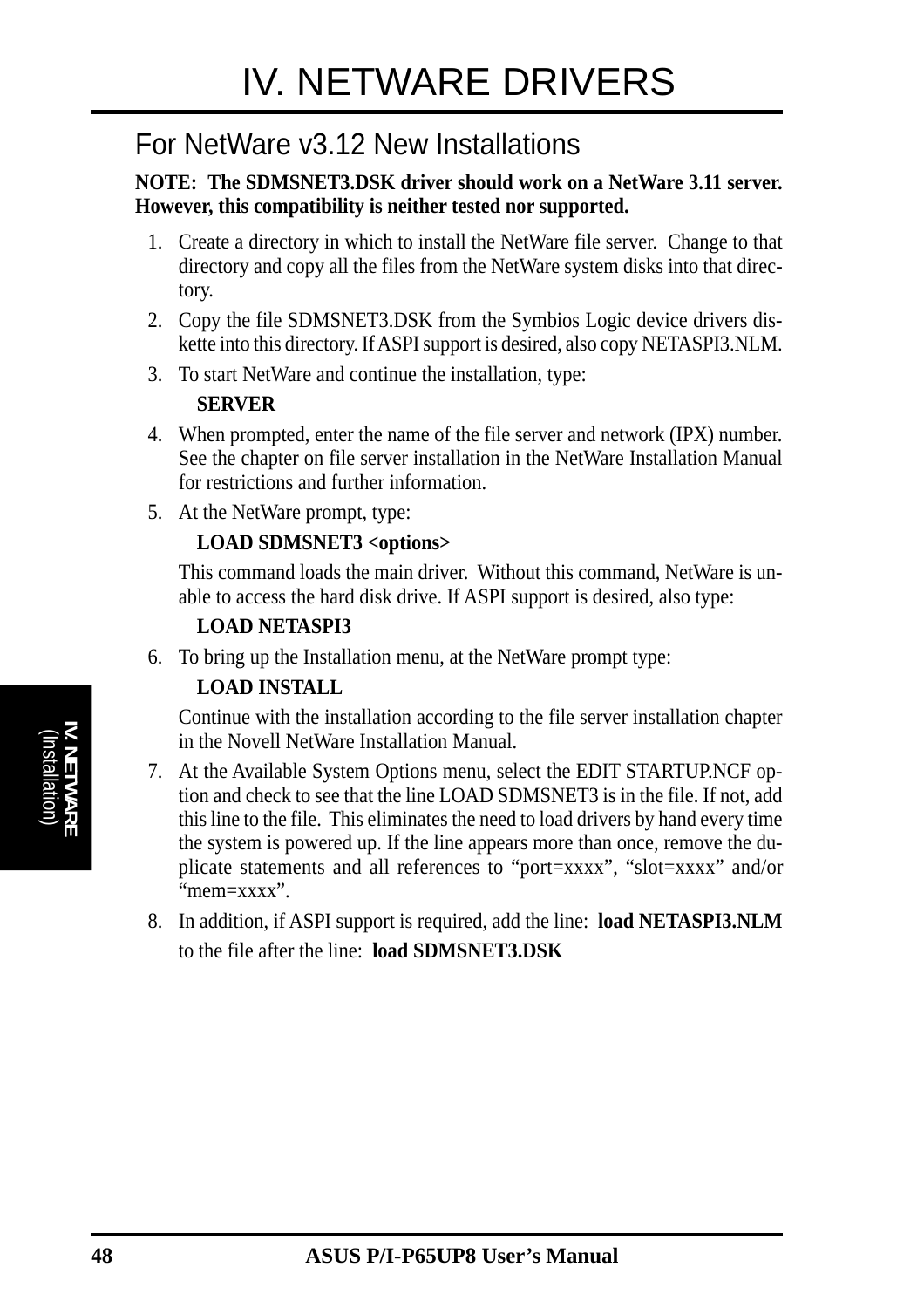### For NetWare v4.xx New Installations

- 1. Begin the file server installation as per the instructions in the file server installation chapter in the Novell NetWare Installation Manual.
- 2. When the NetWare installation procedure prompts you for a disk driver, insert the Symbios Logic device drivers diskette into drive a: or b:. Then use the INS key to select an unlisted driver. A dialog box appears. If you are installing the driver from the a: drive, press Enter to continue. If you are installing the driver from the b: drive, press F3 (to specify the path to search for the driver), and enter the drive letter: **B:**

The SDMSNET4.DSK driver should appear as a selection. Select the driver.

- 3. Next you are prompted with the available command line options to load the driver. A description of each option appears in the box at the bottom of the installation screen. A more detailed description is also given later in this document, in the section titled *Command Line Options*. Select any options needed for your particular installation.
- 4. When asked to edit the STARTUP.NCF file, make sure SDMSNET4 is loaded only once. If present, remove the "port=xxxx slot=xxxx mem=xxxx" options from the command line.
- 5. After the installation is complete, if ASPI support is also desired, down the server and copy the NETASPI4.NLM file to the appropriate server directory. For NetWare 4.0x systems this directory is SERVER.40 by default. For NetWare 4.1x systems this directory is NWSERVER by default. Edit the startup.ncf file and add the line: **load NETASPI4.NLM** to the file after the line: **load SDMSNET4.DSK**

### For NetWare v4.1x SFT-III Installations

- 1. Install your primary server following procedures for native 4.1x installations.
- 2. Begin the SFT-III installation as instructed by NetWare installation procedures.
- 3. While installing the secondary server, you have the option of copying the SDMSNET4.DSK driver from the primary server. Press F10 to accept.
- 4. If ASPI support is required for the secondary server, down the system after completing the SFT-III installation. Copy the NETASPI4.NLM file from the device drivers diskette to the NWSERVER directory on the secondary server. Edit the IOSTART.NCF file on both servers by adding the line: load NETASPI4.NLM to the files after the line: load SDMSNET4.DSK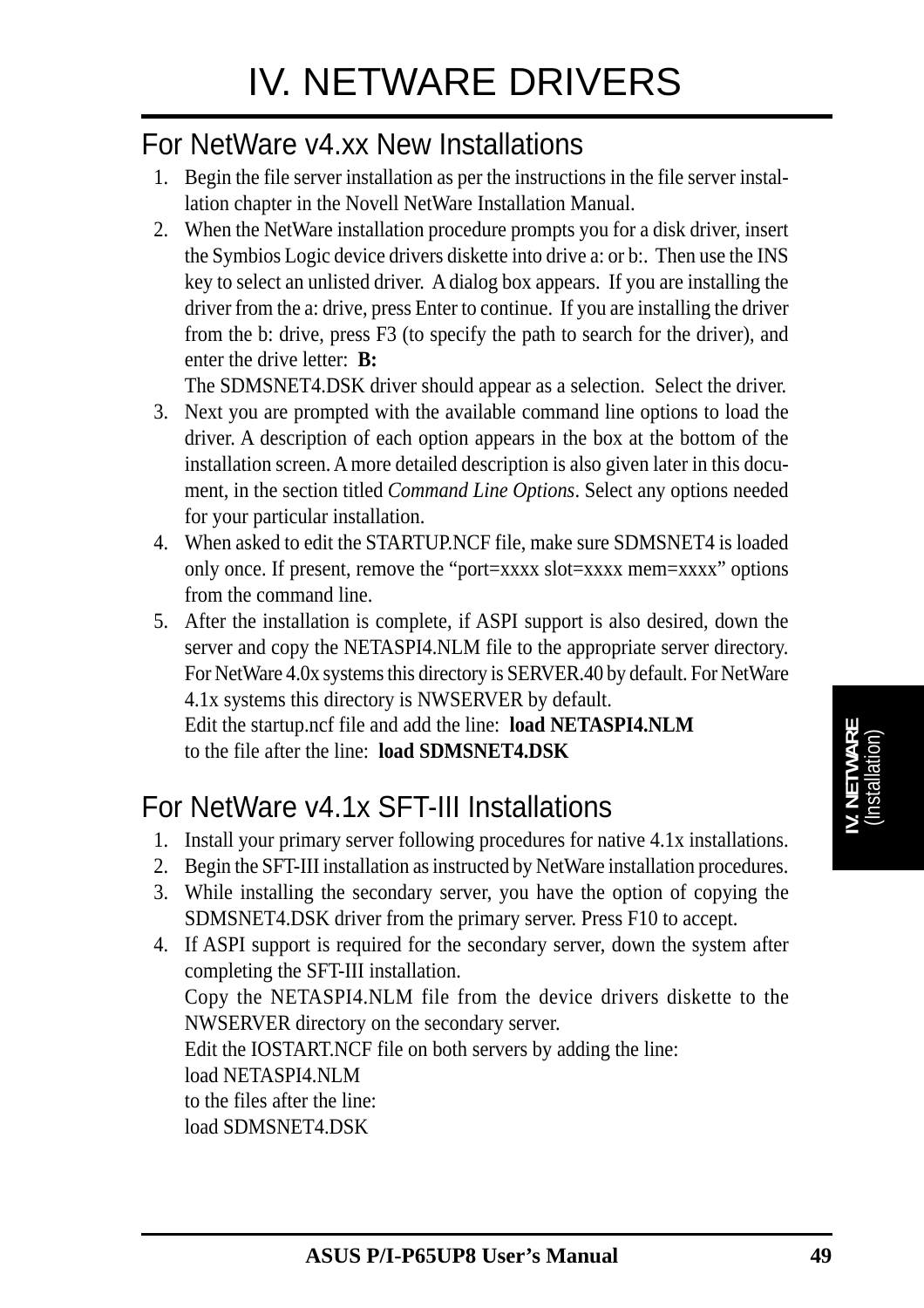### For NetWare v4.1x NWOS2 Installations

This is not a supported configuration.

### Command Line Options

The SDMSNET3.DSK and SDMSNET4.DSK drivers have many tuning parameters. Following is a list of tuning parameters available, including the default option and a list of valid options. Following each parameter is a description of when to use a parameter, and any impact its use/disuse might incur.

If an option is specified but the assignment is not valid, then the default value is used. The SDMSNET3.DSK and SDMSNET4.DSK drivers are referred to in the remainder of this section as SDMSNETx.DSK, where x refers to the appropriate NetWare operating system version.

The options described below are used by placing the specified characters on the load command line for the SDMS driver. For example, if the Verbose Mode command line option is desired in NetWare 3.1X, the load command line should look like this:

#### **load SDMSNET3 -v**

**IMPORTANT: No spaces are allowed in specifying these command line options. Spaces are required between different command line options.**

#### **Using the Verbose Mode Option**

Command line option: -v Function: Display the current settings of all driver options. This option shows all the command line option settings for this load of the driver.

#### **Using the Help Mode Option**

Command line option: -? or -h Function: Display the options available in the driver. Possible Impact: The driver will not load with -? or -h specified.

This option is specified on the command line for a brief description of each of the options available in the driver, as well as valid values for each option. If the -? or -h option is specified along with other options, the help screen is invoked, the other options are ignored, and the driver is not loaded.

#### **Using the Tagged Queuing Option**

| Command line option: $qtags = <$ option> |                                                         |
|------------------------------------------|---------------------------------------------------------|
| Default value:                           | enable                                                  |
| Valid options:                           | enable, disable                                         |
| Function:                                | Enable/disable tagged queuing for the devices           |
| Possible Impact:                         | Tagged queuing may result in improved I/O throughput in |
|                                          | devices that support such an option.                    |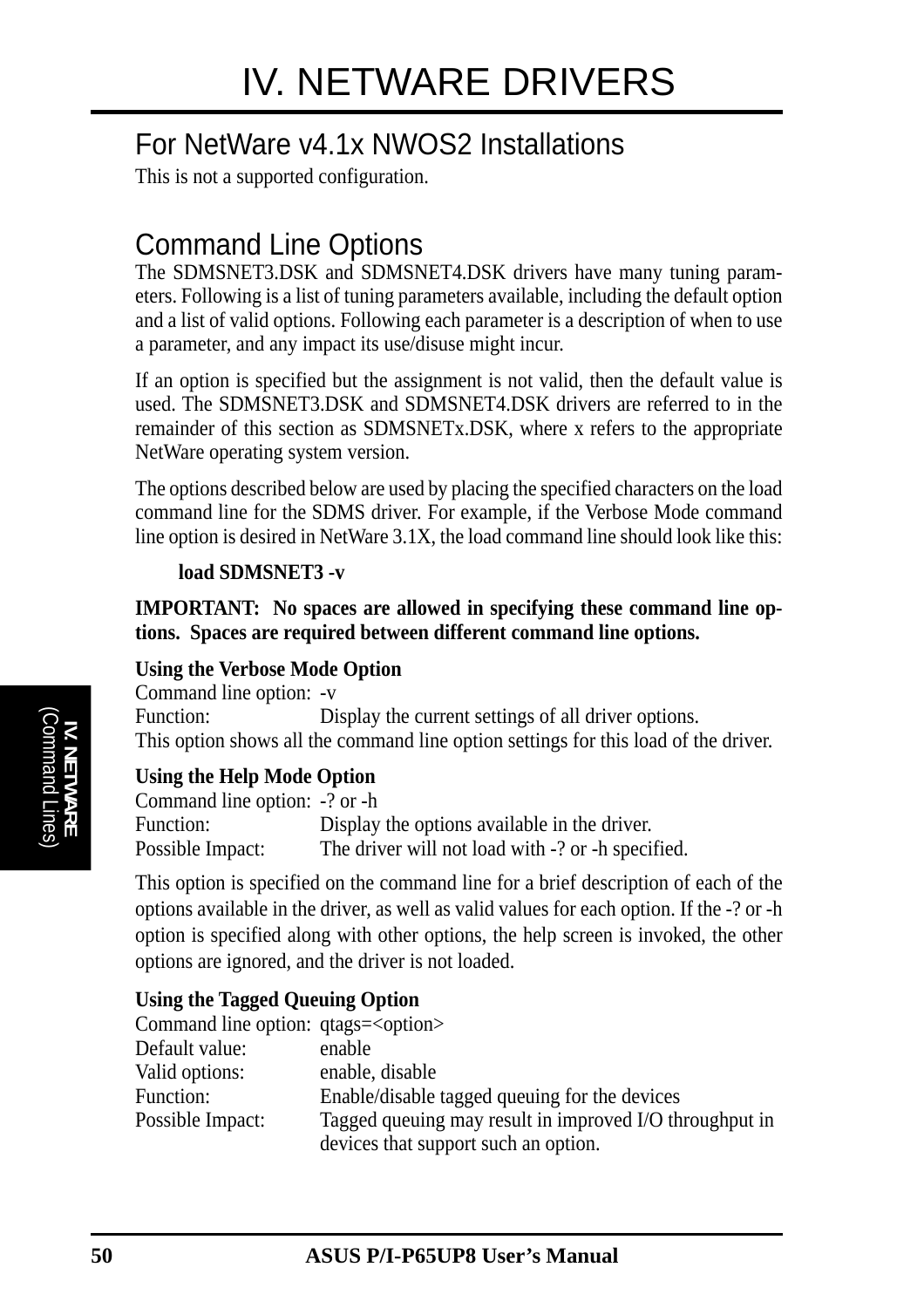# **IV. NETWARE** (Command Lines)

# IV. NETWARE DRIVERS

Enabling this option results in the driver issuing tagged IO requests to the devices that support tagged queuing. Devices that do not support tagged queuing are not issued tagged requests. Depending on the drive controller, throughput of the device is increased by the use of queue tags. However, the optimal number of queue tags is based on the specific device type.

#### **Using the Depth of Queue Tags Option**

| Command line option: qdepth= <option></option> |                                                            |
|------------------------------------------------|------------------------------------------------------------|
| Default value:                                 | 10                                                         |
| Valid options:                                 | $0-128$                                                    |
| Function:                                      | Set the depth of the queue for tagged queuing. This value  |
|                                                | designates the depth of the queue per LUN $(I_T_L$ nexus). |
|                                                | That is, this value designates the depth of the queue per  |
|                                                | device, or per LUN, if a device has multiple LUNs.         |
| Possible Impact:                               | Used to optimize the performance of tagged queuing.        |

This option is valid only when tagged queuing (qtags) is enabled, which it is by default. Values possible for this parameter range from 0 to 128. 0 is equivalent to qtags=disable. While the actual depth of the queue depends on the specific drive controller. For single drives, values of about 10-30 are typically optimal.

Sometimes a greater number is optimal for peripherals such as disk arrays. You should experiment with various qdepth values to determine the optimal performance for their particular setup. The optimal qdepth value is based on different aspects of the system, including but not limited to: the processor, the available memory, the disk drives, and other peripherals.

#### **NOTE: The driver supports a maximum of 128 qtags per controller at a given time. The driver may allocate fewer qtags per device if this limit is being reached.**

#### **Using the Queue Tag Type Option**

| Command line option: qtag_type= <option></option> |                                                           |
|---------------------------------------------------|-----------------------------------------------------------|
| Default value:                                    | simple                                                    |
| Valid options:                                    | simple, ordered                                           |
| Function:                                         | Specify the type of tagged commands the device is issued. |
| Possible Impact:                                  | Ordered type is required for certain devices to avoid IO  |
|                                                   | starvation.                                               |

This option is valid only when tagged queuing (qtags) is enabled, which it is by default. Simple qtags are typically the preferred tag type. It is sometimes necessary to use ordered tags on certain devices to avoid IO starvation under extremely heavy IO loads such as a NetWare remirror process.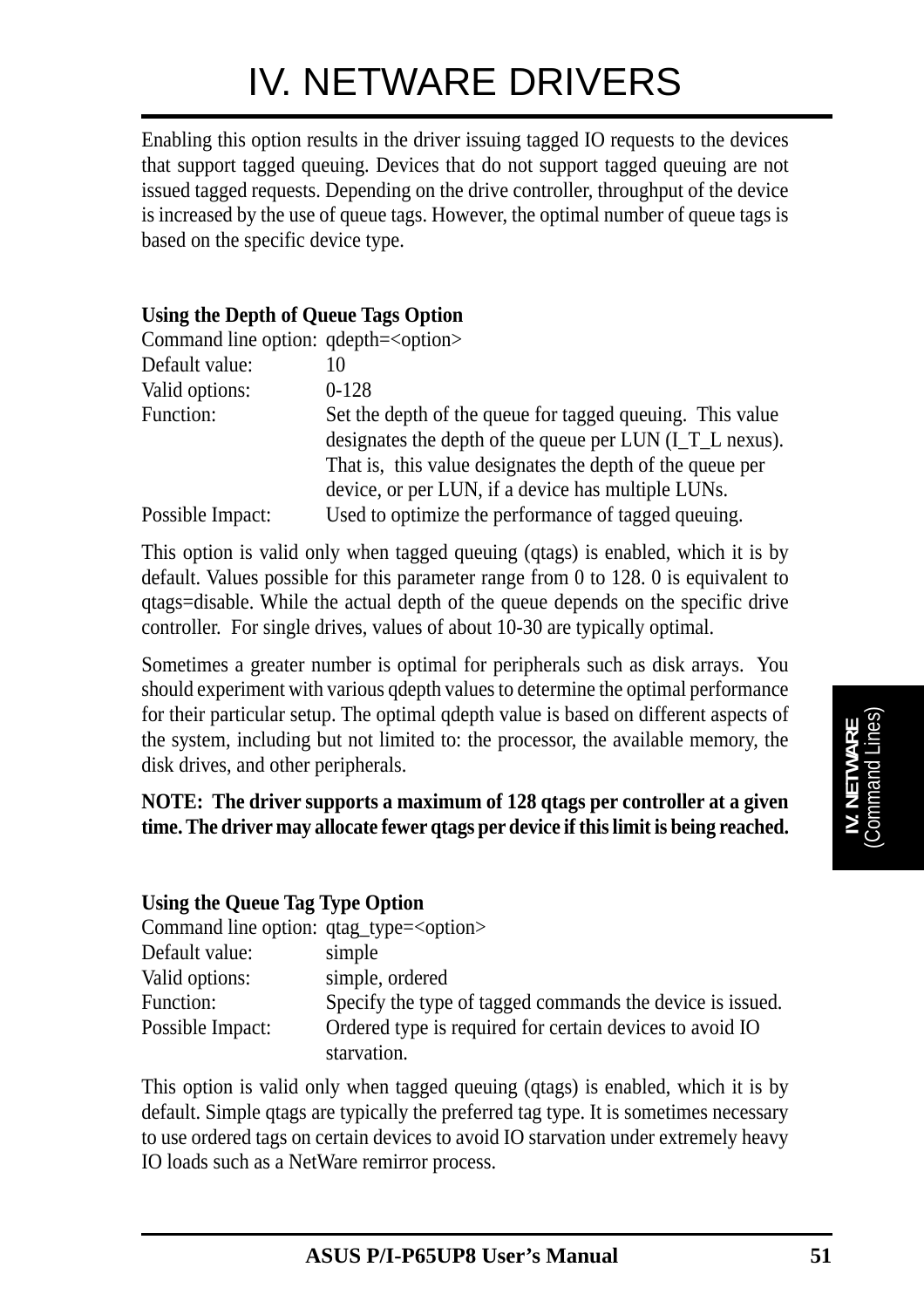#### **Using the Base Time-Out Option**

| Command line option: timeout= <option></option> |                                                                 |
|-------------------------------------------------|-----------------------------------------------------------------|
| Default value:                                  | 30                                                              |
| Valid options:                                  | Any integer value 30 to 999999999                               |
| Function:                                       | Specify the minimum value (in seconds) for command<br>time-out. |
| Possible Impact:                                | Insure system integrity when using a slow device.               |

If a device is slow, you should increase this value to insure the device has adequate time to respond to a command issued to it before the command times out.

#### **Using the Sorting of Read Requests Option**

| Command line option: sort= <option></option>            |
|---------------------------------------------------------|
| enable                                                  |
| enable, disable                                         |
| Enable/disable sorting of read commands to be issued to |
| devices.                                                |
| Enabling normally yields increased performance based on |
| the target device controller.                           |
|                                                         |

If the devices connected to a host adapter are of a non-buffered architecture, such as the Symbios Logic 6298 disk array, then sorting of reads may result in a performance degradation, since the absence of cache provides no benefit for sorted requests. In this instance you should disable the sort option. On most disk drives, an on-board cache allows for reading ahead of data, and by sorting read requests, the probabilities of achieving a cache hit are greatly increased, thus increasing the overall performance of the driver.

#### **Using the Shared Interrupts Option**

| Command line option: shared int= <option></option> |                                               |
|----------------------------------------------------|-----------------------------------------------|
| Default value:                                     | disable                                       |
| Valid options:                                     | enable, disable                               |
| Function:                                          | Support shared interrupts.                    |
| Possible Impact:                                   | Enabling may cause a performance degradation. |

You should enable the shared interrupt option any time a PCI card other than a Symbios Logic controller is added to a system which assigns all PCI cards the same interrupt value. The added card must support shared interrupts. The driver automatically handles the case of more than one Symbios Logic host adapter sharing an interrupt.

#### **Using the Wide SCSI Option**

| Command line option: wide= <option></option> |                                      |
|----------------------------------------------|--------------------------------------|
| Default value:                               | enable                               |
| Valid options:                               | enable, disable                      |
| Function:                                    | Enable/Disable support of wide SCSI. |
| Possible Impact:                             | No wide SCSI support available.      |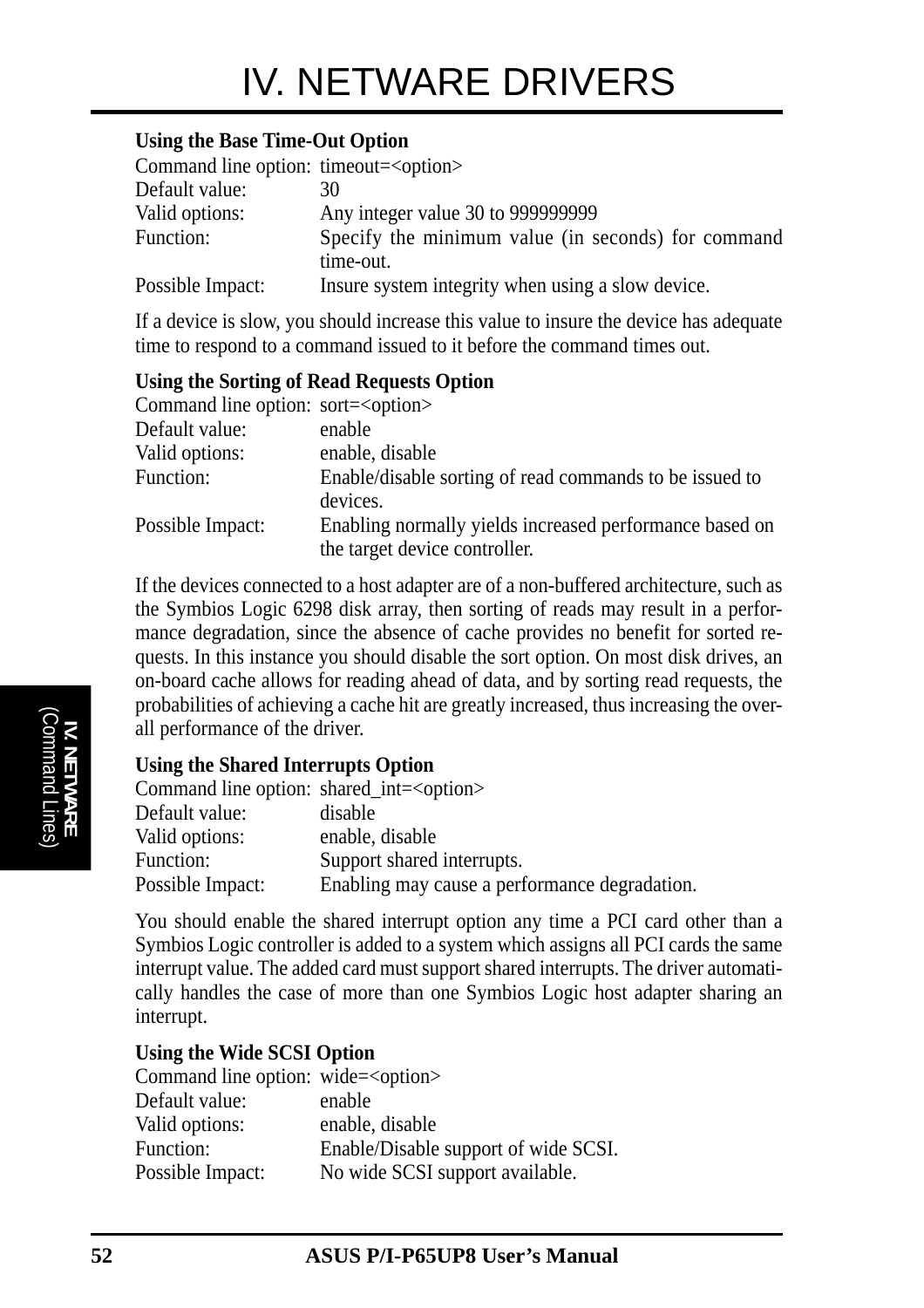This option allows the user to disable support of wide SCSI when using a wide SCSI controller. Set this option to "disable" if a wide SCSI device is present on the system, but a narrow SCSI cable is connected somewhere on the bus between the wide SCSI host adapter and the wide device, thus prohibiting the transfer of wide data. If this option is set to "disable", the wide device still works, but all data transferred to/ from the device is narrow (8 bit). The driver does not initiate a wide SCSI transfer request negotiation.

#### **Using the Number of Error Recovery Retries Option**

| Command line option: max_retry= <option></option> |                                                                                                                                             |
|---------------------------------------------------|---------------------------------------------------------------------------------------------------------------------------------------------|
| Default value:                                    |                                                                                                                                             |
| Valid options:                                    | $0 - 50$                                                                                                                                    |
| Function:                                         | Set the maximum limit on the number of times to retry an IO<br>on a non-sequential access device in the event of a SCSI<br>error condition. |
| Possible Impact:                                  | Setting this to 0 prevents the driver from retrying an IO in<br>the event of an error.                                                      |

If SCSI error conditions occur on a non-sequential access device, the driver retries an IO operation the set number of times before giving up and returning the IO to the caller with a failed status. Possible callers are NetWare or an application via the CAM or ASPI interface. If this option is set to 0, IOs are not retried in the event of an error condition.

**NOTE: Some SCSI error conditions (such as DATA PROTECT or ILLEGAL REQUEST) do not warrant a retry. Such conditions are reported but not retried, even for positive values of max\_retry.**

#### **Using the Logging of SCSI Errors Option**

|                  | Command line option: Log_ScsiErrors= <option></option>       |
|------------------|--------------------------------------------------------------|
| Default value:   | <b>Both</b>                                                  |
| Valid options:   | Off/Console/Syslog/Both                                      |
| Function:        | Specify where to log serious SCSI errors.                    |
| Possible Impact: | Changing this option may result in loss of this information. |

If SCSI error conditions occur, the driver normally attempts to log a SCSI Error Report describing the event to both the console and the system log file SYS:SYSTEM\SYS\$LOG.ERR. This information is valuable in determining when a device is having problems. It can indicate when a device is beginning to fail, providing an opportunity to replace the device before complete failure.

With this option you can choose to specify where these messages are logged: Console - the server console only; Syslog - the system error log; Both - both the server console and the system error log; or Off - the error messages are not logged anywhere.

**NOTE: This option affects the logging of serious SCSI errors only. Non-SCSI errors are still logged to both the console and system error log.**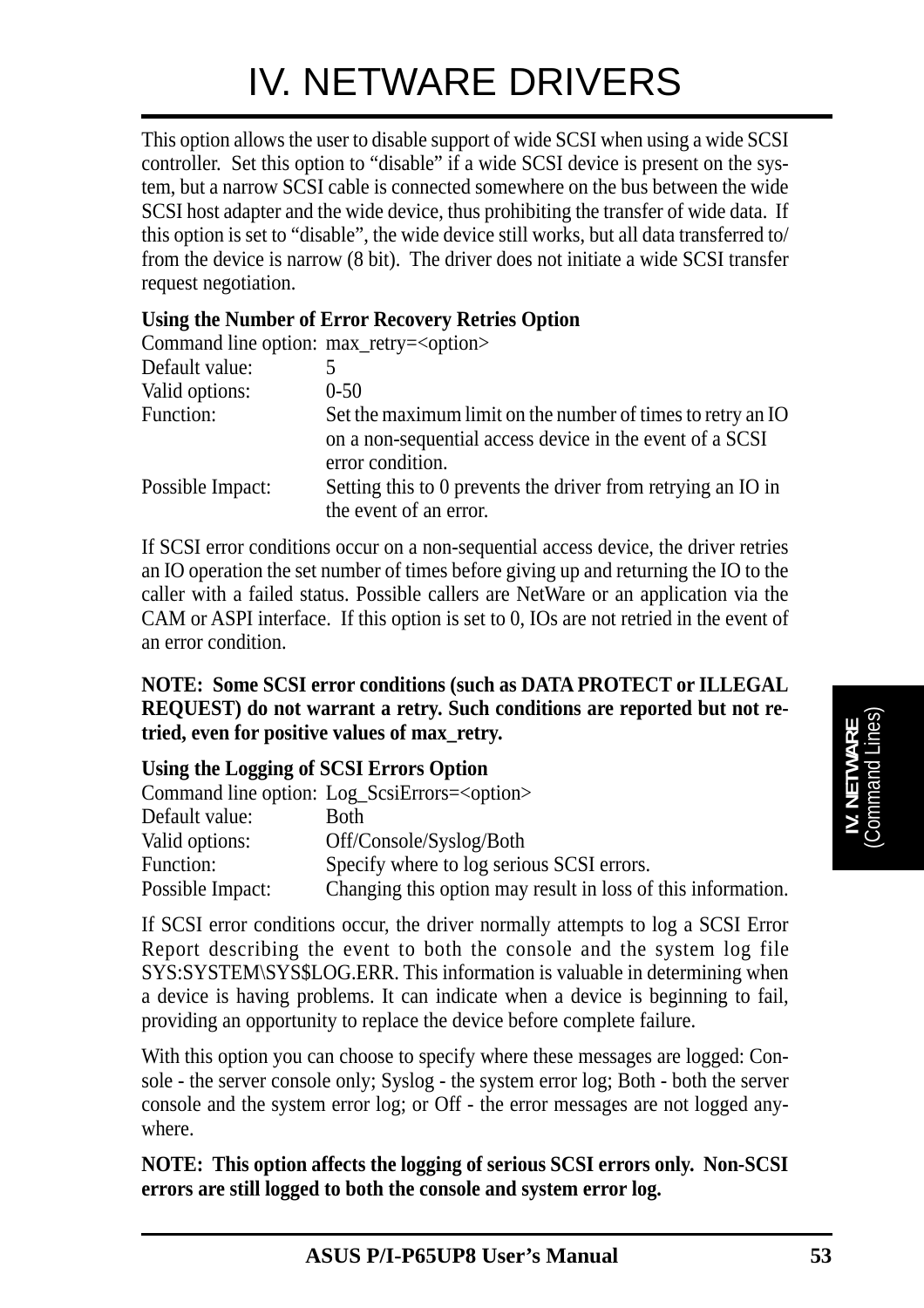#### **Using the Exclusion of Devices Option**

Command line option: xcl=<device>[:device ...]

| Default value:   | All devices recognized by the driver, i.e. no devices are<br>excluded.                                                                                                                                                                                                                                                                                                                |
|------------------|---------------------------------------------------------------------------------------------------------------------------------------------------------------------------------------------------------------------------------------------------------------------------------------------------------------------------------------------------------------------------------------|
| Valid options:   | $p,i,l$ (You may specify multiple devices with a colon<br>separator) where $p$ is the Path designator, and is in the range<br>0 -7, i is the SCSI ID designator, and is in the range $0 - 31$ , l<br>is the LUN designator, and in the range 0-7. The LUN<br>parameter is optional. You may exclude multiple devices so<br>long as the string does not exceed 35 characters in length |
| Examples:        | and devices are separated by colons.<br>$xcl=1,2,3$ to exclude LUN 3 of the device at SCSI ID 2 on<br>Path 1.<br>$xcl=1,2,3:2,5$ to exclude LUN 3 of the device at SCSI ID 2 on                                                                                                                                                                                                       |
| Function:        | Path 1, and all LUNs on the device at SCSI ID 5 on Path 2.<br>Allows for specifying that the driver not recognize certain<br>devices.                                                                                                                                                                                                                                                 |
| Possible Impact: | Cannot directly access devices via the SDMSNETx.DSK<br>driver.                                                                                                                                                                                                                                                                                                                        |

This option is available to exclude recognition and direct access of specific devices by the SDMSNETx.DSK drivers. These excluded devices are not registered with the operating system for use by the driver. Other applications/drivers can then take over the control of such devices. This option is available for support of third party vendors who write their own SCSI control applications. You may exclude a maximum of five devices.

#### **Using the Maximum Block Size for Concatenation Option**

Command line option: max\_kb=<option>

| Default value:                | 32767                                                                                                                                     |
|-------------------------------|-------------------------------------------------------------------------------------------------------------------------------------------|
| Valid options:                | 0-32767                                                                                                                                   |
| Function:<br>Possible Impact: | Set the maximum number of KB written to disk at one time.<br>A high number may result in more data transferred in a single<br>data phase. |

Specify the maximum size block in Kilobytes which is written to disk in one data transfer phase. This ensures that when requests are concatenated, the maximum size of the concatenated request does not exceed the specified value. If individual requests are greater than this specified value, no action is taken.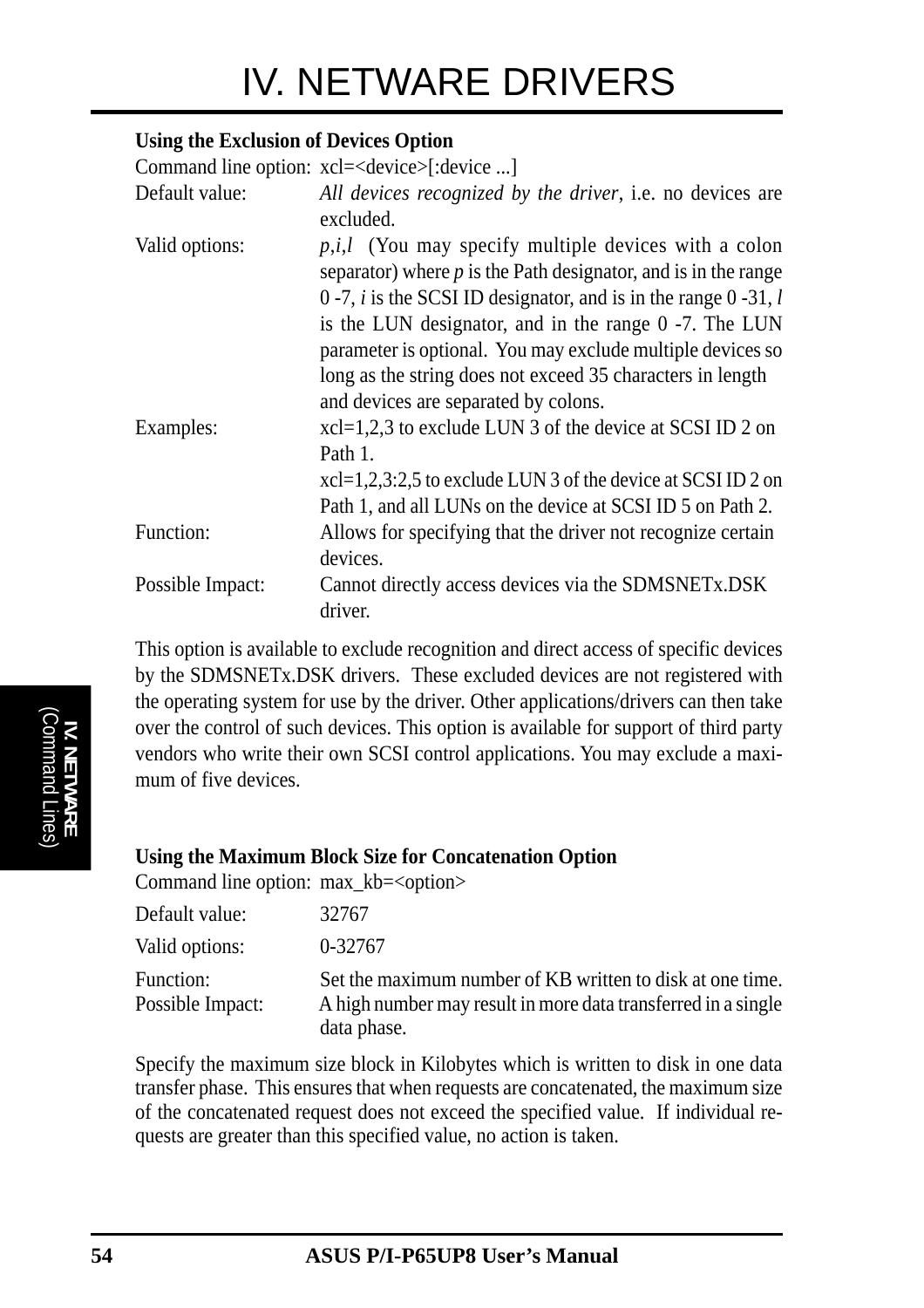**NOTE: The following three options affect the amount of memory used by the driver. For information on how memory is allocated by the driver, and to get an approximate feel for the amount of memory which is saved by invoking these parameters, refer to** *Memory Allocation* **under** *Important Additional Information* **at the end of this section.**

If the product of max hbas  $*$  max id  $*$  max lun is small (less than 100), system performance may suffer. These values determine the number of IO buffers allocated by the driver. Allocation of too few may degrade performance.

#### **Using the Maximum Host Adapters Option**

Command line option: max hbas=<option> Default value: 8 Valid options: 1-8 Function: Specify the maximum number of host adapters to support. Possible Impact: If number is reduced, it may allow for reduction in the memory used by the driver. Reduction may also result in performance degradation. This parameter is used to optimize the use of dynamically allocated memory by the driver. If your system has less than 8 Symbios Logic based PCI host adapters, including any Symbios PCI-SCSI controllers designed into the mainboard, this parameter allows you to reduce the total memory used for the driver.

#### **Using the Maximum SCSI IDs Option**

| Command line option: max_id= <option></option> |                                                              |
|------------------------------------------------|--------------------------------------------------------------|
| Default value:                                 | 32                                                           |
| Valid options:                                 | $8-32$                                                       |
| Function:                                      | Specify the maximum number of SCSI IDs each host adapter     |
|                                                | board should support.                                        |
| Possible Impact:                               | If number is reduced, may allow for reduction in memory      |
|                                                | used by the driver. Reduction may also result in performance |
|                                                | degradation.                                                 |

This parameter is used to optimize the use of dynamically allocated memory by the driver. If all the host adapters, including any SCSI controllers on the mainboard are connected to less than 31 devices, you can reduce the size of the dynamically allocated memory by setting this value to the maximum number of devices on any of the

SCSI controllers.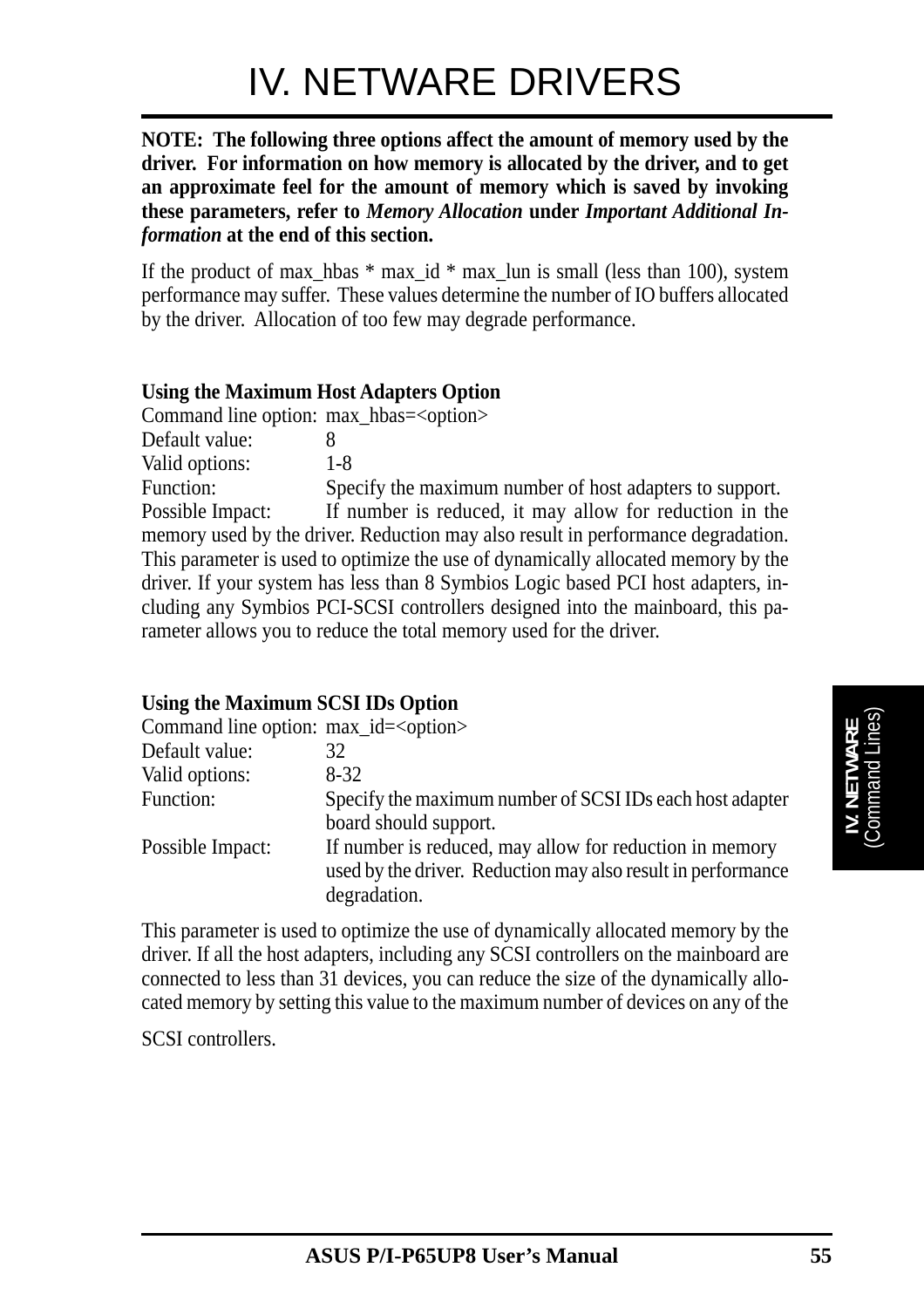#### **Using the Maximum LUNs Option**

| Command line option: max_lun= <option></option> |                                                                                                                                         |
|-------------------------------------------------|-----------------------------------------------------------------------------------------------------------------------------------------|
| Default value:                                  |                                                                                                                                         |
| Valid options:                                  | $1 - 8$                                                                                                                                 |
| Function:                                       | Specify the maximum number of LUNs each host adapter                                                                                    |
|                                                 | board should support per SCSI id.                                                                                                       |
| Possible Impact:                                | If number is reduced, may allow for reduction in memory<br>used by the driver. Reduction may also result in performance<br>degradation. |

Use this parameter to optimize the use of dynamically allocated memory by the driver. If less than 8 LUNs are used per Symbios Logic based PCI host adapter SCSI id, this parameter allows a reduction in the total memory used for the driver.

### The Power Management Utilities

Power management support for NetWare is provided by two NLMs, PMMAKE.NLM and PMSCHED.NLM. Use one or both of these NLMs to activate power management of disk devices registered with the Netware operating system through the SDMSNETx.DSK driver.

PMSCHED.NLM allows manual control of power management to individual devices, while PMMAKE.NLM allows creation of a schedule for power management. You must not load these two utilities at the same time. If you plan to use power management regularly, you can have PMSCHED.NLM load from the AUTOEXEC.NCF file.

SDMS power management is supported only on disk devices. Some disk devices do not support power management. If such a device is detected, PMSCHED indicates the device is not power manageable.

Command line options for the PMMAKE.NLM and PMSCHED.NLM utilities are described in this document.

**NOTE: Power management of disk devices connected to Symbios Logic 8XX controllers and handled by SDMSNETx.DSK is NOT supported in the NetWare 4.10 SFT-III environment.**

### Installing the Power Management Utilities

Follow these steps to install the Power Management Utilities.

- 1. Copy PMMAKE.NLM and PMSCHED.NLM to the SYS:\SYSTEM directory of the NetWare server.
- 2. Create a subdirectory called SYS:\PM. This is the directory in which the schedule text and configuration files should reside.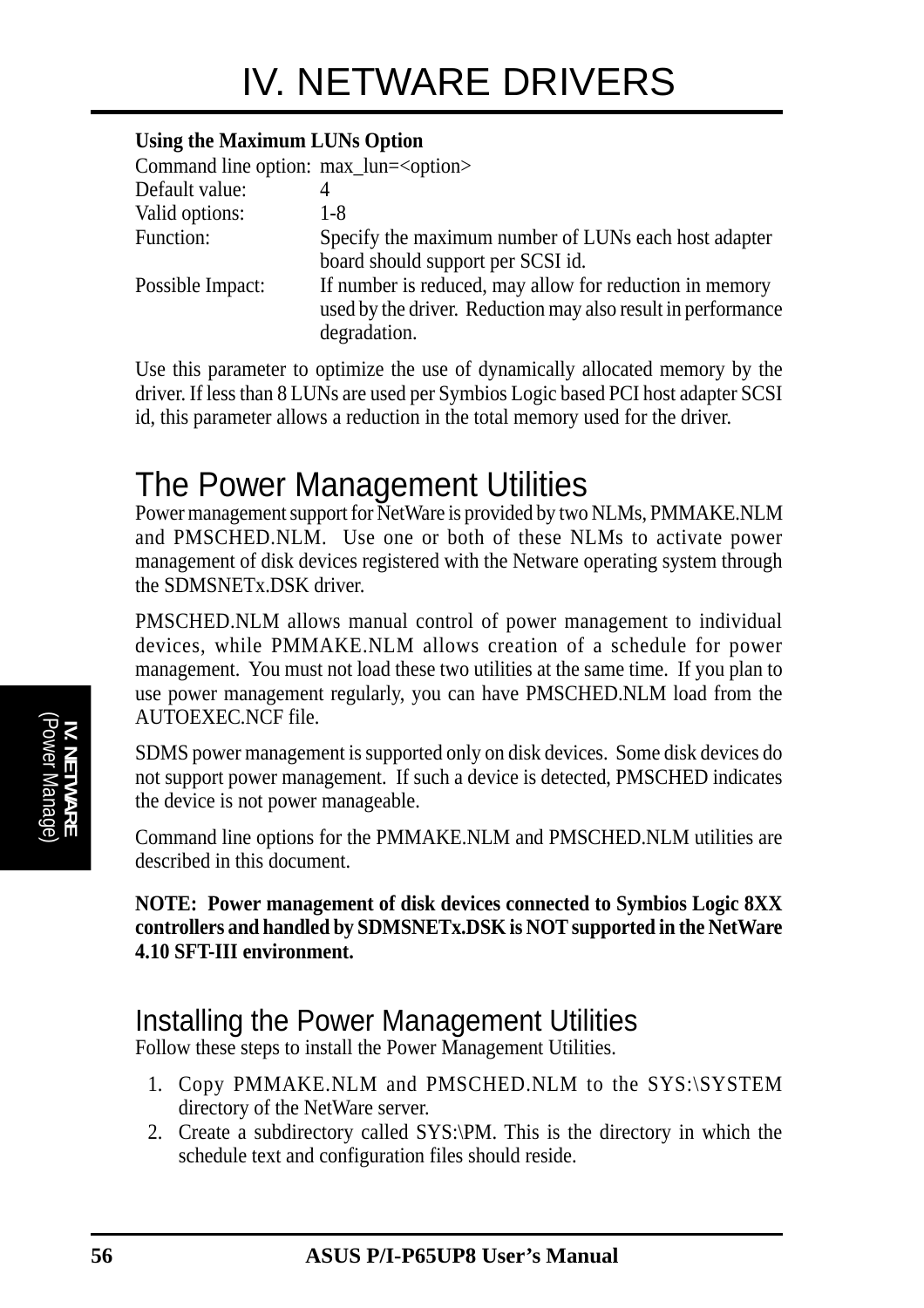#### **Using the PMMAKE.NLM Utility**

The PMMAKE.NLM utility is used to compile a power management schedule file from a standard text file, which you can create using the NetWare EDIT utility, or some other editor. Place the text file in the SYS:\PM directory on the server. The format for this text file is given below.

The syntax for the line that loads the PMMAKE utility is:

```
load PMMAKE <input filename> [<output filename>]
where
```
<input filename> is the full path name of the text file containing the power management scheduling directives. If the path is not specified, the NetWare search path is used.

 $\alpha$  soutput filename is the full path name of the output configuration (CFG) file produced. If the output file name is not specified, the output file produced is named PM.CFG, located in the SYS:\PM directory.

The format for the PMMAKE input (text) file is:

```
!<DAY INDICATOR>
   BEGIN, <START TIME>, <DELAY TIME>, <DEVICE LIST>
   END, <STOP TIME>, <DELAY TIME>, <DEVICE LIST>
where
   DAY INDICATOR = SUN, MON, TUE, WED, THR, FRI, SAT
   START TIME = 24 hour time format: 00:00 - 23:59
   STOP TIME = 24 hour time format: 00:00 - 23:59
   DELAY TIME = Time to wait during no activity on a
   device before spinning it down, in seconds 1 - 3600
```
**DEVICE LIST = ALL or <DEVICE ID>[, <DEVICE ID> ...] DEVICE ID = BXXIXXLXX BXX identifies the bus**

```
IXX identifies the SCSI ID
```
**LXX identifies the LUN (if zero you can omit)** You may omit bus identifiers after the first one. It is assumed that multiple sequential directives are on the same day until another day is specified. It is assumed that future devices are on the same bus until a new bus id is specified.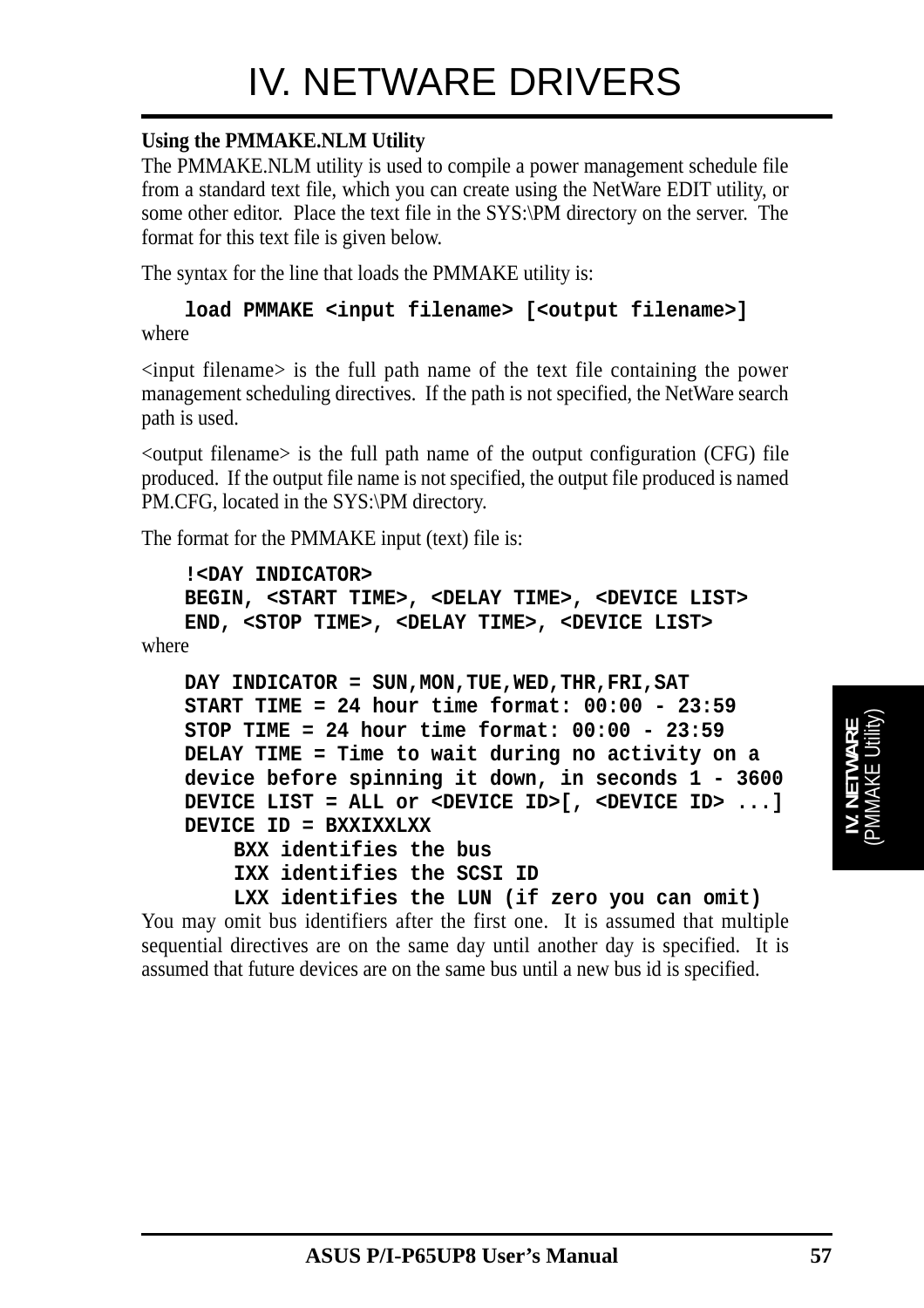For example:

**B00I01L01, I02, I03, I04, B01I00, I01,I02** specifies **Devices ID 01 LUN 01, ID 2, ID 3, ID 4 on Bus 0 Devices ID 0, ID1, ID 2 on Bus 1** Here is a PMMAKE sample input file: **!SUN BEGIN, 00:00, 10, ALL END, 23:59, 10, ALL !MON BEGIN, 00:00, 10, ALL END, 06:00, 10, B00I00 END, 06:30, 10, B00I01 BEGIN, 18:00, 10, ALL END, 23:59, 10, ALL !FRI BEGIN, 00:00, 10, ALL END, 06:00, 10, B00I00 END, 06:30, 10, B00I01 BEGIN, 17:30, 10, B00I01**

**BEGIN, 18:00, 10, B00I00 END, 23:59, 10, ALL !SAT BEGIN, 00:00, 10, ALL END, 23:59, 10, ALL**

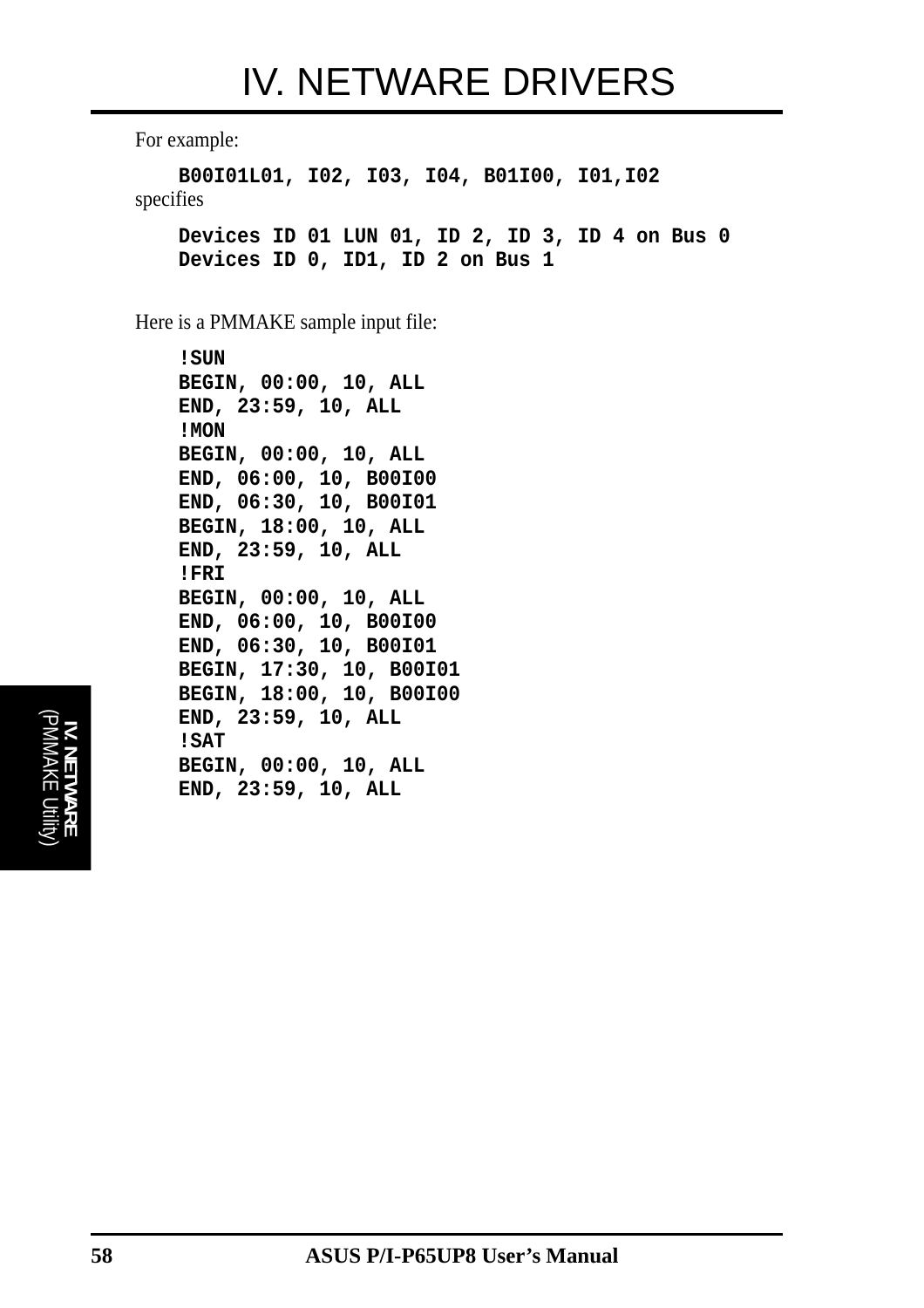#### **Using the PMSCHED.NLM Utility**

You must load the PMSCHED.NLM utility to activate power management for devices controlled by the SDMSNETx.DSK driver.

The syntax for the line that loads the PMMAKE utility is:

#### **load PMSCHED [<schedule file>]**

where

<schedule file> is the name of the power management configuration file to use. If no file is specified, PMSCHED looks for SYS:\PM\PM.CFG. If PM.CFG is not found, PMSCHED loads for manual operation of power management.

#### Manual Operation

In manual operation, power management is initially off on all devices, and gather/ displaying of device statistics is on.

PMSCHED.NLM allows manual enabling and disabling of power management on individual drives. You can also enable and disable statistics gathering, and clear statistics.

To toggle power management on and off for a device, highlight the device under PMSCHED.NLM and press the **F3** key. A menu appears with these selections:

- 1. Toggle Power Management
- 2. Toggle Statistics
- 3. Reset Statistics

Highlight Toggle Power Management and press **Enter**. Toggling Power Management has no effect on the device statistics.

#### Scheduled Operation

Automatic scheduling of power management cycles is possible only when PMSCHED remains loaded. For scheduled operation, PMSCHED.NLM requires either:

- The file SYS:\PM\PM.CFG, created by PMMAKE.NLM, or
- The name of the schedule file, created by PMMAKE.NLM, loaded with PMSCHED as a command line parameter

### Unloading the PMSCHED.NLM Utility

Unloading PMSCHED.NLM does not turn power management off. The state of power management on each device is maintained until the server is downed or PMSCHED.NLM is reloaded.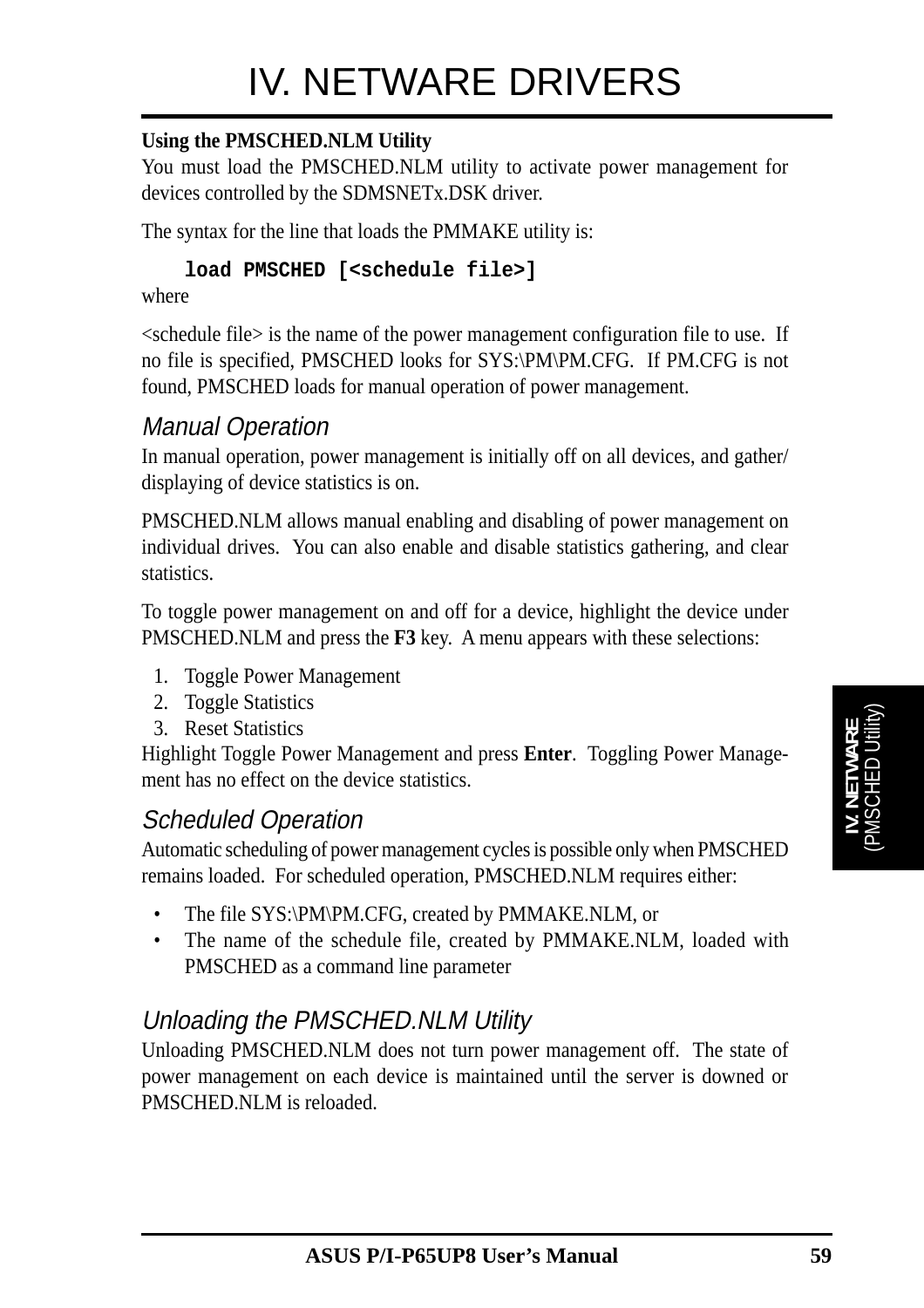### Device Statistics

Device statistics are gathered on all devices registered by SDMSNETx.DSK with the NetWare operating system. These statistics record the number of reads and writes performed on a device and, if the device is power manageable by the SDMS driver, the number of times the device is spun up and spun down. Statistics are viewed, toggled on and off, or reset from the power management utility PMSCHED.NLM.

### Important Additional Information For Information Pertaining to a Specific Driver

This document addresses options available on the Symbios Logic SDMS NetWare drivers, version 3.06.00. For information pertaining to a specific driver, please do one of the following:

- For NetWare version 4.XX, consult the SDMSNET4.DDI file for options available for SDMSNET4.DSK. This is accessed via the NetWare install utility.
- For versions of the driver 3.05.00 and later, use the -? option on the command line of the SDMSNETx.DSK driver

### About Memory Allocation

The driver allocates memory for certain structures based upon the maximum number of SCSI IDs (max\_id), LUNs (max\_lun), and paths (max\_hbas) that are used in the system. The amount of memory allocated is based on the following formula:

414 bytes of memory are allocated for the structure, so Memory Allocated =  $414 * max_{hbas} * max_{lun} * max_{id.}$ So for default allocations, the amount of memory allocated is: Memory Allocated =  $414 * 8 * 4 * 32 = 423,936$  bytes (414 KB). For example, if

- only one host adapter is installed (or when using a Symbios Logic based PCI SCSI embedded controller and no add-in host adapters),
- only one LUN per device is used, and
- the bus is narrow (up to 8 SCSI IDs), then by setting the appropriate command line options, the amount of memory allocated is:

Memory Allocated =  $414 * 1 * 1 * 8 = 3,312$  bytes (3.4 KB).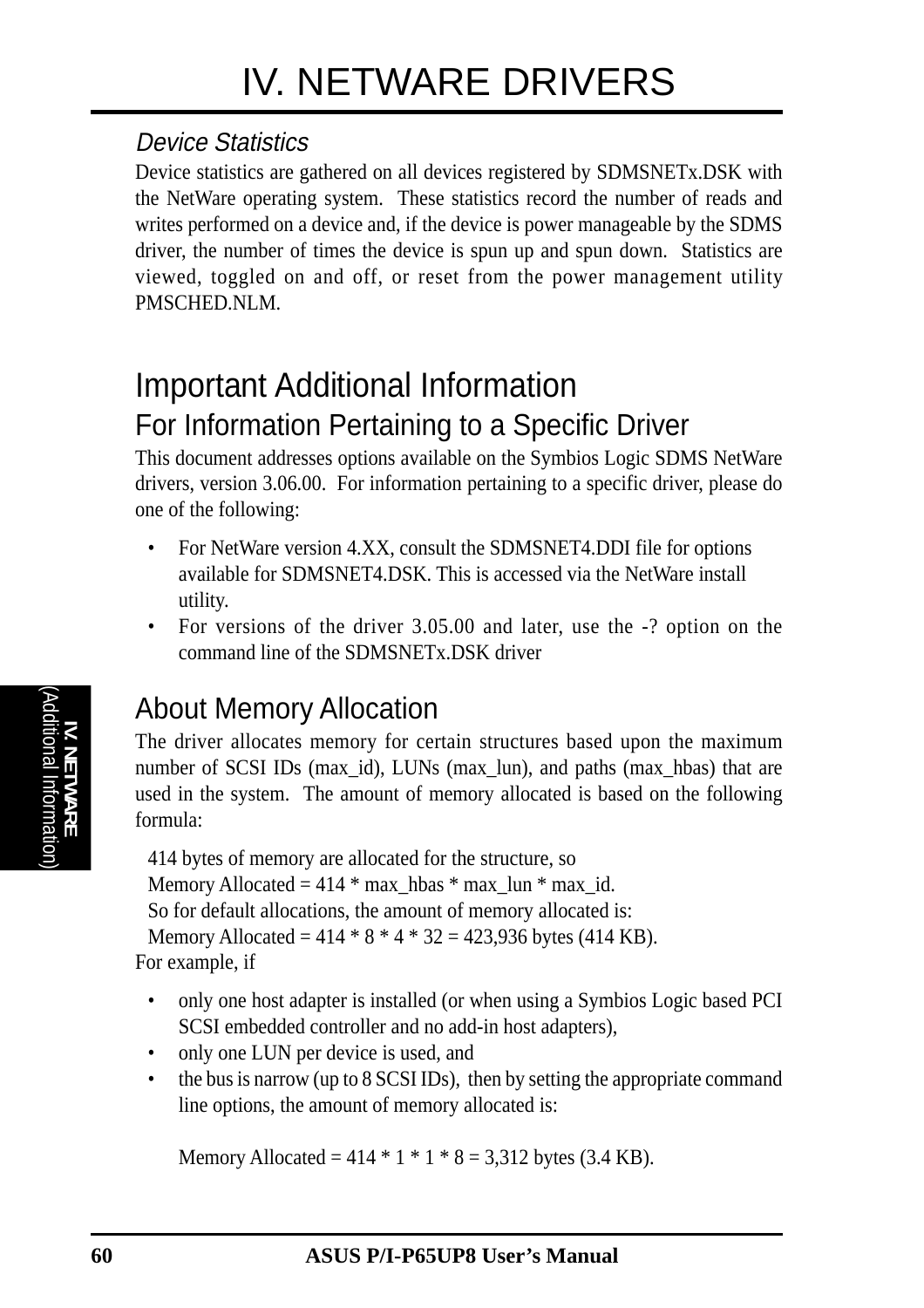### Optimal Use of Command Line Options Peripheral Device Dependent Optimizations

Some devices support SCSI tagged queue commands very efficiently, while others show a significant loss of performance when the number of queued requests exceed a certain value. (qtags, qdepth, qtag\_type)

Most disk drives have an onboard read cache that is used by the drive controller to read ahead data. The driver may take advantage of this cache by maximizing the cache hits and ensuring a higher data transfer rate. However, there are devices that do not have an on board cache, and implementation of the sorting algorithm results in greater processing overhead and loss of overall performance. (sort)

Devices differ in their response times to requests. To ensure that the driver can handle devices with various response times, an option to tune the time-out value is available. (timeout)

#### **Flexibility**

In order to allow flexibility in controlling devices in a system, an option is provided to determine which devices the driver needs to exclude from taking over control. This allows independent software vendors to provide value added applications to directly control certain devices through the ASPI or CAM interface. (xcl)

Serious SCSI errors are logged to both the console and system error log by default. If a device is going bad, these errors may provide forewarning to replace the device before complete failure. However, you may turn off the logging of these errors to either or both of these locations. (Log\_ScsiErrors)

For embedded systems, or other systems with fixed configurations, you can limit the amount of dynamically allocated memory by choosing to set maximum limits on the number of host adapters, devices, and logical units to support. The number of allocated buffers for processing IOs is reduced, which could adversely affect performance (max hbas, max id, max lun).

#### Overall System Timing

A driver designed for a networked file server environment has to optimize performance in tandem with the other components of the system. To avoid monopoly on the I/O bus, you can configure the size of the blocks for transfer across the SCSI bus. This ensures that other components get fair access to the I/O bus. (max\_kb)

### DOS Access Dependencies

NetWare sometimes requires access to the DOS partition (perhaps to load a file, or to down the system). The SDMSNETx.DSK driver supports several SDMS DOS configurations.

SDMSNETx.DSK detects whether an SDMS 3.XX or 4.XX BIOS is present on the system in addition to the Symbios Logic ASPI8XX.SYS driver.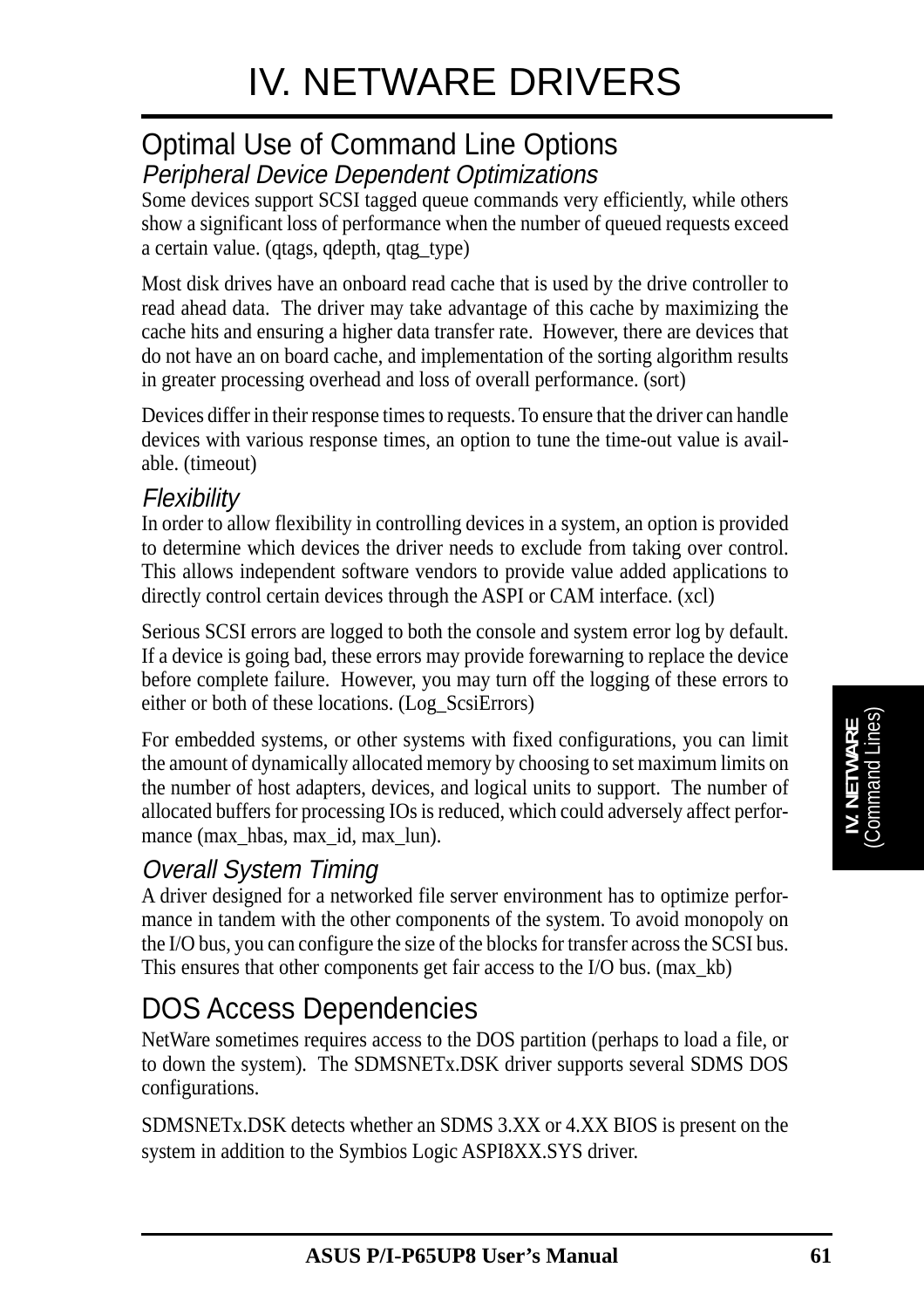(This page was intentionally left blank)

**62 ASUS P/I-P65UP8 User's Manual**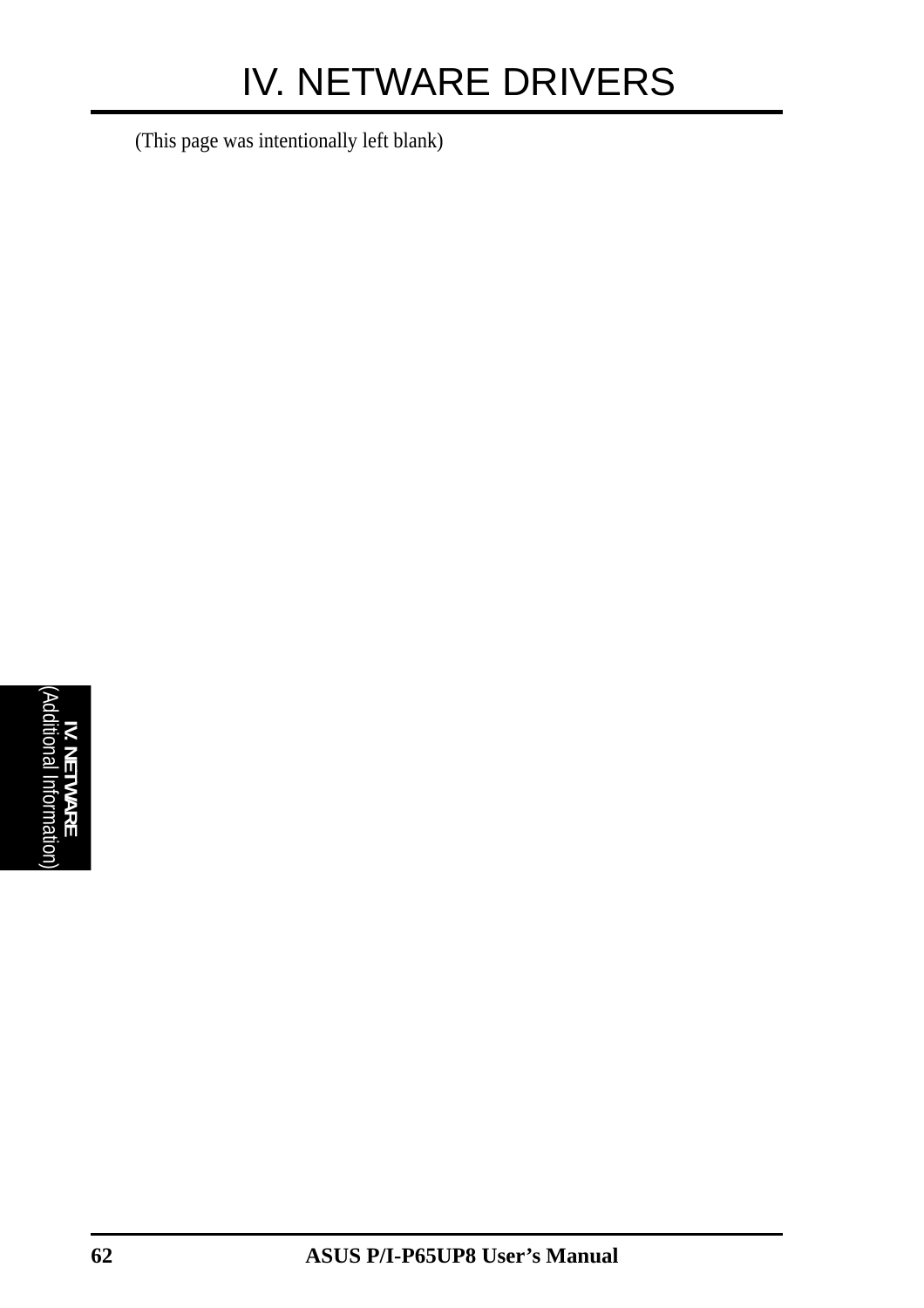#### DOS Drivers Not Supported

The following SDMS DOS drivers are not supported in the NetWare Environment.

- ASPICAM.SYS SCSIDISK.SYS
	-
- 
- SYMDISK.SYS DOSCAM.SYS
- MINICAM.SYS CDROM.SYS

### When Using An SDMS 4.XX BIOS

The SDMS 4.XX BIOS supports two different configurations - default Boot configuration and NVRAM configuration. Both configurations are supported.

#### Default Configuration

In default boot configuration, the 4.XX BIOS supports up to two Symbios Logic 8XX controllers. Disk devices are supported by the BIOS. Other SCSI devices are not supported without additional DOS drivers.

#### NVRAM

If NVRAM is present on a controller with a 4.XX BIOS, the SDMSNETx.DSK NetWare drivers use the on-board parameters to configure the Symbios Logic 8XX controllers.

#### Supported DOS Drivers

Currently only the ASPI8XX.SYS driver is supported in a NetWare configuration utilizing a 4.XX BIOS.

### When Using No SDMS BIOS

The SDMSNETx.DSK driver operates properly on a system when no SDMS BIOS is present. In this case, DOS must reside on a device which is not connected to a Symbios Logic controller based host adapter. As an example, DOS could reside on an IDE drive.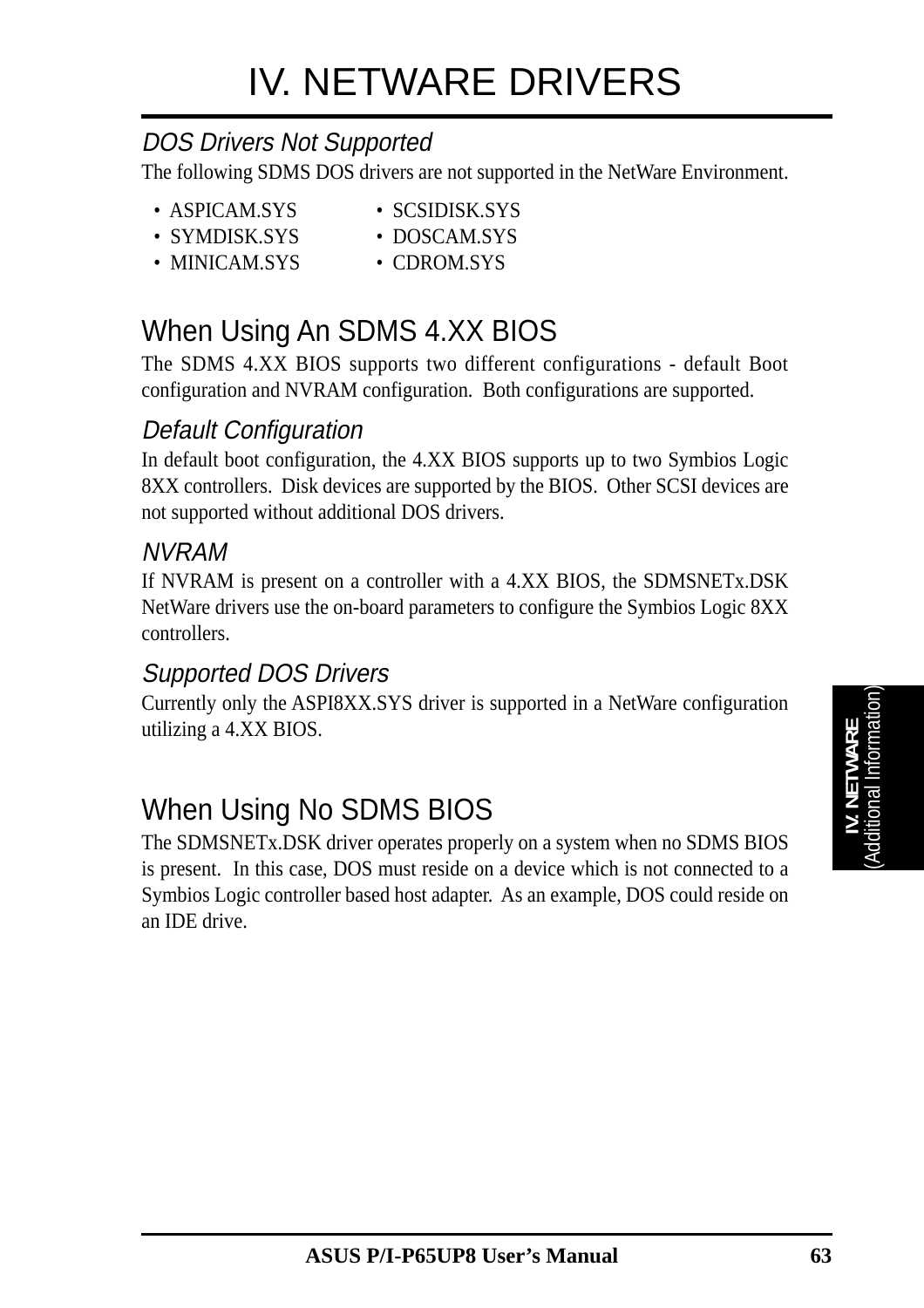### SDMS SCO UNIX DRIVER V3.06.00

This file discribes the features and use of the Symbios Logic SDMS device driver for the SCO UNIX 3.2v4x and OpenServer operating system environments. It is divided into the following sections:

Introduction Features Description Installing Your SCO UNIX Driver Procedure 1, Existing System Installation Procedure 2, New System Installation Troubleshooting Important Additional Information

### Introduction

SCO UNIX is the first UNIX operating system licensed for IBM-compatible microcomputers. The integrated communications, file system, international application support, and documentation create an ideal platform for those requiring a full-featured, UNIX-based operating system. SCO UNIX takes full advantage of the capabilities of the 80386 and above microprocessors.

To connect SCSI devices to one or more host adapters, you must place the proper host adapter drivers in the SCO UNIX kernel. Your Symbios Logic Boot Time Loadable Driver (BTLD) diskette contains three packages:

- bhba is the driver for SCO UNIX 3.2v4x
- slha is the driver for SCO UNIX OpenServer
- CAM3 is the SCSI configuration tool

You must link-edit the proper driver into the SCO UNIX kernel. The kernel must reside on the boot drive: either an internal, non-SCSI hard drive (IDE, ESDI, or ST506), or a SCSI hard drive attached to host adapter 0 with SCSI ID 0 and LUN 0. The BTLD permits an easy installation of UNIX with the software provided by SCO. The CAM3 SCSI configuration tool simplifies adding SCSI peripheral device support into the operating system.

SCO UNIX 3.2v4x provides installation diskettes labeled N1, N2, and M1. Additional software is provided on CD-ROM, tape cartridge, or diskettes. These media, along with the Symbios Logic BTLD diskette, are needed to perform a new installation of your bhba driver onto a boot drive.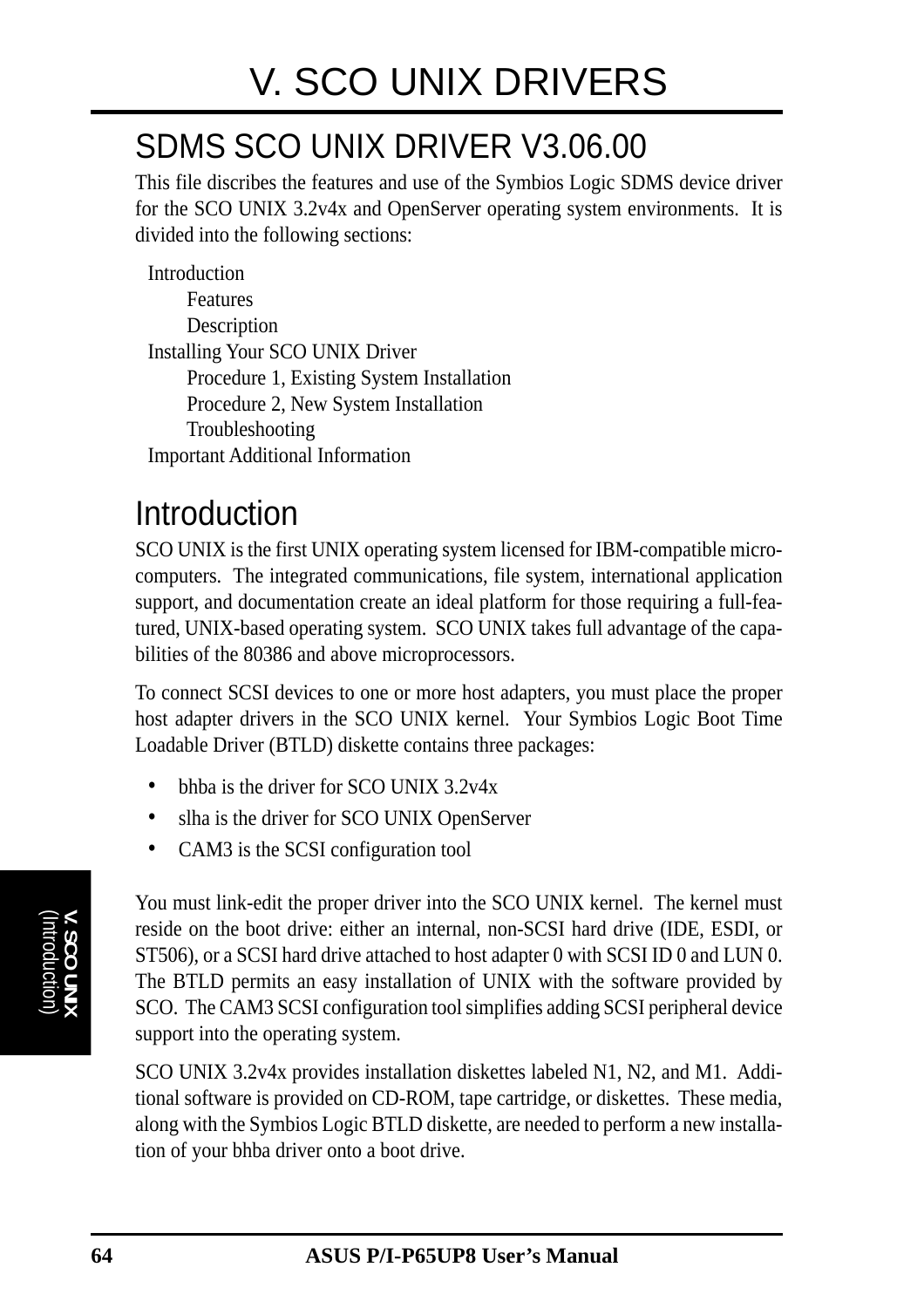SCO OpenServer provides only one installation diskette, labeled Boot Disk. This diskette, along with your Symbios Logic BTLD diskette (containing your slha driver), and other software media, are used during a SCO OpenServer installation.

The following sections provide instruction on configuring the SCO UNIX kernel with your Symbios Logic driver, installing SCO UNIX onto a hard drive, and adding SCSI peripheral devices. These instructions assume you are familiar with UNIX system administration.

### Features

- Provides easy UNIX installation on a hard disk with the Symbios Logic Boot Time Loadable Driver (BTLD) diskette
- Provides easy SCSI device support installation with the Symbios Logic CAM3 SCSI configuration tool
- Multiple processor support (with SCO Symmetrical Multiprocessing Support package installed)
- Supports synchronous negotiation (including fast SCSI)
- Supports wide SCSI (single-ended and differential)
- Supports Disconnect/Reselect
- Supports scatter/gather
- Allows tagged command queuing
- Provides dynamic interrupt mapping
- Supports target initiated negotiation
- Allows shared interrupts
- Supports Multiple LUNs
- Allows automatic drive spin up
- Supports RAID up to 1024 byte block sizes

### **Description**

UNIX installation on a SCSI system requires creation of a SCO UNIX kernel that contains the SCSI driver to support SCSI devices. There are two possible installation procedures:

- 1 Loading or updating the proper Symbios Logic driver on a boot drive.
- 2 Installing UNIX and the proper Symbios Logic driver for the first time on a SCSI boot drive.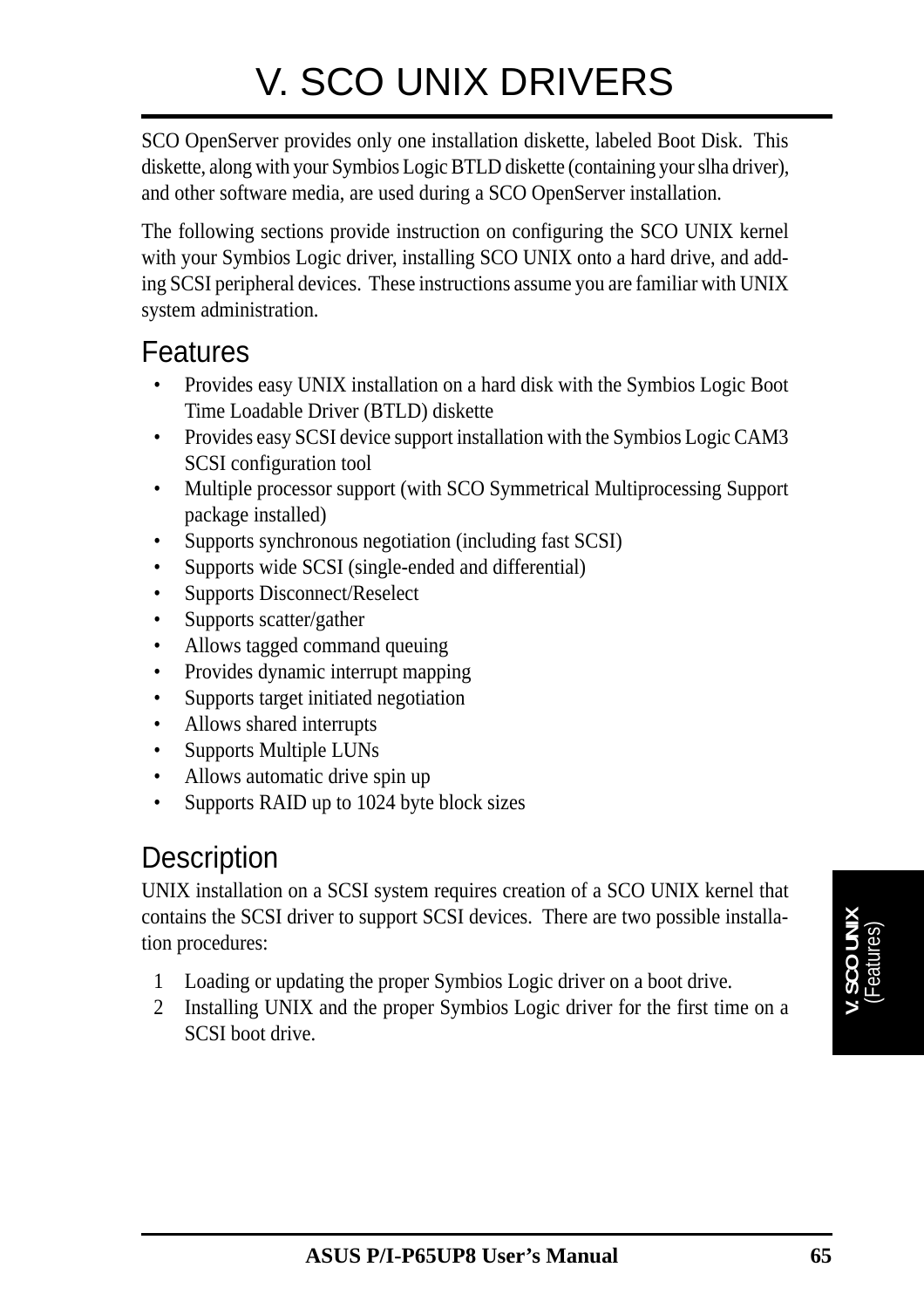### Procedure 1 Existing System Installation

If you plan to attach SCSI devices to a Symbios Logic host adapter while using a non-SCSI hard drive (IDE, ESDI, ST506) as the boot hard drive already containing a SCO UNIX system, execution of procedure 1 is all that is necessary. This installs the Symbios Logic driver on the non-SCSI boot drive. Some of the SCSI devices supported include tape drives, CD-ROM drives, and SCSI hard disk drives used as secondary storage. This procedure is also followed to replace a previously installed Symbios Logic driver on a SCSI or non-SCSI boot drive.

### Procedure 2

#### New System Installation

If you plan to perform a new SCO UNIX installation that includes the proper Symbios Logic driver, then follow procedure 2. Procedure 2 uses a Boot Time Loadable Driver (BTLD) to provide a user friendly method for installing SCO UNIX onto a hard disk drive.

Each of these procedures is described in detail below. Symbios Logic recommends that you complete the entire installation in one session. You should have sufficient time (possibly over an hour) available to complete this without interruption.

### The Symbios Logic CAM3 SCSI Configuration Tool

Both installation procedures may use the Symbios Logic CAM3 SCSI configuration tool to load your Symbios Logic SCSI driver into the SCO UNIX kernel. This utility is provided on the Symbios Logic BTLD diskette for SCO UNIX. The CAM3 main menu presents the following options:

#### **The CAM3 Main Menu Options**

- **1 Configure the Symbios Logic SCSI Device Driver**
- **2 Add or Remove Specific Devices**
- **3 Relink Unix**
- **4 Remove All SCSI Devices**
- **5 Show Current SCSI Configuration**

Some of these options are referred to in the following procedures. After completion of either installation procedure, you may invoke CAM3 again from the UNIX prompt by typing:

#### **mkdev cam3**

In this way, you may use CAM3 to make subsequent changes to the system configuration.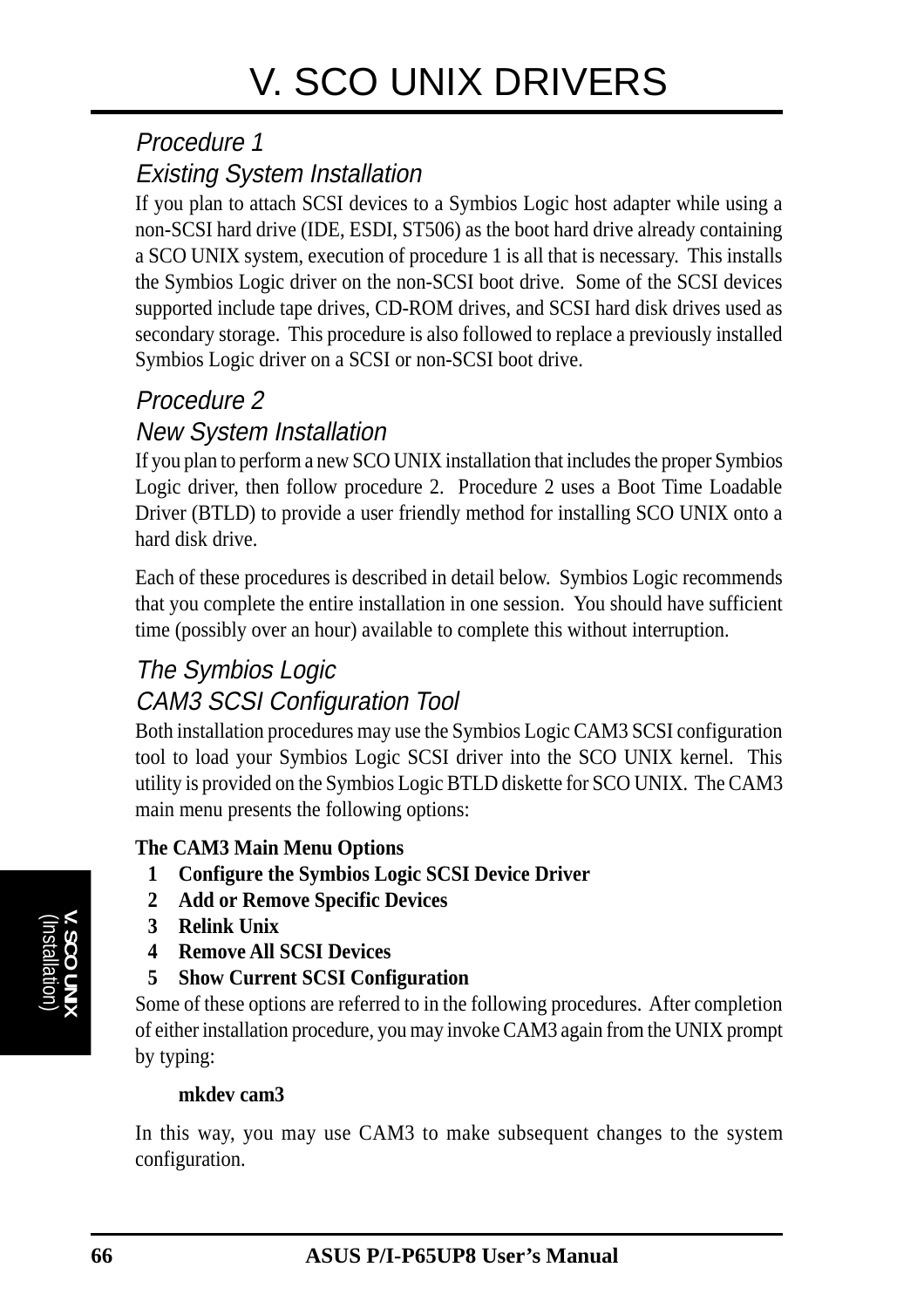### Installing Your SCO UNIX Driver Existing System Installation

This procedure assumes SCO UNIX is already installed on a hard disk drive. This installation is necessary to build a new UNIX kernel which includes the proper Symbios Logic host adapter driver. The basic steps for accomplishing this are outlined below. For more details on UNIX installation, refer to the SCO UNIX *System Administrator's Reference manual*.

1 Symbios Logic recommends creating a second copy of the UNIX kernel. Log in as root and issue the command:

#### **cp /unix /unix.good**

This creates a second copy of the UNIX kernel under the name /unix.good. **NOTE**: If any problems arise with the new UNIX kernel being built, this procedure ensures that a valid copy of the UNIX kernel will be available. To access this valid UNIX kernel, type at the colon after the boot message:

#### **unix.good**

- 2 Install your Symbios Logic driver.
	- a. Insert the Symbios Logic BTLD diskette in the drive and type:

#### **installpkg**

Press the **Enter** key to continue.

- b. A prompt appears to insert the requested diskette. Since the Symbios Logic diskette is already inserted, press the **Enter** key to continue.
- c. A prompt now asks for the name of the package. Type: **bhba** if your SCO UNIX is release 3.2v4x, or **slha** if your SCO UNIX is OpenServer. Press the **Enter** key to continue.
- d. If a driver is already present from a previous installation, a prompt inquires about replacing it. Replace it if there is reason to believe it is corrupted, or if you are installing a newer version.
- e. To execute CAM3, remove the Symbios Logic diskette from the drive (since CAM3 is now installed on the hard drive), then type: **mkdev cam3** Press the **Enter** key to continue.
- f. The CAM3 main menu is displayed. To check what SCSI devices are installed, type 5 and press **Enter** to show the current SCSI configuration. If you are only updating the Symbios Logic driver, skip to step 6 to rebuild the kernel.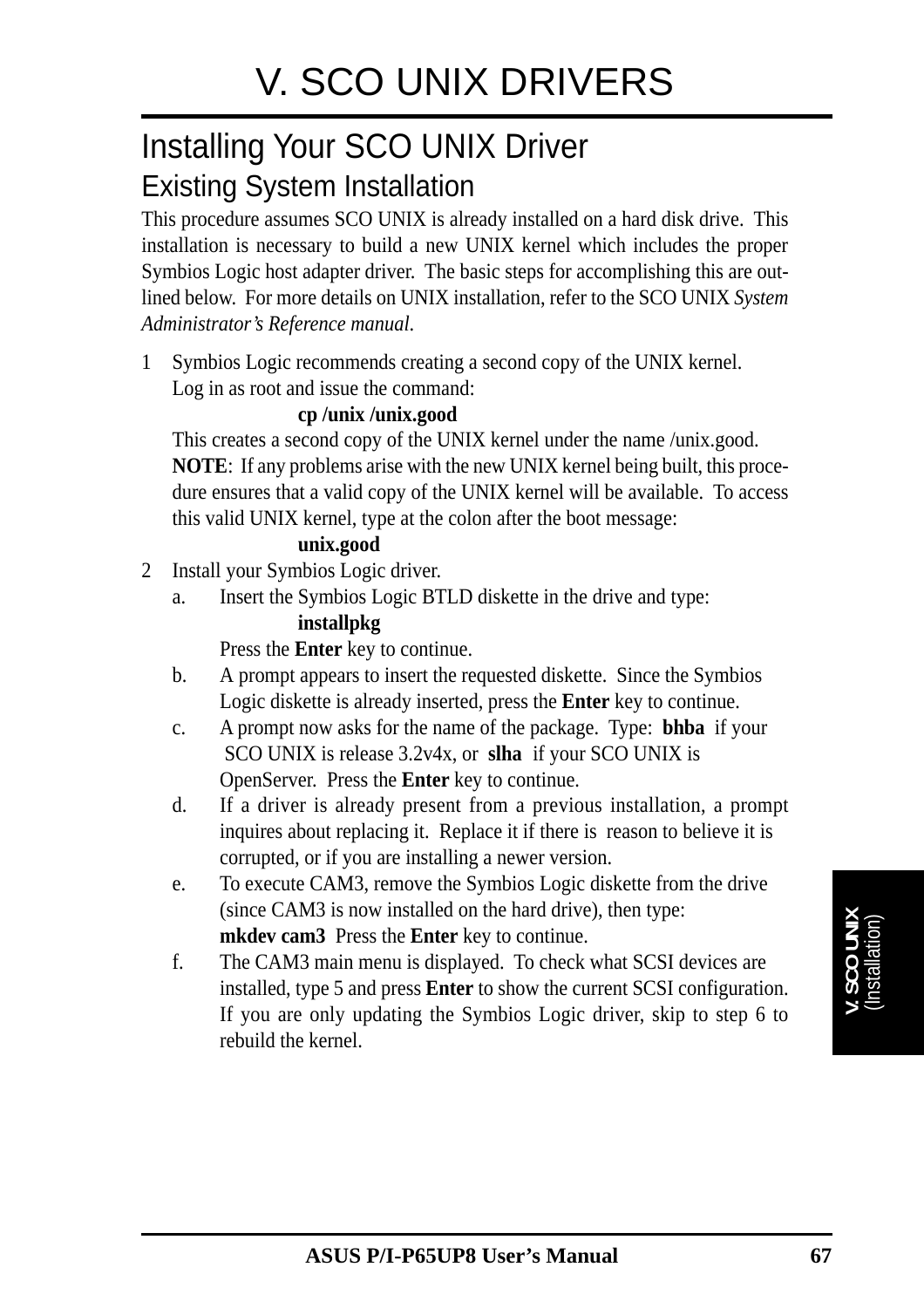- g. From the CAM3 main menu, select option 1 to configure your Symbios Logic driver. Three options are displayed:
	- 1. Configure Symbios Logic Host Adapter Software
	- 2. Remove Symbios Logic Host Adapter Software from System Configuration
	- 3. Return to Main Menu
- h. To configure your Symbios Logic host adapter software select 1 from this menu.
- i. A prompt is displayed to set the interrupt line to be used by the host adapter. The Symbios Logic driver performs dynamic interrupt mapping. Therefore, type 0 (zero) and press **Enter**. To exit this process, press **Enter**, or type q and press **Enter**.

**NOTE**: If the system indicates that the proper interrupt lines for the SCSI host adapter are not available, review the section under *Troubleshooting* concerning possible kernel rebuild problems and edit the sdevice entries to eliminate the conflict.

3 Adding a SCSI Disk Drive.

**NOTE**: If you are not adding a SCSI disk drive to this system, go to step 4.

- a. Select option 5 from the CAM3 main menu to show the SCSI configura tion. Note each host adapter number assigned to a Symbios Logic host adapter. You need these throughout this installation procedure.
- b. From the CAM3 main menu, select option 2 to add or remove specific devices. A list appears showing the current configuration followed by a menu of these options:

#### **Add or Remove Specific Devices Menu Options**

- 1 Reconfigure Sdsk (Disk Drive)
- 2 Reconfigure Stp (Tape Drive)
- 3 Reconfigure Srom (CD-ROM)
- 4 Invoke the SCO low level SCSI Configuration script
- 5 Return to the previous menu

To add a SCSI disk drive, select option 1 to reconfigure Sdsk, and press **Enter**.

c. Read the explanatory text that appears and follow the prompts. Press **Enter** at the next two prompts to scroll through the explanatory text. A prompt appears to add another SCSI disk. Type **y** and press **Enter**. Select option 2 to add a drive to the Symbios Logic host adapter and press **Enter**.

**68 ASUS P/I-P65UP8 User's Manual**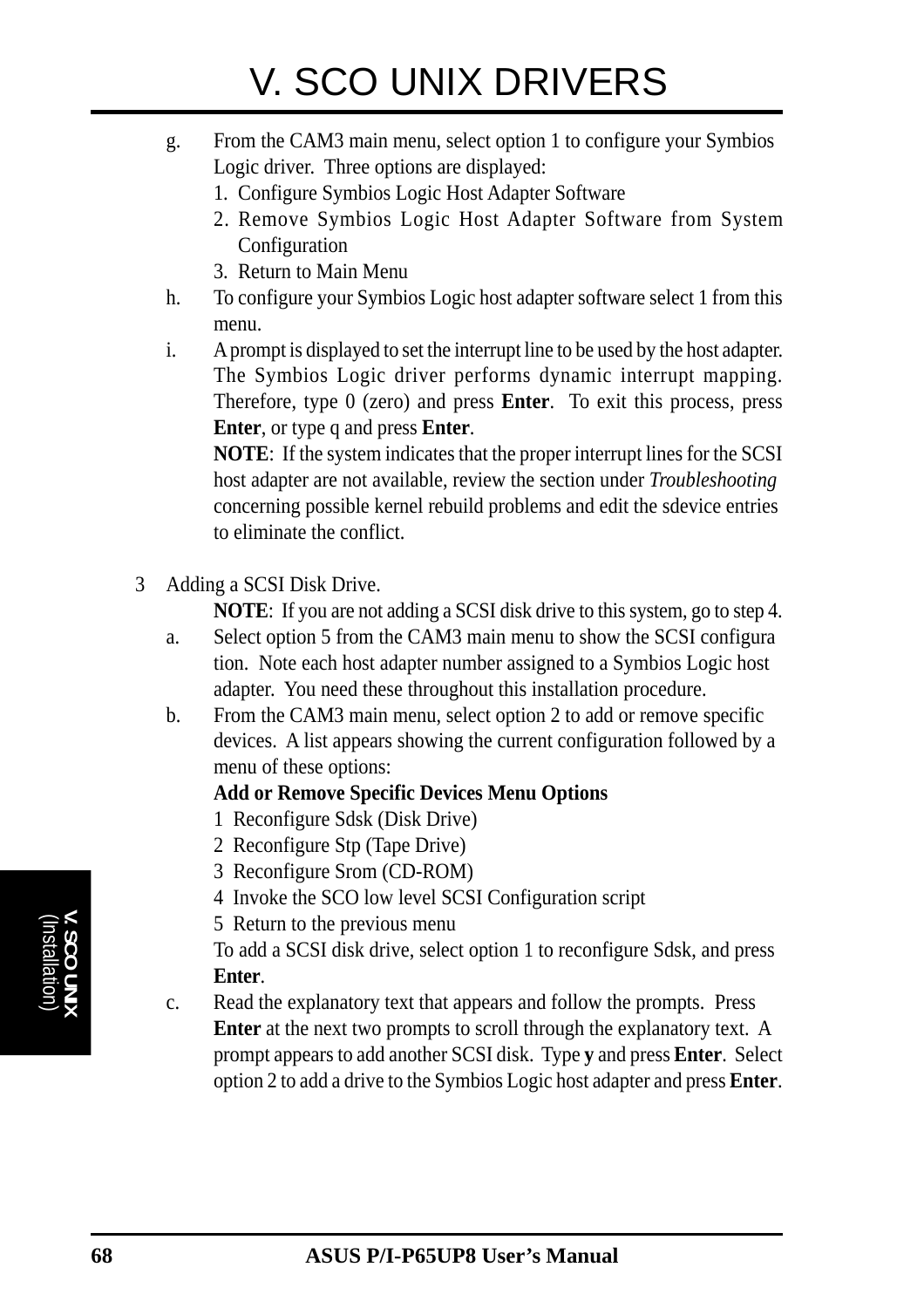- d. The system prompts for the identifier of the host adapter that supports this device. If the default is correct, press **Enter**. If the default is not correct, type: **bhba** if your SCO UNIX is release 3.2v4x, or **slha** if your SCO UNIX is OpenServer. Press **Enter**.
- e. The system prompts for which host adapter supports the disk drive. Type the correct host adapter number and press **Enter**. If this is the first Symbios Logic host adapter added to the SCO UNIX kernel, the system prompts if you want to update the link-kit (add another host adapter). Type **y** and press **Enter**. If you entered the host adapter number incorrectly, type **n**, and press **Enter**. The system prompts for the host adapter identifier of the preceding step.
- f. With SCO OpenServer, the system prompts for the bus number of the disk drive. Since Symbios Logic host adapters support one bus per adapter, press **Enter** to get the default of zero, or type 0 (zero) and press **Enter**. With SCO 3.2v4x, this prompt does not appear. Proceed to the next step.
- g. The system prompts for the Target ID of the disk drive. Type the SCSI ID number of the disk drive and press **Enter**. If the ID entered is in the range 8-15, a prompt requests verification that the device you are adding is a wide (16-bit) device, as only wide devices may have IDs greater than 7. Type **y** and press **Enter** if the device is wide. Type **n** and press **Enter** if an ID greater than 7 is incorrectly entered for a narrow (8-bit) device. The Target ID prompt is then re-issued so you can enter the correct Target ID.
- h. The system prompts for the LUN (Logical Unit Number) of the disk drive. Type the desired LUN and press **Enter**, or press **Enter** for the default value of zero.
- i. The system prompts to update the SCSI Configuration file. Type **y** and press **Enter** if the displayed values are correct. Type **n** if the values are incorrect, and retry from step 3d.
- j. A prompt appears to create a new kernel. Type **n** (as this is done later) and press **Enter**.
- 4. Adding a SCSI Tape Drive.

**NOTE**: If you are not adding a SCSI tape drive to this system, go to step 5.

- a. Select option 5 from the CAM3 main menu to show the SCSI configuration. Note the host adapter number of each Symbios Logic host adapter. You need these throughout this installation procedure.
- b. From the CAM3 main menu, select option 2 to add or remove specific devices. A list appears showing the current configuration followed by a menu of choices. To add a SCSI tape drive, select option 2 and press **Enter**.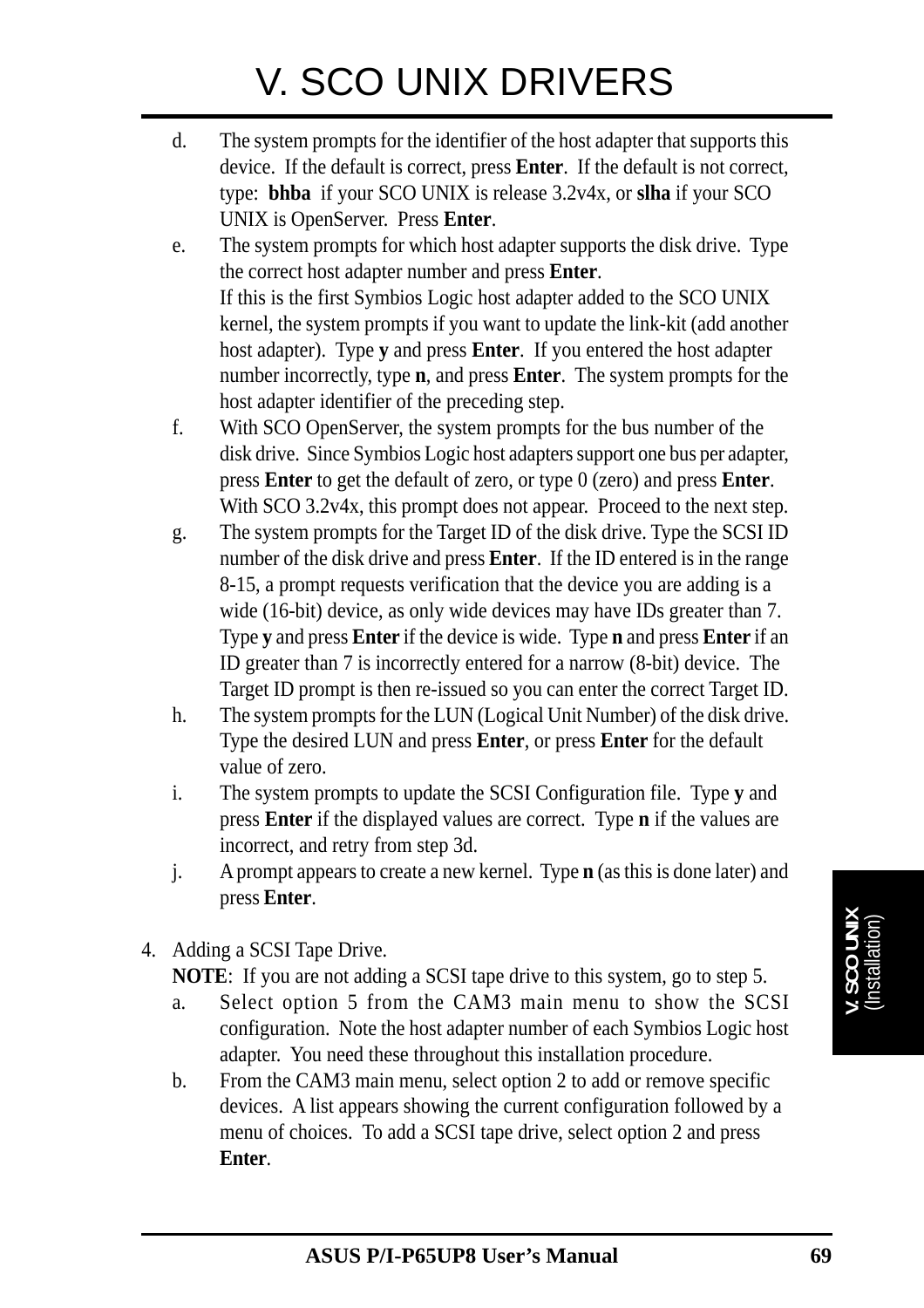- c. Instructions on using a SCSI tape drive are displayed. Press **Enter** at the next three prompts to scroll through the explanatory text and start the mkdev tape utility for installing a tape drive.
- d. The Tape Drive Configuration Program menu appears. Select option 1 to install a tape drive, and press **Enter**.
- e. The Tape Drive Installation Menu appears. Select option 4 to install a SCSI tape drive, and press **Enter**. From the next list select the type of SCSI tape drive to install, and press **Enter**.
- f. The system prompts to configure the tape drive. Type y and press **Enter**.
- g. The system prompts for the identifier of the host adapter that supports this device. If the default is correct, press **Enter**. If the default is not correct, type: **bhba** if your SCO UNIX is release 3.2v4x, or **slha** if your SCO UNIX is OpenServer. Press **Enter**.
- h. The system prompts for which host adapter supports the tape drive. Type the correct host adapter number and press **Enter**. If this is the first Symbios Logic host adapter added to the SCO UNIX kernel, the system prompts if you want to update the link-kit (add another host adapter). Type **y** and press **Enter**. If you entered the host adapter number incorrectly, type **n**, and press **Enter**. The system prompts for the host adapter identifier of the preceding step.
- i. With SCO OpenServer, the system prompts for the bus number of the tape drive. Since Symbios Logic host adapters support only one bus per adapter, press **Enter** to get the default of zero, or type 0 (zero) and press **Enter**. With SCO 3.2v4x, this prompt does not appear. Proceed to the next step.
- j. The system prompts for the SCSI ID of the tape drive. Type the SCSI ID number of the tape drive and press **Enter**.
- k. The system prompts for the LUN (Logical Unit Number) of the tape drive. Type 0 (zero) and press **Enter**. The system then prompts to update the SCSI configuration file. Type **y** and press **Enter**.
- l. A list is displayed showing the special devices created. Press **Enter**, and a list is displayed showing the links to the installed tape drive. When prompted for a boot string, type **q** and press **Enter** to return to the Tape Drive Configuration Program menu. Type **q** and press **Enter** to terminate the Tape Drive Configuration Program menu.
- m. A prompt appears to create a new kernel. Type **n** (as this is done later) and press **Enter** to return to the CAM3 main menu.

(Installation) **V. SCO UNIX**

**70 ASUS P/I-P65UP8 User's Manual**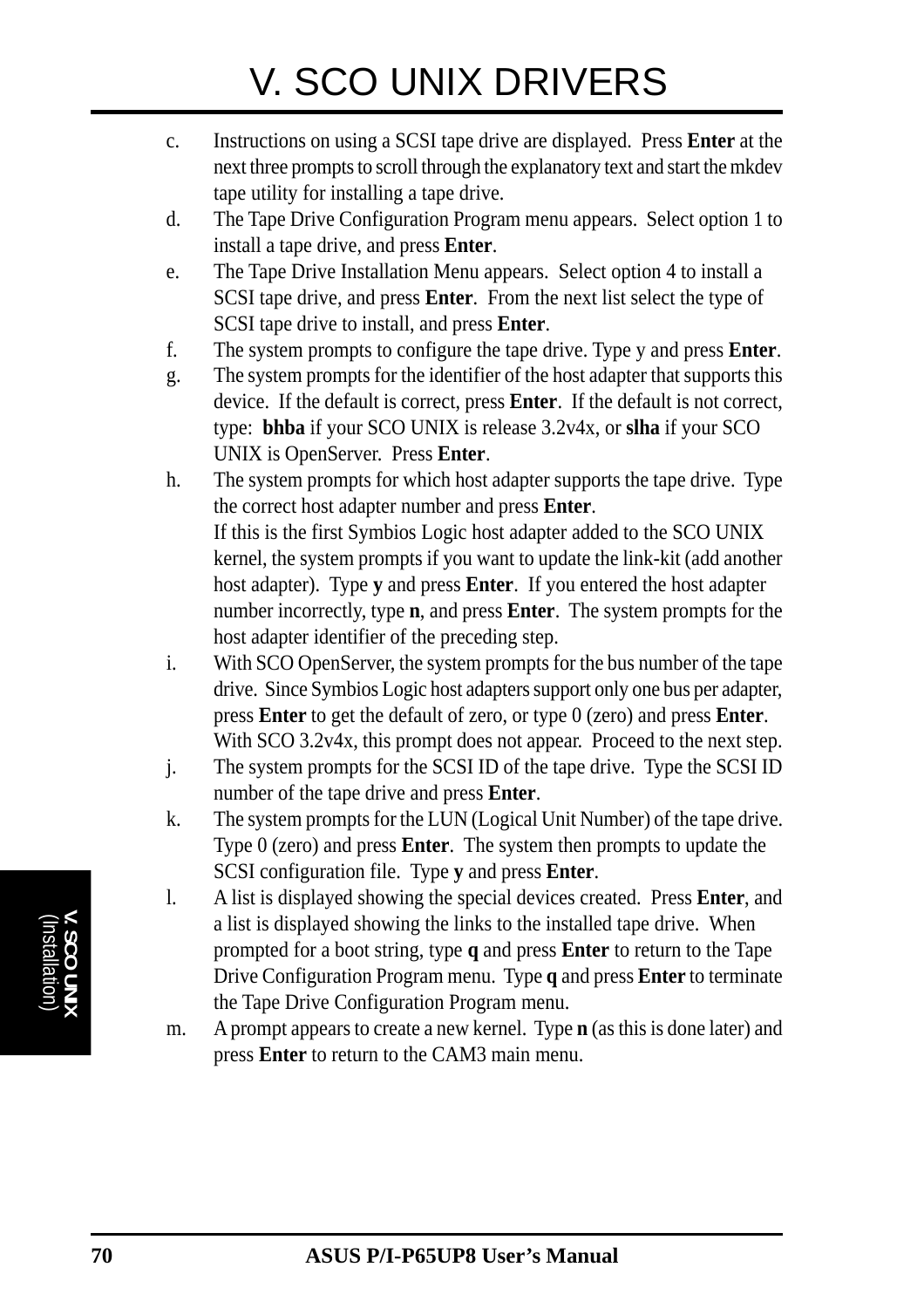#### 5 Adding a SCSI CD-ROM Drive.

#### **NOTE: If you are not adding a SCSI CD-ROM drive to this system, go to Step 6.**

- a. Select option 5 from the CAM3 main menu to show the SCSI configuration. Note the host adapter number of each Symbios Logic host adapter. You need these throughout this installation procedure.
- b. From the CAM3 main menu, select option 2 to add or remove specific devices. A list appears showing the current configuration followed by a menu of choices. To add a CD-ROM drive, select option 3 and press **Enter**.
- c. Instructions on using a CD-ROM drive are displayed. Press **Enter** two more times at the prompts to scroll through the explanatory text and start the mkdev cdrom utility for installing a CD-ROM drive.
- d. The CD-ROM Configuration Program menu appears. Select option 1 to install a CD-ROM drive and press **Enter**.
- e. The system prompts to configure the CD-ROM Drive. Type y and press **Enter**.
- f. The system prompts for the identifier of the host adapter that supports this device. If the default is correct, press **Enter**. If the default is not correct, type: **bhba** if your SCO UNIX is release 3.2v4x, or **slha** if your SCO UNIX is OpenServer. Press **Enter**.
- g. The system prompts for which host adapter supports the CD-ROM drive. Type the correct host adapter number and press **Enter**.

If this is the first Symbios Logic host adapter added to the SCO UNIX kernel, the system prompts if you want to update the link-kit (add another host adapter). Type **y** and press **Enter**. If you entered the host adapter number incorrectly, type **n**, and press **Enter**. The system prompts for the host adapter identifier of the preceding step.

- h. With SCO OpenServer, the system prompts for the bus number of the CD-ROM. Since Symbios Logic host adapters support only one bus per adapter, press **Enter** to get the default of zero, or type 0 (zero) and press **Enter**. With SCO 3.2v4x, this prompt does not appear. Proceed to the next step.
- i. The system prompts for the SCSI ID of the CD-ROM Drive. Type the SCSI ID number and press **Enter**.
- j. The system prompts for the LUN (Logical Unit Number) of the CD-ROM drive. Type 0 (zero) and press **Enter**.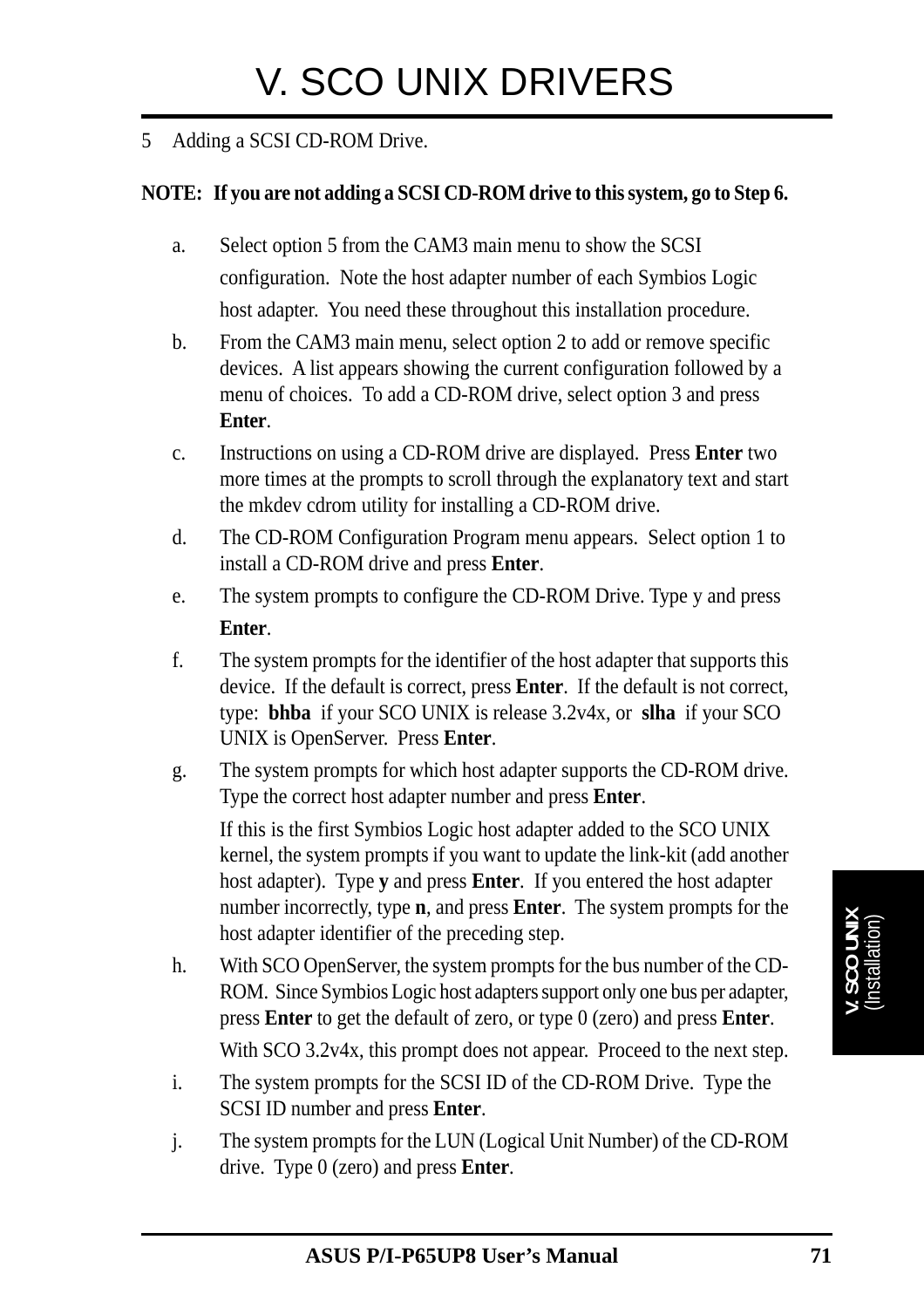- k. The system prompts to update the SCSI configuration file. Type **y** and press **Enter**. A prompt appears to configure a CD-ROM/TAPE installation device. Unless this is desired, type **n** and press **Enter**. A prompt appears to add a high-sierra file system. Type **y** and press **Enter**. The system displays the High Sierra/ISO9600 file system Configuration Program menu. Select option 1 to add high-sierra and press **Enter**. The system updates the SCSI configuration file and returns to the CD-ROM Configuration Program menu. Type **q** and press **Enter** to terminate the CD-ROM Configuration Program menu.
- l. A prompt appears to create a new kernel. Type n (as this is done later) and press **Enter**.
- 6 Rebuilding the Kernel.
	- a. The system now returns to the CAM3 main menu. Select option 3 to relink UNIX and press **Enter**.
	- b. A prompt appears asking to rebuild the kernel. Type **y** and press **Enter**. The kernel is now linked, which takes a few minutes. Messages appear while the kernel is linking.
	- c. When the kernel is rebuilt, the system prompts as to whether this kernel is to boot by default. Type **y** and press **Enter**.
	- d. The system prompts whether to rebuild the kernel environment. Type **y** and press **Enter**. When the CAM3 main menu appears, type **q** and press **Enter**.
	- e. To activate the new kernel the you must reboot the system. Type the command: **reboot**

Press **Enter**.

- f. Press **Enter** at the Boot: prompt and the new kernel loads.
- g. Log in as usual.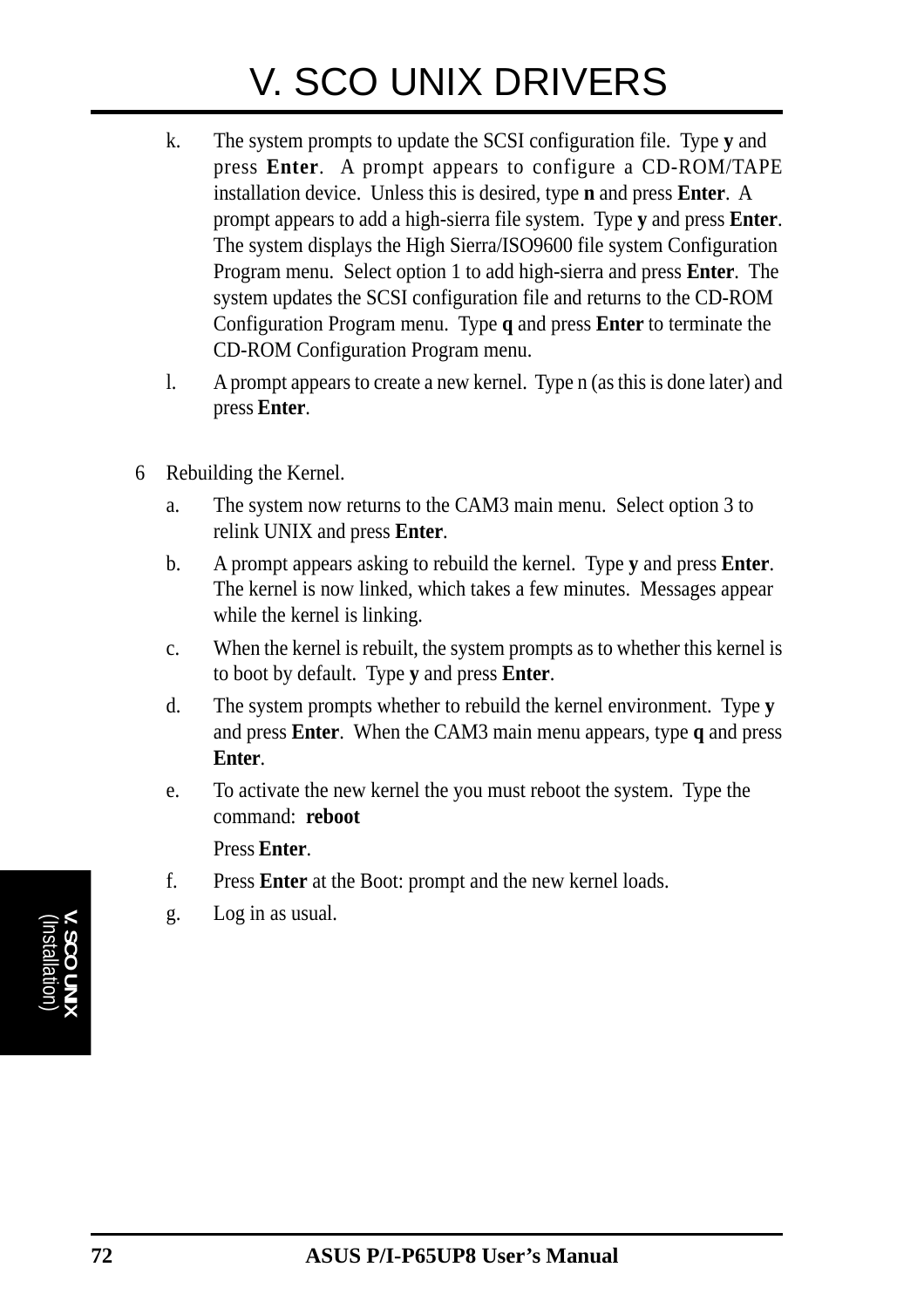## New System Installation

This procedure installs SCO UNIX onto a hard disk drive. This installation is necessary to build a new UNIX kernel that includes your Symbios Logic driver. For more details on UNIX installation refer to the SCO UNIX *System Administrator's Reference manual.*

- 1 Link the Symbios Logic BTLD into the UNIX kernel during installation.
	- a. Insert the SCO UNIX installation diskette and reboot the system. For SCO 3.4v4x this diskette is labeled N1, for SCO OpenServer this diskette is labeled Boot Disk.
	- b. At the Boot: prompt type: **link** Press **Enter**.
	- c. At the next prompt type: **bhba** if your SCO UNIX is release 3.2v4x, or **slha** if your SCO UNIX is OpenServer. Do not remove the diskette. Press **Enter**.
	- d. When prompted, replace the diskette with the Symbios Logic BTLD dis kette, and press **Enter**. When using the BTLD to install SCO UNIX, the CAM3 configuration tool is automatically installed.
	- e. Continue from this point as a normal installation according to the SCO UNIX documentation.

#### **NOTE: For SCO 3.4v4x, you must include the Extended Utilities package during the installation. For SCO OpenServer, this is done automatically.**

f. Symbios Logic recommends creating a second copy of the UNIX kernel. Log in as root and issue the command: **cp /unix /unix.good** This creates a second copy of the UNIX kernel under the name /unix.good.

#### **NOTE: If any problems arise with building the new UNIX kernel, this procedure ensures that a valid copy of the UNIX kernel is still available.**

To access this valid UNIX kernel, type at the colon after the boot message: **unix.good**

- 2 Install SCSI device support.
	- a. After rebooting the system, type: **mkdev cam3** Press **Enter** to continue.
	- b. Continue from Procedure 1, step 2f.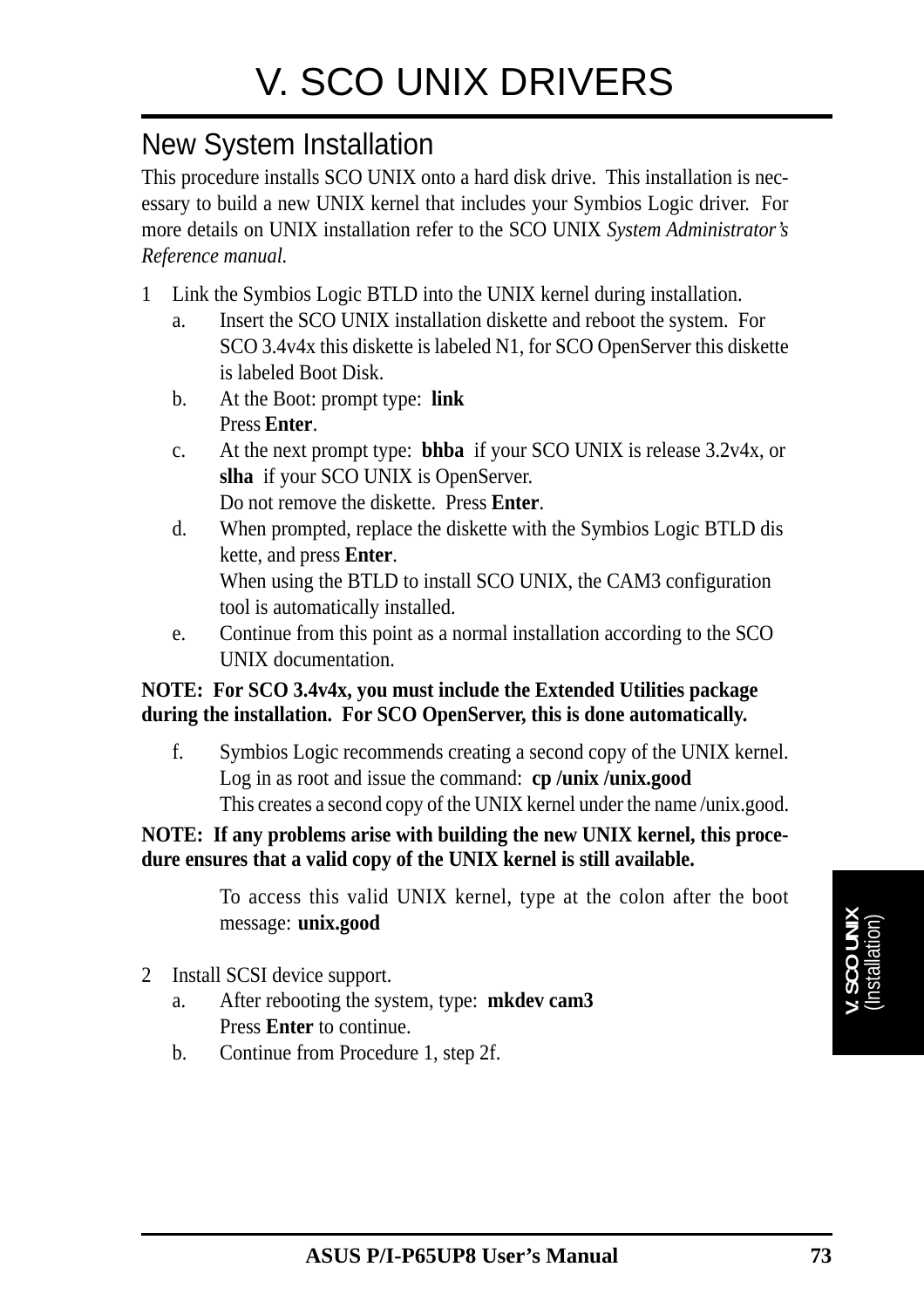# V. SCO UNIX DRIVERS

## **Troubleshooting**

The following conditions should exist after a successful installation:

- 1. The directory etc/conf/sdevice.d should contain a file named bhba or slha, depending on your SCO UNIX version. This file contains the sdevice entries.
- 2. The directory etc/conf/cf.d contains files sdevice, mdevice, and mscsi. Files sdev.hdr and mdev.hdr describe the values of the possible field entries in the files sdevice and mdevice, respectively.
	- a. The sdevice file should contain a bhba or slha entry for each Symbios Logic host adapter configured in the system.
	- b. The second field in the sdevice file should read 'Y'.
	- c. A bhba or slha entry should appear in the mdevice file.
	- d. A bhba or slha entry for each configured SCSI device should appear in the mscsi file.
- 3. Directory etc/conf/pack.d/bhha or directory etc/conf/pack.d/slha should exist and contain the files Driver.o and space.c.

The following are some problems and their suggested solutions:

## **AN INTERRUPT CONFLICT MESSAGE APPEARS**

a In the sdevice file, check the fifth field of the bhba or slha entry for a conflict with that of any competing driver.

## **A SCSI DEVICE IS NOT FOUND**

- a Reboot to observe the system configuration table when it appears.
- b Look for bhba or slha entries for each SCSI device connected to a Symbios Logic host adapter.
- c Check to see that the desired value for each field exists.

## **UNIX SYSTEM BEHAVES UNRELIABLY AFTER A CONFIGURATION CHANGE.**

a Whenever the hardware or software configuration is altered, you must rebuild the kernel. Use the Relink UNIX option of the CAM3configuration tool, or change to the directory /etc/conf/cf.d and type: **./link\_unix** to rebuild the kernel.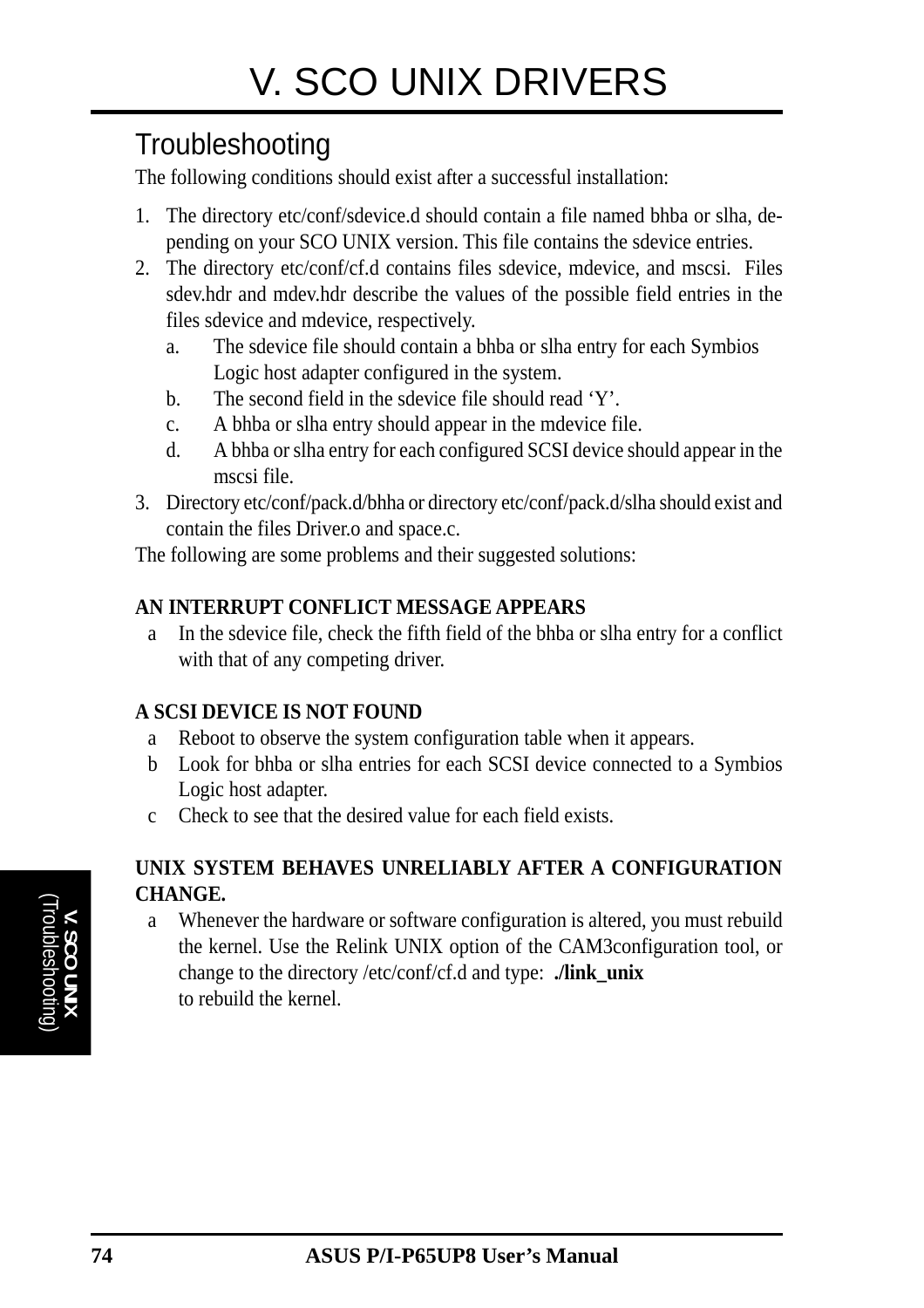### **DURING KERNEL REBUILD, AN ERROR MESSAGE INDICATES THE CHARACTER DEVICE NUMBER OF DEVICE cn CONFLICTS WITH THE CHARACTER DEVICE NUMBER OF bhba OR slha**

- a Reinstall the proper Symbios Logic driver using the installpkg utility. Remember to relink the kernel.
- b Reboot the system.

### **DURING INSTALLATION, THE ROOT DISK IS NOT FOUND, OR THE PARTITIONING OF THE DISK FAILS**

- a If your boot drive is a SCSI disk, check that it is assigned SCSI ID 0 (zero), and is configured to host adapter 0 (zero), LUN 0 (zero).
- b If a SCSI tape drive is used in the initial installation: Check that the tape drive is assigned SCSI ID 2, and that it is configured to host adapter 0 (zero), LUN 0 (zero). Check that the ID of the tape drive does not conflict with any other SCSI device ID.
- c If a SCSI CD-ROM drive is used in the initial installation: Check that the CD-ROM drive SCSI ID is set to 5, and that it is configured to host adapter 0 (zero), LUN 0 (zero). Check that the ID of the CD-ROM drive does not conflict with any other SCSI device ID.
- d During installation, you are given the option of retaining current partitions on the root hard disk. For instance, you could have a DOS partition or a user UNIX partition already established on the drive. Usually, these partitions are desired. However, the root and swap partitions are established during installation. If problems exist with these partitions, you may need to execute the DOS FDISK procedure to delete these partitions before installation.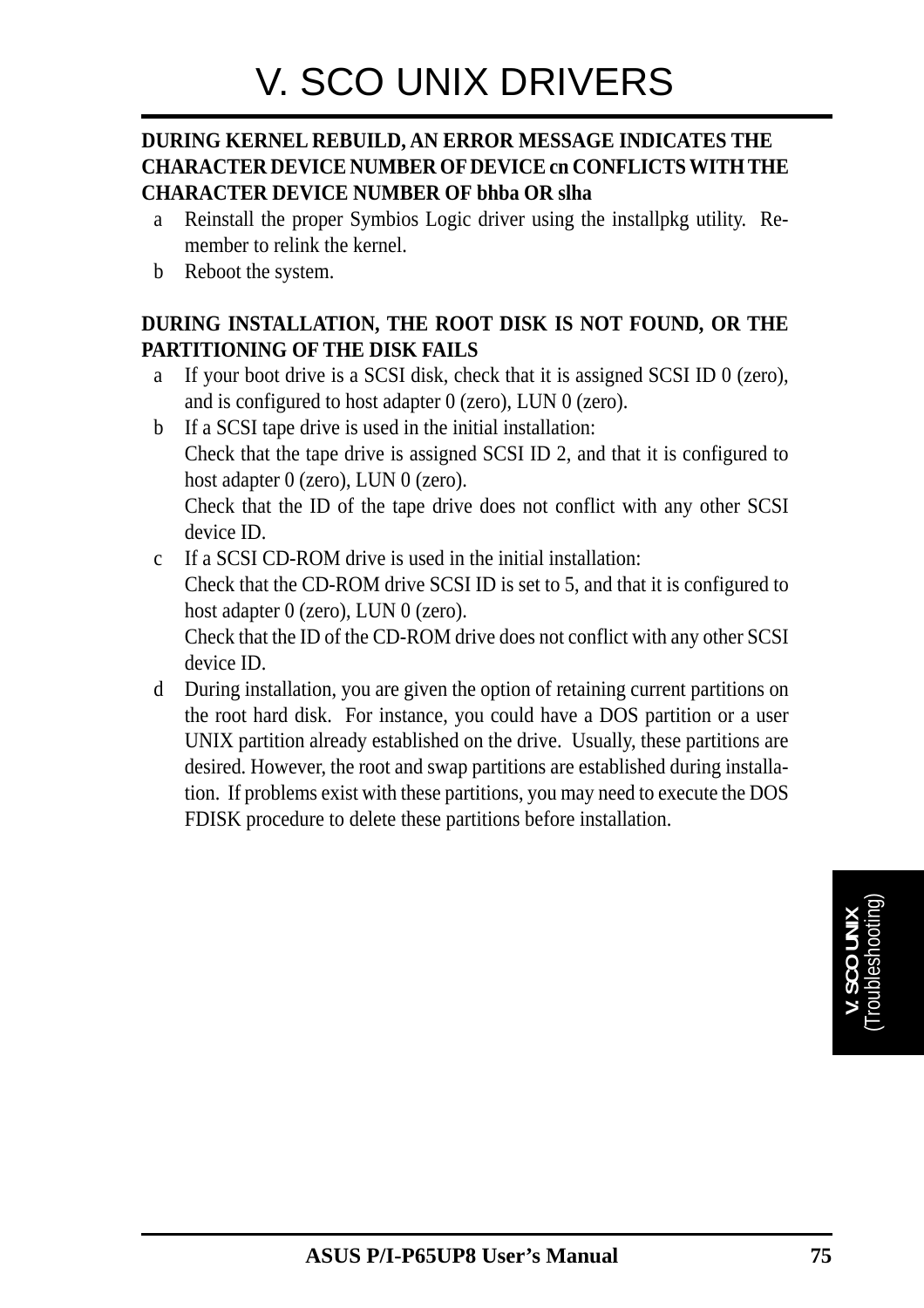# V. SCO UNIX DRIVERS

# Important Additional Information How to Remove a SCSI Disk Drive From SCO UNIX

- 1 From the CAM3 main menu, select the option to add or remove specific devices. A list appears showing the current configuration followed by a menu of choices. To remove a SCSI disk drive, select option 4 and press **Enter**.
- 2 A user prompt to review SCSI ID information is displayed. After responding to the prompt, press **Enter** to start the mkdev .scsi utility for removing a SCSI disk drive.
- 3 The .scsi utility program menu appears. Select option 2 to remove a disk drive and press **Enter**.
- 4 The system prompts to remove a SCSI device. Select option 1 to remove a disk drive and press **Enter**.
- 5 The system prompts for the identifier of the host adapter that supports this device. If the default is correct, press **Enter**. If the default is not correct, type bhba if your SCO UNIX is release 3.2v4x, or slha if your SCO UNIX is OpenServer. Press **Enter**.
- 6 The system prompts for which SCSI host adapter supports the disk drive. Respond with the correct host adapter number, and press **Enter**. If this is the first Symbios Logic host adapter added to the SCO UNIX kernel, the system prompts if you want to update the link-kit (add another host adapter). Type y and press **Enter**. If you entered the host adapter number incorrectly, type n, and press **Enter**. The system prompts for the host adapter identifier of the preceding step.
- 7 With SCO OpenServer, the system prompts for the bus number of the disk drive. Since Symbios Logic host adapters support one SCSI bus per host adapter, press **Enter** to get the default value of zero.

With SCO 3.2v4x, this prompt does not appear. Proceed with the next step.

- 8 The system prompts for the SCSI ID of the disk drive. Type the SCSI ID number and press **Enter**.
- 9 The system prompts for the LUN (Logical Unit Number) of the drive. Type the correct LUN and press **Enter**, or press **Enter** for the default value of 0 (zero).
- 10 The system prompts to update the SCSI configuration file. Type y and press **Enter**. The system updates the SCSI configuration file and returns to the Main CAM3 Program menu.
- 11 A prompt appears to create a new kernel to effect the system configuration change. Type n (as this is done later) and press **Enter**. After all unwanted SCSI disk drives are removed, go to step 6, *Rebuilding the Kernel*, in Procedure 1.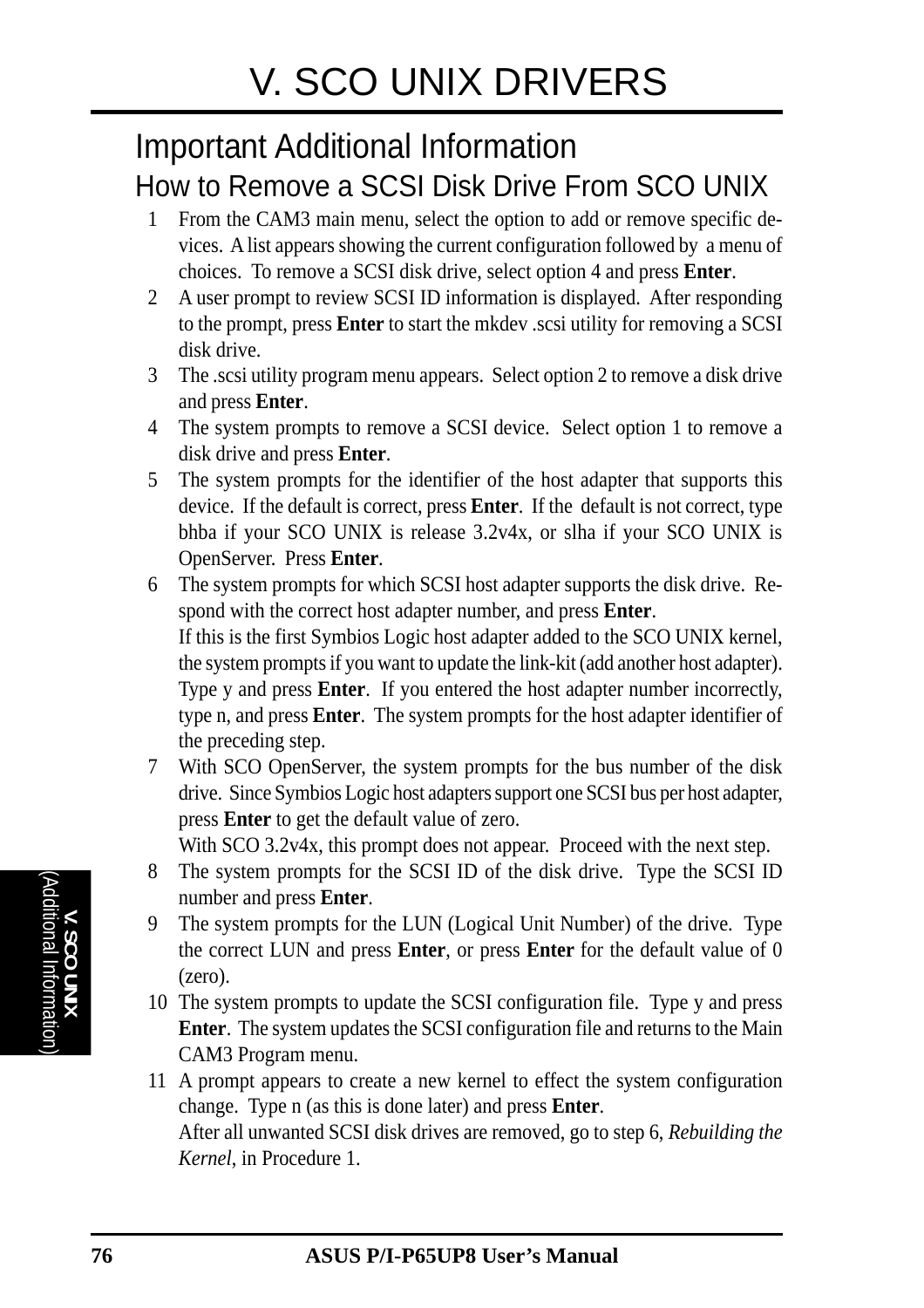# LOGIC SDMS UNIXWARE DRIVER V3.02

This file describes the features and use of the Symbios Logic SDMS Device Drivers for the Novell UnixWare 2.0x and the more recent SCO UnixWare 2.xx operating system environments. It is divided into the following sections:

Introduction Features Description How to Install Your SDMS UnixWare Driver Installing the Driver During UnixWare Installation Updating UnixWare 2.xx with the C8xx Driver Troubleshooting

# Introduction

UnixWare 2.xx extends the UNIX SVR4.2 operating system, allowing tight integration with NetWare in an easy to use graphical form. UnixWare features include a graphical user interface, NetWare networking, application compatibility, multitasking capability, and multi-user capability. In addition UnixWare 2.xx provides multiprocessor support.

The storage device drivers for UnixWare are based on thePortable Device Interface (PDI) architecture. PDI logically breaks down a driver into a controller specific portion (C8xx host adapter driver) and a device specific portion (the target driver). The third component is SDI (the SCSI Device Interface), a kernel resident driver that interfaces with both the target driver and host adapters.

The Symbios Logic SDMS C8xx driver allows Novell UnixWare and SCO UnixWare operating systems to interface with SCSI devices connected to a Symbios Logic 53C8xx chipset and/or Symbios Logic 8xxxx host adapter cards. The driver can be statically linked (integrated) or dynamically linked (loadable) with the kernel. If the driver is integrated with the kernel, then the rebuilt kernel must reside on the boot drive. The following sections describe the procedures to install the driver during a first time installation of UnixWare, and to update already installed UnixWare with the Symbios Logic SDMS C8xx driver.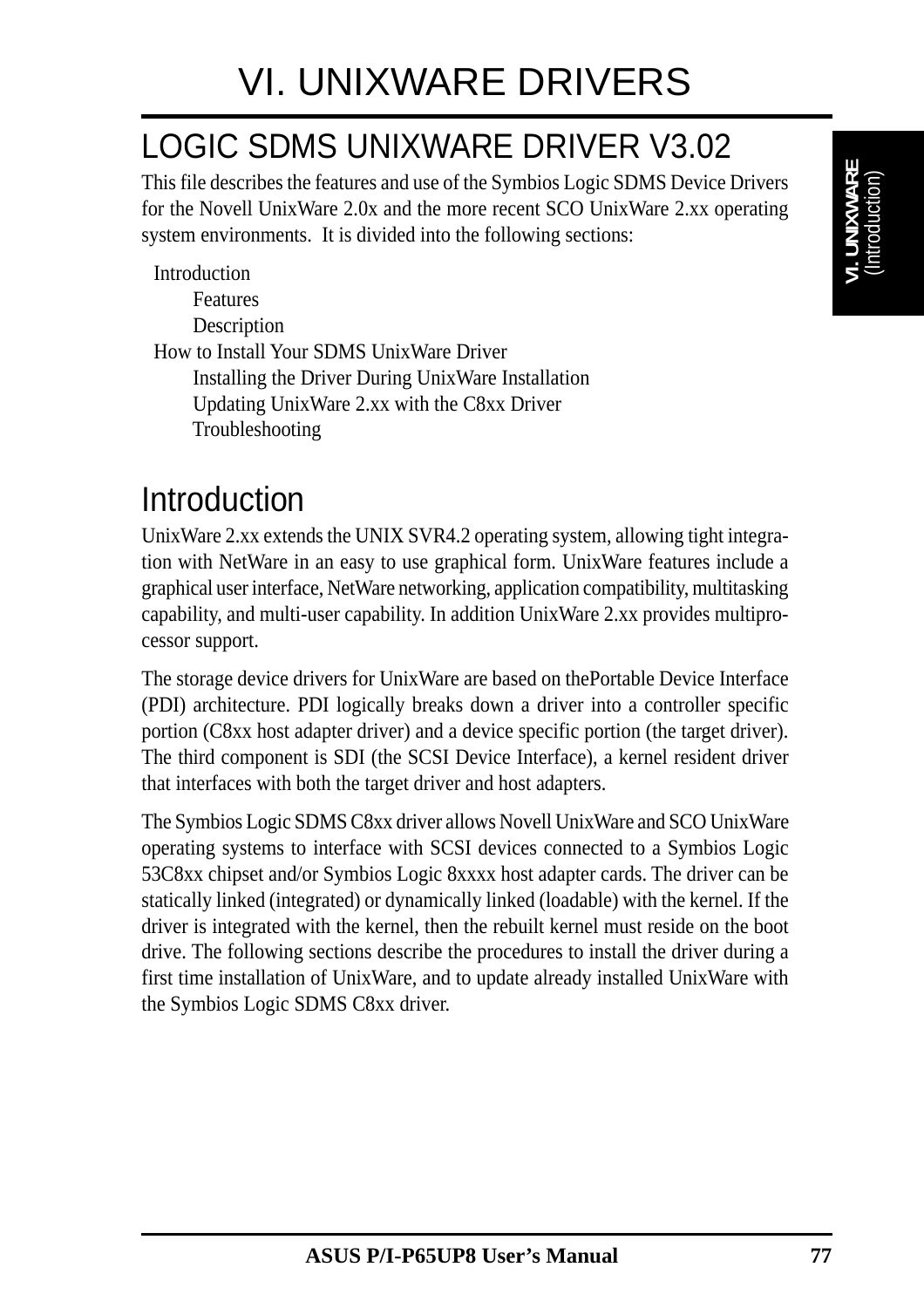## Features

- Allows easy installation using PDI ID tools
- Provides synchronous negotiation including Fast SCSI and Ultra SCSI (Fast-20)
- Supports multiple host adapters
- Supports Disconnect/Reselect
- Allows multiple and non-contiguous LUN support
- Supports dynamic interrupt mapping
- Supports scatter/gather
- Wide device support
- Supports SCSI pass-through functionality
- Supports tagged command queuing
- Supports request concatenation
- Multiprocessor support

# **Description**

The Symbios Logic SDMS C8xx driver for Novell UnixWare and SCO UnixWare operating systems is available on a 3.5 inch floppy diskette labeled SDMS PCI UnixWare (2.x). Use this diskette to load the driver during the installation of the operating system, or to access the devices on the SCSI bus after a UnixWare installation. The following sections describe these procedures.

In addition, for SCO UnixWare 2.1 and later, the Host Adapter diskette contains the C8xx driver for use during initial installation of SCO UnixWare. If you have both the c8xx driver directly from Symbios Logic and also the driver bundled with the UnixWare Operating System, use the latest release of the c8xx driver.

# Installing Your SDMS UnixWare Driver Installing the Driver During UnixWare Installation

When performing UnixWare installation, if the computer is set up to boot from the SCSI bus through a Symbios Logic 53C8xx chipset, the driver is automatically linked statically with the kernel to suit the setup. You must follow the instructions in the *UnixWare Installation Handbook* before installing the driver.

- 1. Boot the computer using the Install diskette delivered with the UnixWare Operating System distribution package.
- 2. Follow the instructions on the screen.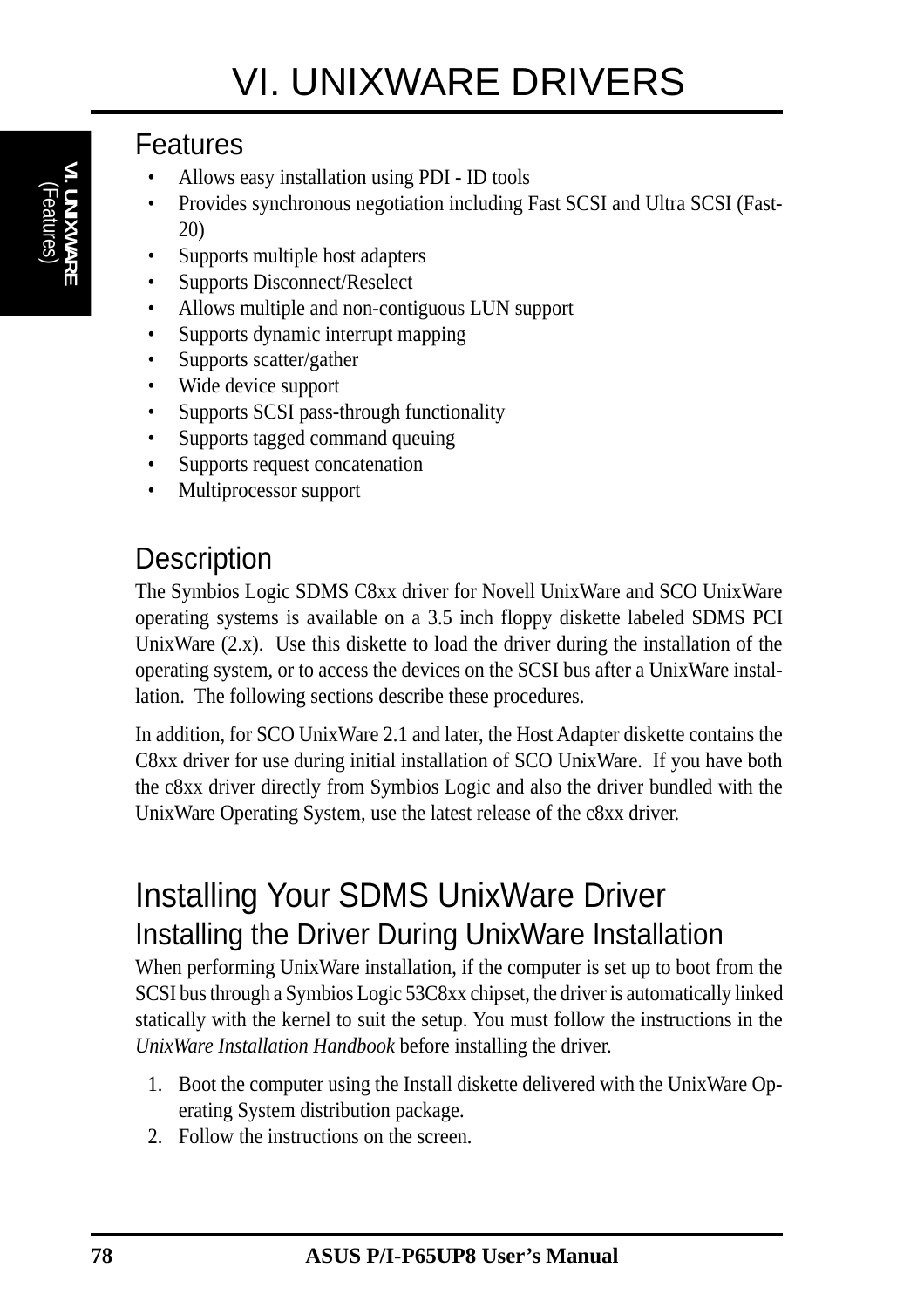- 3. Insert the SDMS PCI UnixWare driver diskette when prompted to insert the Host Adapter diskette and press **Enter**. When the driver is loaded, a message "C8xx driver isloaded" appears on the screen. If you want to install other host adapter drivers, then insert the IHV HBA diskette provided with the UnixWare distribution package and press **Enter**.
- 4. Follow instructions on the screen or refer to the *UnixWare Installation Handbook* to complete installation. **NOTE**: During the installation, if the driver does not find a hard disk on which to install the operating system, it aborts the process.
- 5. At the end of the installation you might see a prompt to reinsert the driver diskette. Insert the SDMS PCI UnixWare driver diskette and press **Enter**. The kernel is rebuilt and the system gets ready to boot from the SCSI disk drive.
- 6. Remove the driver diskette when prompted to do so and reboot the system.

# Updating UnixWare 2.xx with the C8xx Driver

You may install the C8xx driver on a system currently running UnixWare by using one of three different procedures. The method to use depends on the setup of your system and on whether you want the system to remain running during this process. By reviewing the following questions, you can determine which procedure to follow.

### *Q: Is your Boot disk a SCSI hard disk on the SCSI bus connected to a Symbios Logic 53C8xx chipset?*

If the answer is **yes**, then you MUST statically link the kernel and reboot the system. Follow the instructions in sections:

 Loading the Package Configure for Statically Linked driver Rebuild the UnixWare Kernel

### *Q: Do you need or desire to install the driver without halting the system?*

If the answer is **yes** then you want to install the driver as a dynamically loadable driver. Follow instructions in sections:

 Loading the Package Configure for Dynamically Loadable driver Loading Loadable module. If the answer is **no** to the above questions then follow instructions in sections:

 Loading the Package Rebuild the UnixWare Kernel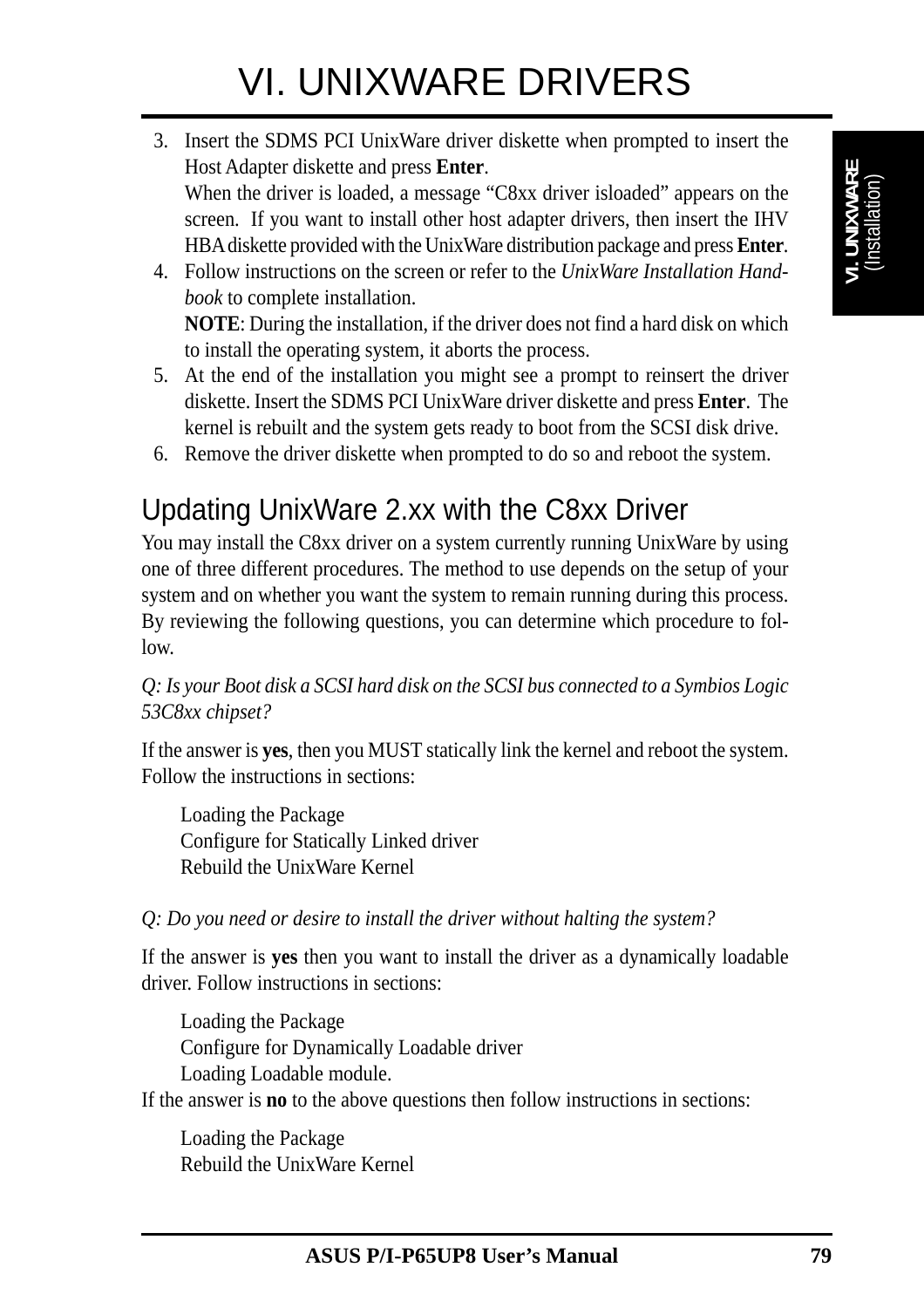## Loading the Package

Before you install the C8xx driver, make a backup copy of the existing kernel by:

- 1. Log on as root.
- 2. At the shell prompt type **cp /stand/unix /stand/unix.good**

Use this copy of the old kernel to reboot the system if the driver installation fails. Refer to the later section titled *Troubleshooting* for more information.

- 3. Once the old kernel is saved, insert the SDMS PCI UnixWare driver diskette.
- 4. Load the driver using the pkgadd command as follows: **pkgadd -d diskette1**
- 5. Select C8xx and press **Enter**. The C8xx driver gets loaded on the system.
- 6. The system reprompts you to load the driver even if loading was successful. Type **q** (quit) and **Enter**.
- 7. Verify that the driver is now listed and loaded successfully by typing: **pkginfo c8xx**
- 8. The package information should look like this: **system c8xx Symbios Logic IHV HBA**

## Configure for Statically Linked Driver

1. Make a backup copy of the c8xx system configuration file as follows:

## **cd /etc/conf/sdevice.d**

## **cp c8xx /tmp/c8xx.sys**

2. Check if System file configured is static. If the file contains the line "\$static" it is configured for static link.

To look at this file type the following command: cat c8xx

3. If the System file does not contain the text "\$static" on the line immediately following the "\$version" line, add it using a text editor. Do not include the double quotes.

## Configure for Dynamically Loadable Driver

1. Make a backup copy of the c8xx system configuration file as follows: **cd /etc/conf/sdevice.d**

**cp c8xx /tmp/c8xx.sys**

2. Remove the "\$static" line from the c8xx file using a text editor, or by typing the following commands:

**grep -v '\$static' c8xx > /tmp/c8xx.tmp**

- **mv /tmp/c8xx.tmp c8xx**
- 3. Configure the loadable driver into the system as follows: **/etc/conf/bin/idbuild -M c8xx**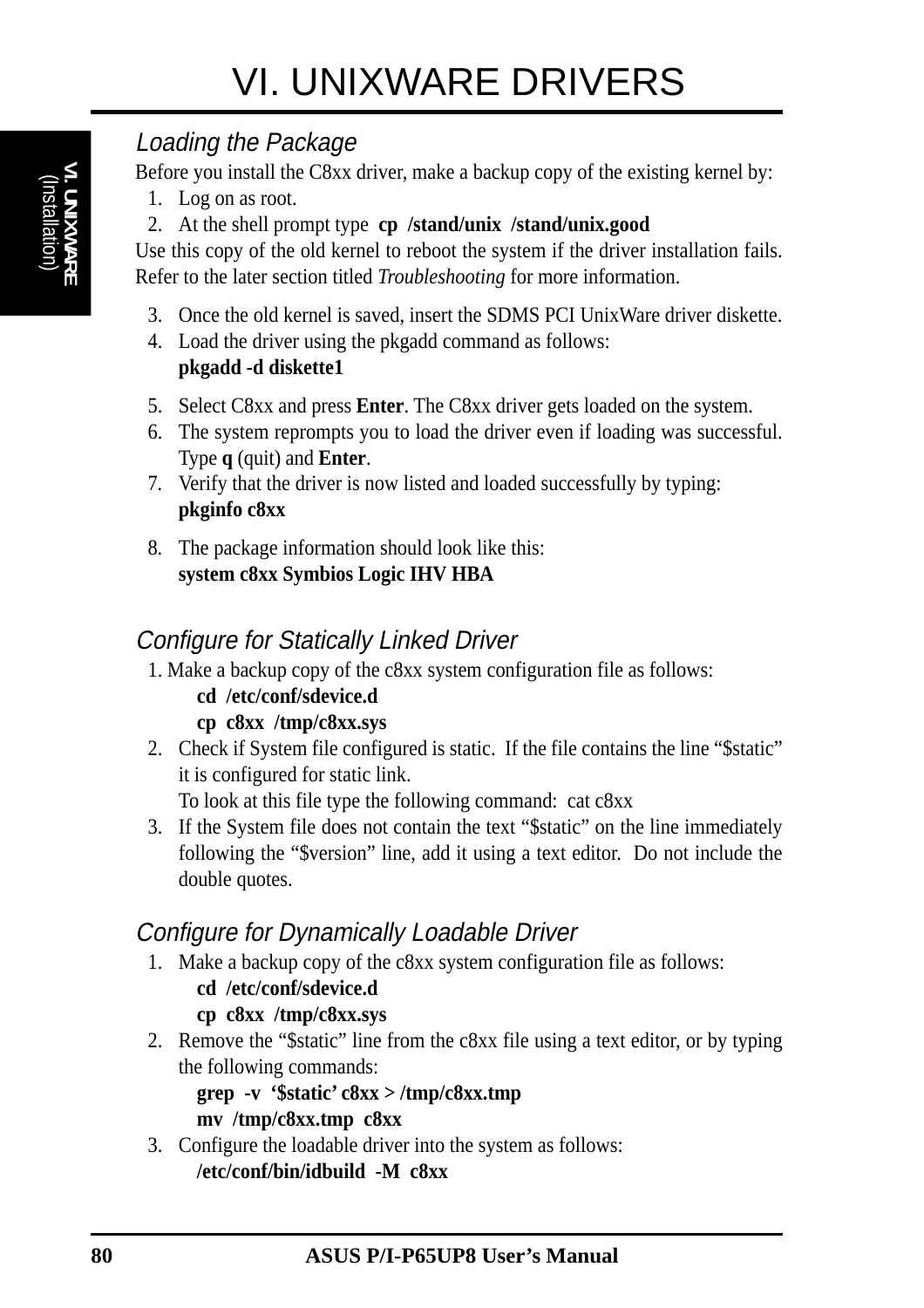## Loading Loadable Module

1. Once the loadable driver is configured into the system, your driver is ready to load into the running system using the modadmin command as follows:

**modadmin -l c8xx NOTE:** When the driver is loaded, it scans the SCSI bus and displays the devices found on it. An integer module-id used to identify the C8xx driver is displayed on the screen when loading completes.

2. To access the devices on the SCSI bus, create the entries into the device table using pdi commands as follows:

**cd /etc/scsi ./pdimkdev -ifS ./pdimkdtab -ifS The system is now ready to use.**

## Rebuild the UnixWare Kernel

1. Reboot the system. When the c8xx package is loaded it sets a system flag to automatically rebuild the kernel upon the next system boot. To reboot, type the following commands:

### **cd / init 6**

During the boot process the driver scans the SCSI bus and lists the devices found on it. If the kernel panics during boot, then reboot the system with the saved copy of the old kernel. Booting from the saved copy of the kernel is described in the following section titled Troubleshooting.

If the reboot is successful, the system is ready to use.

# Troubleshooting

## **DRIVER INSTALLATION FAILS**

- a. Replace the system UNIX with the backup copy you created before attempting to install the C8xx host adapter driver. To perform this task, reboot the system.
- b. Wait for the "Booting UnixWare ..." prompt and the subsequent beep, then press the space bar key to begin an interactive boot session.
- c. When the [boot#] prompt is displayed, type:

## **KERNEL=unix.good**

**go**

d. The Operating System logo and "Booting UnixWare..." reappears. Then the system starts booting from the unix kernel you specified in the previous step.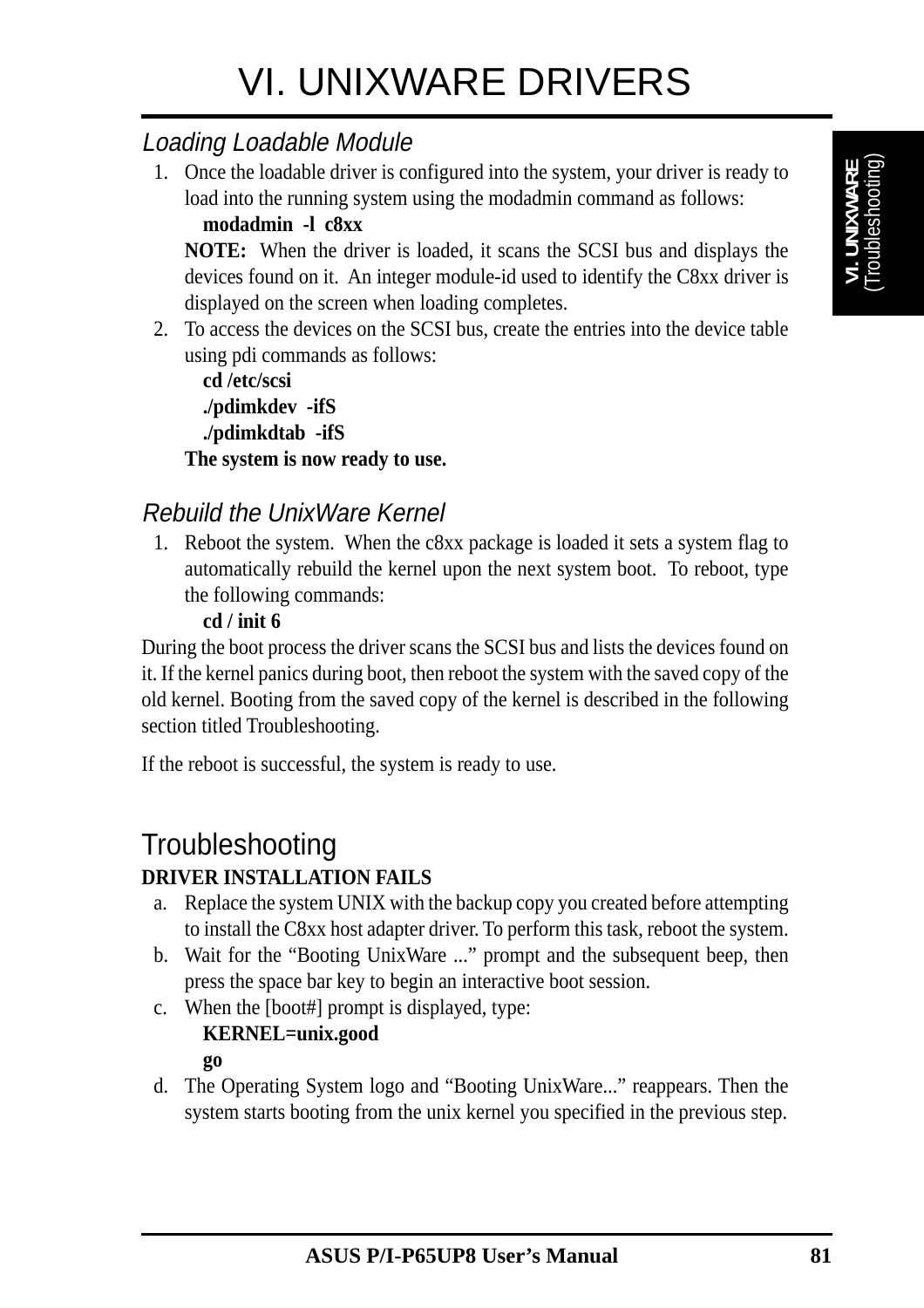(This page was intentionally left blank)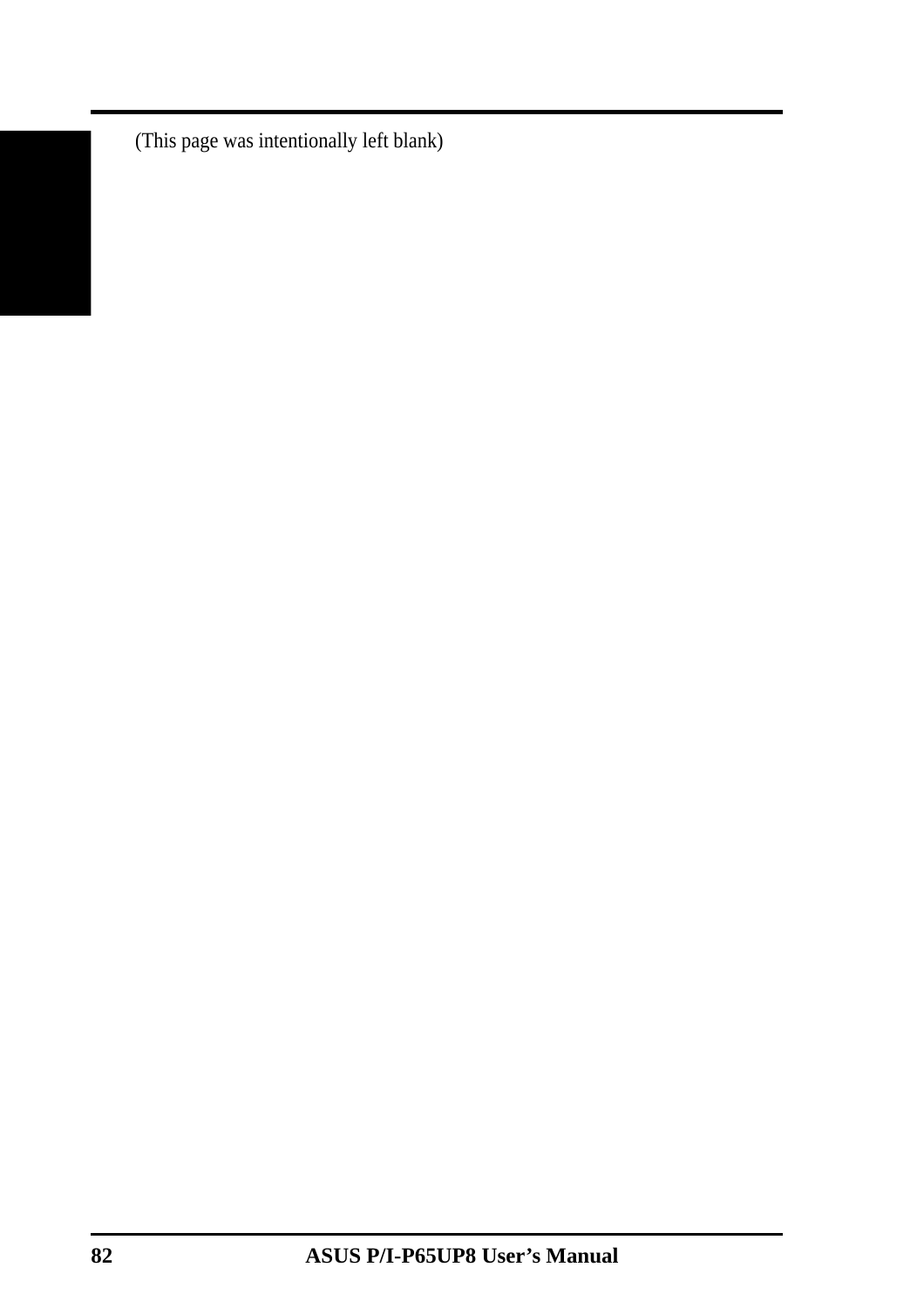

# USER'S MANUAL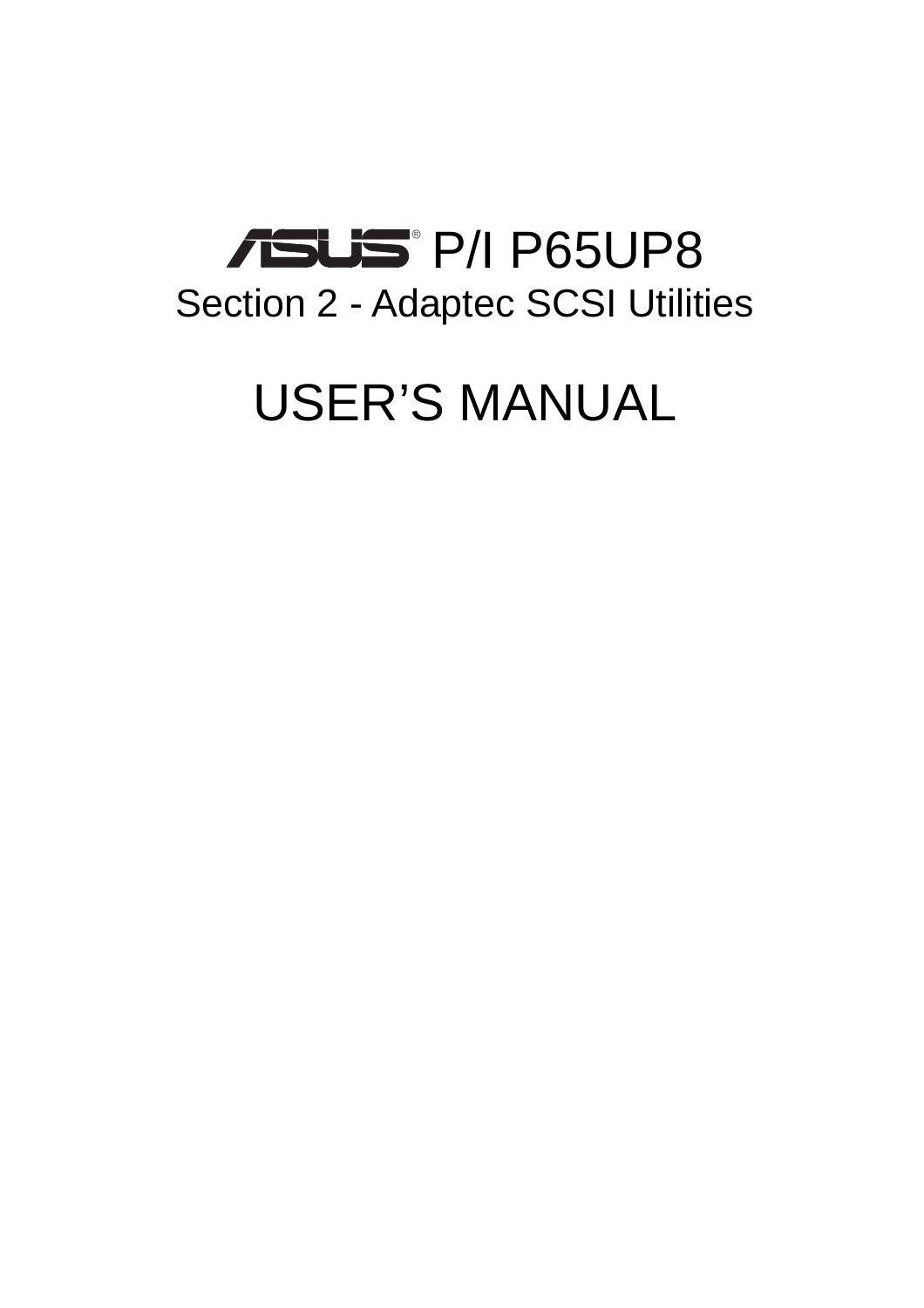# **CONTENTS**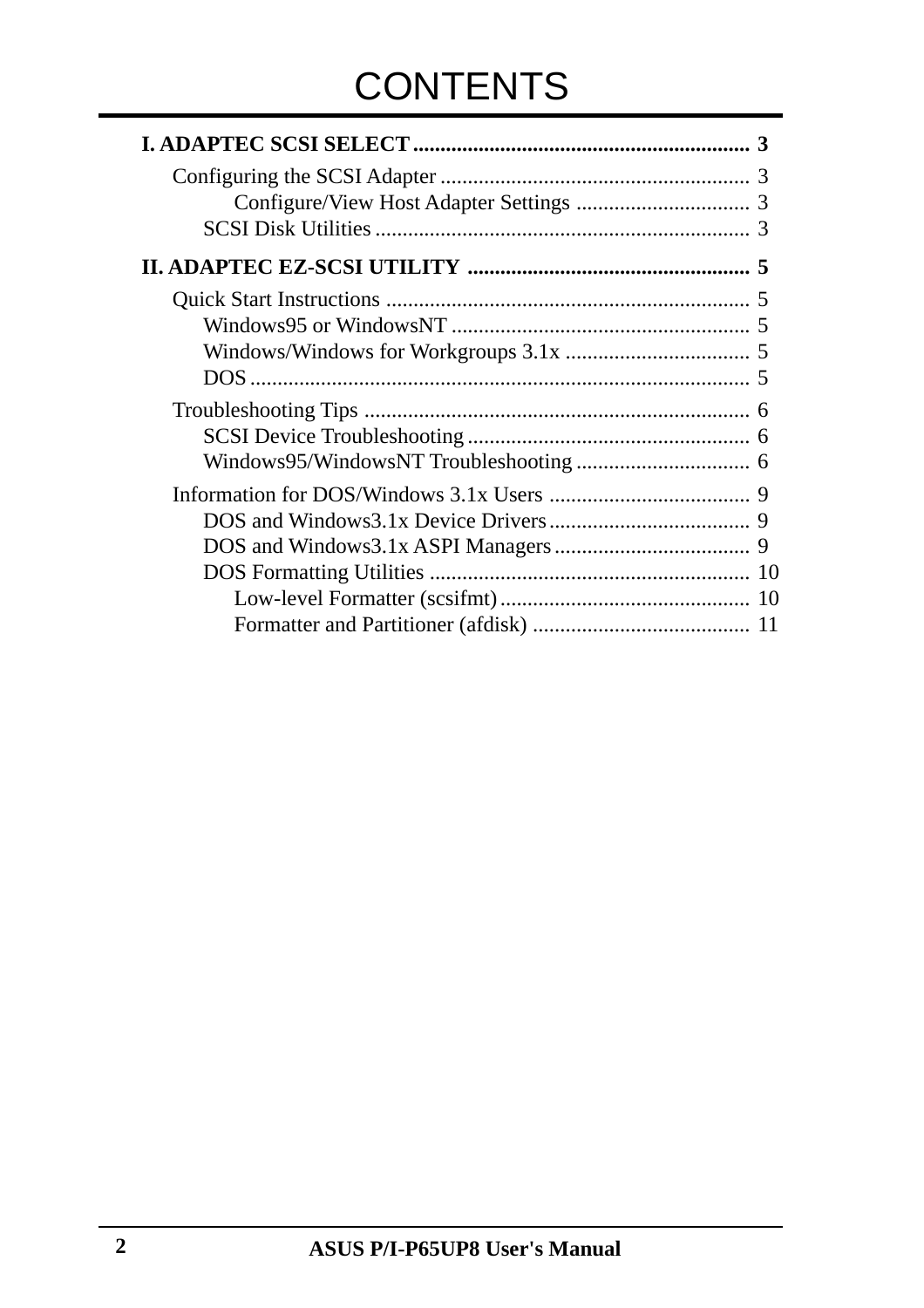# Configuring the SCSI Adapter

Access the SCSI BIOS by holding down both **CTRL** and **A** keys when you see the BIOS banner message listing the driver name and the attached devices. For example:

### **Adaptec AIC-7880 Ultra/Wide W BIOS v1.24 (c) 1996 Adaptec, Inc. All Rights Reserved.**

### **<<< Press <Ctrl><A> for SCSISelect(TM) Utility! >>>**

The SCSISelect screen will come up. Instructions on how to move the cursor and select options are listed on the bottom of the program windows. You can select either **Configure/View Host Adapter Settings** or **SCSI Disk Utilities**.

## Configure/View Host Adapter Settings

Host Adapter SCSI Termination......................................................Low ON/High ON

- When using 50-Pin connector only, choose "Low ON/High ON" (Default)
- When using 68-Pin connector only, choose "Low ON/High ON" (Default)
- **When using both 50-Pin & 68-Pin, choose "Low OFF/High ON"**

Select the default of "Low ON/High ON" and press Enter, then use the up and down arrows to make your new selection and press Enter. Press ESC to go back to the Options menu. Press ESC again and select Yes to exit the program.

## SCSI Disk Utilities

The SCSI Disk Utilities option displays information on SCSI IDs 0 though 15, listing all devices on the bus including non-disk devices. When you select a device from the list and press Enter key, another window appears giving you the option of selecting one of two sub-utilities, **Format Disk** or **Verify Media**. These utilities are used for hard disk drives only and will have no effect on other non-disk SCSI devices.

**Format Disk -** is a SCSI low-level formatting utility. In general, SCSI hard drive have already been low-level formatted when you get them, so you generally should not need to use this function.

**Verify Media -** scans the selected drive media for defects, notifies you of any found and gives you the option of reassigning bad blocks so that data will not be written to them. This is only necessary if you suspect that your SCSI disk drive has a problem.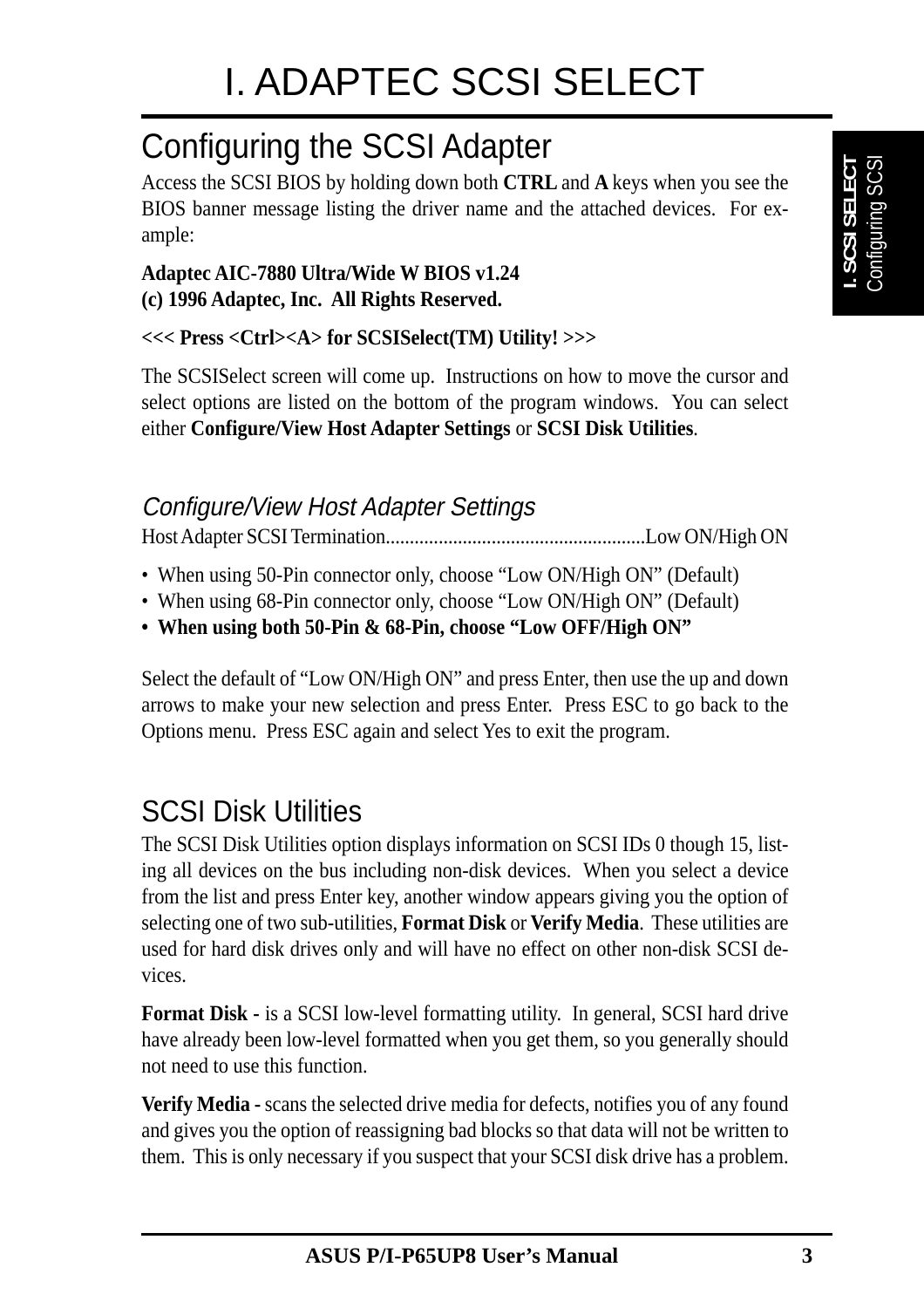(This page was intentionally left blank)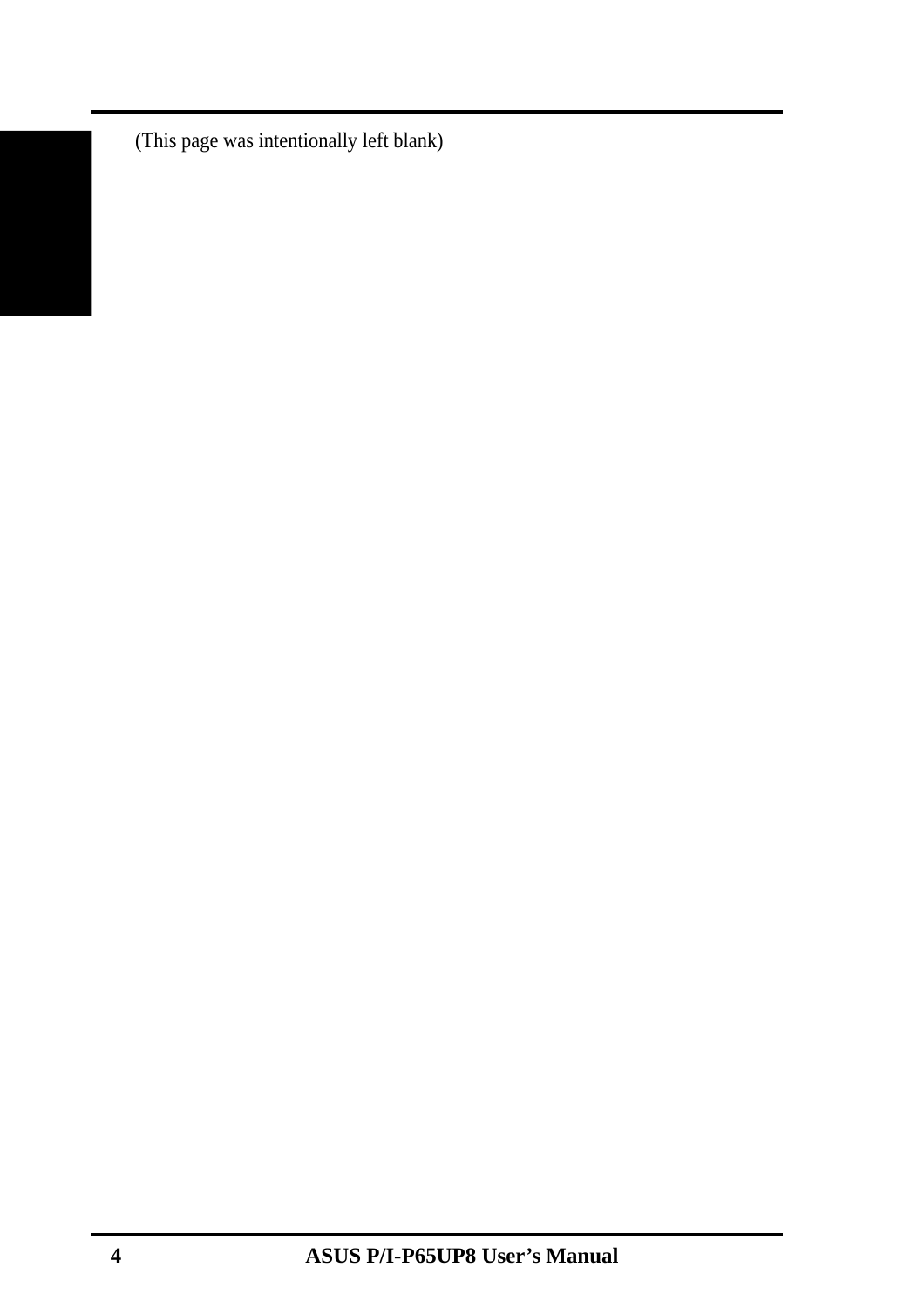# II. ADAPTEC EZ-SCSI UTILITY

Adaptec EZSCSI gives you what you need to use your SCSI devices most effectively with Windows®95 and WindowsNT™. You can also use Adaptec EZSCSI on computers running DOS, Windows $\bigcirc$ 3.1x, or Windows for Workgroups3.1x.

# Quick Start Instructions

First, install SCSI devices (see the hardware documentation for details). Then follow the instructions for your operating system software in one of the following sections. We recommend that after you install Adaptec EZSCSI you run SCSITutor to learn more about the features of SCSI.

# Windows95 or WindowsNT

If you want to install Windows95 or WindowsNT on a new computer system, you may not be able to access your SCSI CDROM drive at first. (Usually, you install Windows95 and WindowsNT from a CDROM disc.) To gain access to your CDROM drive, follow the DOS Quick Start instructions on page 4. Then reboot your computer and follow these instructions:

- 1 Install Windows95 or WindowsNT version 3.51 or above, and start it running on your computer.
- 2 Insert the Adaptec EZSCSI Setup Diskette in your floppy disk drive.
- 3 Click the Start button and select Run.
- 4 Type a:\setup if you are using the A drive or b:\setup if you are using the B drive. Then click OK.
- 5 Follow the instructions that appear on the screen.

# Windows/Windows for Workgroups 3.1x

- 1 Install Windows3.1x or Windows for Workgroups3.1x and start it running on your computer.
- 2 Insert the Adaptec EZSCSI Setup Diskette in your floppy disk drive.
- 3 Select File/Run from the Program Manager menu.
- 4 When the Run dialog box appears, type a:\setup if you are using the A drive or b:\setup if you are using the B drive. Then click OK.
- 5 Follow the instructions that appear on the screen.

# DOS

- 1 Install DOS6.x or above and start it running on your computer.
- 2 Insert the Adaptec EZSCSI Setup Diskette in your floppy disk drive.
- 3 At the DOS prompt, type a:\install (assuming your 3.5" floppy is A: drive). Then press Enter.
- 4 Follow the instructions that appear on the screen.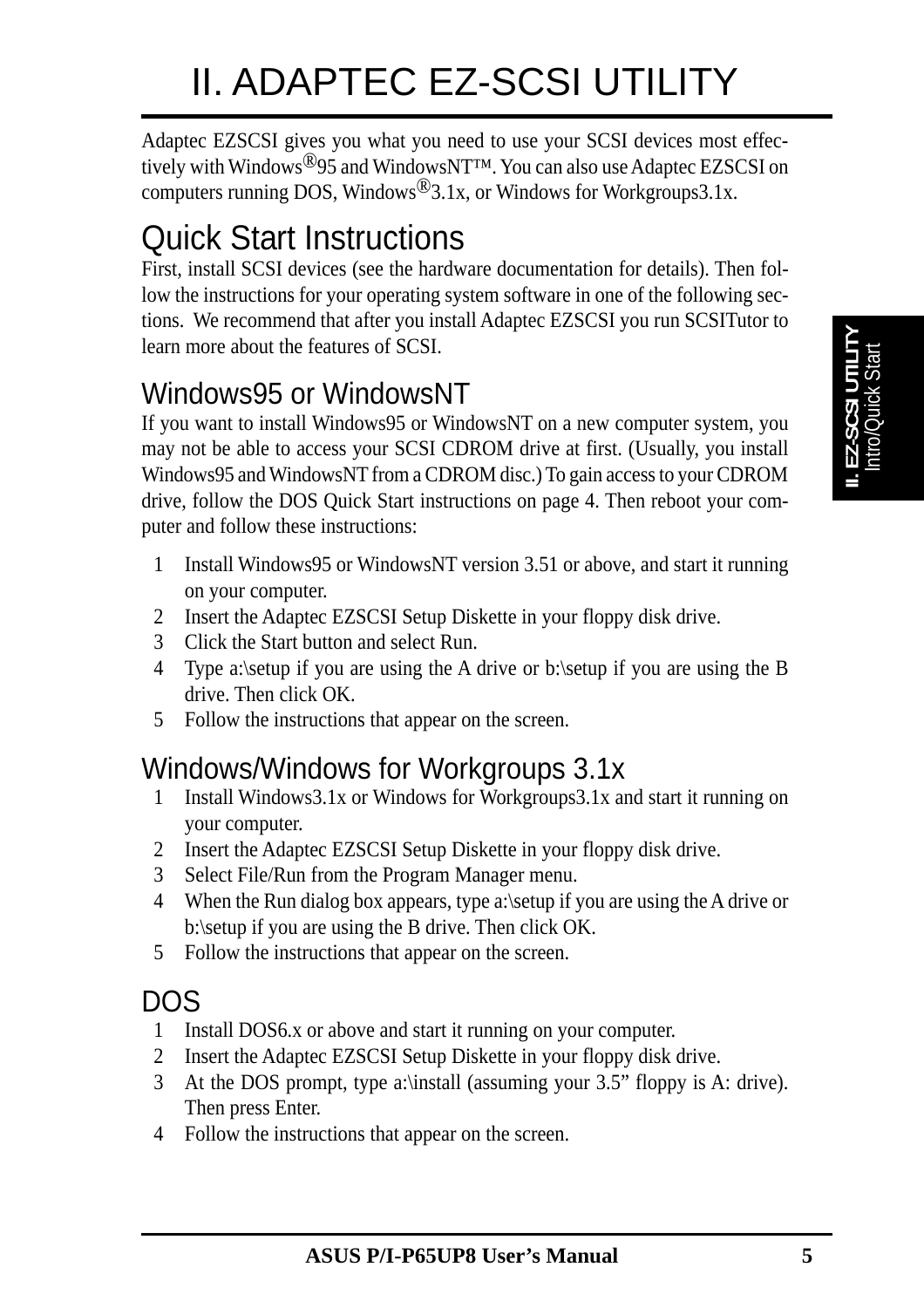# Troubleshooting Tips SCSI Device Troubleshooting

Review this checklist if your newly-installed SCSI disk drives, CDROM drives, and other devices do not seem to work properly:

- Be sure that termination is correctly set for all devices on the SCSI bus, as described in your host adapter documentation.
- Be sure there are no hardware conflicts such as devices in your computer trying to use the same interrupts (IRQs) or DMA channels.
- Be sure the cables connecting the external and internal SCSI devices and the host adapter are attached securely. Also be sure the pin-1 orientation is correct for internal cables. See the host adapter documentation for more information.
- Be sure that each SCSI device connected to the host adapter has a unique SCSI ID.
- Be sure CD-ROM drives and other SCSI devices are attached to a power source and are turned ON.

# Windows95/WindowsNT Troubleshooting

## **What is a miniport driver, and how do I make sure that the miniport driver is installed correctly?**

Miniport drivers are a new kind of 32bit protect mode device driver used by Windows95 and WindowsNT to control host adapters and other kinds of devices. Windows95 and WindowsNT include a set of miniport drivers for various types of SCSI host adapters. The host adapter miniport driver is automatically installed and configured during Windows95 and WindowsNT installation if your host adapter is already installed. To make sure the driver is installed correctly in systems running Windows95, open the Control Panel, double-click on System, and click the Device Manager tab. Then double-click the SCSI Controllers icon; you should see the model name of the SCSI host adapter(s) installed in your system.

### **What if there is no SCSI controllers icon under Device Manager, or the model name of the SCSI chipset does not appear under Device Manager?**

If the SCSI controllers icon or your host adapter's model name do not appear, open Control Panel and double-click the Add New Hardware icon. Let Windows search for the host adapter by selecting Yes on the second screen of the Add New Hardware Wizard.

If Windows does not detect the host adapter, run the Add New Hardware Wizard again. This time, select No on the second screen of the wizard, then select SCSI controllers on the next screen. Select the name of your host adapter when it appears.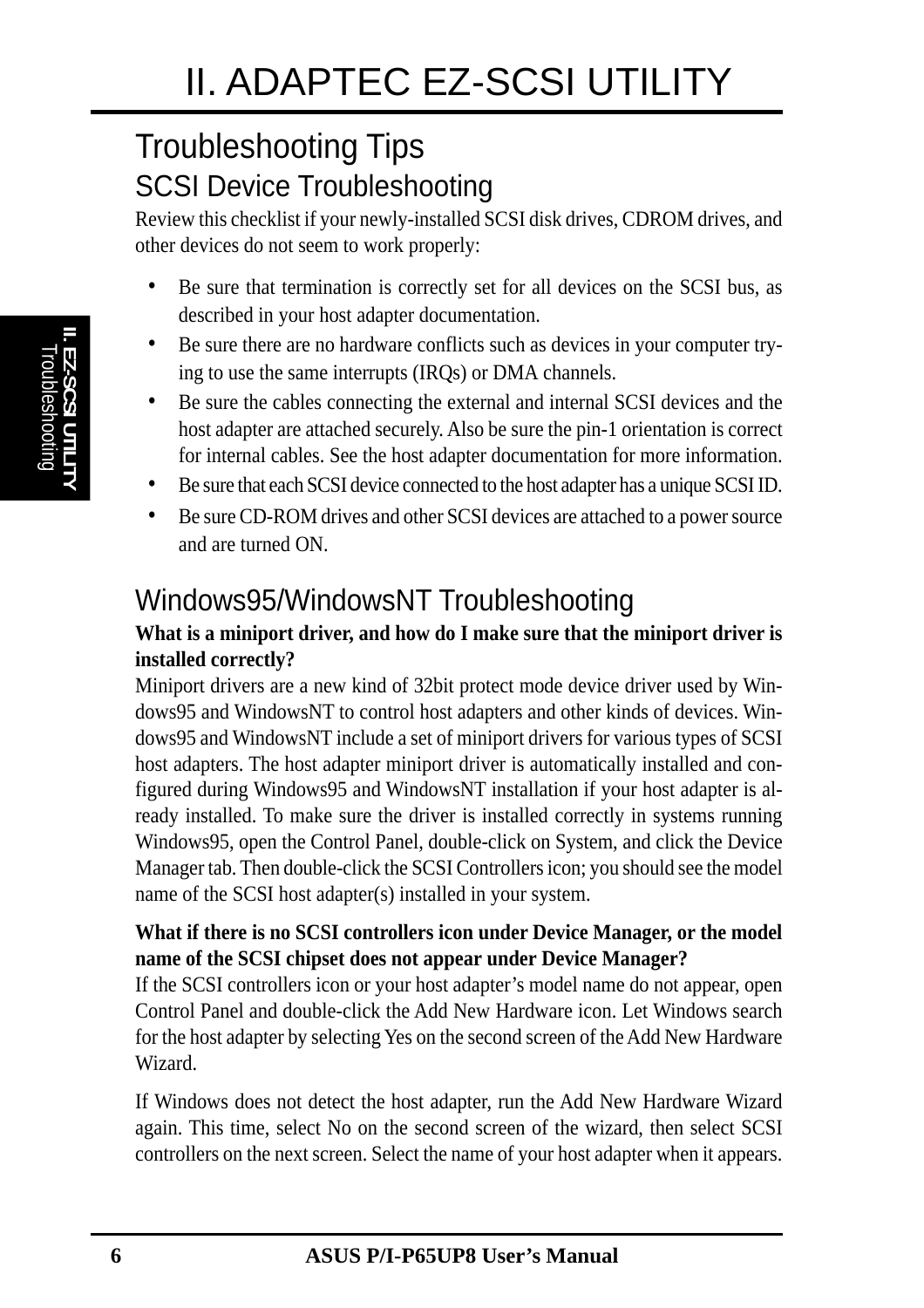### **If the name of your SCSI chipset does not appear, you may be able to find its miniport driver on the Windows95 CD-ROM. Follow these steps:**

- 1 Place the Windows95 CD-ROM in your CDROM drive and run the Add New Hardware wizard.
- 2 Select No on the second screen, and select SCSI controllers on the next screen.
- 3 Click on the Have Disk button, then click the Browse button.
- 4 Look in the \drivers\storage directory of the CDROM and select the name of your SCSI host adapter if it appears.

## **What if a yellow exclamation point or a red X appears in Device Manager in front of my host adapter?**

This means there is some kind of resource problem. First, see if the names of any host adapters appear that are not actually installed in your computer. If so, select the name and click Remove. If a red X appears in front of your host adapter name, remove all the host adapter references under SCSI Controllers and run Add New Hardware, as described in the previous question/answer. If a yellow exclamation point appears in front of your host adapter name, the resources that the driver uses probably do not match the resources used by the hardware. Double-click the host adapter name, then click on the Resource tab. Deselect the Use automatic settings box and edit the resources (Interrupt Request, Direct Memory Access, etc.) so they match those used by the host adapter. If the problem still remains, there is probably a hardware resource conflict between the host adapter and other hardware in your computer. You can fix this by changing the hardware resource settings. (See your hardware documentation.)

### **What do I need to do if I want to use another host adapter?**

- 1 Open the Control Panel, double-click on System, and click the Device Manager tab.
- 2 Double-click the SCSI Controllers icon, select the name of the old host adapter, and click Remove.
- 3 Turn OFF the computer and physically remove the currently installed host adapter.
- 4 Install the new host adapter according to the instructions in the hardware documentation.
- 5 Turn the computer ON. If the new host adapter supports Plug and Play, Windows will install and configure it automatically. Otherwise, run Add New Hardware to make sure the new driver is loaded.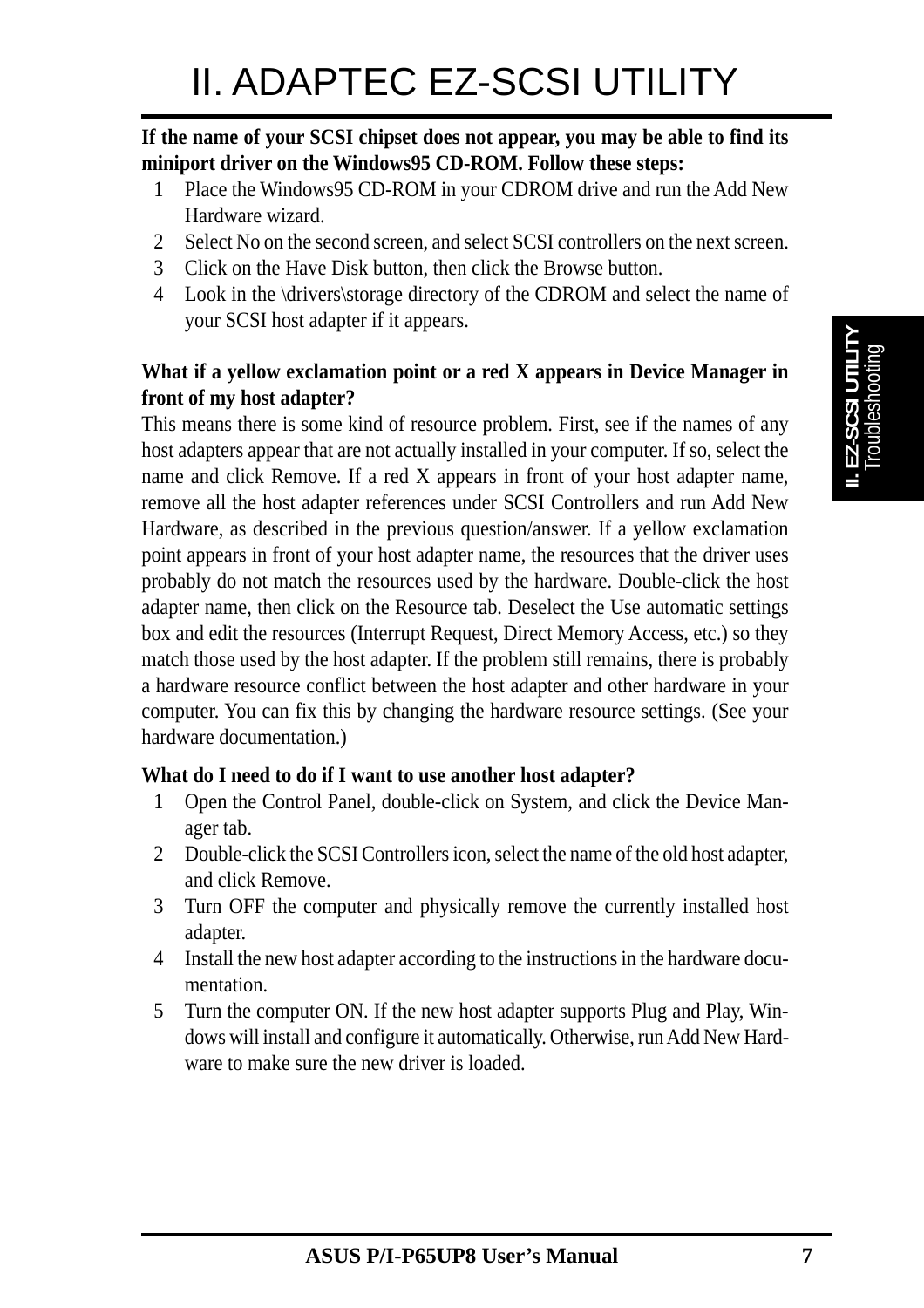### **If I am running under Windows95, do I need lines for the Adaptec real mode ASPI drivers and mscdex in my config.sys and autoexec.bat files?**

Usually, you do not need to use these real mode ASPI drivers, because the new Windows miniport drivers support most SCSI host adapters and SCSI devices. However, you need to load the drivers (including mscdex, if you have a CDROM drive) if any of the following is true:

- You are running in MSDOS mode
- You are using a scanner or another SCSI device with config.sys- or autoexec.batbased drivers, such as HP's sjiix.sys
- You have an older model SCSI-1 CDROM drive that Windows95 does not support
- You are using a CD-Recorder drive (however, some newer models of CD-Recorder drives can use the embedded Windows miniport drivers)

To install the Adaptec EZSCSI DOS drivers, click the Start button and select **Restart the computer in MS-DOS mode**. When the DOS prompt appears, follow the Quick Start instructions for DOS.

## **My CDROM drive doesn't work properly under Windows95.**

Some older models of SCSI CDROM drives are not compatible with the embedded Windows95 CDROM driver. You can add support for the CDROM drive by doing the following:

- 1 Click the Start button and select Restart the computer in MS-DOS mode.
- 2 When the DOS prompt appears, follow the Quick Start instructions for DOS.
- 3 When you are finished running Adaptec EZSCSI for DOS, find the file named cdtsd.vxd in the windows\system\iosubsys directory and rename it cdtsd.sav.

### **My CDROM drive shows up as more than one icon under My Computer.**

The mapping between mscdex, which runs in real mode, and the Windows95 CDROM driver does not match. You can correct this in one of two ways:

- Comment out the line that loads mscdex.exe in the autoexec.bat file.
- Change the /L switch on the line that loads mscdex.exe in the autoexec.bat file so it assigns the CDROM drive the next highest logical drive letter after the hard disk drives.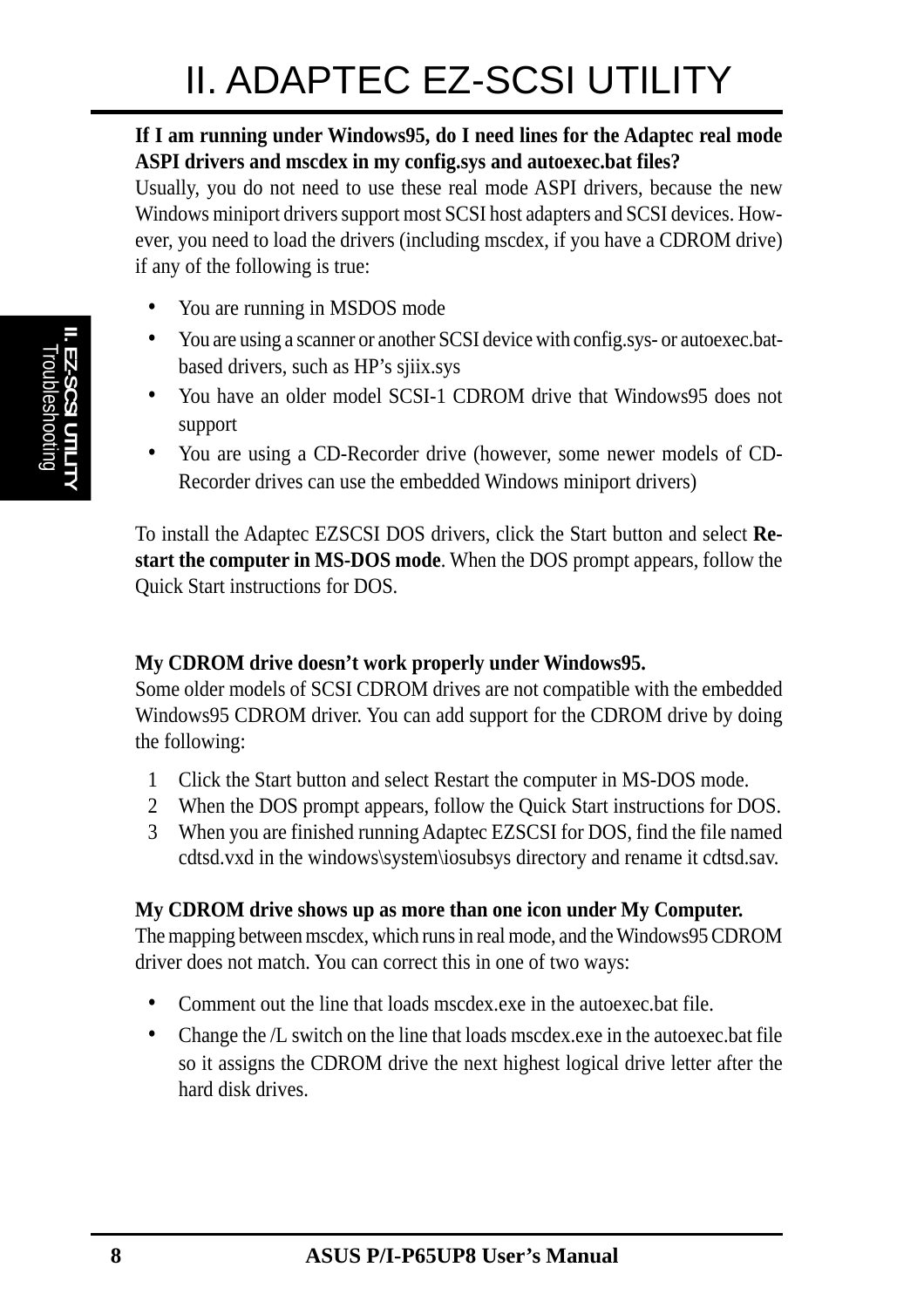# Information for DOS/Windows 3.1x Users

The following information may be useful if you install Adaptec EZSCSI on a computer running DOS, Windows 3.1x, or Windows for Workgroups3.1x.

**NOTE: The Windows95/WindowsNT Troubleshooting section on page 6 describes a few situations when you may need to use the DOS/Windows3.1x drivers and ASPI managers under Windows95 or WindowsNT.**

# DOS and Windows3.1x Device Drivers

Device drivers are software programs that enable your computer to communicate with SCSI devices such as hard disk drives, CDROM drives, and scanners. Each kind of device requires a different device driver. Adaptec EZSCSI includes several DOS/Windows3.1x device drivers that are copied to your hard disk during installation. Adaptec EZSCSI adds command lines to your config.sys and autoexec.bat files to load these device drivers if it finds these kinds of devices on your computer.

To learn more about the Adaptec EZSCSI device drivers, including their command line option information, see the online Adaptec EZSCSI Online Reference, a Windows Help application.

## DOS and Windows3.1x ASPI Managers

ASPI (Advanced SCSI Programming Interface) managers are software programs that enable the SCSI device drivers, your host adapter, and your SCSI devices to communicate with each other. ASPI managers are written for a specific operating system, such as DOS, and a specific family of Adaptec host adapters.

Adaptec EZSCSI includes several ASPI managers for DOS/Windows3.1x. When you install Adaptec EZSCSI on these operating systems, it detects what kind of host adapter is installed in your computer and automatically configures your system with the correct ASPI manager. To learn more about these ASPI managers, including their command line option information, see the Adaptec EZSCSI Online Reference, a Windows Help application.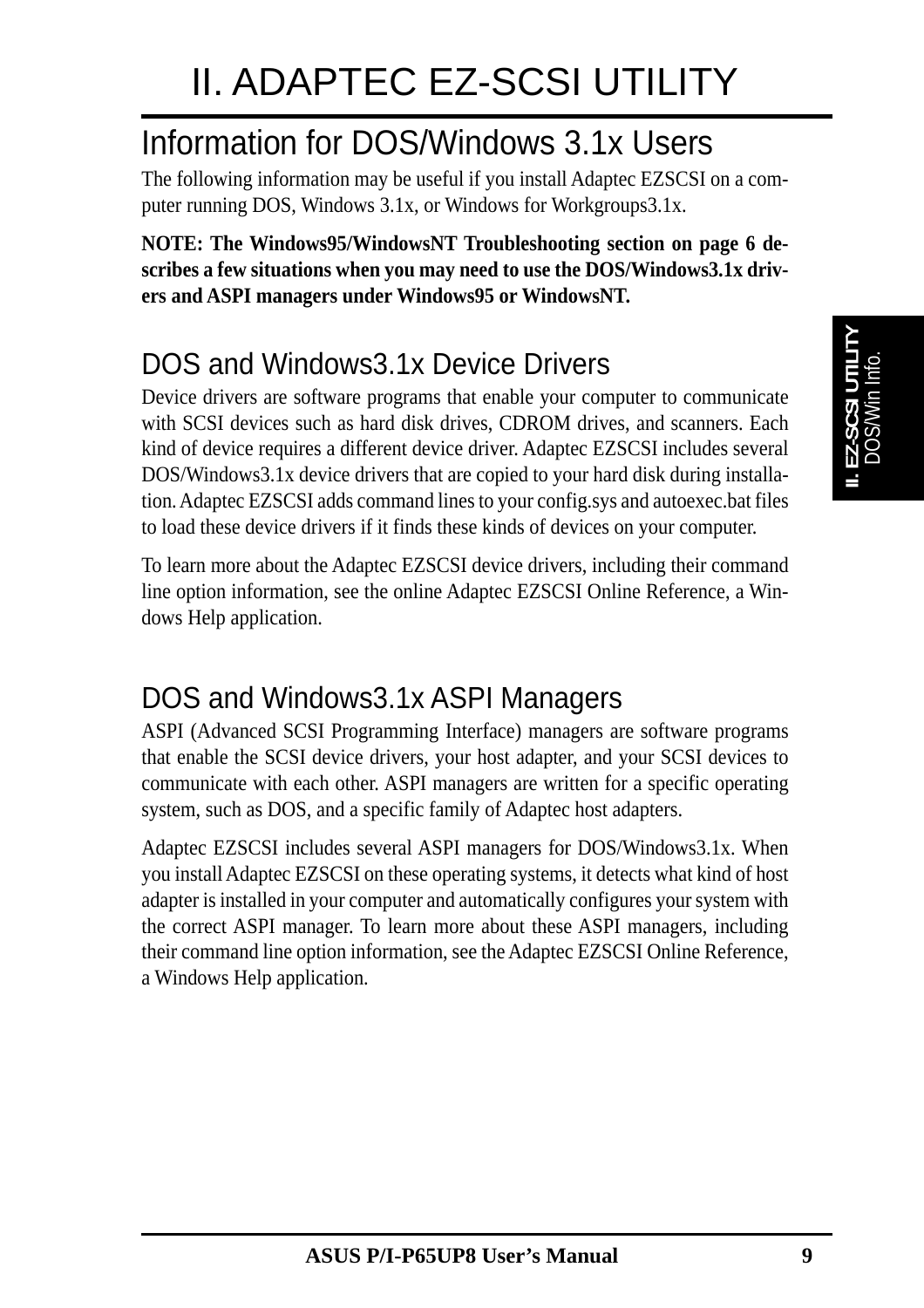# DOS Formatting Utilities

Adaptec EZSCSI includes several DOS-based formatting utilities:

## Low-level Formatter (scsifmt)

Use the DOS-based scsifmt utility for low-level formatting of SCSI hard disk drives, removable media, Floptical<sup>®</sup> drives, and magneto-optical drives. You can also use it to scan a disk device for surface defects before you store data on it.

Run scsifmt from the DOS prompt, not from the Windows MSDOS prompt. Before you run it, be sure the disk devices you want to format are connected to the host adapter and that they are powered. Then follow these steps:

1. Change to the directory where scsifmt.exe is located (usually c:\scsi), type scsifmt at the DOS prompt, and press Enter.

### **NOTE: If you are formatting a SCSI disk device that supports more than one LUN (for example, Iomega's Bernoulli dual multidrive) type scsifmt / L at the command line.**

- 2. When the first screen appears, read it and press Enter to continue. (Press F1 at any time to view Help.) Information about your SCSI disk devices appears on the screen.
- 3. Use the arrow keys to move the highlight bar to a disk device you want to format or verify, then press Enter.
- 4. When the next screen appears, select either Format or Verify (to verify that the disk is free of surface defects), then press Enter.

**WARNING!** Back up important data before you format the disk device! A low-level format erases all data from the disk.

5. If you select Format, confirm that you want to format the disk, then wait while the disk device is formatted. This may take a long time if the disk is large.

If you select Verify, you can press Esc at any time to stop the verification process. (This does not damage the disk.) If the utility finds bad blocks on the disk, it displays information about them. You can reassign the bad block(s) to prevent data from being stored there.

6. Repeat steps 3, 4, and 5, as needed, to format or verify other disk devices. When you are finished, press Esc to exit.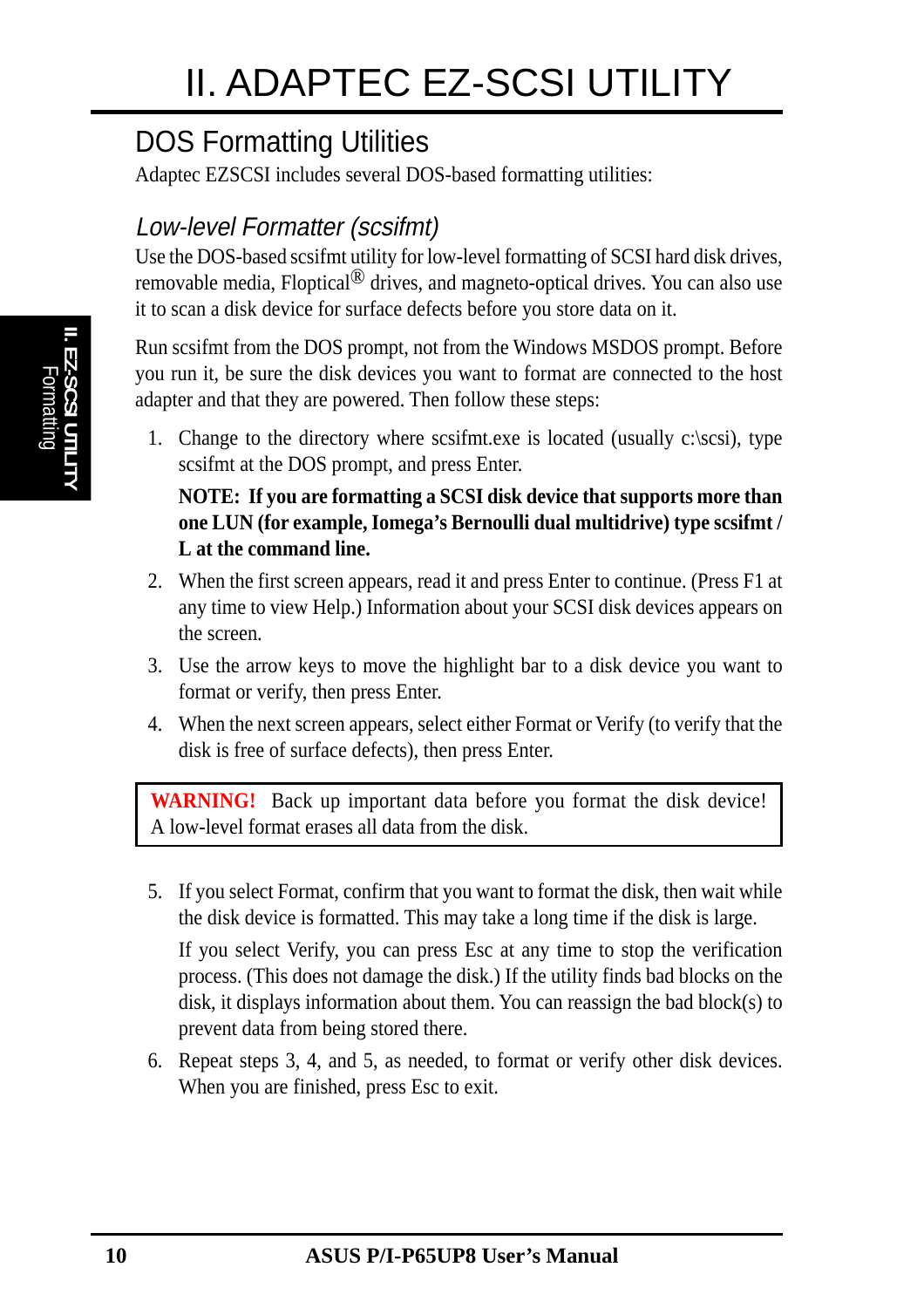## Formatter and Partitioner (afdisk)

Use the DOS-based afdisk utility to partition and format SCSI hard disk drives, Floptical drives, and magneto-optical drives. You can also use afdisk to remove DOS and non-DOS partitions from a disk drive and to format removable media in standard hard disk format, OS/2 floppy format, or DOS V (Japanese) format.

**NOTE:** Use afdisk only if the disk device is not controlled by the host adapter BIOS that is, if the host adapter does not have a BIOS or if its BIOS is not enabled. If the disk device is controlled by the host adapter BIOS, use the DOS fdisk utility to partition and format the disk device. (See the MSDOS documentation.)

Run afdisk from the DOS prompt only, not from the Windows MSDOS prompt. Before you run it, be sure the disk devices you want to format and partition are connected to the host adapter and that they are powered. Then follow these steps:

1. Change to the directory where afdisk.exe is located (usually c:\scsi), type afdisk at the DOS prompt, and press Enter.

Information about your SCSI disk devices appears on the screen. (The number that appears after Target is the device's SCSI ID.)

- 2. Use the arrow keys to move the highlight bar to the disk device you want to partition, then press Enter.
- If the selected disk device is controlled by the host adapter BIOS, you can view information about it but you cannot partition it with afdisk (Use the DOS fdisk and format utilities.)
- If the selected disk device is unpartitioned, you must partition it before you can format it. To do this, follow the instructions on the screen. (Press F1 to see an explanation of the partitioning options.)

Information about the selected disk device appears in the lower left of the screen. Disks smaller than 1Gigabyte have 64 heads, 32 sectors per track, and cylinders equal to the number of MBytes of available capacity. Disks larger than 1Gigabyte have 255 heads, 63sectors per track, and one cylinder per 8MBytes of available capacity.